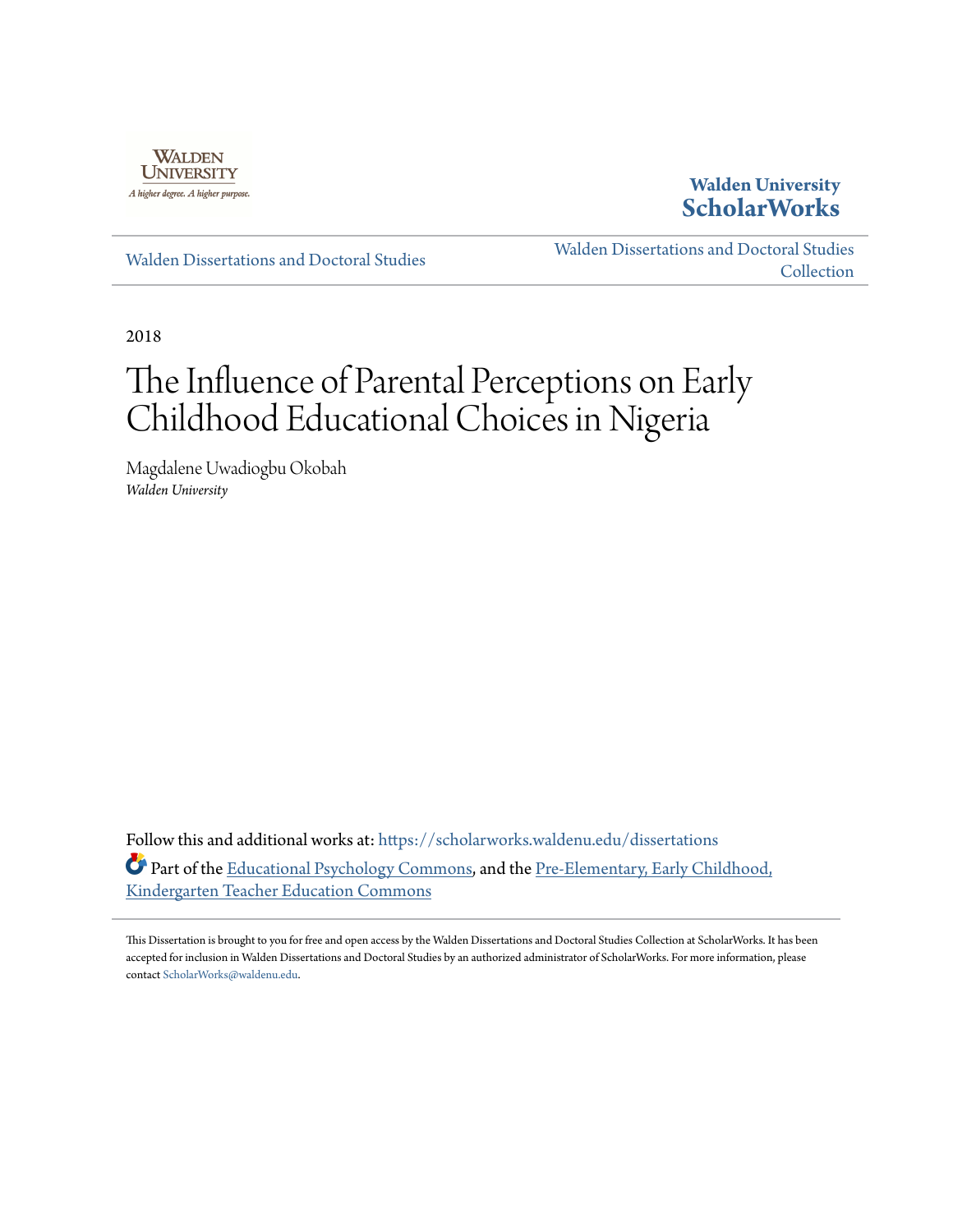## Walden University

College of Education

This is to certify that the doctoral dissertation by

Magdalene Uwadiogbu Okobah

has been found to be complete and satisfactory in all respects, and that any and all revisions required by the review committee have been made.

Review Committee Dr. Patricia Anderson, Committee Chairperson, Education Faculty Dr. Gary Lacy, Committee Member, Education Faculty Dr. Shereeza Mohammed, University Reviewer, Education Faculty

> Chief Academic Officer Eric Riedel, Ph.D.

> > Walden University 2018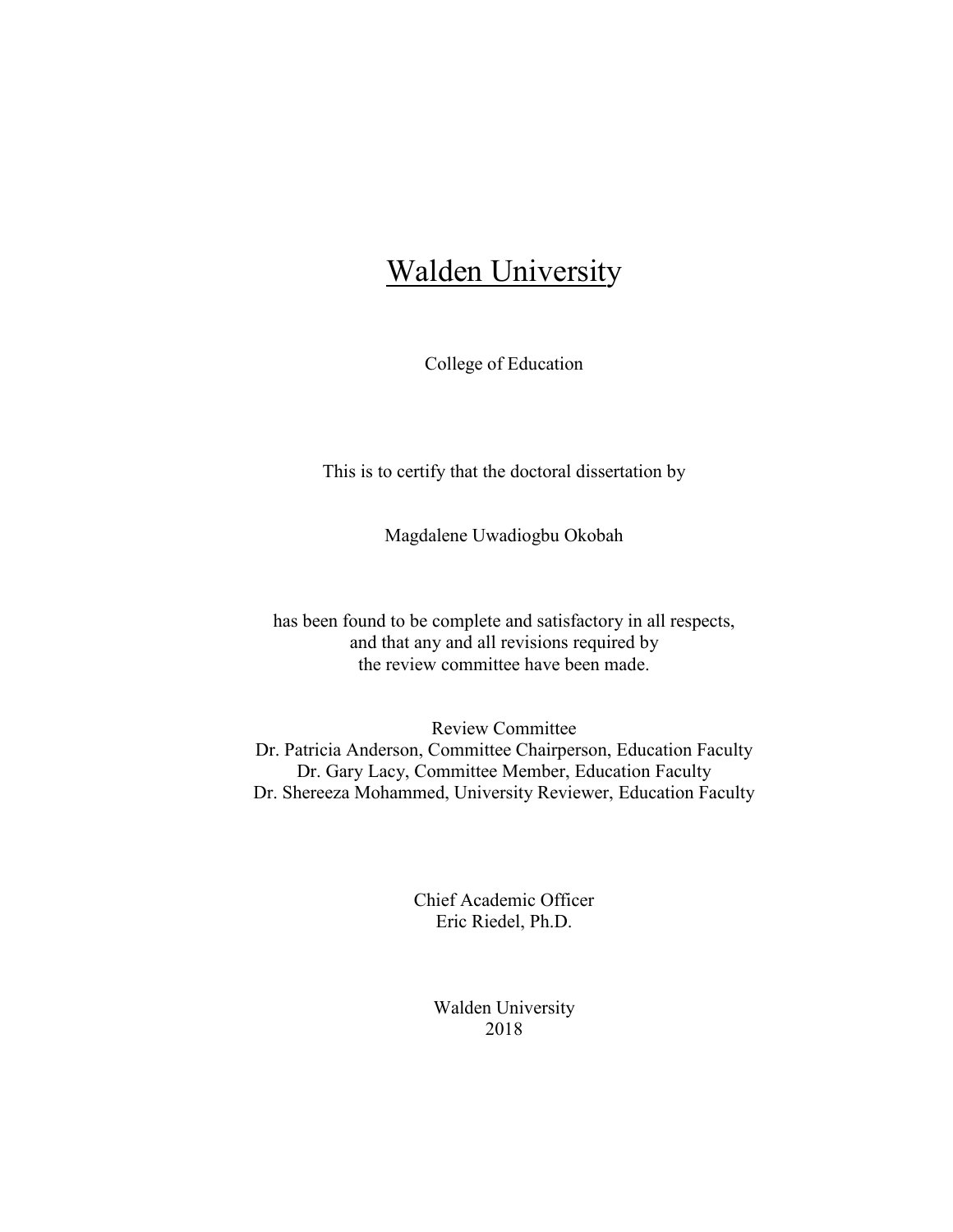### Abstract

The Influence of Parental Perceptions on Early Childhood Educational Choices in

Nigeria

by

Magdalene Uwadiogbu Okobah

M Ed, University of Nigeria, Nsukka 1992

B Ed, University of Benin, Benin City 1987

Dissertation Submitted in Partial Fulfillment

of the Requirements for the Degree of

Doctor of Philosophy

Early Childhood Education

Walden University

January 2019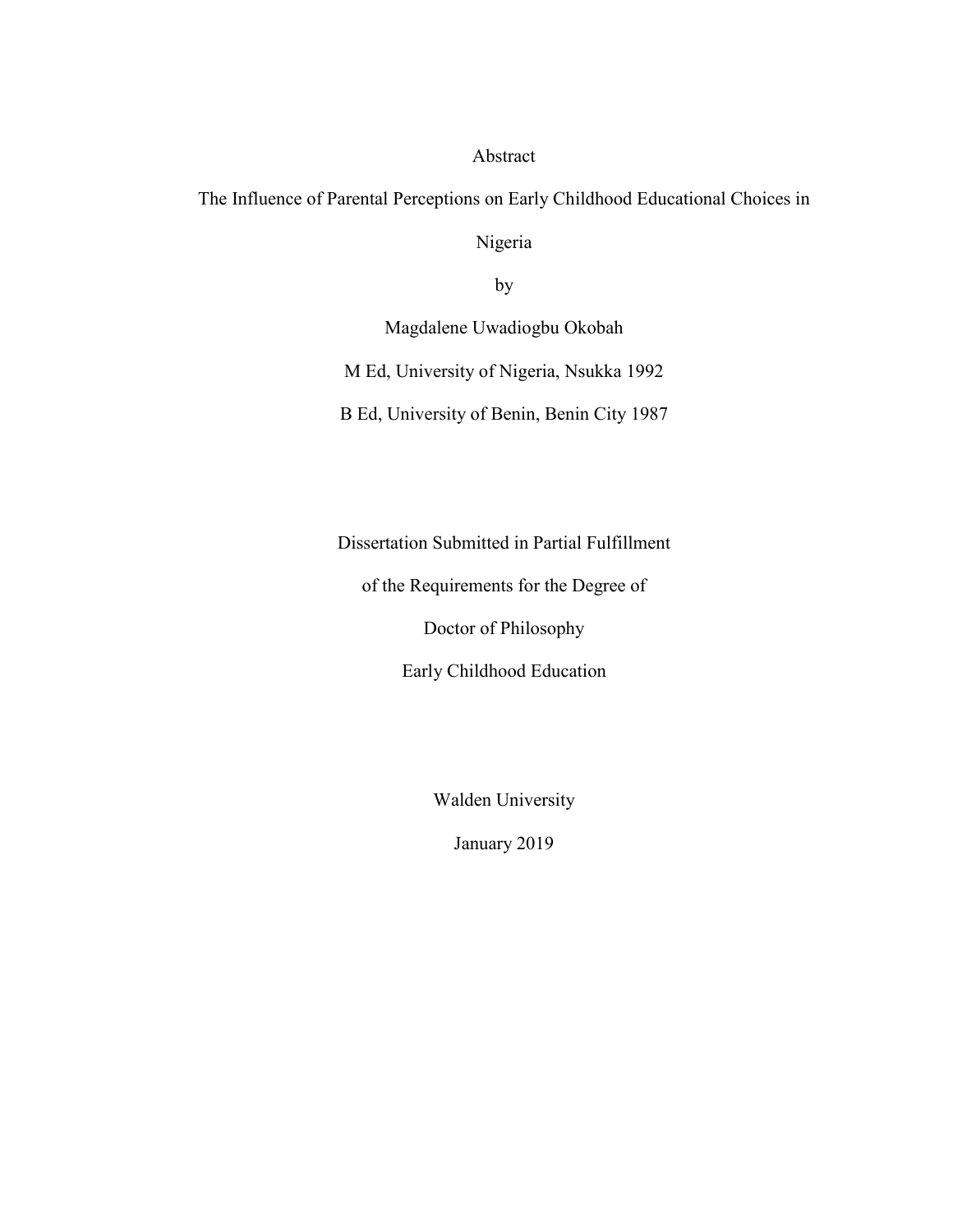Abstract

The influx of women of childbearing age into the labor force, family dynamics of dual working parents as a result of economic factors, and weakening of extended family supports have increased demand for early childhood care and education programs in Nigeria. Consequently, a problem emerged in increased enrollment in ECCE programs that are deficient in terms of structural and process factors of child-caregiver ratio, group size, staff qualifications, health and safety practices, curriculm implementation, and parental engagement. The purpose of this study was to explore the factors that influenced parents' in their decision process for ECCE placement for their children aged 6 months to 1 year in Asaba education zone of Delta State, Nigeria. Epistemological constructivism was employed as the conceptual framework for this inquiry. A qualitative design together with one-on-one interviews of 9 parents of children enrolled in selected public, mission, and private ECCE programs was employed to answer four research questions on parents' decision making for ECCE selection. The resulting data were analyzed using both a priori and open coding to generate themes and patterns. The study revealed that parents relied on personal priorities over quality indicators. This study may contribute to social change by providing policy makers and other stakeholders with information on factors parents consider in their selection of ECCE programs, including factors that incline parents to choose quality-deficient programs. This information may lead to program improvements that increase enrollment of children into quality programs, reduce gaps in achievement and opportunity between the low and middle income groups, and enhance social equity and success for children enrolled ECCE programs.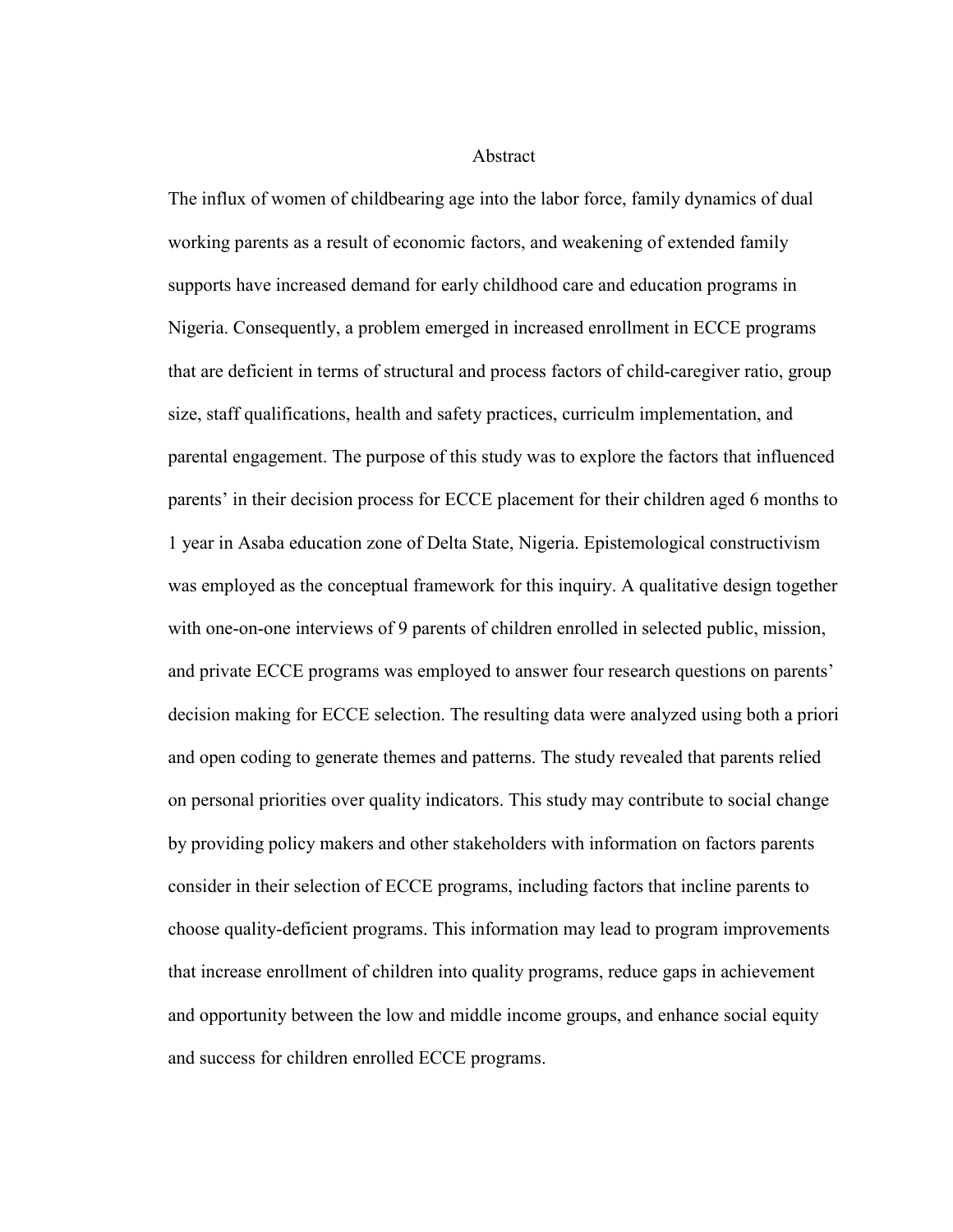The Influence of Parental Perceptions on Early Childhood Educational Choices in

Nigeria

by

Magdalene Uwadiogbu Okobah

M Ed, University of Nigeria, Nsukka 1992

B Ed, University of Benin, Benin City 1987

Dissertation Submitted in Partial Fulfillment

Of the Requirement for the Degree of

Doctor of Philosophy

Early Childhood Education

Walden University

November 2018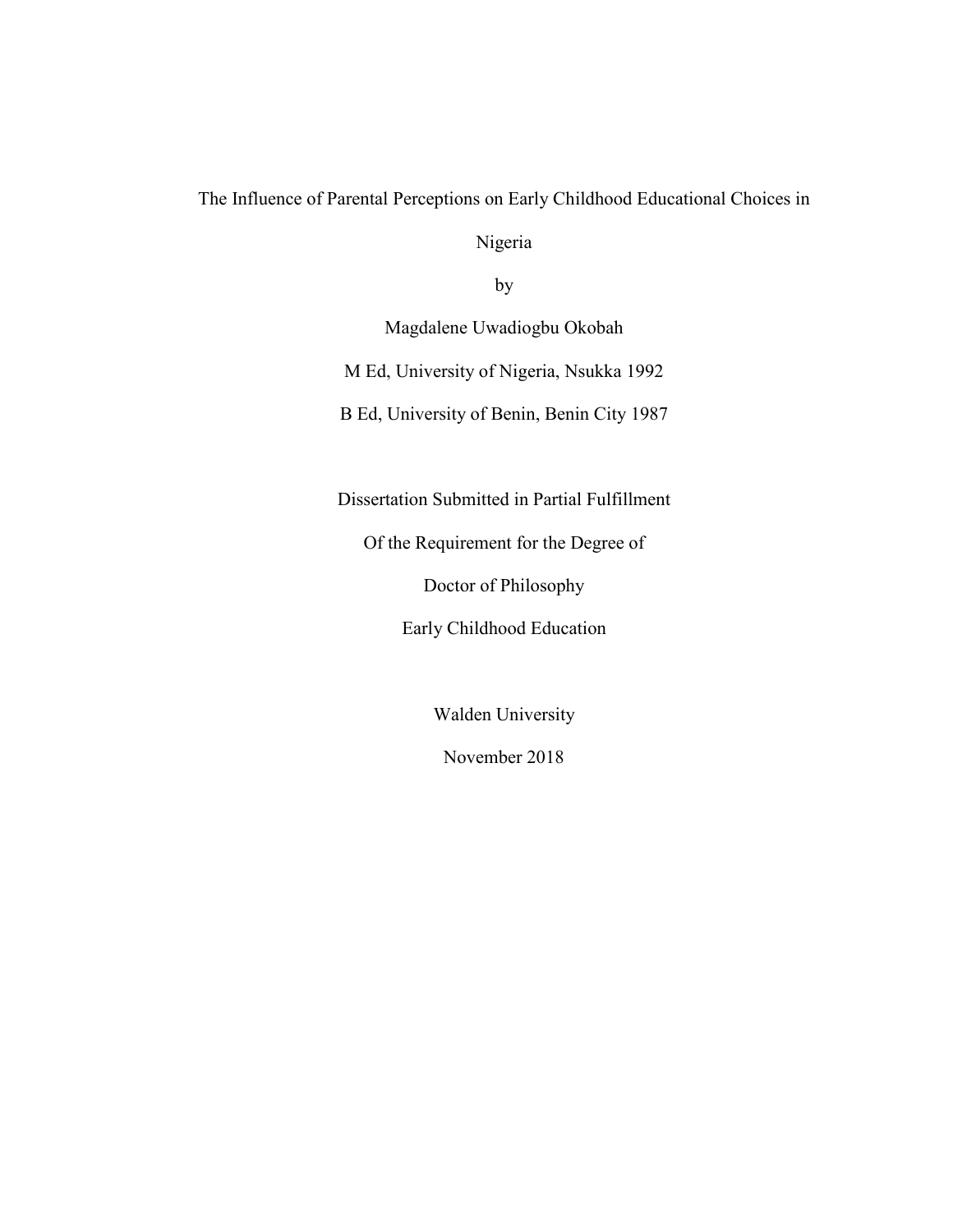### Dedication

 I dedicate this work to my children Onyeogali, Chiedu, and Obichukwu, who gave me all the encouragement and support that propelled me through my study. This work is equally dedicated to all my grandchildren: Bryan, Jason, Nathan, Joeachin, Shan and Olorooluwalashare, who were delivered during the course of my program, thereby giving me the privilege to experience the joy of being a grandmother.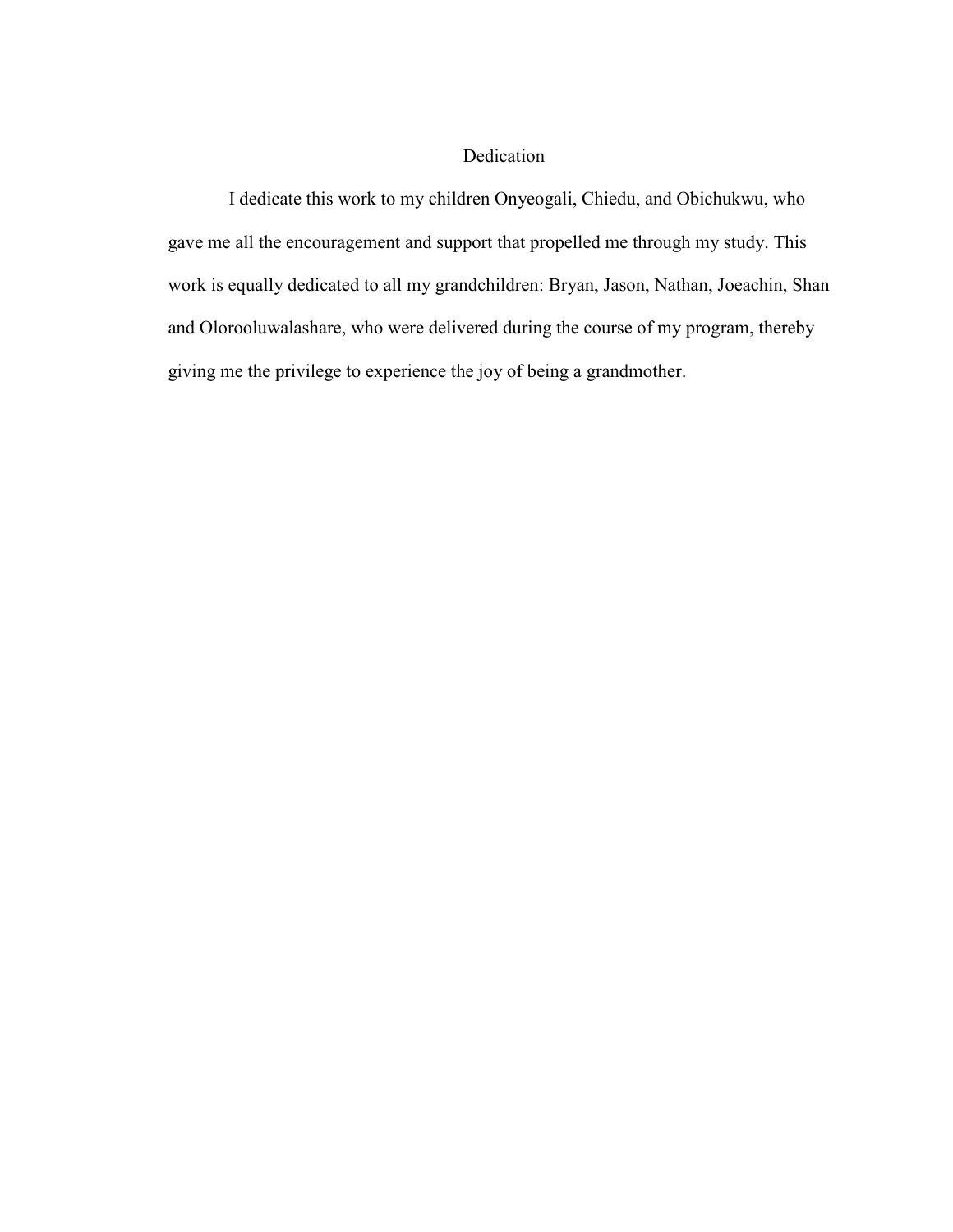#### Acknowledgments

My profound graitude goes to the God Almighty, who has made my Doctoral endearvour a reality. I say a special thank you to my Chair, Dr. Patricia Anderson, for her tireless guidance and support from the onset of my dissertation journey to the end. I sincerely wish to acknowledge my second committee member Dr. Gary Lacy for his immense contributions and encouragement. I want to say a big thank you to Dr. Shereez Mohammed my URR for making me realize that hope is the oxygen for our dreams. I also, will not hesitate to extend my gratitude to Dr. Lisa Share, who cleared all the hurdles on my way to accomplishing my goal. My special thank you goes to Dr. Grace Lappin, with whom I started this journey and for making me realize that in this race bumps and bruises only stregthen you. Finally, I say thank you to my children for their understanding and continuous support all through my journey to this point in my academic career.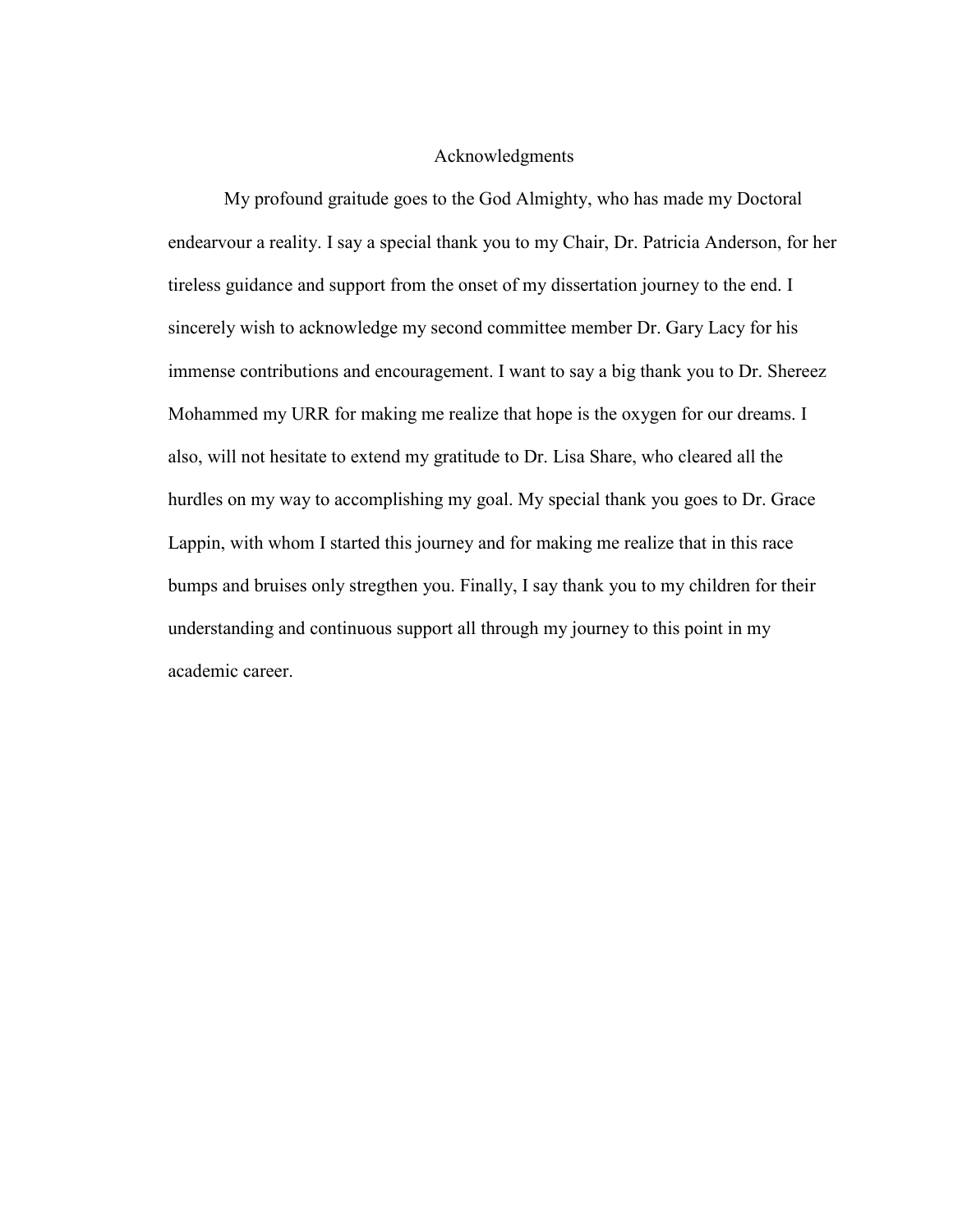## Table of Contents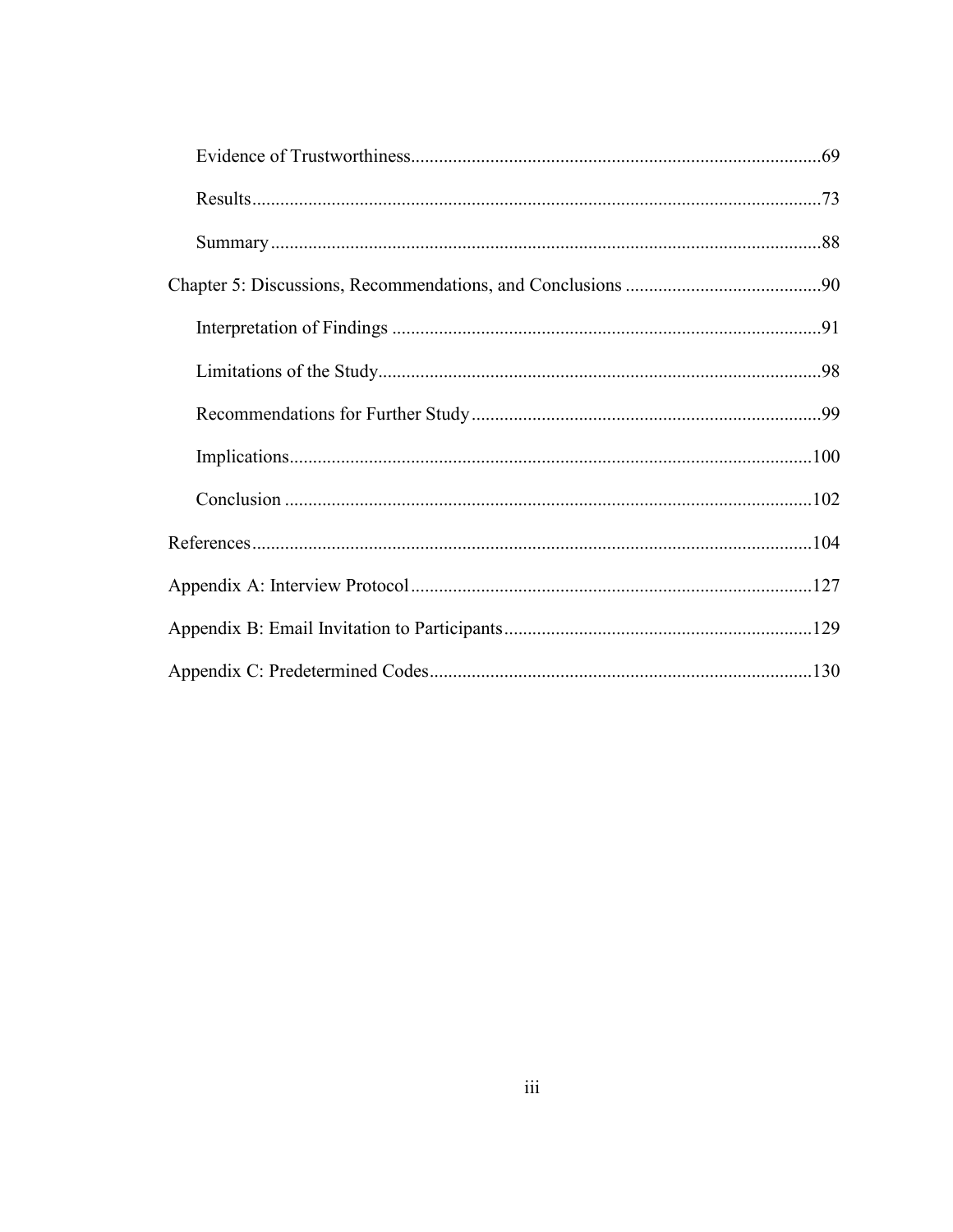## List of Tables

|--|--|--|--|--|--|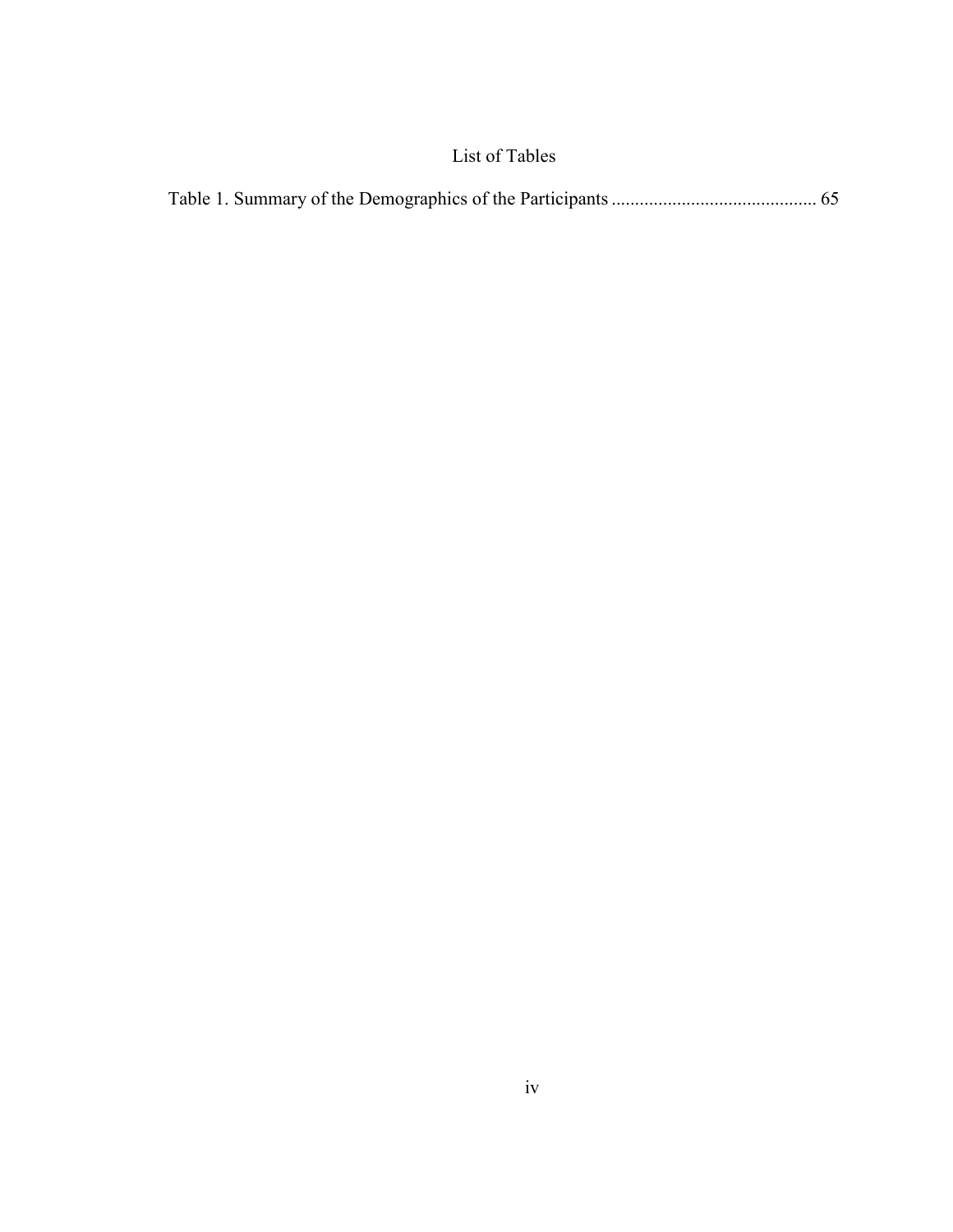#### Chapter 1: Introduction to the Study

 The enactment by the Nigerian government of the Universal Basic Education (UBE) Act number 66 in 2004 resulted in the expansion of the scope of the UBE to incorporate programs and initiatives for early childhood care and education (ECCE). Consequently, the UBE program has provisions for every public primary school to designate an ECCE program serving children aged 3 to 5 years to serve as feeder to the school's primary 1 classes. The children enrolled in these designated programs eventually transit to linked primary school by age 6 years. These efforts attest to the government's commitment to its 2003 endorsement of the Child Rights Convention (CRC), Education for All (EFA) 2000 Declaration at Dakar World Education Forum, and 1990 African Charter on the Rights and Welfare of the Child.

Before the World Conference on Education for All at Jomtien, Thailand in March, 1990, ECCE was not recognized as a distinct level of education by the stakeholders in the field. However, the adoption of ECCE as a key component of the UBE at Jomtien, Thailand in 1999 and the rapid ratification of the Child Rights Convention gave recognition to ECCE. Subsequent adoption of the EFA 2000 Dakar Framework for Action gave ECCE the recognition as a distinct tier of education system globally (UNESCO, 2000). Since then, ECCE has been globally acknowledged as a distinct level of education (UNESCO, 2000). The recognition by stakeholders in education of ECCE on the education global agenda was considered a necessary component of future economic and social development in both developed and developing countries (Jenkins, 2014; Jones, 2015; Lynch & Vaghl, 2015).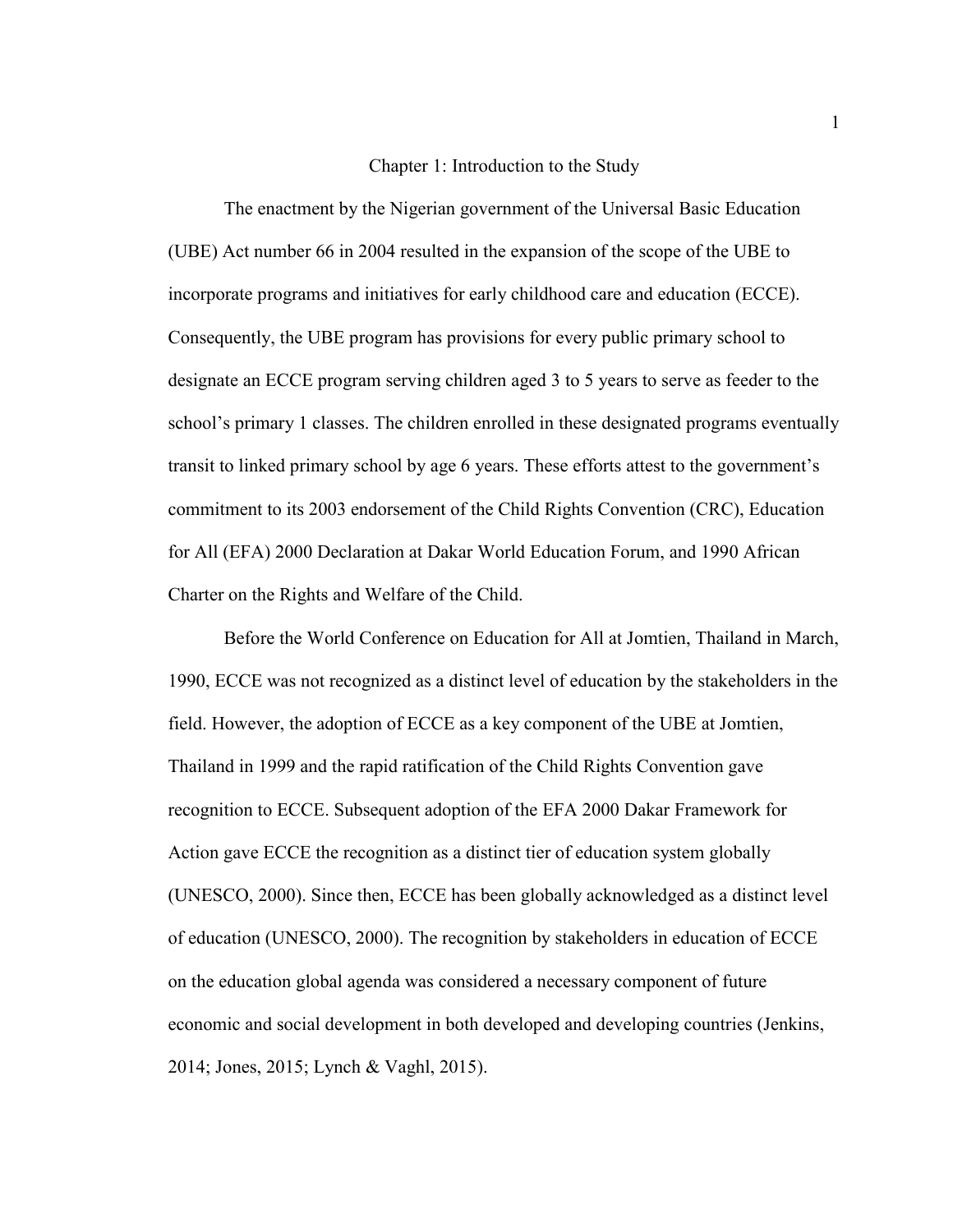Even though the Nigerian government has shown its commitment to the attainment of UBE and EFA goal 1 by revising the National Policy on Education in 2004 to include ECCE under the expanded scope of UBE, provision for ECCE programs for the 0 to 3 age cohort is largely driven by the private sector. Consequently, there has been a proliferation of ECCE services without regard to the 2007 government approved minimum standards. This has given rise to the existence of ECCE programs for the 0-3 age cohort that are deficient in terms of process and structural factors, including in childcaregiver ratio, group size, and professional qualifications of staff, and in health and safety practices, implementation of curriculum, use of instructional materials, and parental engagement (Ibhaze, 2016; Oluwafemi, Nma, Osita, & Olugbenga, 2014). The issue is further compounded by the haphazard supervision of ECCE programs for the 0 to 3 age cohort by the responsible government agencies, such as the State Universal Basic Education Board (SUBEB) and the State Ministry of Education (Adegbami, 2013; Amadi, 2013).

However, the continuous influx of women of childbearing age into the labor market has necessitated the demand for ECCE programs, so enrollment in programs that are deficient has increased. The enrollment of young children into deficient programs has been widely reported to have a detrimental impact on language, social development, and later school performance that is difficult to remedy (Krieg, Curtis, Hall, & Westernberg, 2015; Yoshikawa et al., 2013). High quality care is essential as it has the greatest impact on promoting children's cognitive, social, and emotional development, especially children of low social economic status (Burchinal, Magnuson, Powell, & Hong, 2015;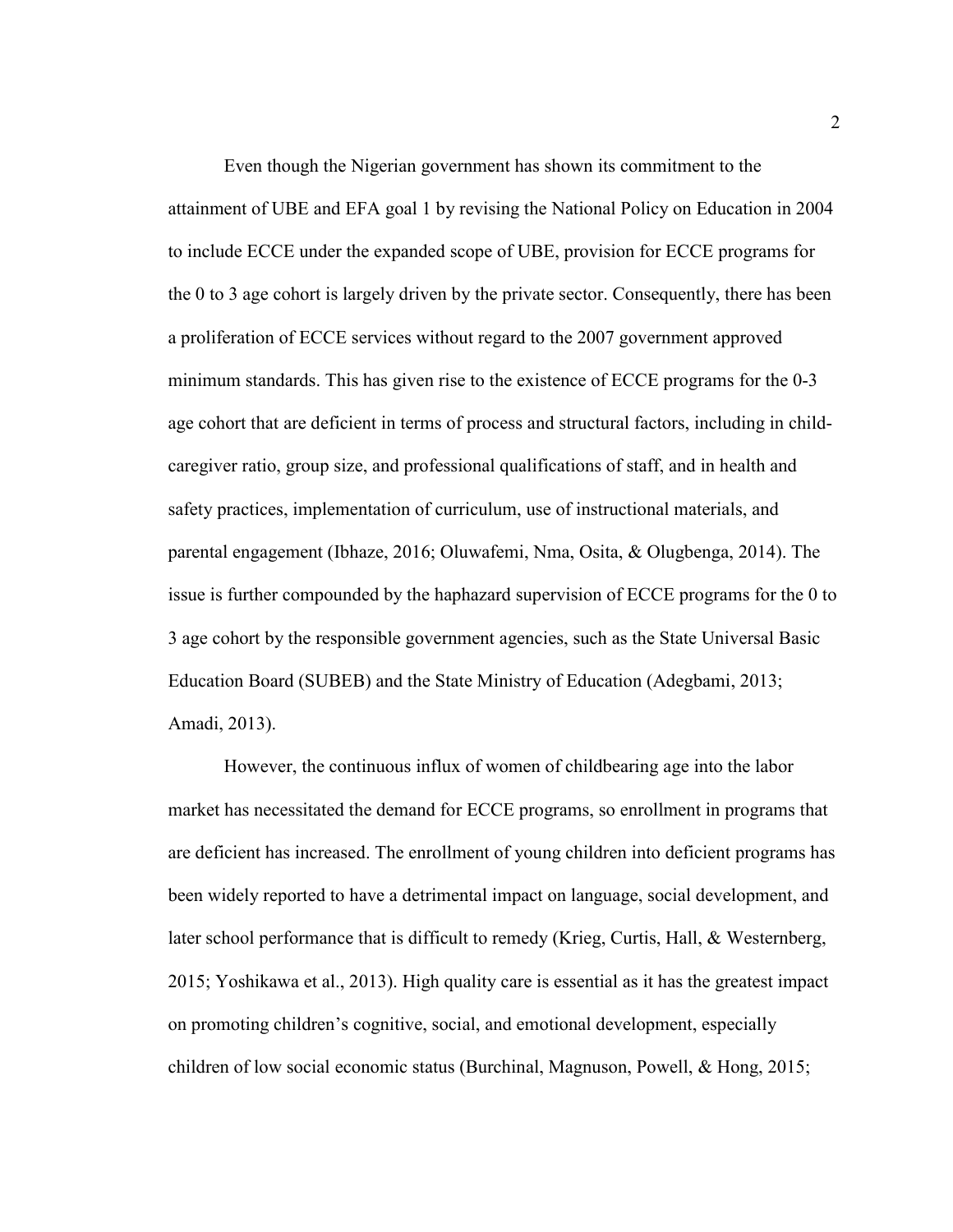Duncan & Magnuson, 2013; Gialamas, 2015; Krieg et al., 2015; Li et al., 2016). However, ECCE policy initiatives have overlooked the factors that influence parents' decision-making for ECCE choices. It seems important to explore parents' thinking as they make ECCE choices and identify the factors that heretofore have encouraged enrollment into deficient programs. The remaining part of this chapter will discuss the background of the study, problem statement, research questions, conceptual framework, purpose and nature of the study, definitions, assumptions, scope and delimitations, limitations, and significance of the study as well as the summary of the chapter.

#### **Background**

 In compliance with the Jomtien EFA Framework of Action 1990 and Dakar Framework for Action 2000, the Federal government of Nigeria revised the National Policy on Education in 2004 to reflect the added components of the expanded UBE, including functional literacy and life skill training for adults and special programs for nomadic populations. However, the revised policy encouraged private efforts in the provision of ECCE. Also, the National Policy on Education in 2004 had no provision for children 0 to 3 years, and this left the provision of ECCE for this age bracket completely in the hands of private proprietors.

 Nevertheless, the current economic downturn has necessitated the demand for couples to work to fulfill the financial obligations of family. Consequently, working mothers are compelled to resume work while their children are still very young. Under such circumstances, the child needs care, and ECCE programs are essential for filling this void. Choosing an ECCE program is a critical task confronting working families with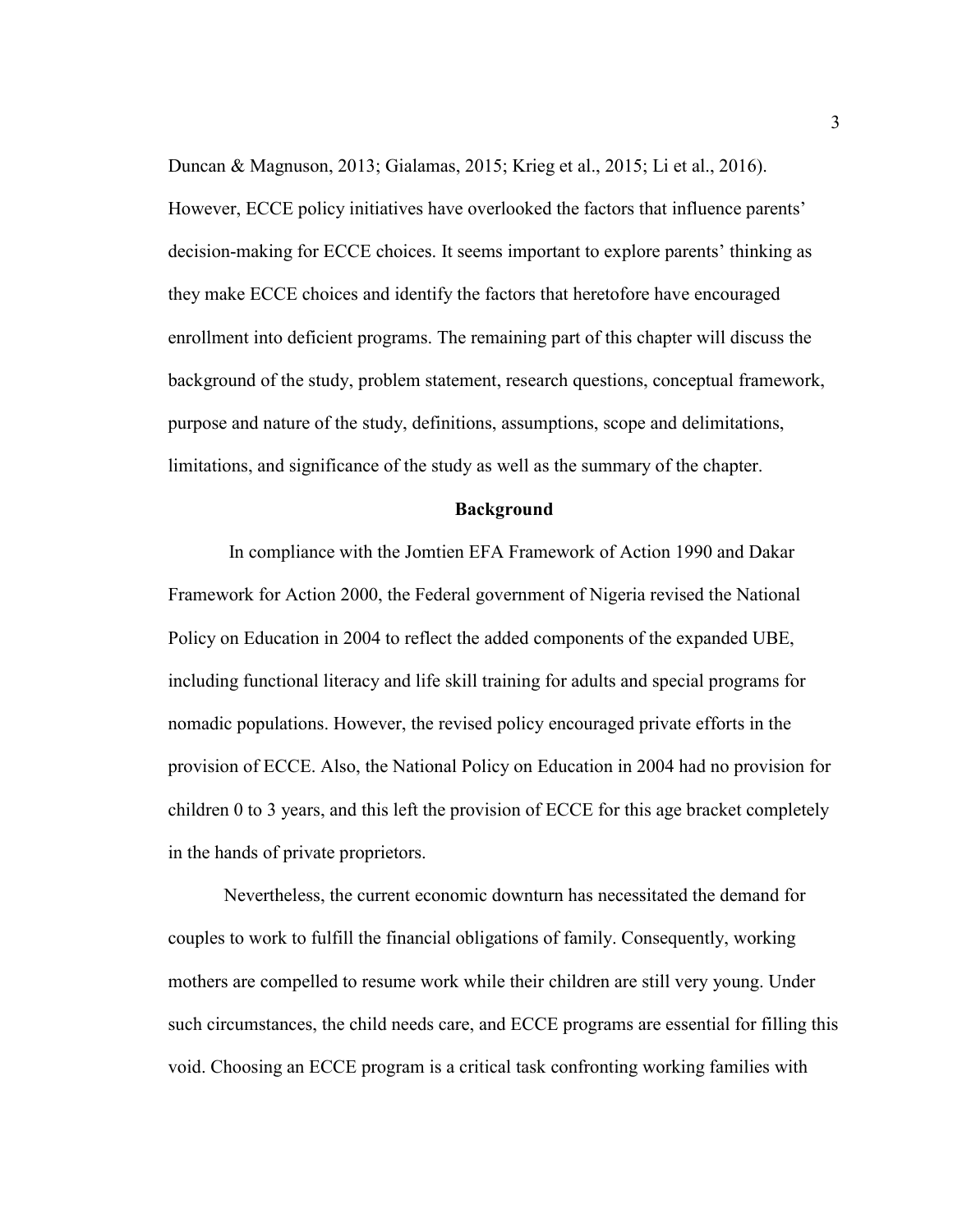young children (Ahin & Shin, 2013). However, factors that influence the parental decision-making process in selecting ECCE programs are unknown. Limited information about the factors that influence the parental decision-making process for ECCE choices creates a vacuum in the knowledge required by the policy makers for the development of an all-embracing set of childcare policies. Such knowledge is needed to promote policies that can lead to positive outcomes for families and children through supporting parental choice of programs. This study was intended to contribute to bridging the knowledge gap by investigating the factors that influence parental decision-making processes in choosing ECCE programs in Nigeria's Asaba education zone.

#### **Problem Statement**

ECCE in Nigeria is private sector-driven. Data provided by the National Teachers Institute and Central Bank of Nigeria indicate that the government and government agecies provide only 10% of the ECCE facilities in the country (Adegbami, 2013; Ibhaze, 2016). ECCE programs in Nigeria are characterized by a dearth of professionals and poor physical structures (Ighalo, 2015; Oluwafemi et al., 2014). Obiweluozor (2015) and Sooter (2013) cited inadequate resources and lack of conformity with minimum standards as issues common to private-sector ECCE programs. Federal government minimum standards established in 2007 regarding room dimensions, caregiver-child ratio, use of government approved curriculum, and basic qualifications for teachers are absent in many ECCE programs (Eze, 2016; Gabriel, 2013; Matthew, 2015; Salami, 2016). Despite these systemic shortcomings, parents continue to enroll their children in deficient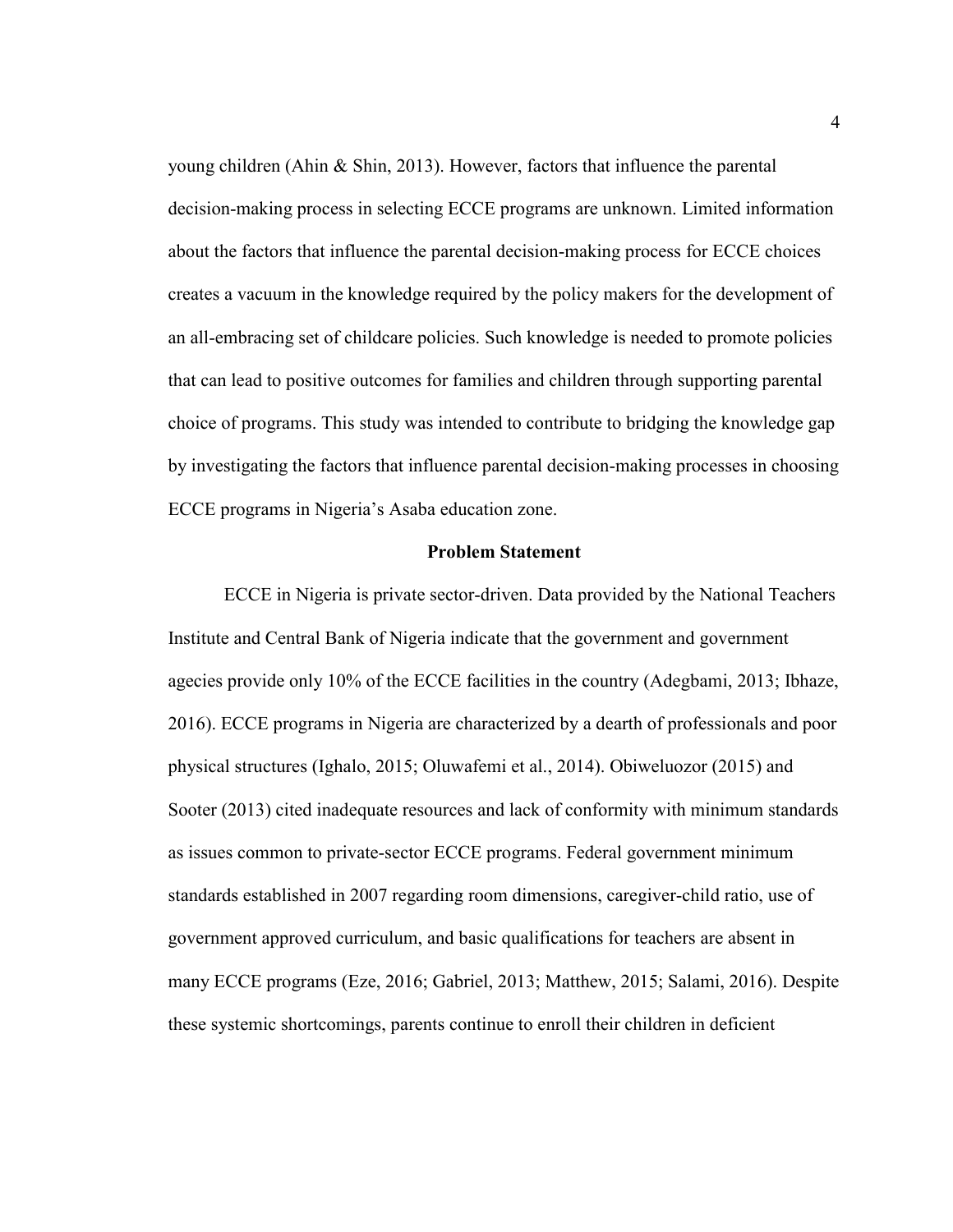programs. Little information exists on the factors that influence parents' ECCE decisionmaking processes.

 There are significant cultural variations in the perceived purpose of early childhood education across both low and middle income countries, such as Cambodia, Colombia, India, and Germany (Gertler et al., 2014). Gertler et al. (2014) found that while Cambodian parents emphasize interaction with strangers through social pleasantries and other speech conventions, parents in Colombia advocate play, exploration, and arts as basic activities in ECCE. Yoshikawa (2017) found that urban Indian and German parents emphasize self maximization together with individual achievement. Rural Indians and the Cameroonian parents consider connectedness, social cohesion, and pro-social behaviors essential components of ECCE (Yoshikawa, 2017). However, how these factors and structural factors such as class size and teacher qualifications are weighted and prioritized by parents in the decision-making process is unknown, even though several authors have suggested research is needed to investigate parents' decision-making process for ECCE choices (Canada & Bland, 2014; Coley et al., 2014; Joshi, 2014; Navarro-Cruz, 2016). Since parents are the key stakeholders in ECCE placement decisions, greater understanding of their decision-making processes is necessary in designing programs to promote more equitable access for children to highquality ECCE services (Forry, Simkin, Wheeler, & Bock, 2014; Manfra, Carlo & Coggeshall, 2013; Navarro-Cruz, 2016; Vesley, 2013). The apparent lack of knowledge by the policy makers regarding the factors that influence parents' decision-making processes for ECCE choices, which has encouraged enrollment of children aged 6 months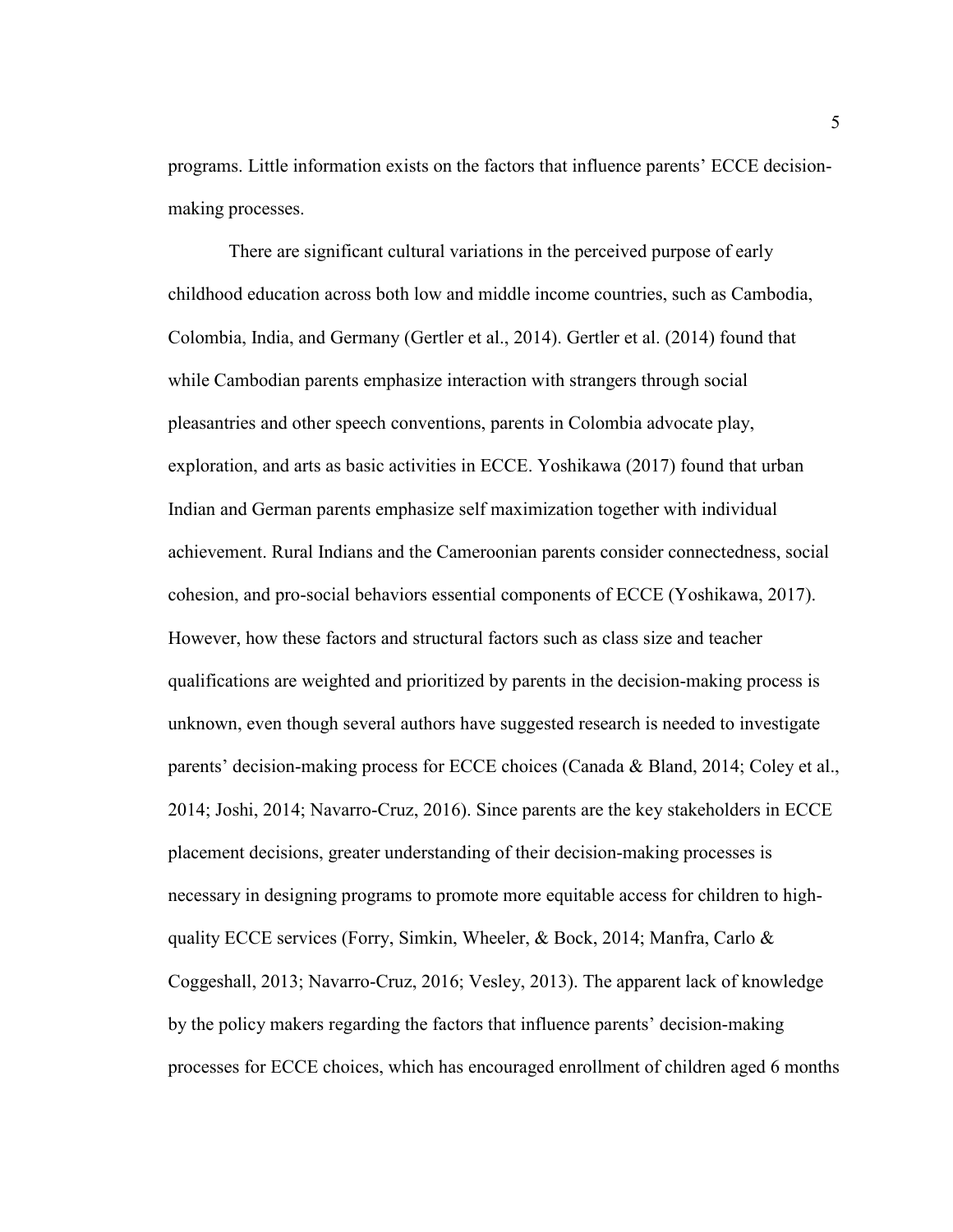to 1 year in ECCE programs that are deficient in structural and process variables, is the problem that shapes this study.

#### **Purpose of the Study**

 The purpose of this case study was to understand parents' perceptions of early childhood education and how these perceptions influenced their decision-making processes for early childhood education choices. I used a case study design to draw on the insights of parents, who have made ECCE placement decisions recently for their children aged 6 months to 1 year.

#### **Research Questions**

The following four research questions guided the study:

*RQ1*: How do these parents describe the task of constructing a decision about an early childhood education placement for their child?

*RQ2*: How did these parents source information to guide their construction of a decision for an early childhood education placement for their child?

*RQ3*: How did parents use quality indicators in deciding on an early childhood education placement for their child?

*RQ4:* How did these parents synthesize the generated alternatives in constructing a placement decision with regards to their child?

#### **Conceptual Framework for the Study**

The conceptual framework for this study is epistemological constructivism.

Constructivists believe that knowledge does not exist outside the mind; truth is relative, and knowledge is not discovered but built by individuals in agreement with their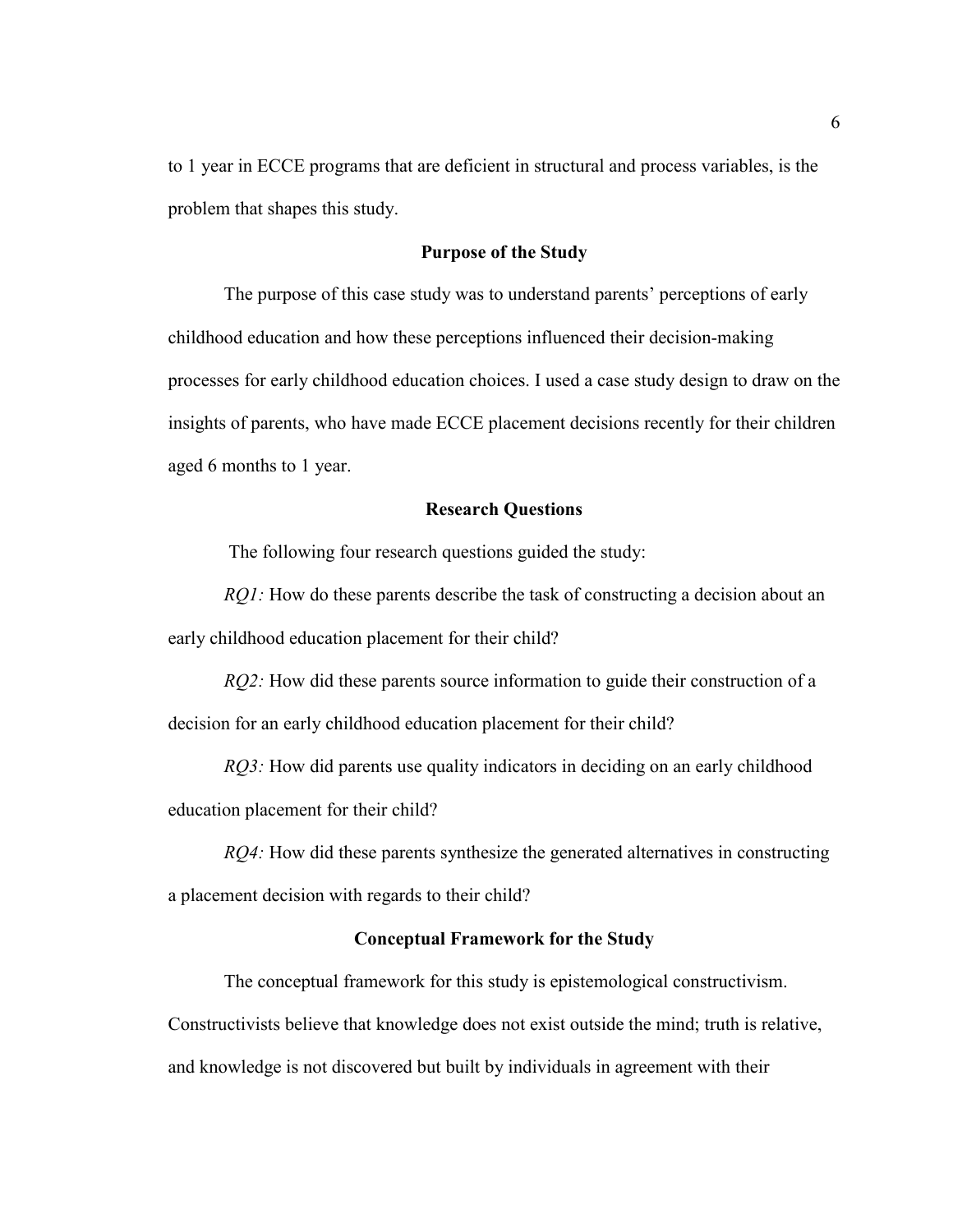experiences (Crotty, 1998; Fosnot, 1996). Constructivism rejects the idea of the truth as the appropriate representation of the outside world and upholds the notion that knowledge is constructed and imbued with meaning in specific contexts and in ways that are unique to the perceiver (Von Glasersfeld, 1995). The constructivist perspective, therefore, is that knowledge is constructed by individuals or groups according to their views of their experiential worlds (Ertmer & Newby, 2013).

 Constructivism includes meaning making and knowledge construction as key principles (Crotty, 1998; Fosnot, 1996). Consequently, knowledge is seen as ephemeral, subjective, internally built, developmental, and socially and culturally reconcilable (Fosnot, 1996). However, meaning-making and understanding are constructed by individuals, a process believed to entail interdependence between existing knowledge and beliefs as well as new knowledge and experiences (Richardson, 1997). In this study, I focused on how parents' individually constructed meaning of quality in ECCE programs and how their understanding of quality indicators influenced their early childhood educational choices.

 Gregory (1980) emphasized that perception is an active and constructive process in which top-down processing is a vital component along with the influences of knowledge, expectations, or metacognition. Gregory (1980) proposed that knowledge is a process of actively interpreting and constructing individual knowledge representation. Human understanding is situational, concealed, interpersonally created, and essentially limited (Niemeyer, 1993) because perception is not concerned about understanding the real world, but rather the world as perceived by the perceiver (Demuth, 2013). Because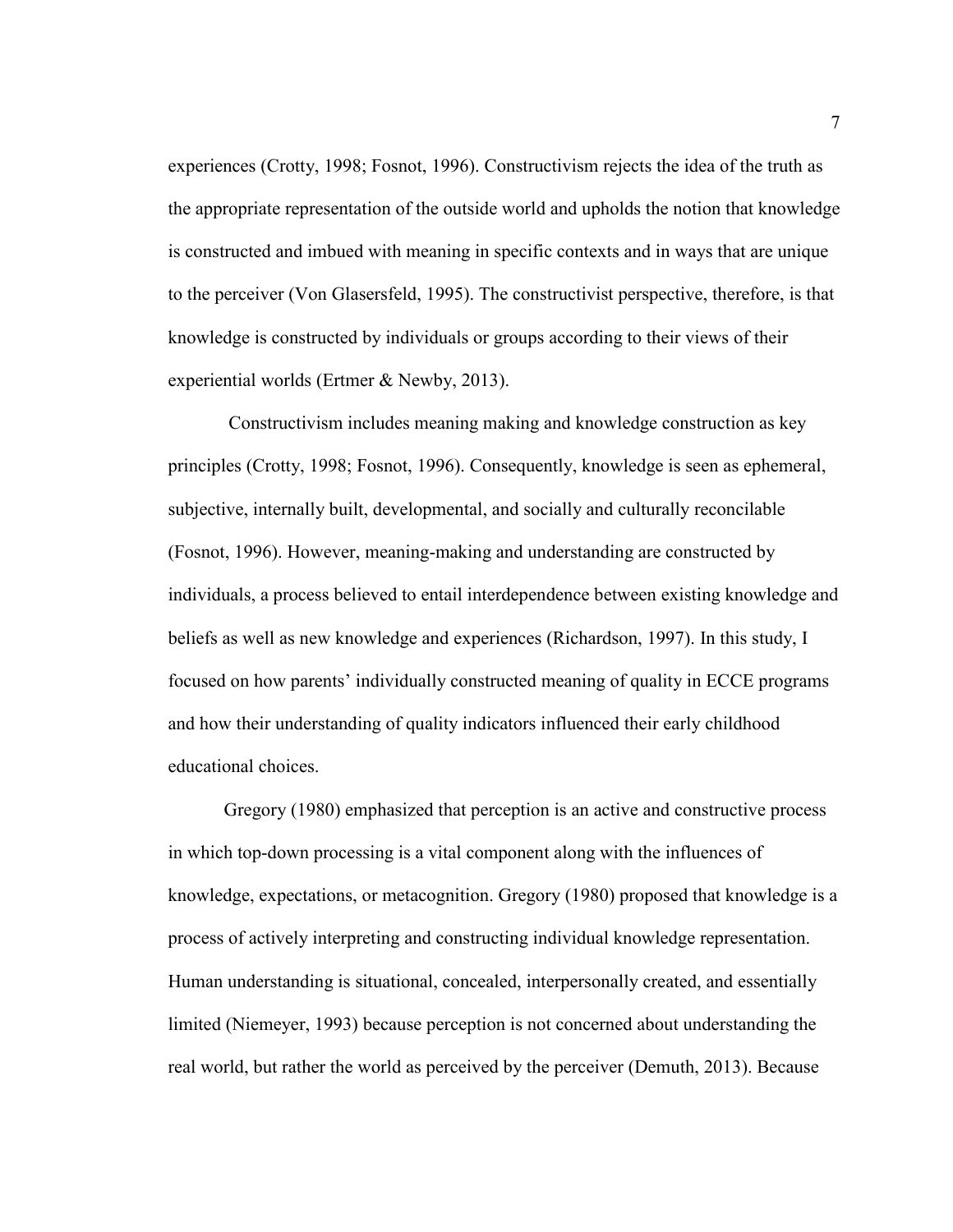my aim in this study was to explore the perceptions of parents as they construct knowledge to make decisions with regard to early childhood educational choices, I selected epistemological constructivism as the conceptual framework for this study.

The framework suggests that participants represent ideas in a personal context that is unique to their experience (Ertmer  $& Newby, 2013$ ). Therefore, the qualitative approach with a case study design was employed to explore parents' decision process for early childhood educational choices. Qualitative inquiry involves vivid descriptions and quotations meant to transport the reader into the setting (Patton, 2015). Consequently, one-on-one interviews with open-ended questions were engaged for data collection to allow parents of children aged 6 months to 1 year to provide open-ended responses concerning how they sourced information and decided on quality indicators, as well as how the indicators were prioritized in making the final choice regarding ECCE program placement for their child.

 The essence of an interview is to gain access to what is in and on an individual's mind and hear their experiences (Patton, 2015). In consonance with this idea, parents whose child was aged 6 months to 1 year and enrolled in a public, mission and private ECCE programs for a minimum period of 6 months were asked to provide their perceptions of the entire process of ECCE selection for their children. The conceptual framework for this study facilitated my understanding of parental perceptions, in that I analyzed data through the use of constructivist constructs of explanation-building and meaning making. Therefore, with epistemological constructivism as a conceptual framework, this study explored how parents perceived the entire process of ECCE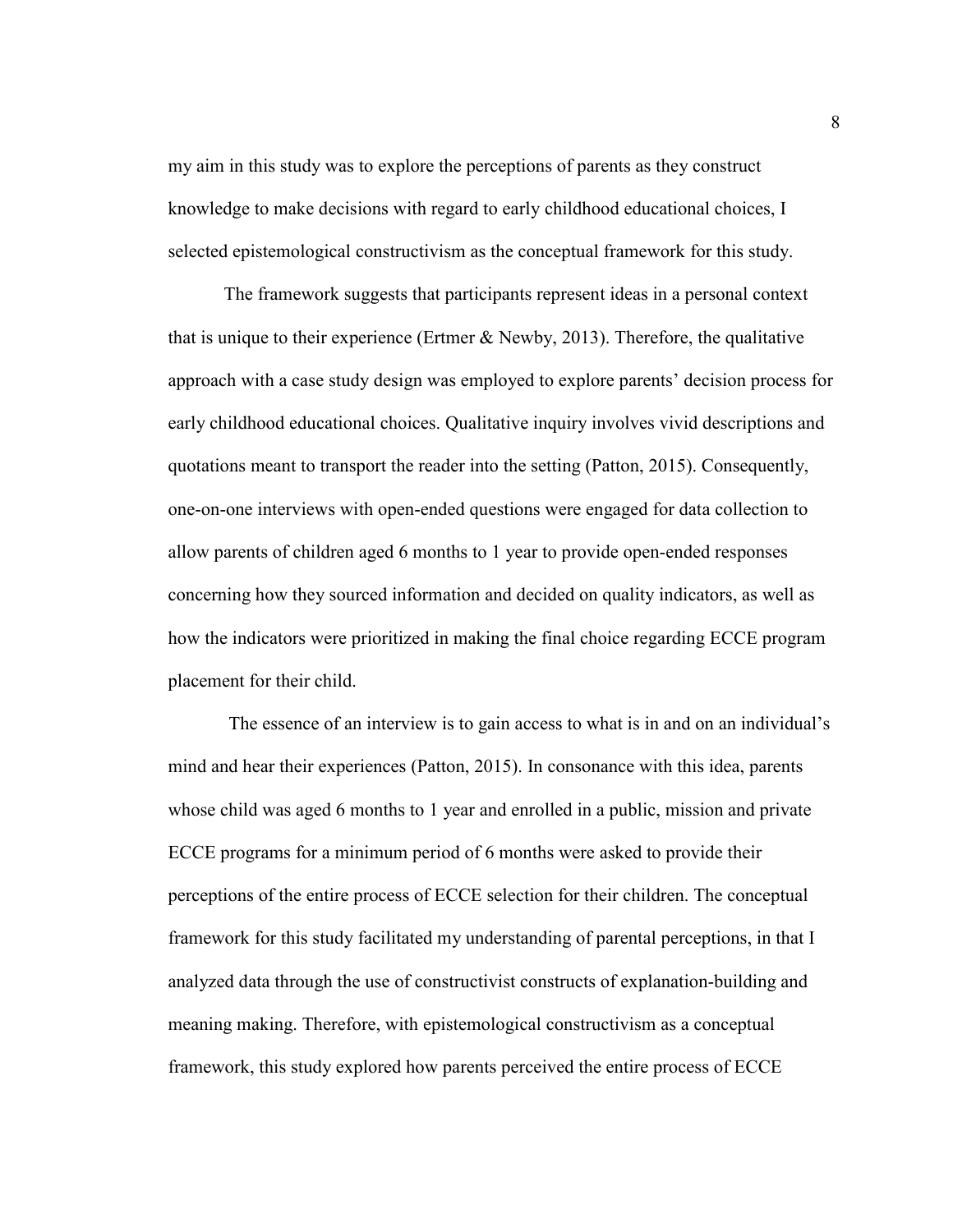selection as well as source information, employ quality indicators, and synthesize generated alternatives in constructing placement decisions for their children, which has encouraged increased enrollment into ECCE programs that may be deficient in structural and process factors.

#### **Nature of Study**

 A case study design was adopted for this investigation. The case study is a research technique that involves exploration of a phenomenon within its context by engaging different data sources (Creswell, 2013). The case study approach entails the investigation of a case within a contemporary situation or setting (Yin, 2013). Stake (2010) defined the case study as a choice of what is to be studied; that is, a case within a bounded system, bounded by time and location. Crotty (1998) and Fosnot (1996) argued that truth is relative and dependent on an individual's perspective.

Constructivism is built upon the premise of the social construction of reality (Ertmer & Newby, 2013). According to Mutepa (2016), the benefit of this strategy is the collaborative relationship between the inquirer and the participant, which allows the participants to tell their stories. Participants can describe their perceptions of reality through stories, thereby allowing the researcher to gain better insight into their actions (Mutepa, 2016). The case study approach is recommended when the study is directed at answering how and why questions, variables cannot be altered, contextual conditions are to be included and considered relevant to the concept being investigated, or there is no distinctive evidence of boundaries between the concept and the context (Yin, 2013).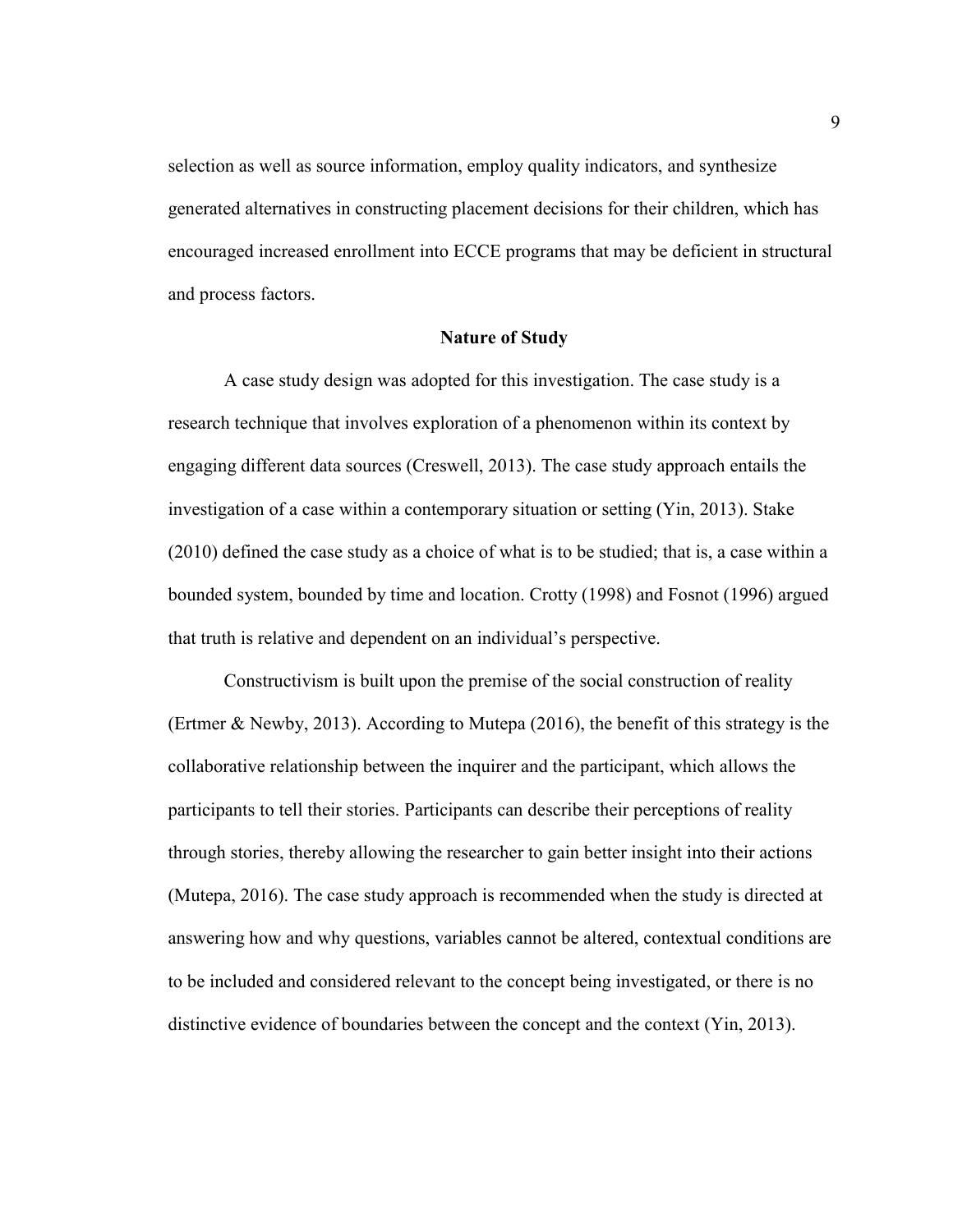According to Yin (2013), a case is defined by the parameters under consideration in the study. For this study, the unit of analysis was parents' decision-making processes, as received in answers to 10 open-ended interview questions. A single holistic case study was adopted together with an instrumental case study for me to gain insight and understanding of the decision process of ECCE placement choices. A hallmark of case study research is the use of multiple data sources, a technique that enhances data credibility (Yin, 2013). Data collection for this study was conducted through the use of open-ended one-on-one interviews. Yin (2013) argued that every study should have a general analytic strategy to direct decisions concerning what will be analyzed and for what reason. Consequently, data for this study were analyzed through the application of explanation building, a form of pattern matching that requires an analysis of the case study by building an explanation of the case. This analytic approach is considered appropriate for explanatory case studies as well as exploratory case studies, because it allows a researcher to make an initial proposition that can be compared with the findings. Propositions can be revised and compared with other details of the case in an iterative process of revision. Revision of propositions may be conducted severally as many times as required (Yin, 2013).

#### **Definition of Terms**

*African Charter on the Rights and Welfare of the Child*: A declaration on the rights and welfare of the African child made by the Organization of African Unity (OAU) and heads of state and governments (Organization of African Unity, 1999).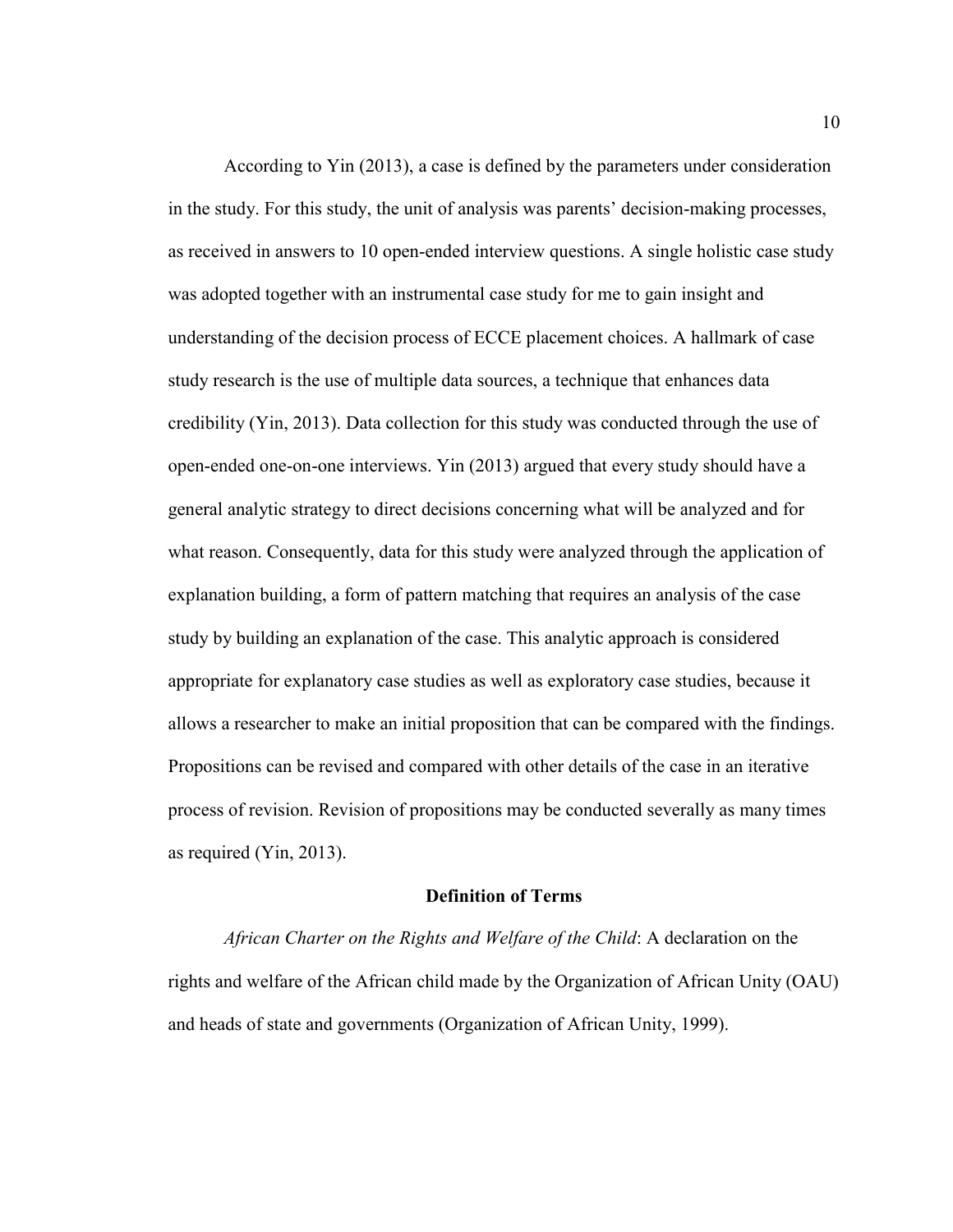*Child Rights Convention*: The UN convention on the rights of the child, which encompasses a human right treaty and sets out the civil, political, economic, social, health, and cultural rights of children. (UNICEF, 2015).

*Constructivism*: Theory that knowledge does not exist outside minds, truth is mutable, and knowledge is constructed by individuals based on experiences (Ertmer & Newby, 2013).

*Constructivists*: Theorists offering epistemological alternatives to objective theories of knowledge (Ertmer & Newby, 2013).

*Decision making*: A process of choosing from some alternatives to achieve a desired result (Eisenfuhr, 2011).

*Early childhood:* The period between birth and 8 years of life (UNICEF & UNESCO, 2012).

*Early Childhood Care and Education (ECCE)*: Processes and mechanisms provided by adults to support development in the early years of life. These include physical, social, and emotional care, cognitive development, and attention to children's health, safety, and nutrition (UNICEF & UNESCO, 2012).

*Education For All*: The provision of basic education for all children, youths, and adults (Haddad, Colletta, Fisher, Lakin, & Sutton, 1990).

 *Universal Basic Education (UBE)*: Education to meet learning needs, including early childhood education for children as well as literacy education, general knowledge, and life skills for older children and adults (Haddad et al., 1990).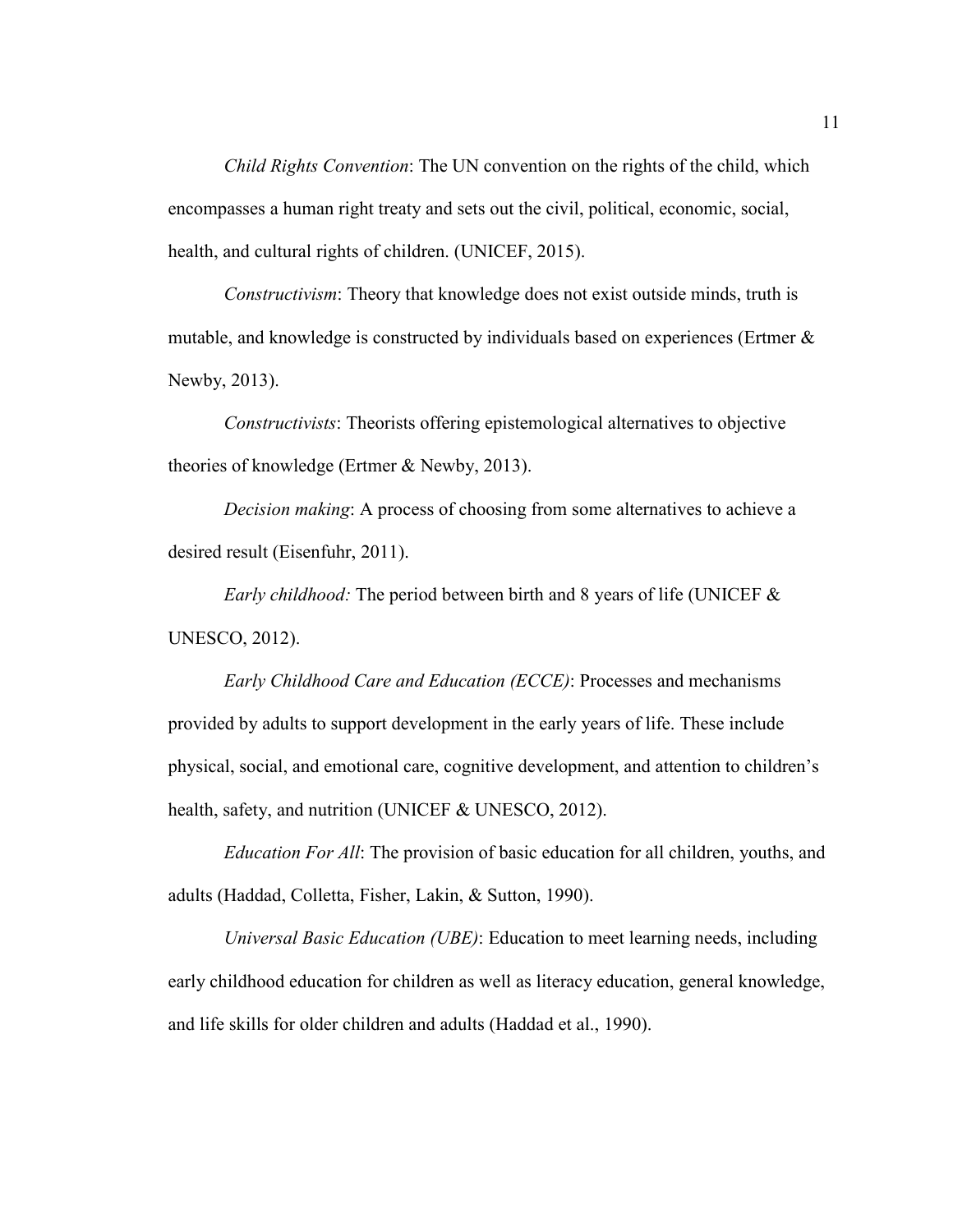#### **Assumptions**

I assumed that the nine participants who were interviewed in this study answered the interview questions with sincerity. Their answers were based on their experiences in selecting ECCE programs depending on their beliefs, values, and their choice of program. I also assumed that the participants reflected a heterogeneous group of parents using ECCE services and were representative of all parents of young children aged 6 months to 1 year enrolled in public, mission and private ECCE programs in Asaba urban.

#### **Scope and Delimitations**

The scope of the study involved the experiences of Nigerian parents in Asaba urban, with a child 6 months to 1 year old and enrolled in an ECCE program, in evaluating and choosing childcare for that child. The study was delimited to experiences of parents whose children were 6 months to 1 year old enrolled in the public, mission, and private ECCE programs in the Asaba education zone of Delta state for a minimum period of 6 months. The choice of Asaba urban as the location of the study was based on my residency in the town. Furthermore, I am familiar with the geography of the city.

#### **Limitations**

Because I was the sole researcher in this study, the data collection and interpretation may have been influenced by my personal perspectives. My concern for quality in ECCE may have interfered with the conduct of the study, thereby leaving unknown gaps and biases in the study. Another methodological shortcoming of this study is its small sample size, which may affect the generalizability of its findings. Because the subjects of this case study were selected based on my consideration of the research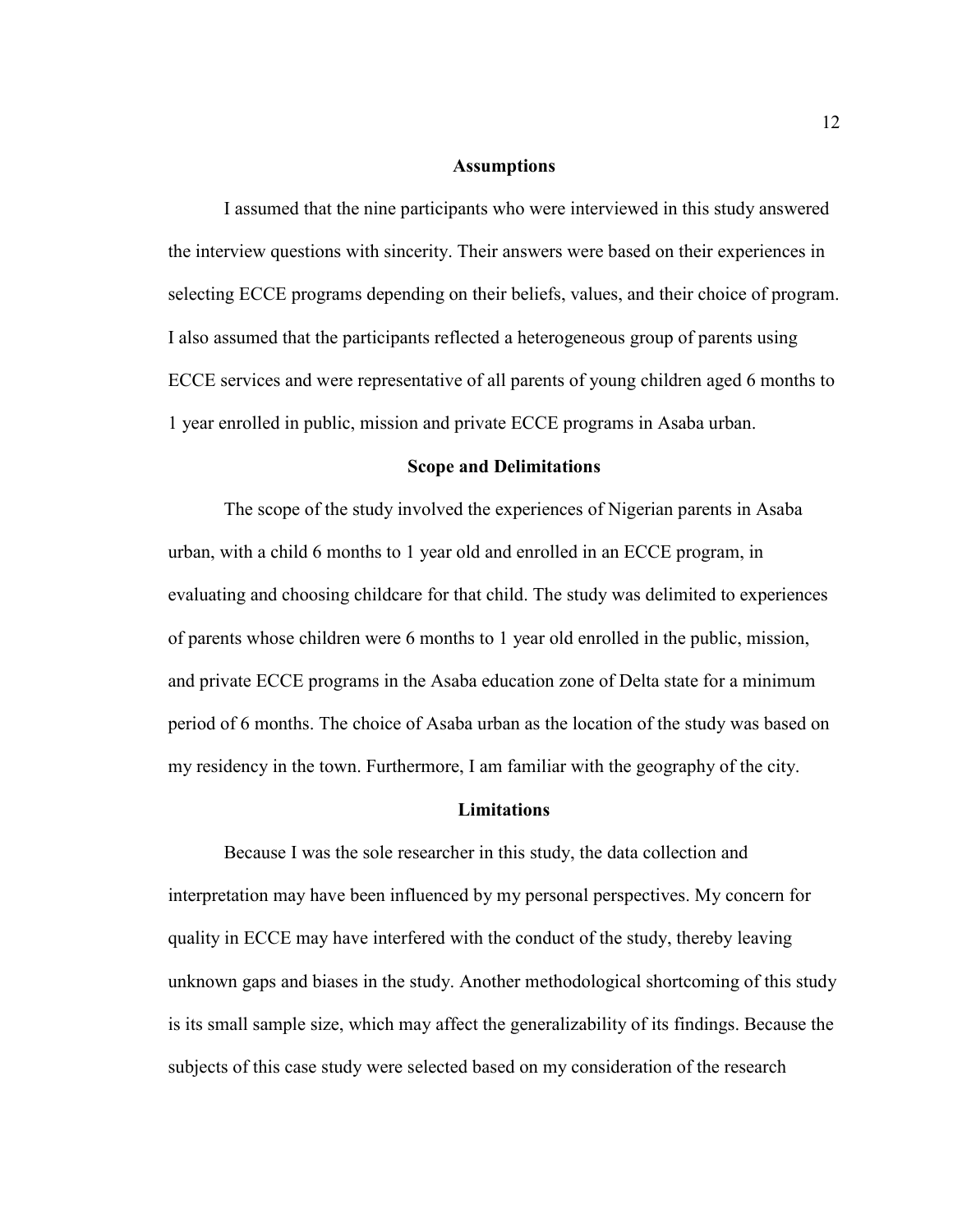questions and purpose, the findings of the study are likely to be meaningful only to the participants in this particular case study.

#### **Significance of the Study**

 This study is significant because it focused on decision-making processes for choices that set the tone of a child's entire life. In addition, this study may bridge the gap in the literature regarding parental decision-making processes of ECCE choices. Third, factors influencing parents' decision-making processes for ECCE hitherto were unexplored, and so ECCE policies have overlooked parental perspectives as a factor in early education choice; this gap in information is resolved by this study. This study revealed this context and provided information about systemic problems associated with the selection of quality ECCE programs and the nature of family priorities and considerations in making ECCE placement decisions. The study also provided an understanding of the decision processes of ECCE choices by parents to the education stakeholders, which might initiate greater regulatory attention or reform of low quality programs. It is hoped that the study will contribute to social change by generating information that is essential to ECCE policy makers in the country of study for designing equitable quality programs that will be relevant in providing the foundation for future learning, responsive in supporting parents' participation in the labor force, and realistic in creating a fairer and more equitable society.

#### **Summary**

 Even though the Nigerian government has made various efforts to reflect their commitment to CRC, EFA, and AU charters on the rights of African children regarding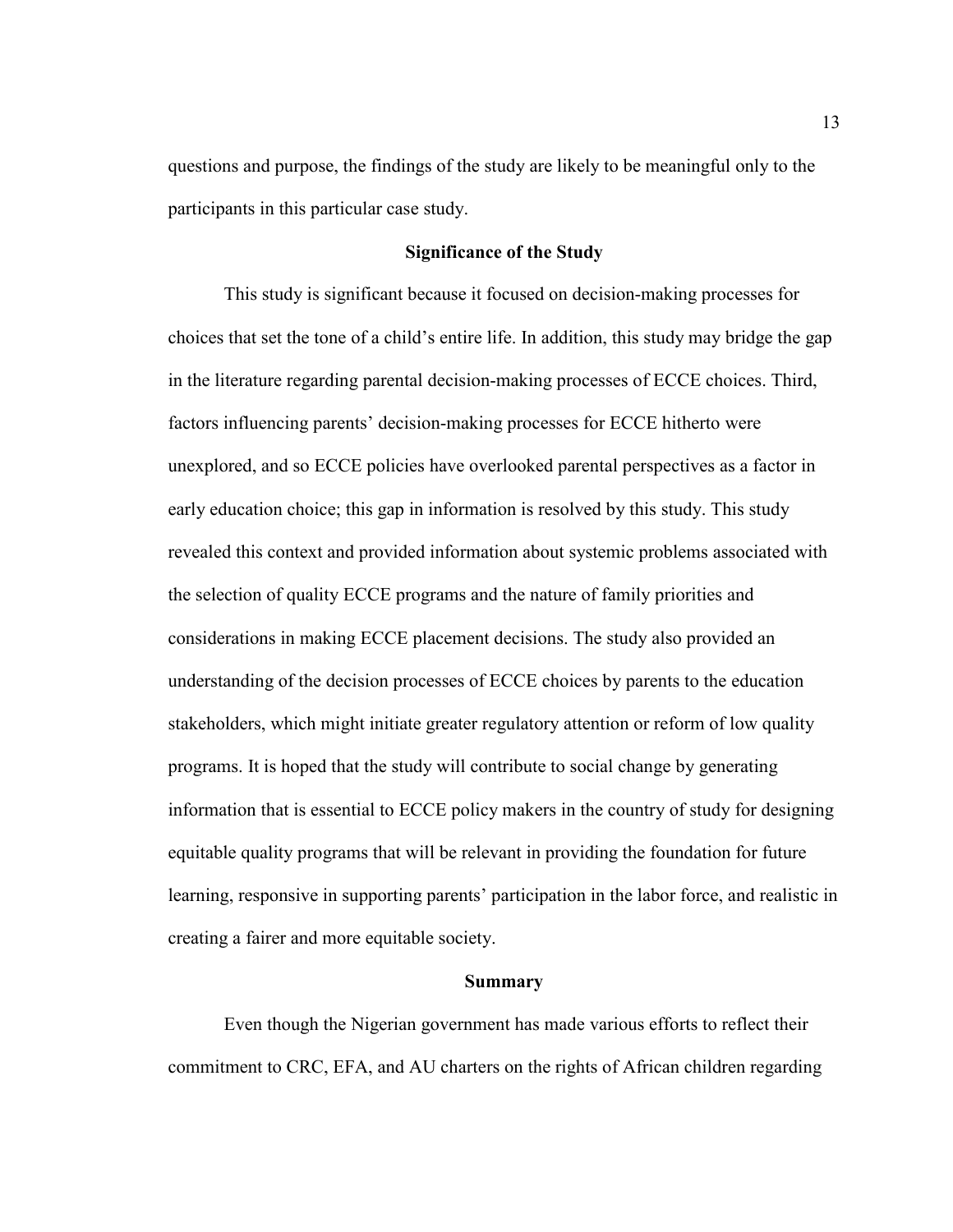the provision of ECCE programs, these programs remain private sector-driven. For this reason, incidences of noncompliance with regulations regarding structural and process factors have been observed by monitoring agencies. Also, there has been continuous enrollment into some public, mission, and private ECCE programs for the 0 to 3 age cohort that are lacking in basic requirements such as ventilated classrooms, instructional materials, hygiene, and adequate personal space for each child. Therefore this study was focused on exploring the factors that influenced ECCE decision making, which has encouraged this trend of continuous enrollment in ECCE programs that are deficient in structural and process factors. A literature review on previous approaches in the discipline to this problem is in Chapter 2. Methods and methodology are explained in Chapter 3.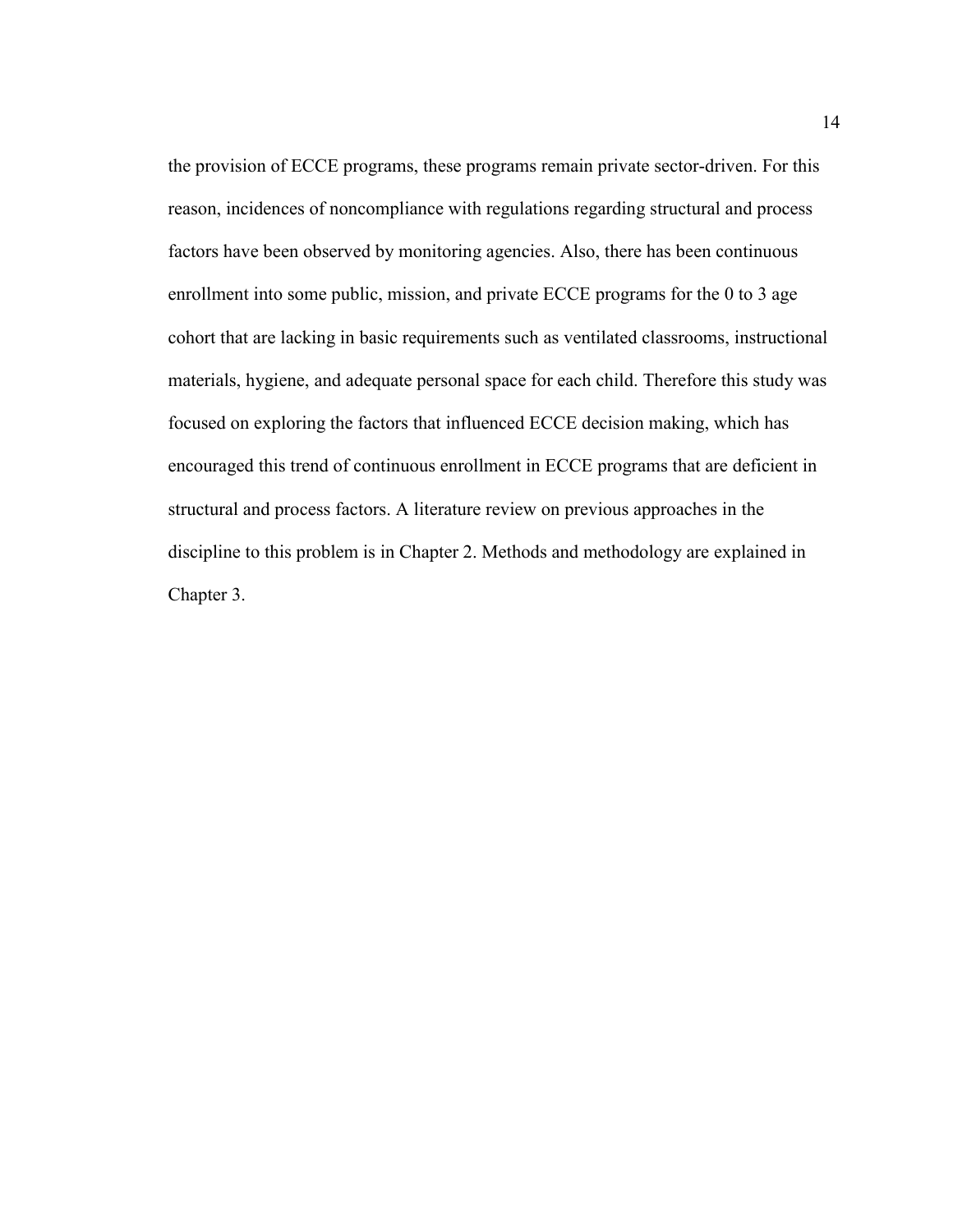#### Chapter 2: Literature Review

The entry of women of childbearing age into the labor force has necessitated parents to demand ECCE as an alternative form of childcare for their children while they are at work (Marshall, Robeson, Tracy, Frye, & Robertson, 2013). Also, the family dynamics of dual-working parents and single parenting (Ahin & Shin, 2013) and the weakening of the extended family structure (Crosnoe et al., 2016) have drastically increased the demand for out of home childcare (Del Boca, 2015). Parents with children of 0 to 4 years old are confronted with challenging decisions associated with enrolling their children in ECCE programs including selecting the type of program to use (Coley et al., 2014). The economic recession experienced in Nigeria for five quarters from 2015 to 2017 has put families under pressure to become dual working households to fulfill their financial obligation to the family. Consequently, there was increased financial pressure on nursing mothers in Nigeria to return to work after childbirth, while their children are still very young.

ECCE programs provide critical employment support for working women as well as important supports for child development (Boyd, Walker, & Thorpe, 2013; Del Boca, 2015; Dussaillant, 2016). Early experiences of children through quality care and educational provisions are vital to their development. Access to quality early childhood education is a privilege rather than a right as enshrined in the Convention on the Rights of the Child (UNICEF, 2015), a human rights treaty, which set out the civil, political, economic, social , health, and cultural rights of children. Quality early childhood education is considered a positive start for a child's development, which is not only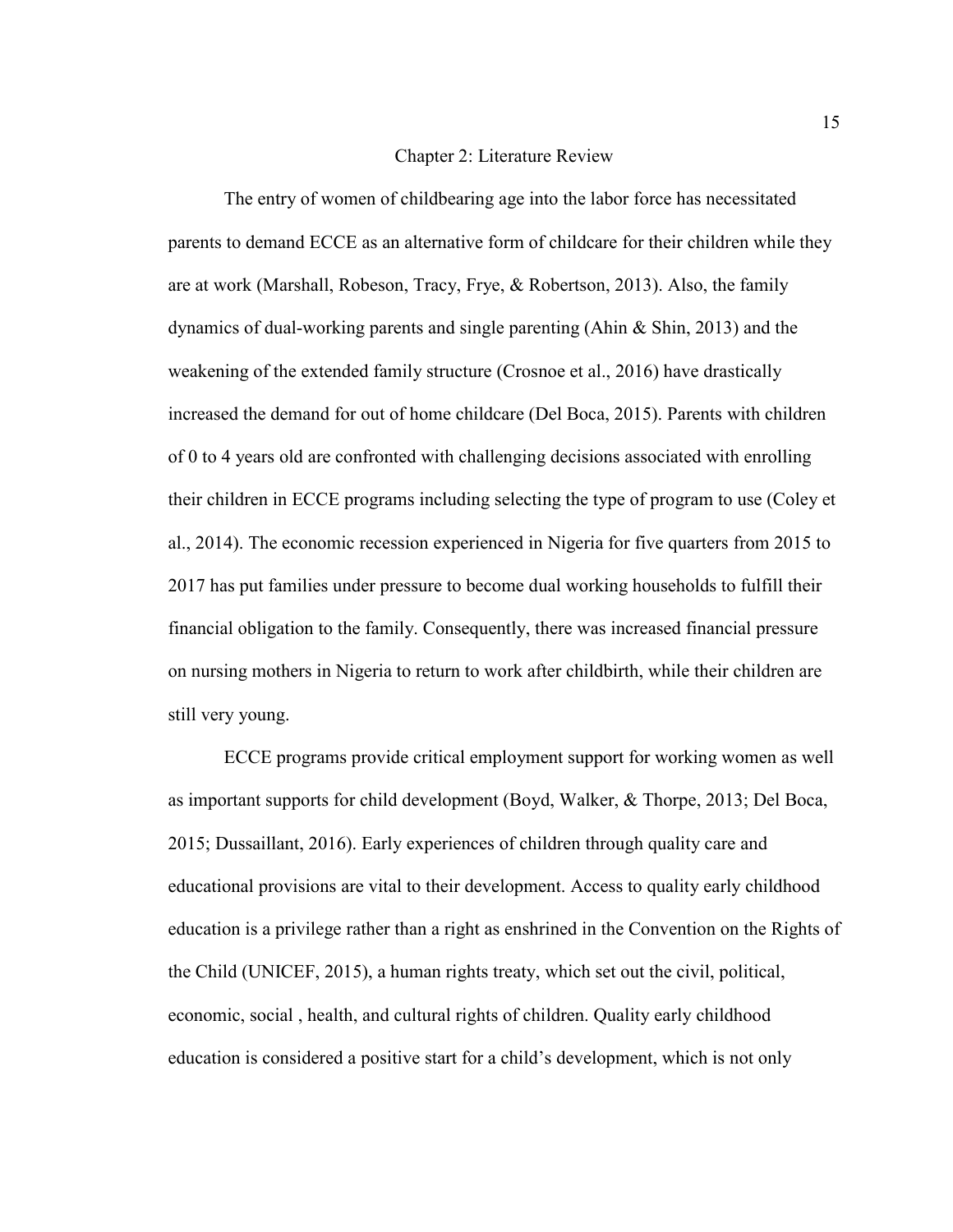beneficial to the child but for the society in general (Good Start Early Learning, 2015; MacEwan, 2013). Therefore, the purpose of this case study was to understand parents' perceptions of ECCE and how these perceptions influenced their decision-making processes for early childhood education choices, including enrollment of their children in programs deficient in process and structural factors such as staff-child ratio, number of trained staff, curriculum implementation, health and safety practices, and instructional materials.

Chapter 2 includes the literature search strategy and the discussion of the following: conceptual framework, approaches to the problem according to researchers in the discipline. Furthermore, parental perceptions of ECCE quality and selections are all part of chapter 2. Attention was also given to literature related to the research questions. This chapter ends with a summary.

#### **Literature Search Strategy**

 Literature and research considered and selected for this review primarily were scholarly materials published between the years 2013 and 2017, except for seminal works. Search engines were accessed, including the Walden Library, Google Scholar, Education Research Complete, and Social Science Direct. The keywords included *parental perception*, *decision making*, *decision process, educational choices, educational selection, educational preferences*, *early childhood care, and education, early childhood education placement, ECCE choice,* and *quality indicators of early childhood education.*  Also, UNESCO and UNICEF websites were visited for information related to ECCE.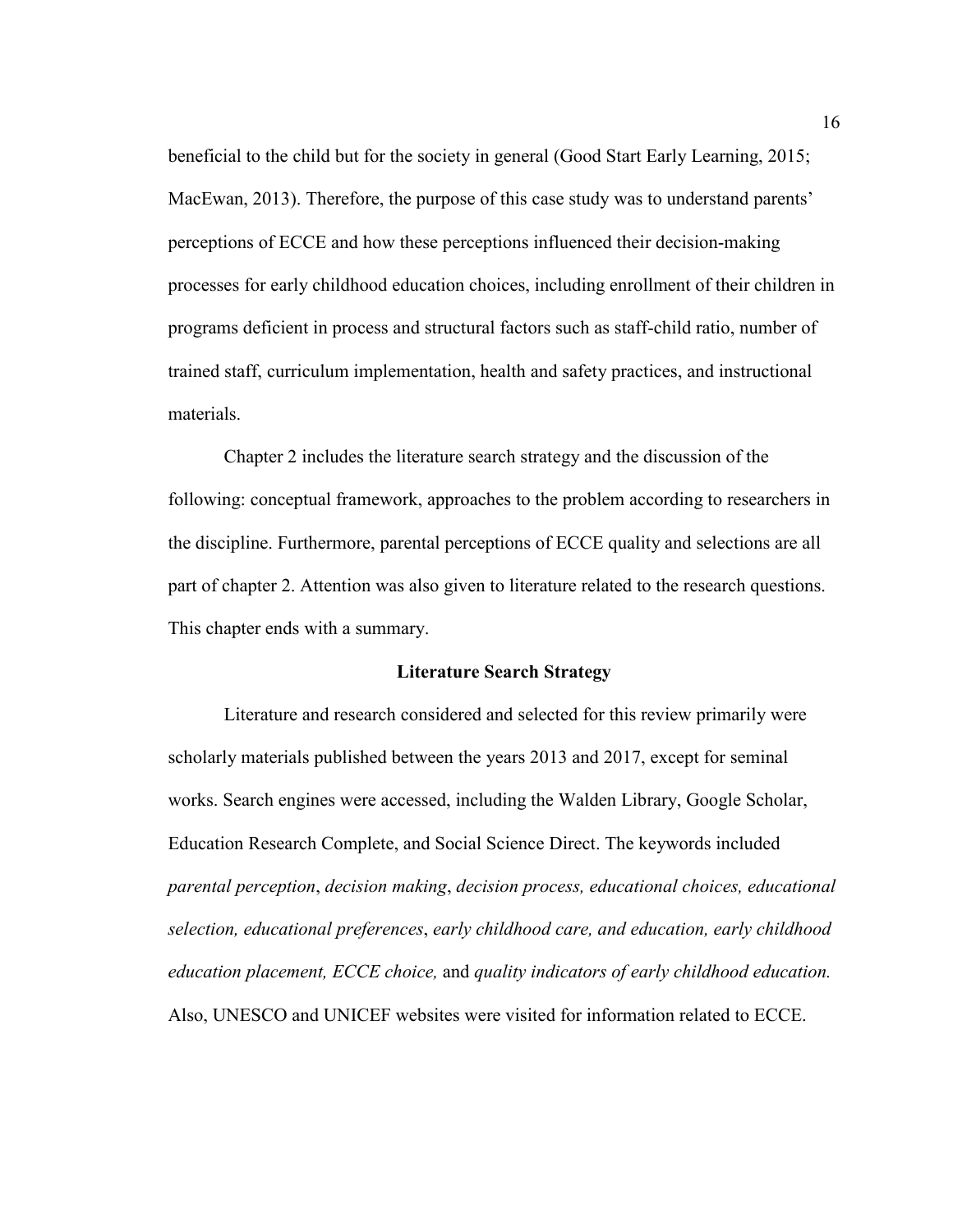#### **Conceptual Framework**

The conceptual framework for this qualitative research plan is constructivism, which is associated with knowledge construction directed at a person's actions towards meaning-making (Ertmer & Newby, 2013). The principal argument of constructivism is that the human world is distinct from the natural, experiential world and as such should be studied differently. However, people are imbued with the ability to interpret and construct reality; hence, human perception is not absolute. It is built and organized by cultural and linguistic constructs (Patton, 2015).

The central idea of the constructivists is the existence of multiple realities created by individuals and the consequences of those constructions for their lives and interactions with others (Patton, 2015). I employed a case study strategy to elicit the multiple realities associated with ECCE that are constructed by parents and have an effect on their ECCE selections. Furthermore, the constructivists like Glasersfeld, Vygotsky, and Piaget believed that individuals perceive the world as constructed by information gained through the senses in relation to prior information in the brain. Gregory (1980) proposed an indirect theory of perception that takes into consideration an individual's prior knowledge and expectations as essential parts of meaning making. According to Ertmer and Newby (2013), this process of meaning making requires a dynamic interpretation of the available data that exceeds what is apprehended through the senses. Gregory (1980) further argued that perception is a series of hypothesis-testing activities in which people engage the most accurate schema they can in interpreting their life experiences. In accordance with this thinking, for this qualitative study, participants were asked to provide a thoughtful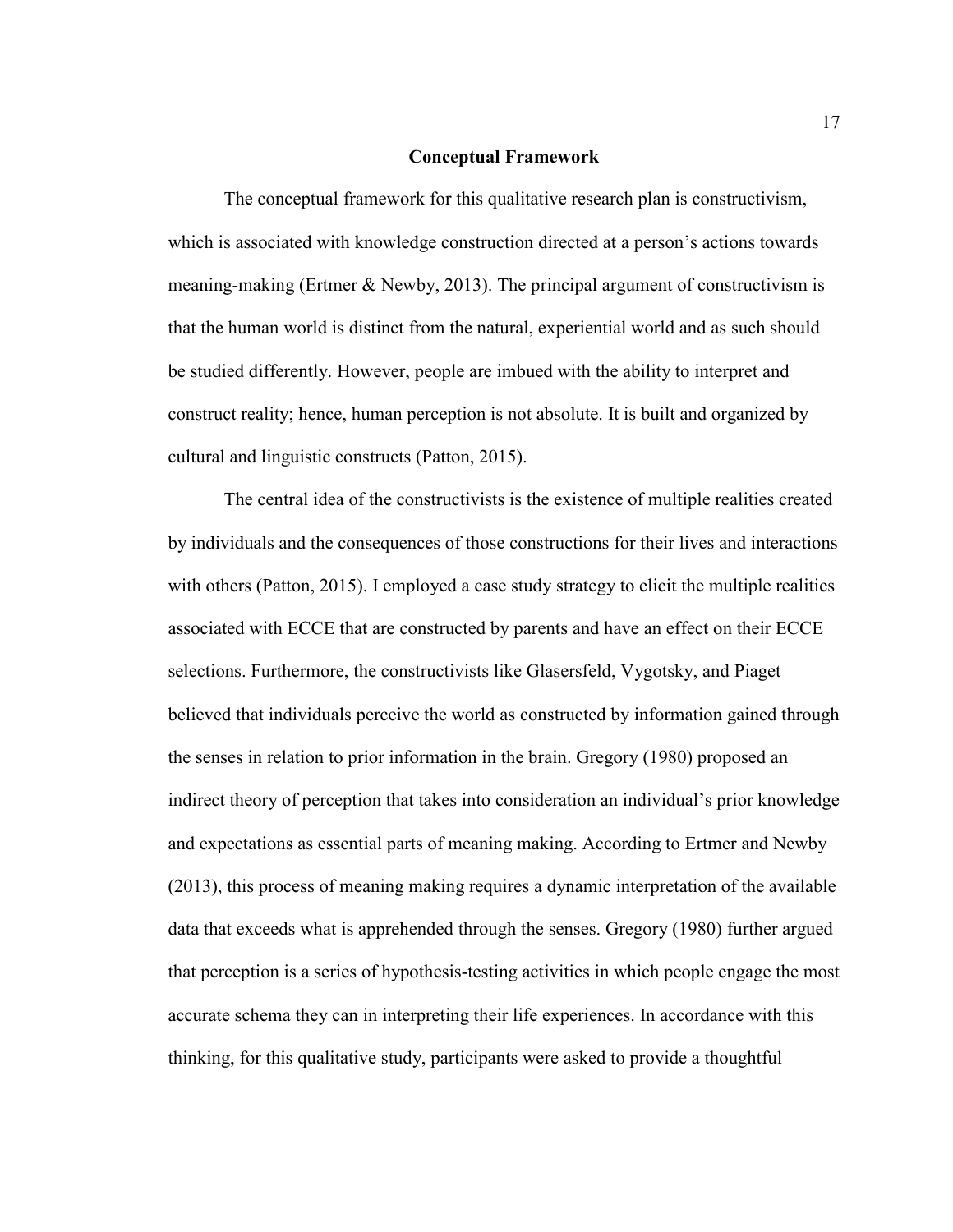reflection of their experiences in the selection of early childhood education programs, including how they gathered information ahead of their decisions and how this information was weighed in making enrollment choices for their children.

In this study, the framework allowed participants to represent their ideas in the context of their lives. The participants, who were parents of children aged 6 months to 1 year enrolled in ECCE programs, were given opportunities to tell their stories and describe their reality of constructing a placement decision for ECCE program for their child. Current literature pursuant to this plan will be presented next in the section, including parental perceptions of ECCE quality, factors in decision-making, the task of selecting an ECCE program, sources of information for ECCE program choice, quality indicators for generating alternatives, literature related to the methodology of this study, summary, and conclusions.

#### **Parental Perception of ECCE Quality**

Perception is a process through which individuals receive and process information from their surroundings. Consequently, information about the environment and the stimuli that influence actions are processed through perception. Canada and Bland (2014) said that parents' perceptions of ECCE programs are based on their views of the quality of teaching staff as well as the level of interaction between teachers and children. Canada and Bland (2014) identified six essential indicators of high-quality ECCE programs visible for parents: quality of teachers, retention of teachers within the program or school, multicultural setting, enriched curricula, support for parental engagement and involvement, and safety and security within the ECCE facility. Bauchmuller, Certz, and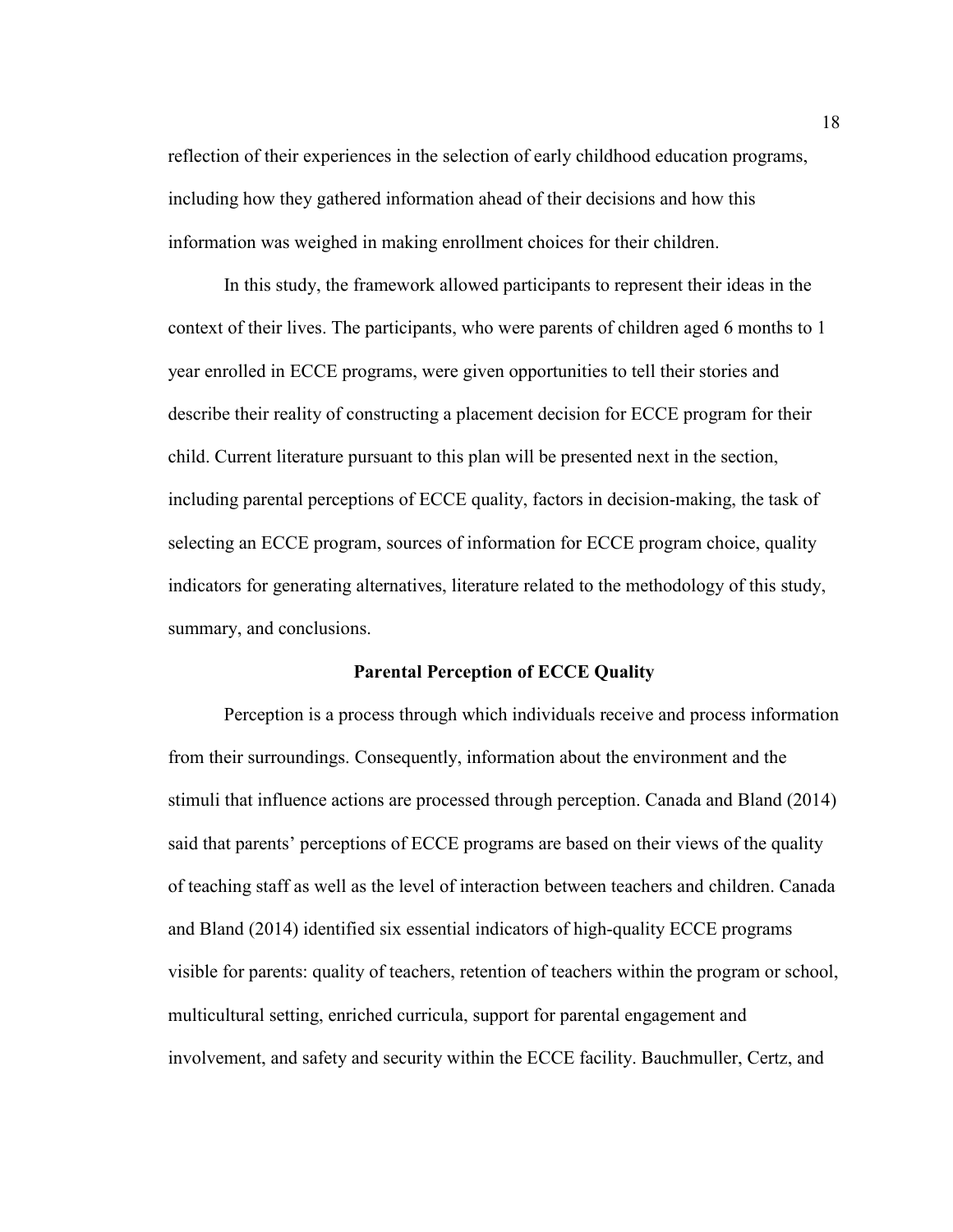Rasmussen (2014) outlined another set of indicators of structural quality: staff-child ratio, number of male and female staff members, number of trained staff, proportion of ethnic minority staff members, and level of retention of staff. The strength of these five quality indicators is in their potential for being objectively measurable and comparable across ECCE programs.

 Even though parents' definitions of quality ECCE programs differ, parents tend to overestimate the quality of ECCE programs, compared with the evaluations of ECCE professionals (Forry et al., 2013; Rentzou & Sakellariou, 2013). However, the difference in evaluation of ECCE programs by parents and professionals has been attributed to parents' expectations of the quality of teaching staff and interactions between staff and children, which affect the way parents believe care and education should be provided to their children (Grammatikopoulos, Gregoriadis, Tsigilis, & Zachopoulou, 2014).

 Furthermore, Rentzou and Sakellariou (2013) reported that parents of infants and toddlers associated quality with observable ECCE experiences like the relationship between child and caregiver, instead of with structured components such as staff-child ratios, group size, and qualification of staff. Parents' perception of high-quality ECCE programs reflects both cultural and socio-economic differences (Ansari, 2017; Petitclerc et al., 2017). Parental perception about ECCE is considered of great importance because parents shoulder the responsibility of making several important decisions associated with children enrollment in ECCE programs (Scopelliti & Musatti, 2013; Weng-Yan Wong, 2013). Lack of attention to objectively measurable benchmarks may be a factor in parents' selection of deficient programs for their children.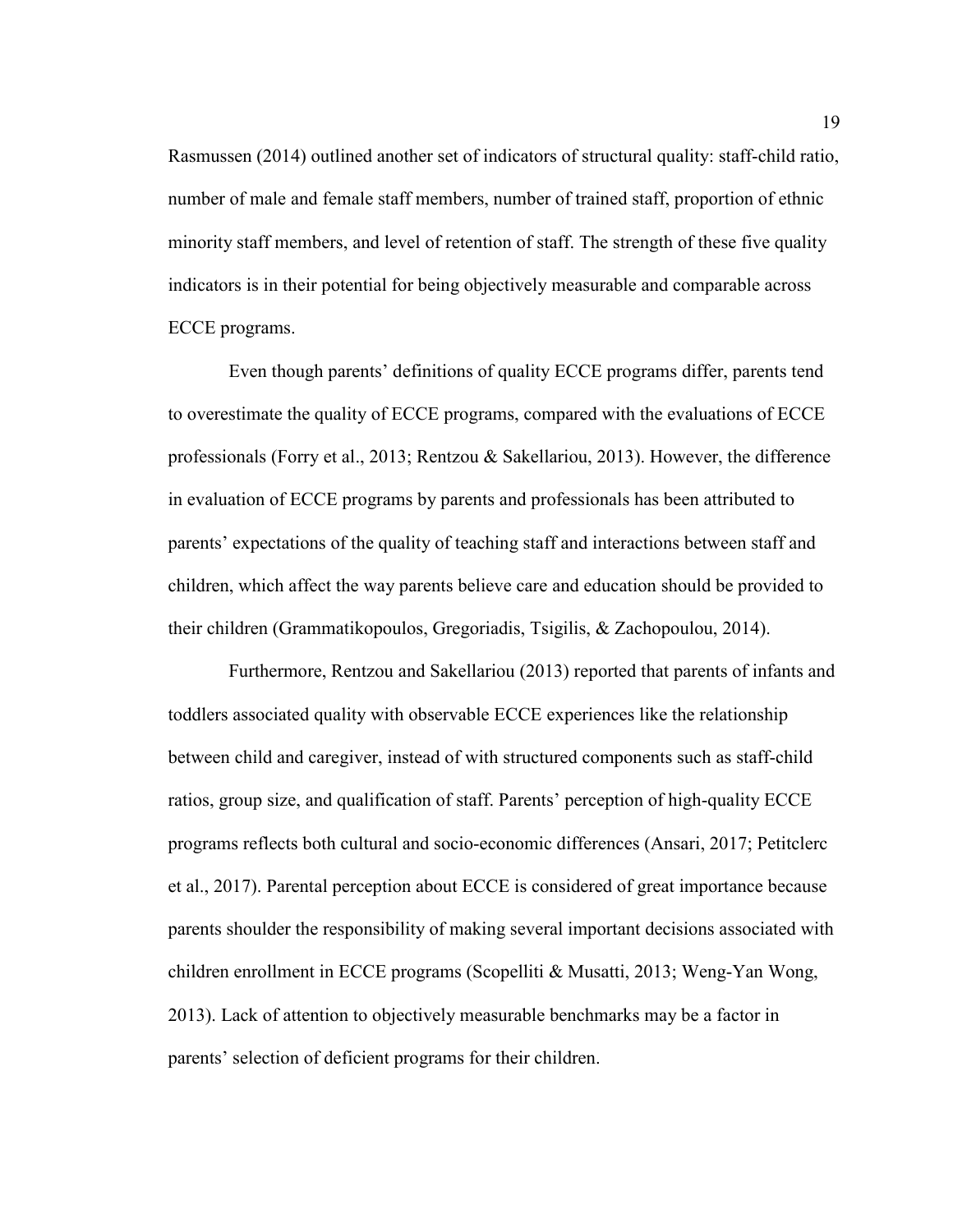Nevertheless, what happens inside the ECCE classroom is essential in determining a high quality program. Therefore, the quality of an early childhood program is dependent on three key factors: interpersonal interactions, physical environment and program support structure (Yoshikawa et al., 2013 ). These three factors are important for ensuring quality. In other words, a well-resourced classroom is not sufficient without an effective teacher to coordinate the resources. Also, an effective teacher is not sustainable without a support system to manage the business , support instructions and provide developmental expertise (Kivunja, 2015). In addition, there are limited means of determining the quality of care a child is receiving in a program. It is equally difficult to ascertain whether a child is engaging sufficiently and participating in the developmentally appropriate activities (Workman & Ullrich, 2017). Lack of skills for evaluating program quality may have encouraged enrollment into deficient programs.

However, quality in ECCE is assessed based on how well a program promotes children's development (Anderson, Raikes, Kosaraju, & Solano, 2017). Nevertheless, a number of tools exist that are widely employed to assess and report the quality of early childhood programs. These are the Early Childhood Environmental Rating Scale (ECERS), the Infant/Toddler Environmental Rating Scale (ITERS), the Family Child Care Environmental Rating Scale (FCCERS), Class Assessment Scoring System (CLASS), Quality Rating and Improvement System (QRIS), and the Program Administration Scale (PAS). In as much as each program's roadmap to quality has the tendency of being distinct, programs can use national accreditation to demonstrate to parents their level of compliance to state regulations. Eventually, the issue of definition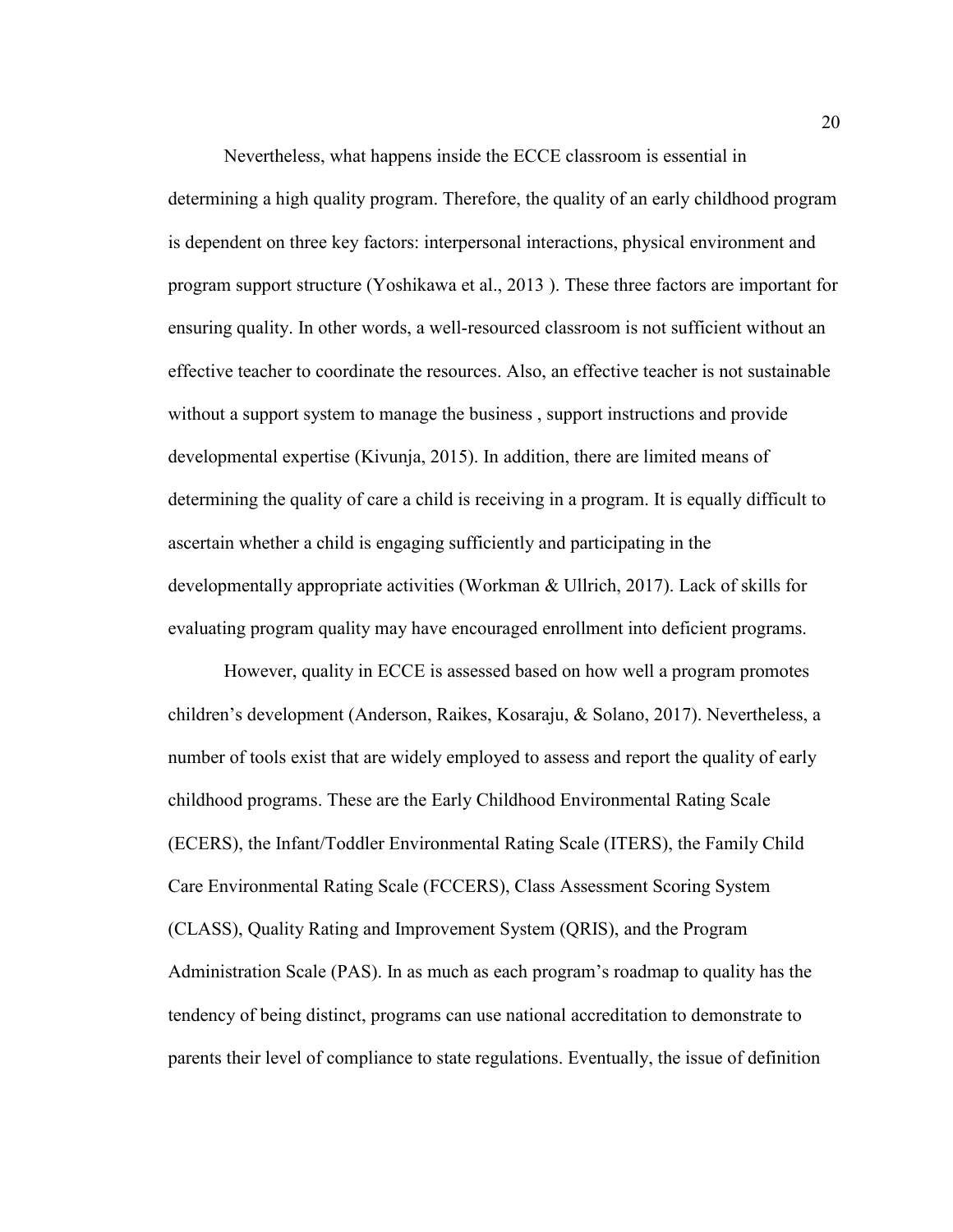of quality for ECCE programs has been resolved with a consensus that the definition of quality should incorporate locally associated expectations for children's development. The expectations must be scientifically validated across children's language, cognitive, social, emotional, and physical development (Anderson & Raikes, 2017).

#### **Factors in Decision-Making**

Decision-making is seen as a process that requires making a choice out of some alternatives with the intention of attaining a set objective (Androniceanu & Ristea, 2014). According to Roy (2016), decision-making contains three principal elements: options from which a decision can be made are available; consideration of contextual factors in addition to making a choice from a set of alternatives; and mental engagement of the decision maker in arriving at a final decision . Dewey (1978) suggested five sequential stages of decision-making, including identification of the problem, analysis of the problem, generation of possible solutions, evaluation of each option, and final decisionmaking. Simon (1960) recommended three phases of decision making: the intelligent phase (a period to gather information); the design phase (a time to make tentative decisions); and a choice phase (a course of action is selected).

 Witte (1972) advocated for a model that permits different aspects of the decision process to come in diverse sequence for various decisions. Mintzberg, Raisinghani, and Theoret (1976) argued that a decision process happens in phases that have no sequential relationship. Even though they applied the same steps as Simon (1960), they referred to them as identification, development, and selection. Decision-making, according to Spetzler, Winter, and Myer (2016), is a process of identifying and selecting alternatives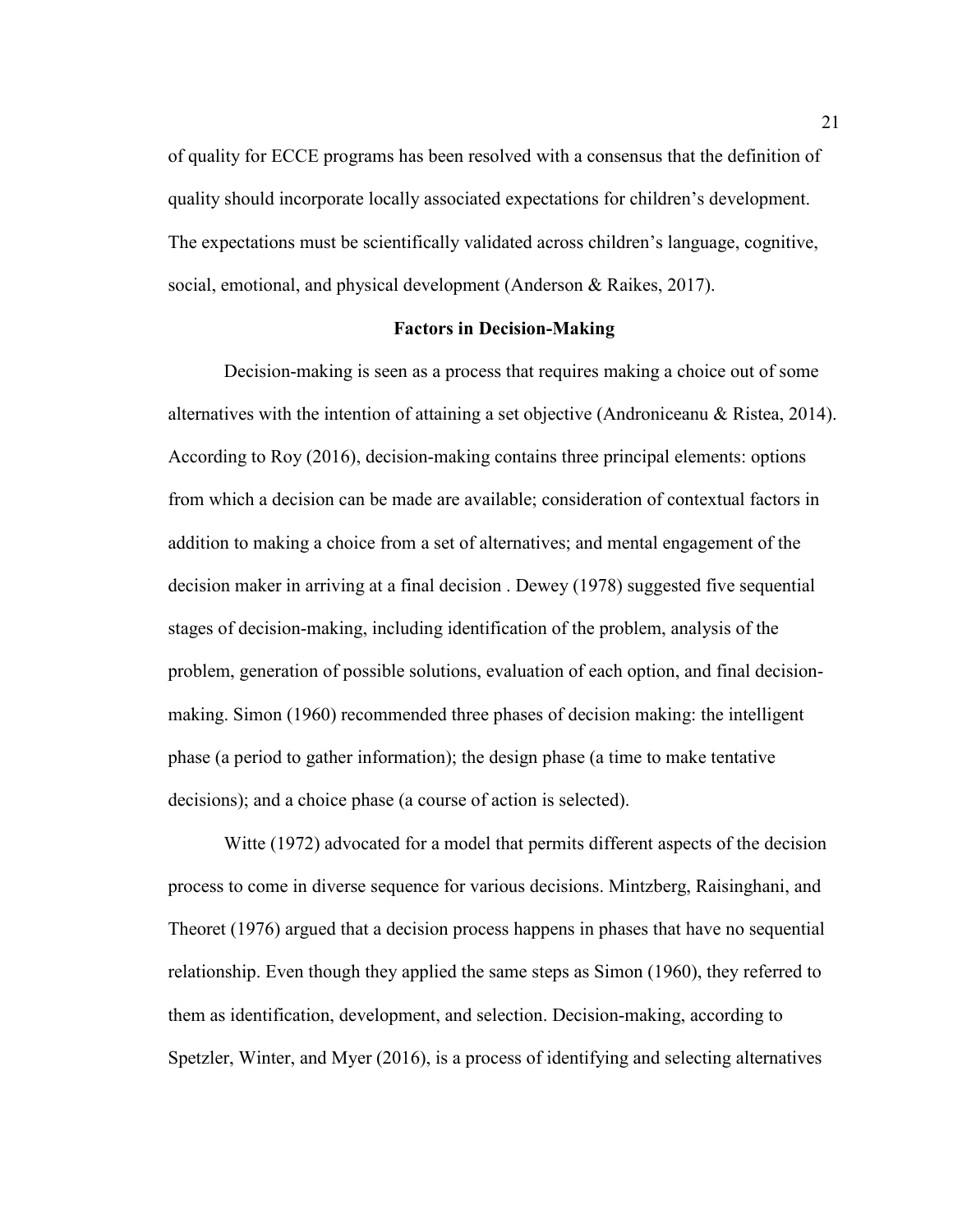in agreement with the values and preferences of the decision maker. Making a decision is an indication that choices can be made from alternatives. Consequently, only options that satisfy certain criteria are selected by a decision-maker such as the alternative with the highest probability of satisfaction or effectiveness and the alternatives that are most suitable to the objectives, wants, needs, and values of the person making the decision. The implications of these two conditions are that there must be some valid alternatives from which to make a decision and specific conditions must be in place for every decision determined by the interest and the choice of the decision maker.(Spetzler et al., 2016).

 Decision-making is all about the reduction of uncertainty and doubt associated with alternatives, thereby allowing a meaningful choice to be made from among alternatives (Hussung, 2017). This definition emphasizes the role of information collection in decision making. However, uncertainty is reduced but not eliminated. It is worthy of note that decisions made with absolute certainty are rare due to unavailability of information concerning all the alternatives. In other words, every decision entails a degree of risk (Hussung, 2017).

 There are two basic models of decision making: the rational model and the bounded rationality model (Lombardo, 2016). Because the bounded rationality model admits that rational decisions may be elusive in some situations, in this study I focused on the rational, or analytical, model as a better fit in the situation in which parents did indeed make a rational decision. Rational decision making is a critical skill that is considered an aspect of everyday family life, and is engaged in various aspects of our behavior as well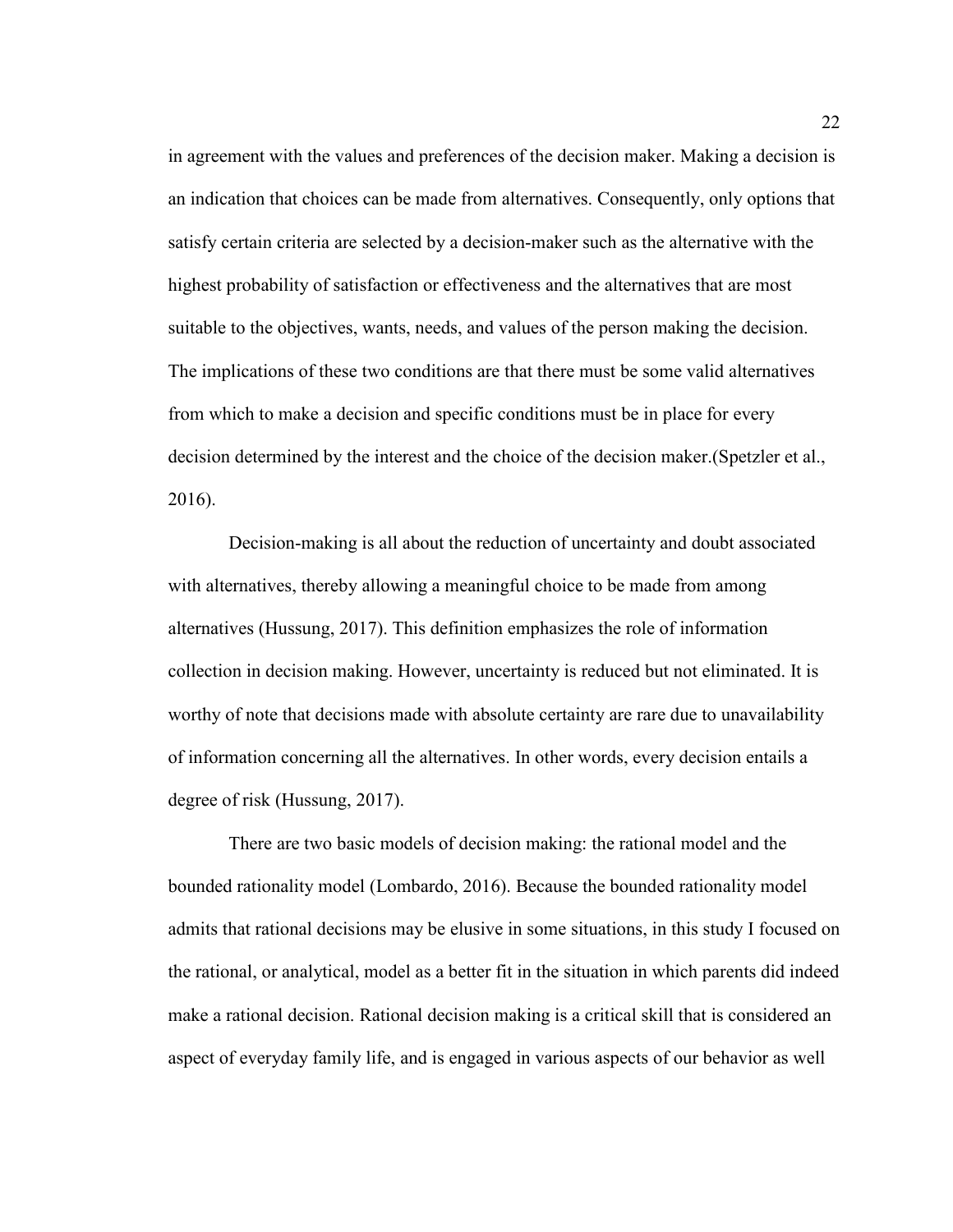as completing tasks all through the day (Smayda, Worthy, & Chandraskerana, 2017). By implication, parents make decisions concerning ECCE under certainty, which is to say they seem to be familiar with and aware of the outcome of their options. They are conversant with their decision criteria, and they have the potential to maximize their choice together with the implementation of their choice.

In the rational decision-making model, decision makers employ the analysis of different alternatives from various contexts before deciding on a choice. Subsequently, the situations are evaluated for risks to allow the decision maker ascertain the expected outcome for each option. Eventually, selections are made based on the option that presents the most desired expected outcome and with the optimal probability of that outcome (Hermann, 2017; Spetzler et al,. 2016). Even though rationality has been defined as the comparability between choice and value, rational behavior attempts to maximize the value of the outcome, thereby focusing on the process of selecting instead of emphasizing the chosen alternative (Todt & Lujan, 2014).

The rational decision-making model allows for the examination of the relationships between and the weight of the individual and family factors that drive parents' ECCE choices together with the tradeoffs involved in the selections. The rational model allows the decision-making process to be analyzed in separate steps of problem identification; generation of alternatives; evaluation of choices; selection of an alternative; implementation of the decision; and evaluation of the effectiveness of the decision (Leslie, 2014). Furthermore, the rational decision-making model is capable of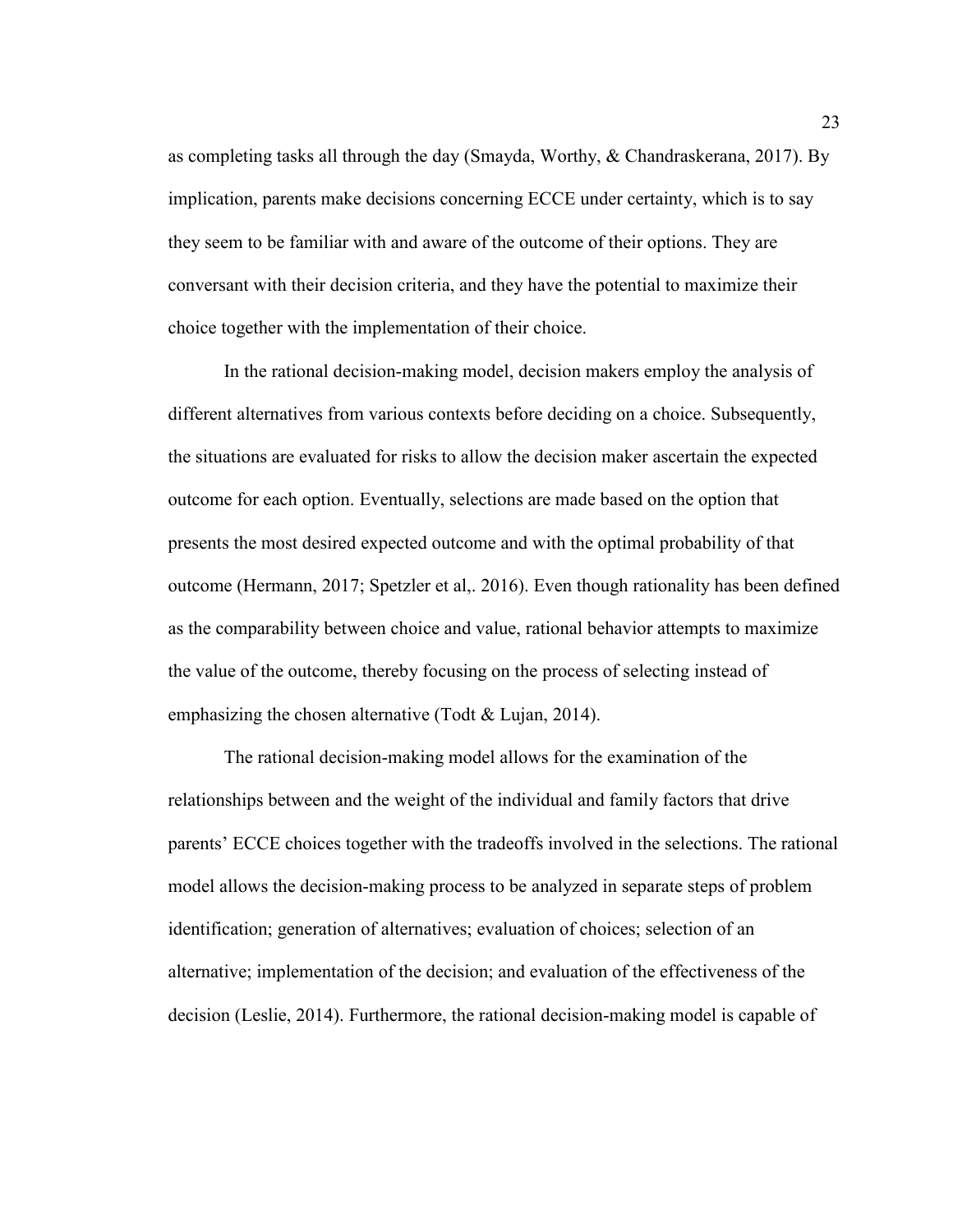providing scientifically testable hypotheses about variations in ECCE decisions with individual, family, market, and policy factors (Glava & Glava, 2015).

Both the decision and decision-makers' behavior could be considered principle components of the decision-making phenomenon. The process of decision making involves human thought and reactions concerning the external world that accommodate earlier events as well as the likely future events together with the psychological consequences to the decision maker of those events (Leslie, 2014). The essence of decision making appears to combine both the beliefs relating to specific incidents and the subjective reaction to those events. Decisions are responses to situations that may comprise three aspects of considerations: more than one possible course of action may be under consideration; the decision makers' expectations about future events may be expressed as probabilities or degrees of confidence; and the resultant effects of the outcome can be assessed regarding reflection on personal values and current objectives (Kremer-Asaf, 2015; Parson, 2016; Spetzler et al., 2016). Consequently, analyzing the decision process requires breaking down of a choice dilemma into a group of smaller problems, and resolving each issue separately.

 Altogether, external and internal surveillance of the environment is required for identification of issues that demand attention in a decision-making situation (Kraja  $\&$ Osmani, 2015; Parsons, 2016). Through this search process, alternative means of achieving the target are identified and information collected on each of the alternatives (Brighouse, Ladd, Loeb, & Swift, 2016). In evaluating the generated alternatives, the following questions must be asked: how feasible is a particular alternative? how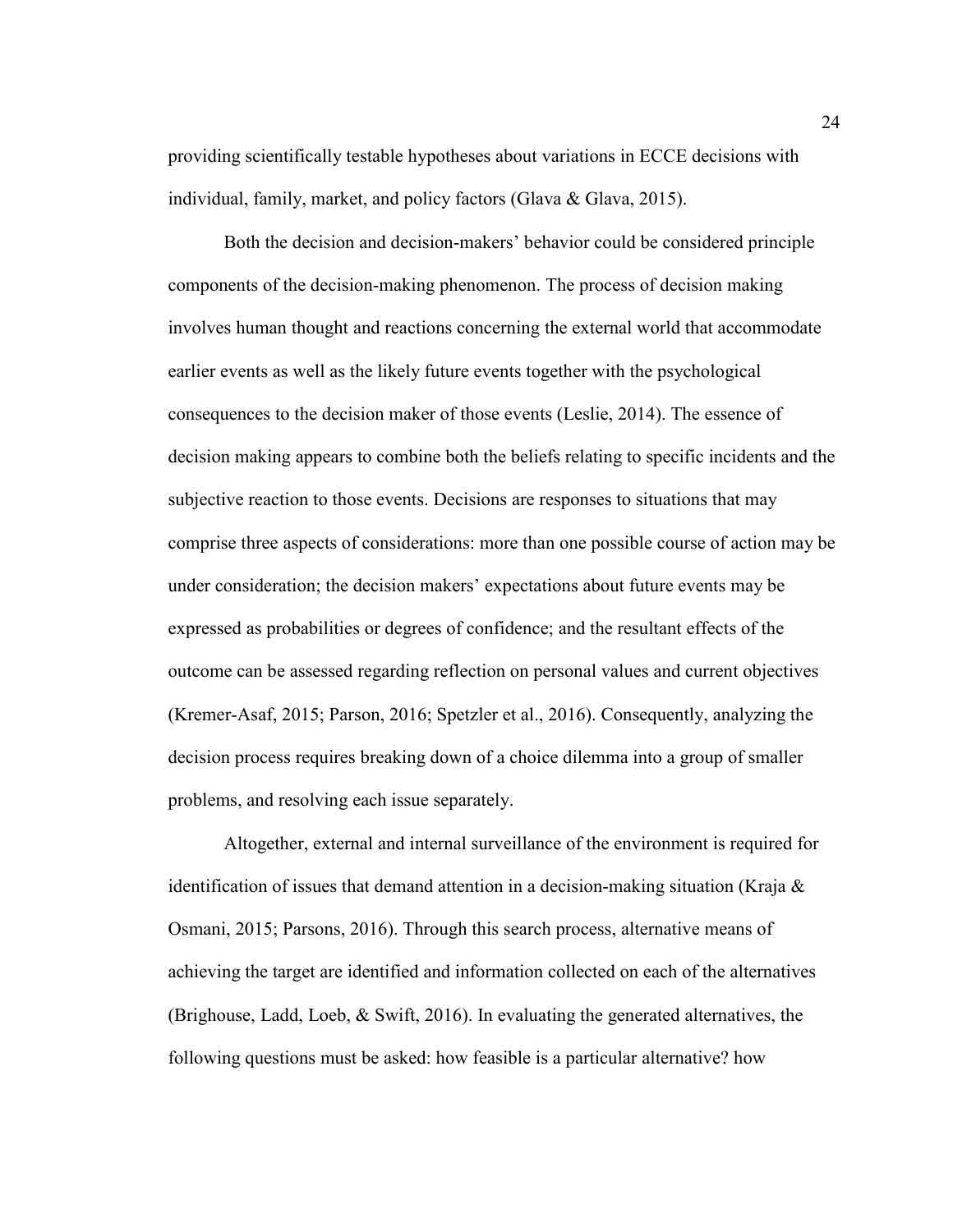satisfactory is the chosen option? and what is the likely impact of the alternative? (Hermann, 2017). In selecting one of the alternatives, the decision maker must consider its feasibility, satisfaction, and acceptability to the stakeholders (Zhou, Zheng, & Ma, 2014). These imply that the rational decision-making model has the potential to reveal or stimulate the impact of market and policy changes on early childhood education choices. Nevertheless, a decision may fail when a problem is not correctly identified or when alternatives are poorly evaluated and implemented. The rational decision model is characterized by policy makers as entirely reasonable (Kremer-Asaf, 2015). How this reasonable process might be applied to parents' choice-making in early childhood education decisions is the focus of this study.

#### **The Task of Selecting an ECCE Program**

For most families, ECCE is a necessity, and as a result, parents are confronted with the challenge of choosing ECCE programs that meet their needs; this is a tremendous responsibility (Child Action, 2013). There is a tendency for parents to take cognizance of multiple works, care, and family factors that apply concurrently so that alternative options are highly constrained (Choo, 2015; Forry et al., 2014; Johnson, Padilla & Votrubal-Dizal, 2017; Spiers, 2015). The ECCE market is quite diverse together with a broad range of arrangements that differ significantly in both processes and structural factors. The alternatives available to every family have limitations and may not meet the exact requirements of the family (Family and Childcare Trust, 2013). Tronto (2013) stated that ECCE is a practice that demands a close examination of the needs and skills of everyone involved in the context.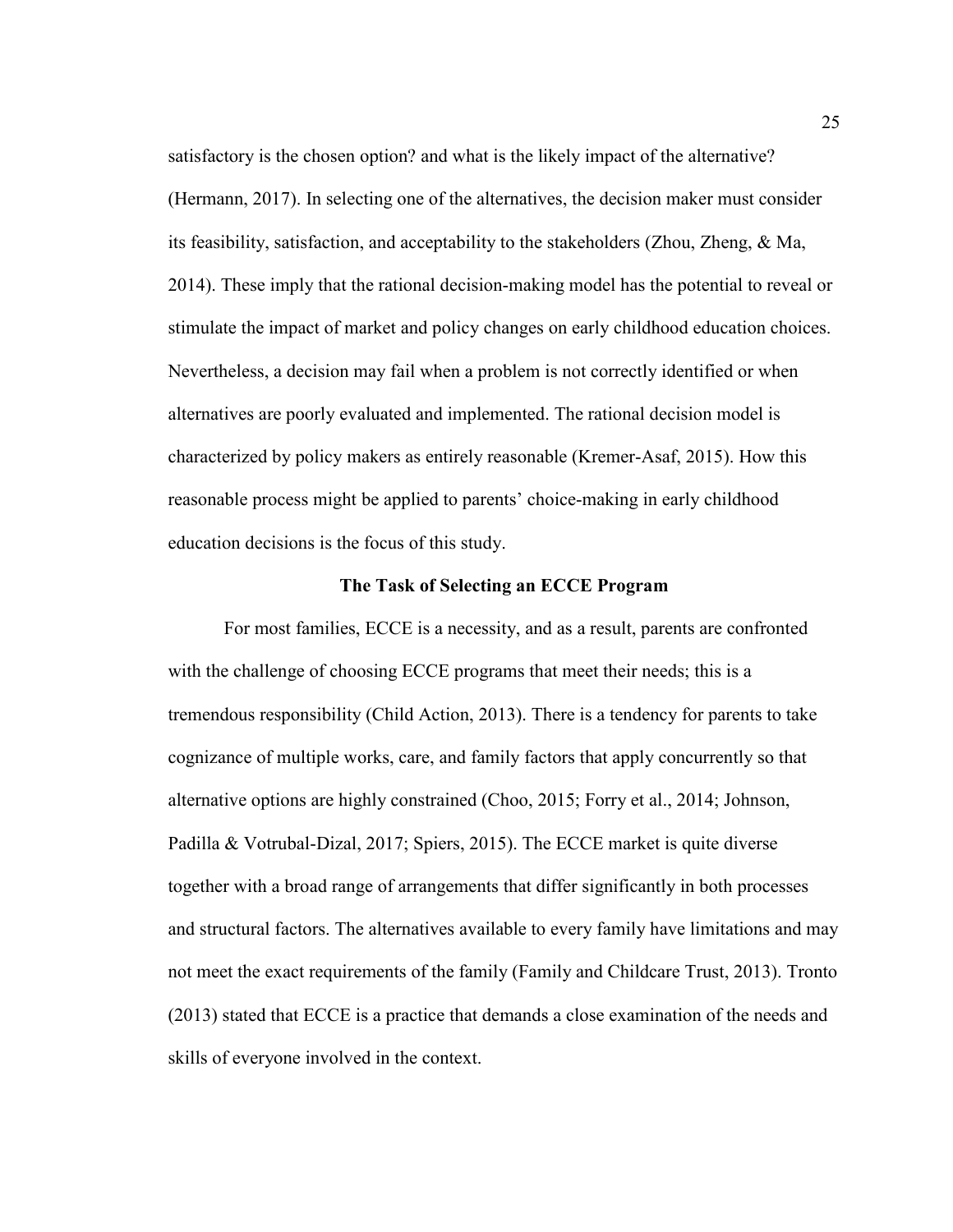Parents are challenged to select from programs of various qualities within their communities. Some programs are licensed, which is an indication that they are bound to adhere to the state health and safety regulations. The licensed programs follow specifications regarding staff-to-child ratio, which determine the number of children each adult may care for and limits the total group size (Child Care Solutions, 2016). The second category of programs is license-exempt care, such as that provided by a nanny, a drop-in care program at a health club, recreation programs and day camps, care by family members, friends and neighbors, parenting groups and parents' after school enrichment programs. Furthermore, among the factors that determine ECCE choice are family needs, and resources, cultural norms, and parental preferences as to the availability, affordability, and accessibility of ECCE alternatives (Coley et al., 2014; Weng-Yon Wong, 2013). Five significant factors that determine parents' preference for early childhood care and education are safety, trusting and loving staff, parents' involvement, strong curriculum and small pupils to teacher ratio (Forry et al., 2014; Navarro-Cruz, 2016; Rothenberg et al., 2013).

Parents' and children's characteristics that influence parental preference of ECCE have been reported as parents education, family income, the age of the child, and family structure (Laughlin, 2013; Petiticlerc et al., 2017). Also, identified are race, ethnicity, culture, and English language proficiency (Coley et al., 2014; Miller, Votruba-Dizal, Coley, & Koury, 2014; Vesley, 2013; Zachrisson et al., 2013). Similarly, the aspects of programs that influence the parental decision making of ECCE most are the activities and the teaching methods engaged by the staff. Some other elements of programs that affect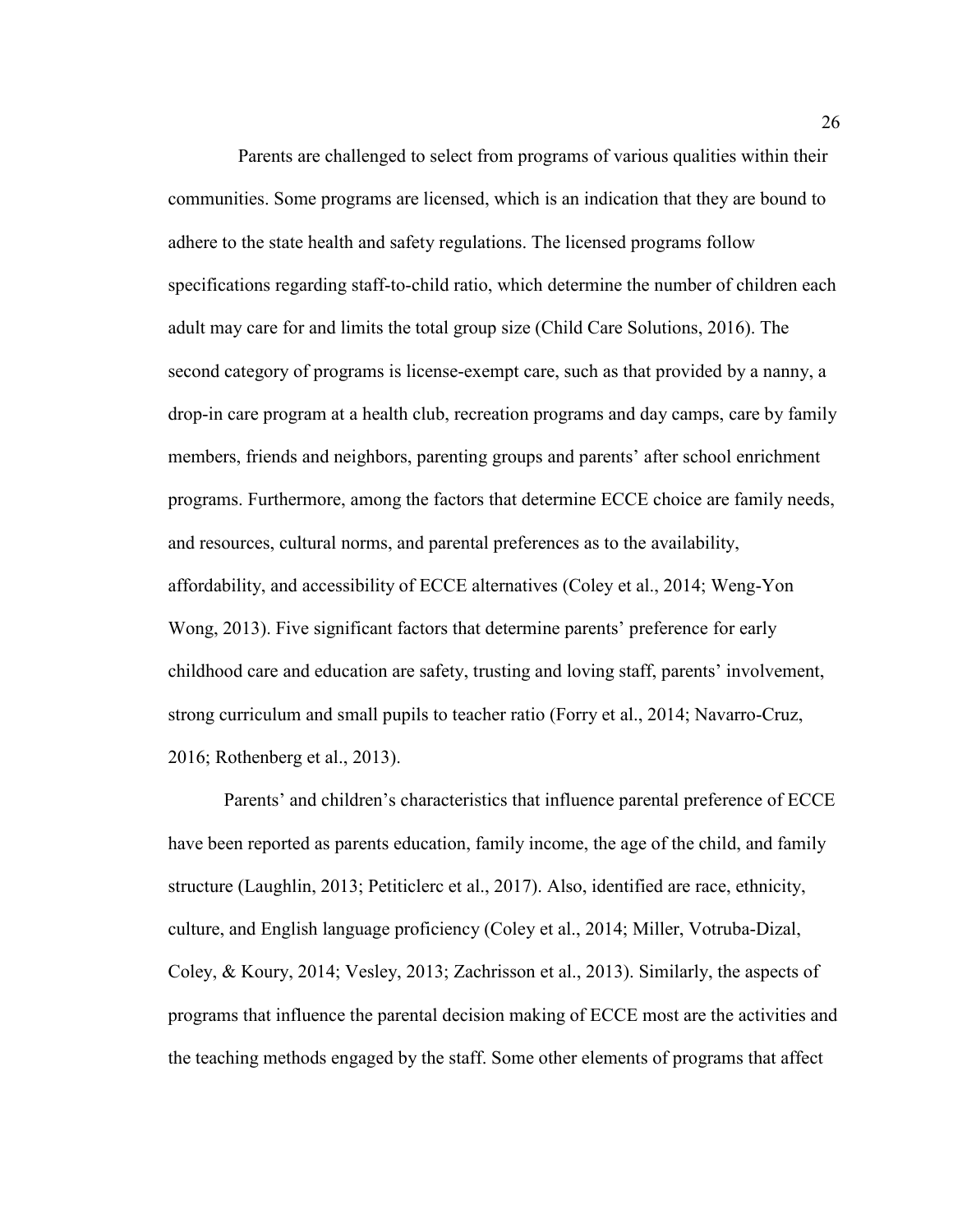decision are the reputation of the center, indoor and outdoor play equipment, the size of the playground and the physical structures (Bauer, 2014; Boyd, 2014; Forry et al, 2014; Miller et al., 2014; Rothenberg et al., 2013).

Furthermore, parents' choice of ECCE programs may be partially determined by the options available and the previous experience of having had another child in a program; these factors tend to affect parents' priorities (Citizen Advice, 2015). Also, ECCE program choices are made on account of parents' perceptions of opportunities, constraints, and barriers (Coley et al., 2014; Miller et al., 2014). Parents are pressured into accommodating employment demands and flexible ECCE arrangements in their routines and for finding the best alternatives to meet the diverse needs of all the children in the family (Rothenberg et al., 2013).

Consequently, managing multiple programs could be tasking and whatever decision that is made must take cognizance of the needs of every member of the family holistically (Rothenberg et al., 2013). ECCE program selection is not a one-time action. An original ECCE decision may become less attractive due to parental factors like a change of job or work schedule, the increasing age and development of the child, or a change in subsidy policy or income. Each of these changes may require parents to reconsider their child ECCE decision, thereby restarting the decision-making process (Coley et al., 2014; Lipscomb, 2013). At the same time, the outcome of a previous decision-making process has the potential of altering family characteristics by limiting or enabling a parent's acquisition of expanded work responsibilities or additional educational qualifications. Besides, positive and negative experiences associated with an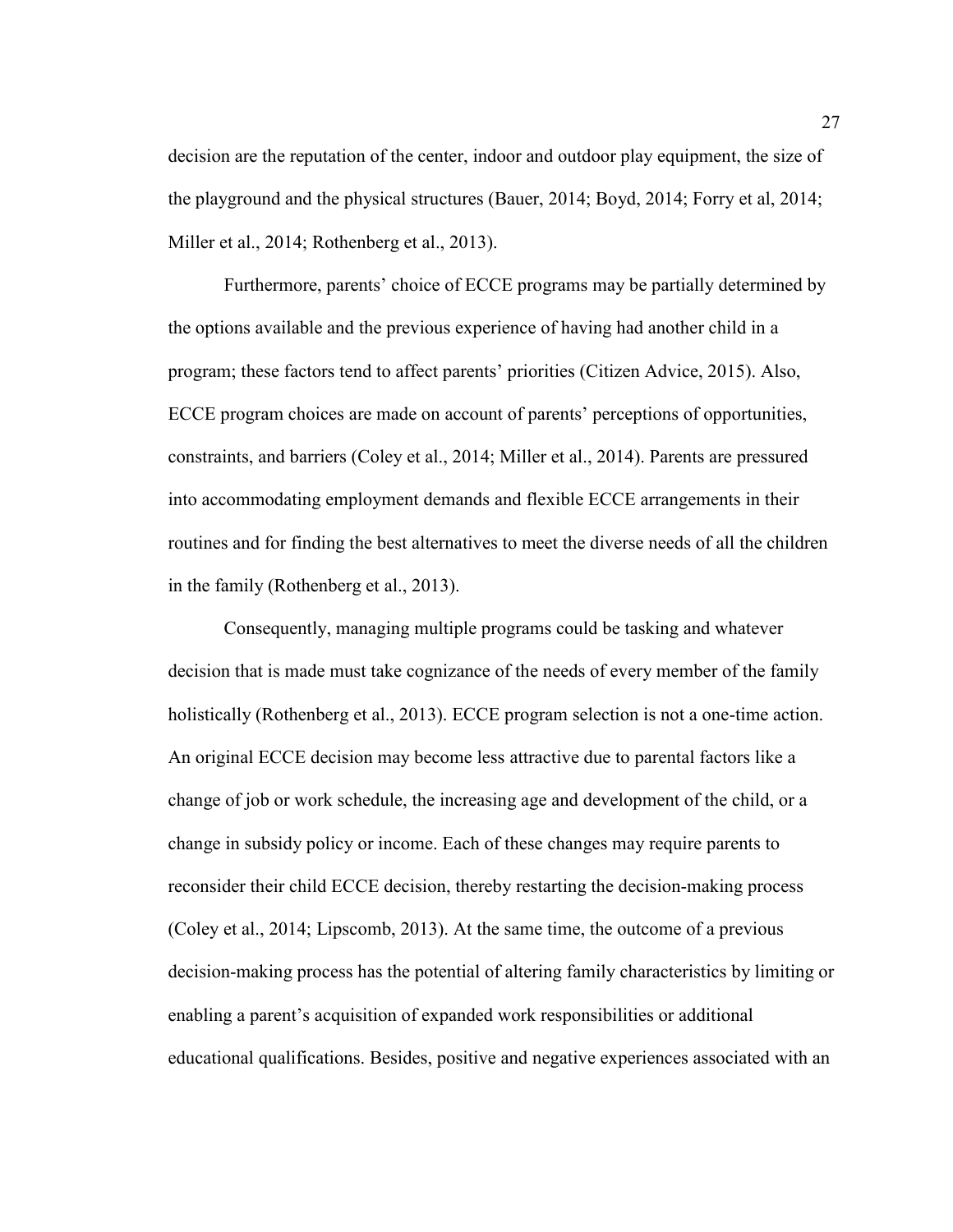earlier decision could affect future ECCE selection for subsequent children or following a move to a new neighborhood (Citizen Advice, 2015).

ECCE is considered a simple matter of choice, but the ability to pay is a principal factor in accessing the appropriate program (Spiers, 2015). In one study, parents ranked the following criteria in order of priority when making ECCE choice: qualified and experienced staff, warm, caring environment, "good Ofsted report"; and cost (Day Care Trust, 2010). Some other investigations have rated excellent staff, friendly, caring environment, and quality of physical structures, health, and safety as priorities. Trust ranks high with most parents (Forry et al., 2014; Rothenberg et al., 2013).

There is a consensus among researchers and policy makers that the ECCE decision process is laborious and represents the outcome of interactions among parental preferences, opportunities, and limitations (Forry et al., 2013; Goodstart Early Learning, 2015). Even though researchers in the discipline have generated information related to factors and processes associated with ECCE selection, a knowledge gap exists about parents' perception of the task of locating care for a child. How parents gather information upon which to base an ECCE decision, what quality indicators are used or are ignored in making an ECCE decision, and how parents collate all this information to choose ECCE placement for a child, including placement in a program that has been identified as deficient. Bearing in mind that decisions are made based on the optimal value of choice, ECCE choice can be expected to conform to perceptions of optimal value. In other words, insight about what influences the process of selection will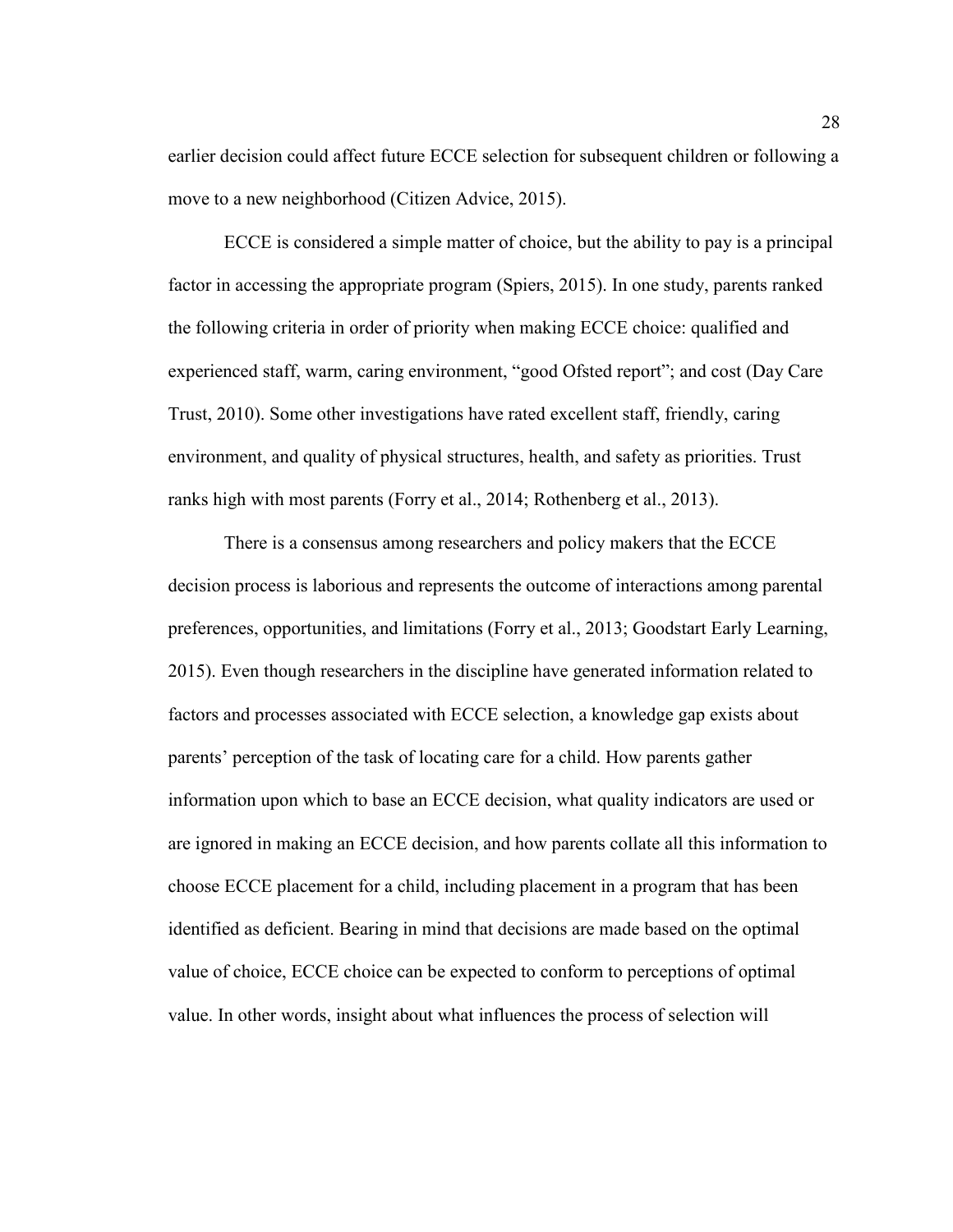contribute in guiding parents to make their decision primarily on obtaining optimal value in their chosen alternatives.

## **Sources of Information for ECCE Program Choice**

 Another challenge confronting parents in their decision-making process for an ECCE program is the accessibility of quality information concerning ECCE facilities (Citizen Advice, 2015). Even though many states operate a Quality Rating and Improvement System (QRIS), available information is restricted to some ECCE programs. Investigations have revealed that social networks are the principal source of ECCE program information (Vesley, 2013). In other words, parents' decision making is primarily influenced by information obtained from members of their network or suggestions received from the community members (Joshi, 2014). The quantity of the available and accessible consumer information as well as how important parents regard the information vary according to communities (Hopkins, Lorains, Issaka, & Podbury, 2014). Parents' priority of ECCE facilities in their community is determined by their perceived quality, recommendations by friends and neighbors, previous experience of the parents, and the educational values and priorities of the parents (Bauchmuller et al., 2014; Beckett, 2014).

 Information concerning ECCE facilities in many locales can be accessed online through the phone and the Internet (Bauer, 2014). Parents in one study reported that the most common method of searching for a child care provider is through the word-ofmouth while information about child care subsidies and other financial assistance are often obtained through personal networks (Altenhofen, Berends, & White, 2016; Beckett,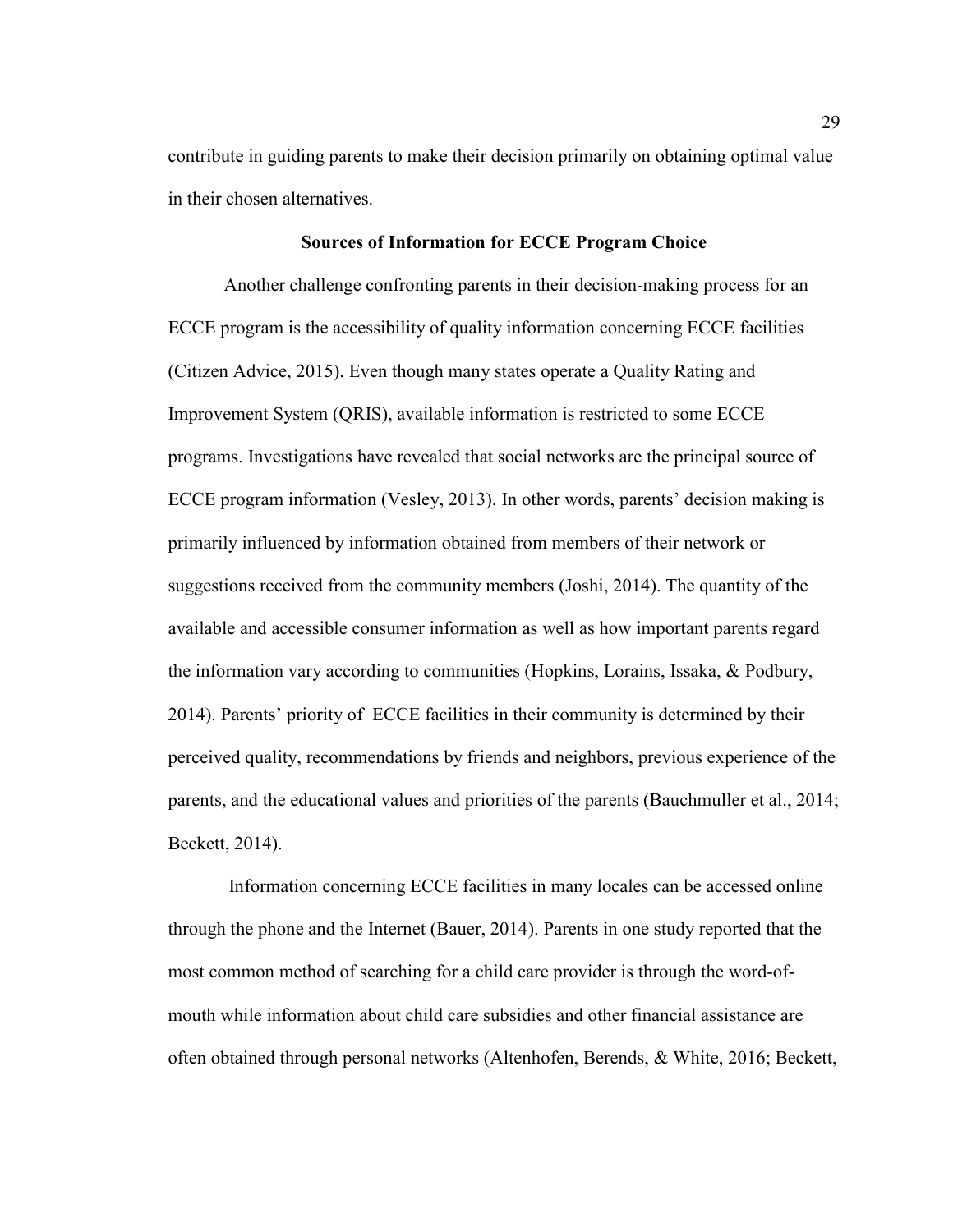2014). Moreover, social networks have the likelihood of influencing ECCE related decisions and actions by making members knowledgeable about the type of facilities that are considered appropriate and acceptable in a locality (Altenhofen et al., 2016). In other words, social networks by their normative effects expressed on members contribute in creating the set of alternatives seen as reasonable by parents.

 There are two ways of planning a decision process: heavily planned decision process and the lightly planned decision process (Bauer, 2014). A heavily planned decision process entails collection of information over a period as well as embarking on center tours, talking with others, web based searches and checking for locations in the phone book. On the other hand, a decision process is said to be lightly planned when a choice is swiftly made based on minimal information search. Also, selection of an ECCE program is determined by the closest, most convenient and the most famous center among the people (Bauer, 2014). Moreover, parents enrolling their first child in an ECCE program tend to collect a large amount of information and undertake a tour of several centers to ensure that they make a most informed decision (Bauer, 2014).

Nevertheless, sourcing for information for ECCE selection can be made with certainty by obtaining first-hand information through the adoption of certain procedures. These procedures include (a) procure a potential shortlist of ECCE programs; (b) arrange for a visit and book an initial appointment with the program director to acquaint yourself with the environment and the staff; (c) ask questions about the curriculum and discuss the needs of your child and find out how they intend to meet the needs; (d) ascertain the environmental safety that will guarantee your child's happiness; (e) ask questions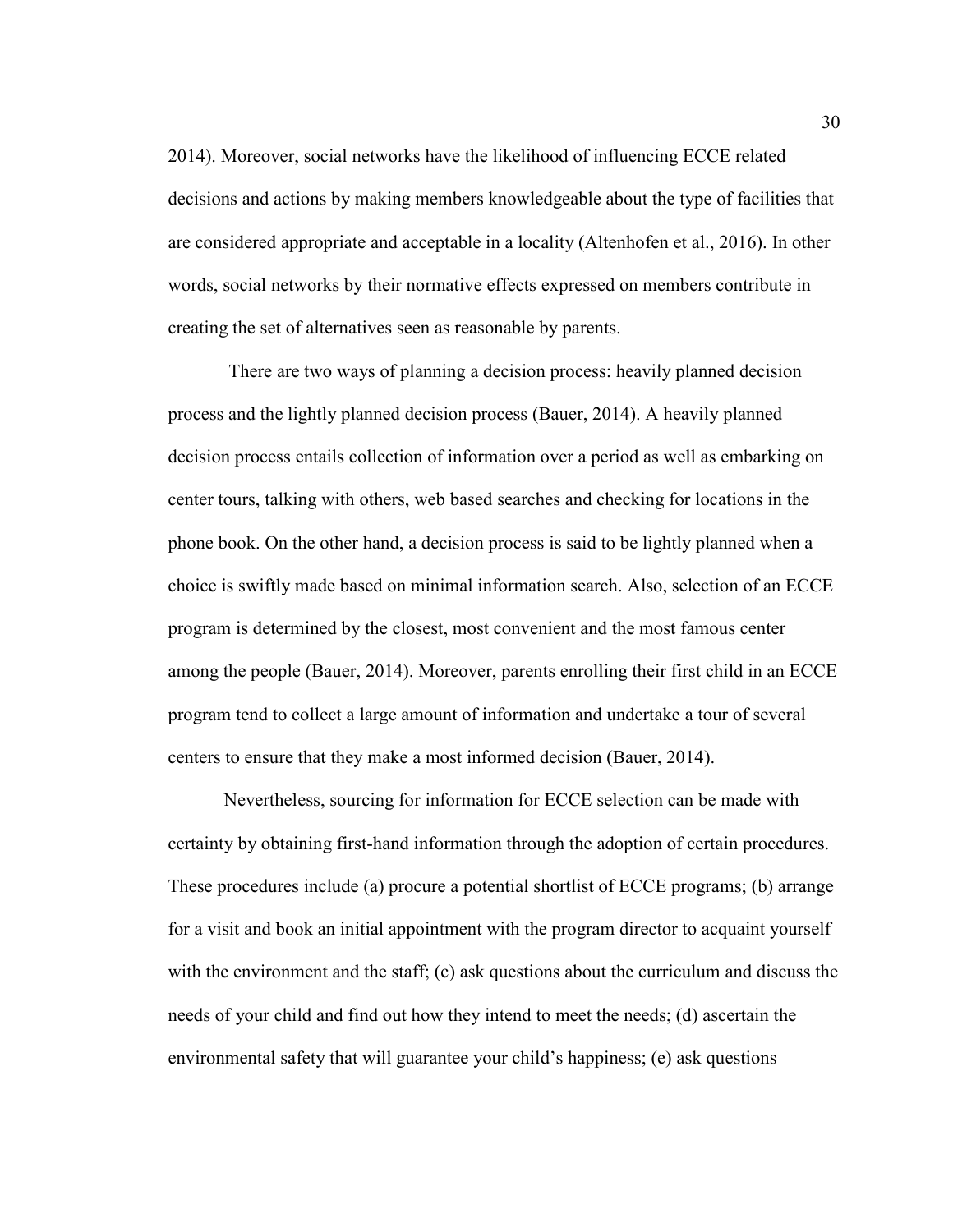concerning staff qualifications and experiences and observe interactions between employees and children; (f) inquire about communication and the frequency between the center and parents; (g) demand for the daily routine of the program and ask a question on how staff provides positive and responsive interactions to the children; (h) note the availability and the quality of resources in the center; and (j) if satisfied with what you have seen, make a second appointment to visit with your child (Good Start Early Learning, 2015).

 It is worthy of note that availability of ECCE programs that are stable, reliable, affordable and of high quality encourages parents to enlist in the labor force to achieve self- sufficiency, and meet families goals for their children's care and early education (Marshall et al., 2013). Every parent hopes that she has made the right choice and as a result, the child is expected to have a fulfilling day, supported by warm and affectionate caregivers (Workman & Ullrich, 2017). Such a feeling is considered universal about parents as they drop their children in the facility each morning and proceed with their daily routine.

## **Quality Indicators for Generating Alternatives**

The quality of ECCE in recent times is given more attention by parents than was previously done, because the quality of care influences child care outcomes in various dimensions (Lopez Boo, Araujo & Tome, 2016; Yoshikawa et al., 2013). Strong programs quality is associated with the higher education level of infant/toddler teachers and caregivers (Ecliker, Wen, Kwon, & Sprague, 2013). However, infant/toddler teachers and caregivers with a high school diploma or less tend to respond promptly to babies/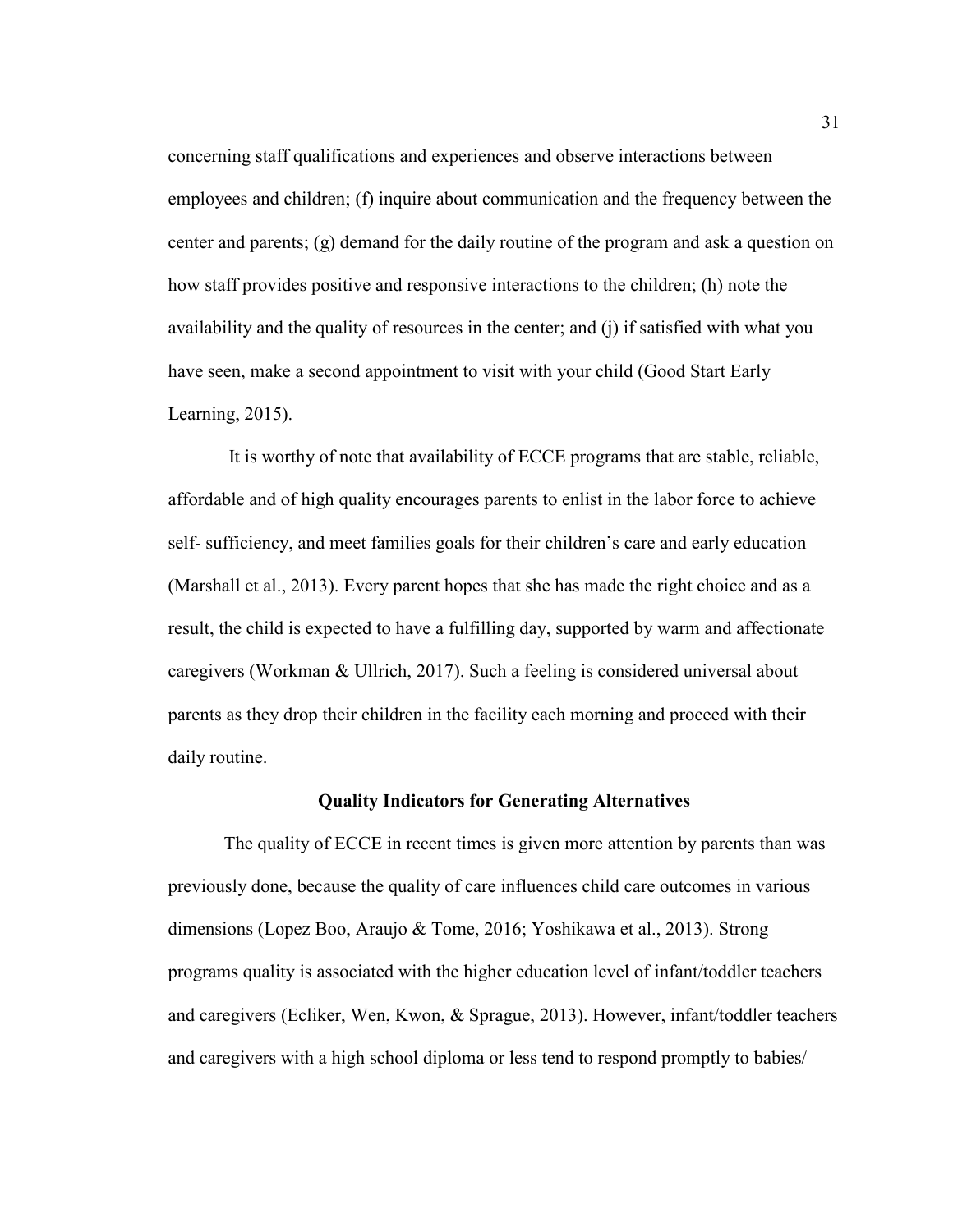toddlers' distress than teachers with higher educational qualifications (Honig, Kim, Ray & Yang, 2013; Ji Young, 2016). However, a formal rating of ECCE programs for quality can be conducted by employing standardized rating scales such as the ITERS (Harms & Cryer, 1990), ECERS-R (Harms, Clifford, & Cryer, 1998), and FDCRS (Harms & Clifford, 1989). In addition, researchers have identified seven essential elements of a high-quality ECCE program thus: the quality of teachers and the retention of teachers in the program every succeeding year. Also included are the physical characteristics of the ECCE facility; quality curricula; parental engagement and involvement with the program. The safety and security of children within the ECCE facility; and efforts to create a multicultural setting are all aspects of high-quality (Bauchmuller, et al., 2014; Canada & Bland, 2014; Child Action, 2013).

Both structural and process factors have been emphasized as components for measuring early childhood education quality. The structural aspects of ECCE programs are the child to teacher ratio and the qualification of the teacher educators. Structural elements have the benefits of ease of measurement and regulation. These structural factors are believed to indirectly influence children by dictating their daily experiences in the classroom (McGinnity, Murray & McNally, 2013).

Bauchmuller et al. (2014) presented five structural ECCE quality components together with their rationales, including the staff-child ratio, the number of male staff, the number of trained teachers, the number of ethnic minority staff, and the retention of staff from year to year. Other authors supported the importance of these factors. Camilli, Vargas, Ryan, and Barnette (2010) in a meta-analysis of 123 comparative studies of early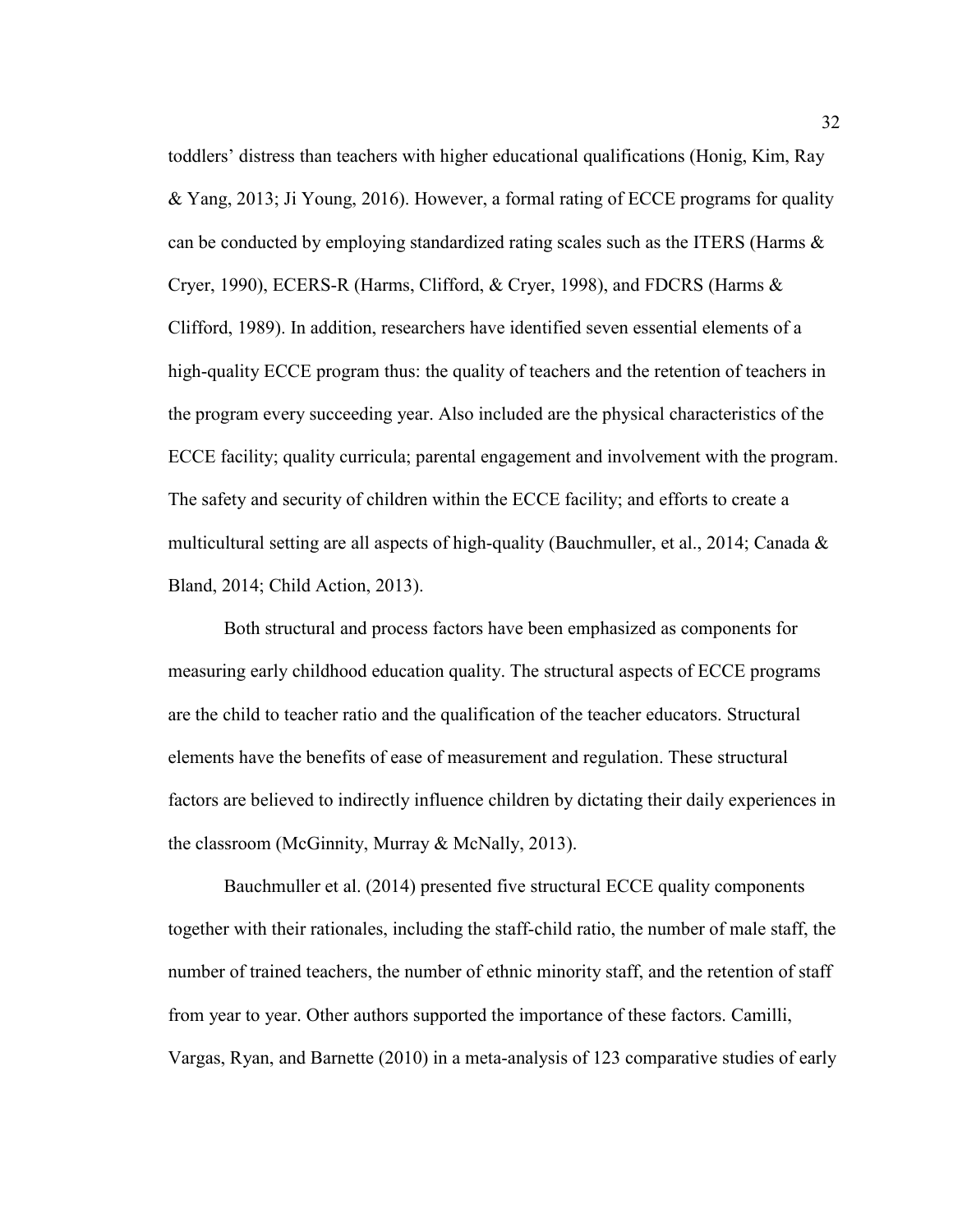childhood interventions found support for the benefit of small-group teacher directed instruction. More staff in the classroom translates to more individual time for instruction, conversation, and guidance and, by implication, more attention to the child's specific needs and development (Bauchmuller et al., 2014).

 The idea of male ECCE staff came to prominence following discussions associating increasing school problems of boys to the absence of male role models in ECCE (Dee, 2006; Sumsion, 2005). Burchinal et al. (2014) emphasized that boys by their nature require particular care that only male staff can offer, but most ECCE teachers are females. As described by Bredekamp and Copple (2009), staff with specialization in ECCE and greater levels of educational achievement and training have the skill to understand and handle the specific needs of the child correctly as well as emphasize learning and school readiness

According to the theory of passive student responses (Villegas & Jordan Irvine, 2010), minority children accept a minority teacher either as a role model or as evidence of integration with the majority group. Consequently, diversity among the staff is an indication that minority children will experience greater self-efficacy and all children will be better prepared for diversity in the larger society (Villegas & Jordan Irvine, 2010). Retention of staff is a reflection of the number of employees that remained employed in the program year in and year out. Earlier studies argued that low rates of job turnover in an ECCE staff are a strong indication of program quality (Cassidy, Lower, Kinter-Duffy, Hedge, & Shim, 2011).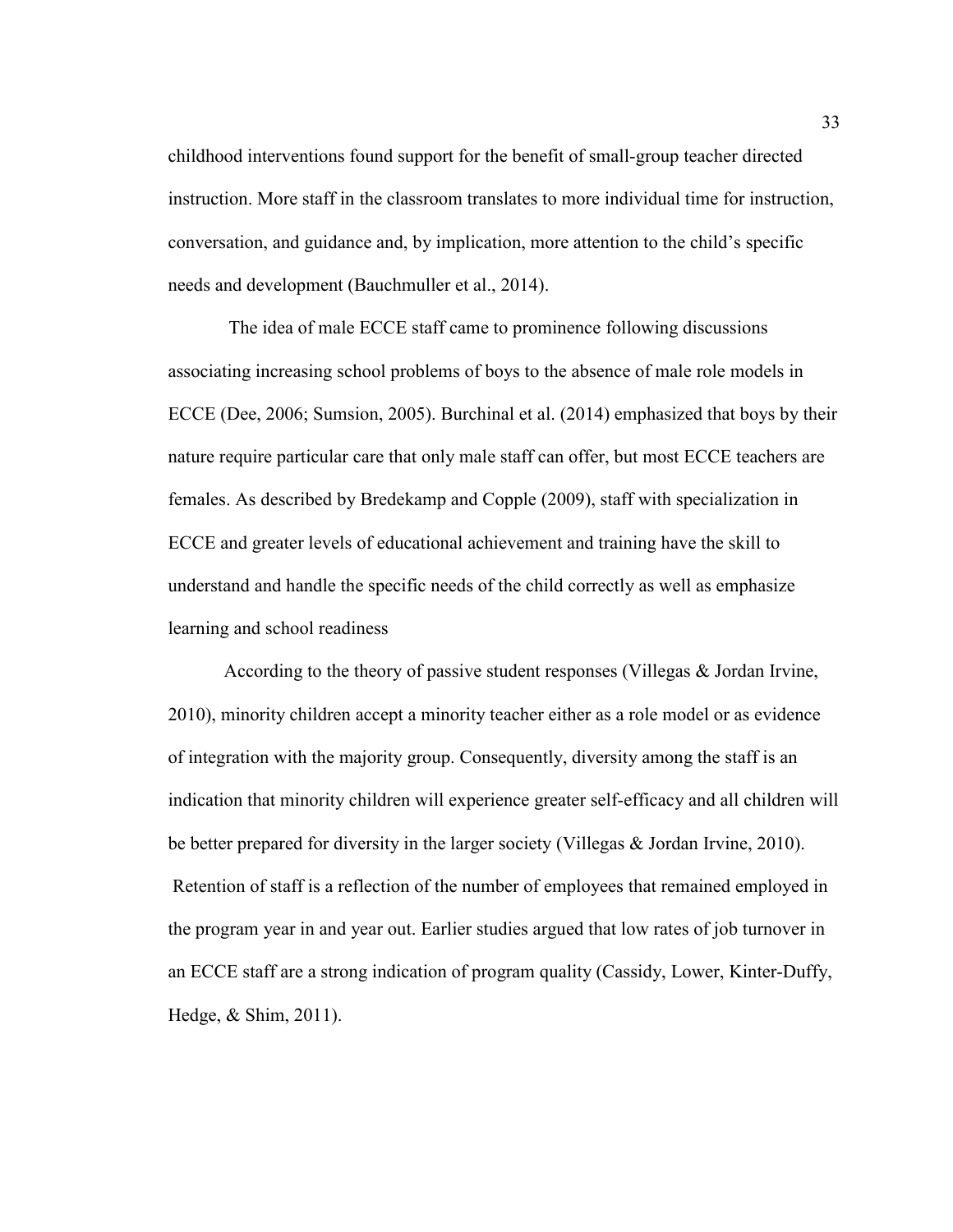Another set of quality indicator process measures includes processes to record children's daily encounters and interactions. These measures require the observation of children in the classroom and rating of various dimensions of their activities. Three established measures of process quality is the aforementioned ECERS and its companion rating scales, the ITERS and FDCRS. The ECERS contains 37 items with six subscales that measure the quality of personal space and furnishing, routine care of the individual, opportunities for reasoning and language use, interactional activities, and facility structure (Harms et al., 1998). Process quality has to do with the relationship between children and teachers, as well as the content of instructions within the classrooms together with instructional materials. The components of effective teaching such as positive social and emotional atmosphere of the classroom and relationships between teacher and child are all aspects of the process quality. Altogether, higher staff to child ratio, an increasing presence of male staff and increase number of staff with preschool professional training are associated with children significantly improved performance (Bauchmuller et al., 2014).

Consequently, the child's social and emotional development has the potential of being supported in the ECCE programs through the behavior and interaction of responsive and supportive providers. By providing activities and schedules that are predictable with a structure for the team and individual interactions with peers and caregivers. Also, through providing ample space for every child and interaction with peers; and well-trained staffs that are knowledgeable about social, emotional developments of children and teaching learning (Krieg et al., 2015). Nevertheless, the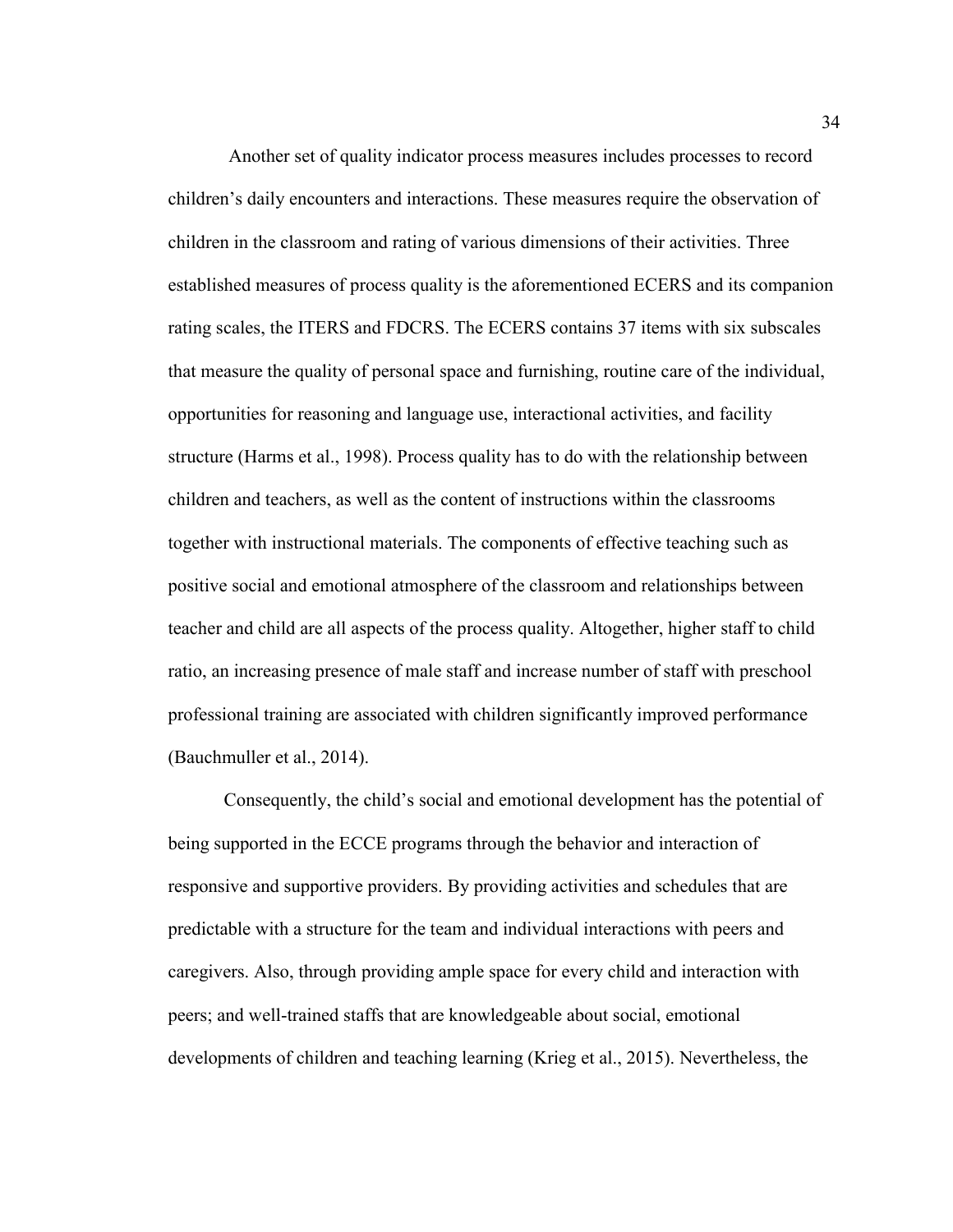gender of the caregiver notwithstanding children tend to exhibit a similar level of secure attachment with both male and female caregivers (Polanen, 2017).

Moreover, the Assessment for Quality Improvement (AQI), a new measure of global quality, has been found to provide a promising and efficient measure of universal quality in infant and toddler ECCE context (Perlman, 2017). Another tool for measuring quality is the Performance Administrative Scale (PAS), developed to assess the overall quality of leadership administrative practices of center-based early care and education. Also, national accreditation is voluntarily employed by programs to improve their level of quality as well as demonstrate to parents that a program has gone beyond state regulation and has attained a specified level (Early Childhood Community Development Centre, 2014; Tout, Epstein, Soli, & Lowe, 2015).

 An aspect of the quality indicators of ECCE facilities is family sensitivity, which functions as a resource for supporting families in their effort to acquire parenting skills, balance work, and family needs, and enhances their children's development (NAEYC, 2014). Some parents consider cultural responsiveness as a dimension of quality for ECCE program. It refers to a variety of ways of honoring and supporting children's home culture in the classroom and home care settings. Evidence of cultural responsiveness can be included in the structure of the curricula, interactions, and activities within the care context (Allen & Steed, 2016; Ritchie, 2013).

Mothers are said to be emotionally attached when selecting ECCE program; therefore, they often settle for the options that are capable of serving the needs of the child as well as providing the intimate, complex, and interdependent nature of a caring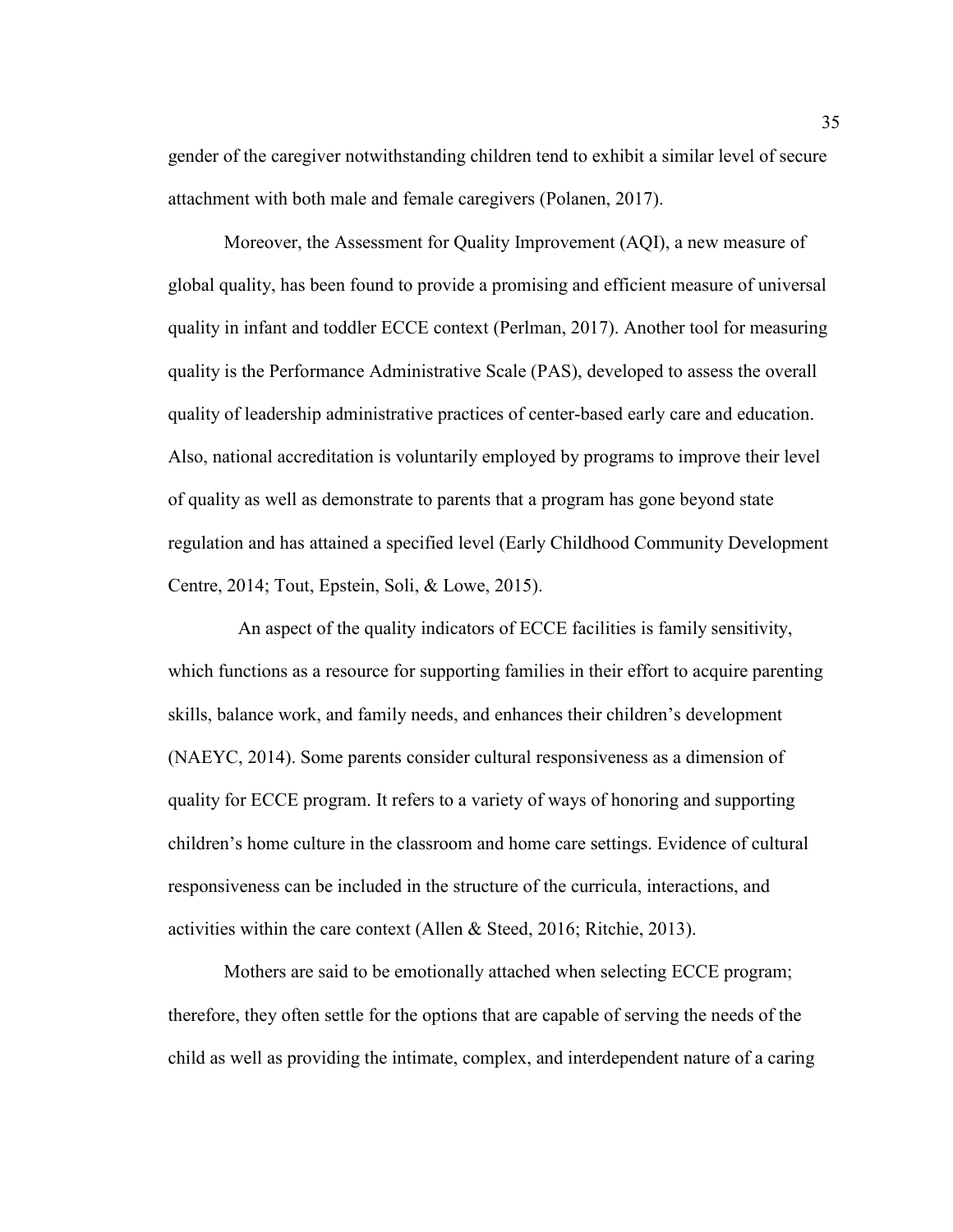relationship (Yuen, 2014). Studies have shown that parents rank safety, child-teacher interaction and support to learning in ECCE program high when choosing a facility (Matei, 2014; Natsiopoulou & Vitoulis, 2015). Contrary to the above idea, parents reported selecting a program for their children based on the experience of the caregivers, type of curriculum offered and the academic qualification of the staff (Matei, 2014; Rose, Vittrup & Levenidge, 2013). Also, program proximity to home has been identified as one of the top three reasons for selecting a program (Canada & Bland, 2014; Joshi 2014; Matei, 2014).

Cleveland et al. (2013) reported that parents ranked developmentally appropriate practices (DAP) as an essential element, followed by family sensitivity practices when considering a program for selection. Child Care Solutions (2016) suggested the following six directives to consider when hunting for a program: seek for staff that is passionate about caring for children. Search for programs with small group size with professional caregivers. There is a need to watch out for the warm and nurturing environment. Rate the center on general cleanliness, supervision, and proper hygiene. Search for opportunities for parent involvement and request for evidence of registration, license and accreditation. The questions posed by this study are intended to determine whether and to what extent parents are aware of any of the quality indicators suggested by research or by popular guides, and how that awareness contributes to parents' choice of an ECCE program for their children. Also, this study may be able to determine if these indicators are valued sufficiently to overcome other factors like facility location and program cost in making ECCE decisions.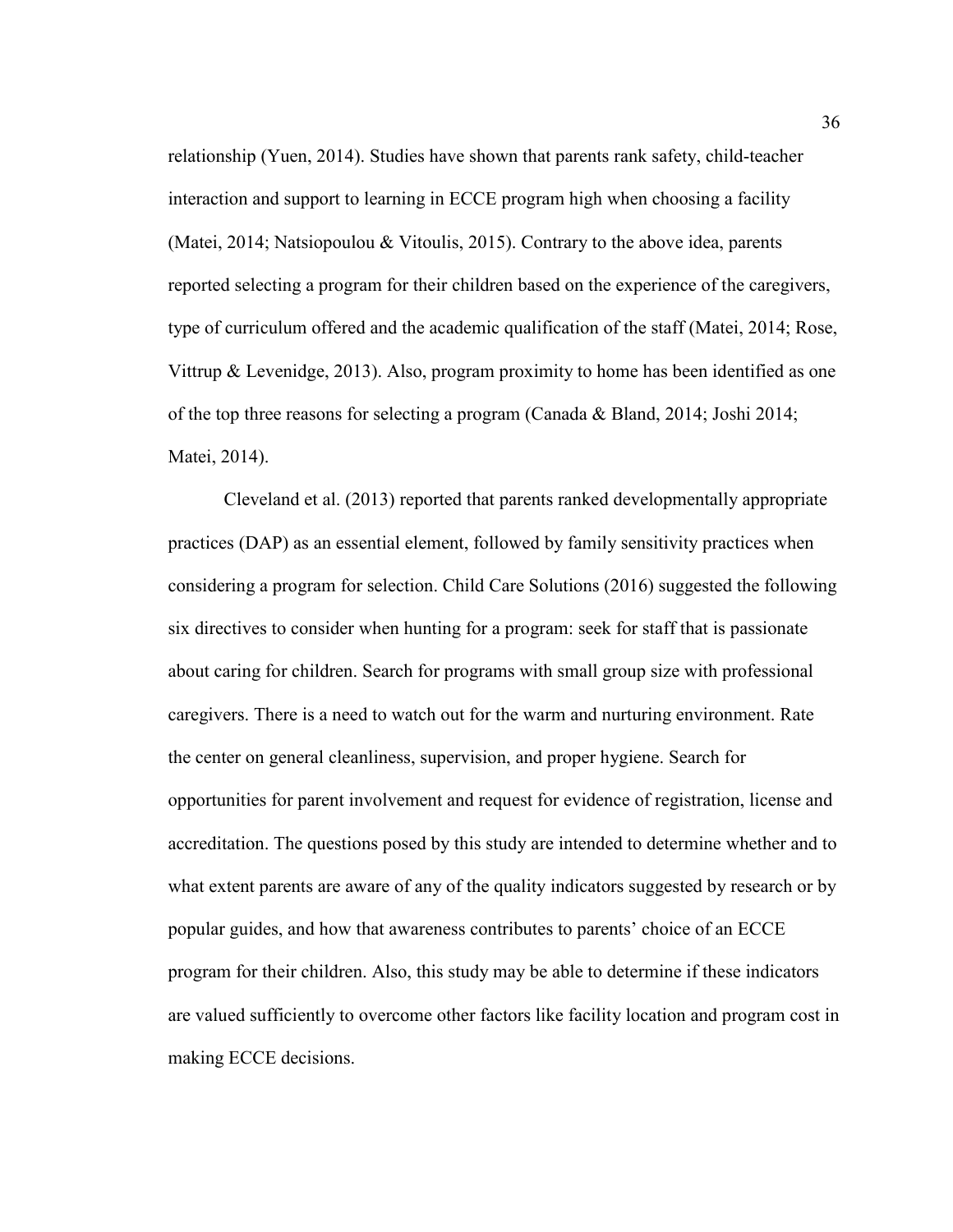### **Literature Related to the Methodology of this Study**

The process of managing children's education commences with the choosing of an early childhood care and education program and the choice of quality program has the potential to set the child on a path of lifelong success (The Urban Child Institute, 2013). Empirical studies exist on the parental selection of ECCE programs based on socioeconomic status (Yuen, 2014). Social class is essential in any consideration of parental choice, experience, and perception of ECCE (Laughlin, 2013). In a quantitative study of patterns of childcare use across 31 developed economies, Wim and Joris (2016) reported that individuals' process of arranging non-parental care for their children is considered an aspect of their widespread perception of their identity and location within the social world. Many studies have investigated low-income families' selection pattern of ECCE programs using both quantitative and qualitative method (Lipscombe, 2013; Miller et al., 2014; Vesley, 2013; Yuen, 2015; Zachrission et al., 2013).

Researchers have conducted inquiries on the influence of subsidies and vouchers on parental preference for ECCE programs. The findings of the investigations reflected growing attention to how subsidies may relate to the characteristics of ECCE programs chosen by low-income families (Kraft, Davis & Touts 2017; Lipscombe, 2013; Markowitz et al., 2013; Vesley, 2013; Yuen, 2015). Also, the studies revealed information regarding the impact of subsidies on the parental selection of early care. Specifically, grant receipts increased the tendency for the use of center-based care by low-income families significantly. It was equally observed that the receipt of subsidies encouraged the use of higher quality child care settings (Lipscomb, 2013; Markowitz et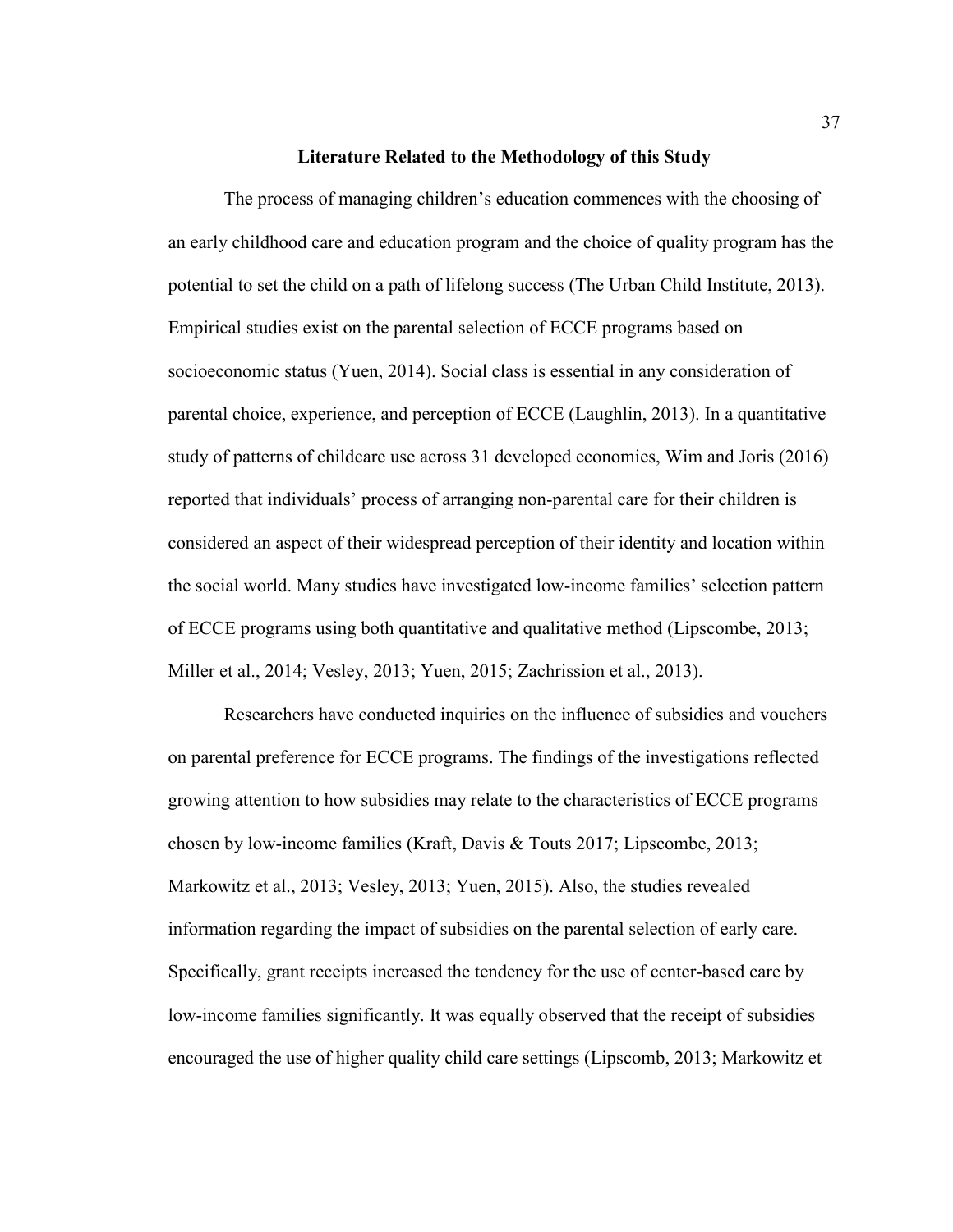al., 2013). Second, the studies showed a unique pattern of a consistent choice of formal care arrangement irrespective of household structure, which is capable of informing child care subsidy policy and administration (Kraft, Davis, & Tout, 2017). Raikes et al. (2013) suggested that appropriate recognition of government grants is an essential policy tool for promoting parental choice and resources and therefore demands more research on both parental preferences and the quality of the child care market in satisfying these preferences.

Researchers also have examined the predictors of parents' choices of ECCE programs in the context of affordability and availability for most children (Cleveland et al., 2013; Miller et al., 2014; Zachrission et al., 2013). Ahn and Shin (2013), in a quantitative study with a survey design, used national data to examine the placement timing and the factors that influence dual working parents' selection process of early childhood education program for their child. The study revealed that the developmental age of the child and the mother's employment were critical factors in the decision process of family ECCE program. Laughlin (2013) and Petitclerc et al. (2017) reported the influence of maternal education on enrollment in ECCE programs and indicated that highly educated mothers seem to understand the advantages of high-quality programs on child development. They equally have the means to pay for high-quality care and as such have an edge when choosing care arrangements.

Studies have also been conducted on parental perception of ECCE with attention to the quality characteristics and satisfaction of ECCE programs. Inquirers have assessed various principal components to ascertain ECCE quality (Vermeer, Van Ijendoom,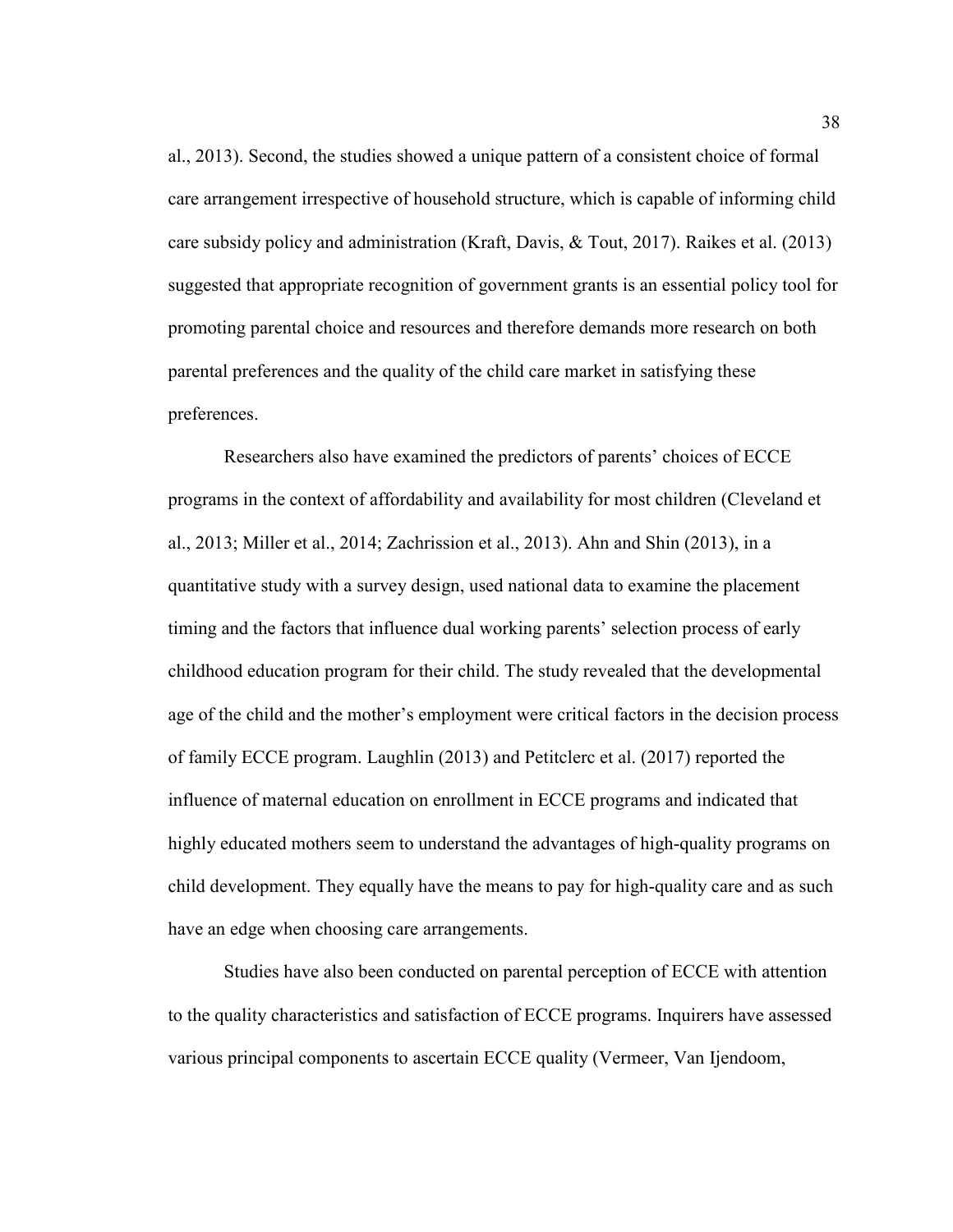Carcamo, & Harrison, 2016). Even though efforts have been made by scholars and educators to identify principal elements of high-quality ECCE, parental perception of high quality is yet to be acknowledged. Parents' multi-faceted views about ECCE quality validates the need to integrate their understanding in analyzing the quality of early childhood education programs since parents are responsible for making decisions associated with their children's enrollment in ECCE programs (Scopelliti & Musatti, 2013).

The existing literature on ECCE selection is concentrated on the influence of socio-demographic, family and child predictors, and access to subsidies and vouchers as determinants of parental choice of ECCE programs. A significant effort has not been directed towards an ECCE decision process that encourages consistent enrollment in programs below national guidelines for established ECCE programs. Even though there are studies on parental perception, they are focused on the quality of ECCE. Second, while the literature on ECCE preference is on low-income, subsidy and voucher-eligible parents, and these studies have found an extensive set of correlates of ECCE program choices, inquiries have not confirmed whether these associations hold in the general population. In other words, there is no comprehensive study of ECCE selection process among the general population. Consequently, this study was aimed at providing a better understanding of the factors that influence the decision process among the general population that is encouraging consistent enrollment into deficient programs.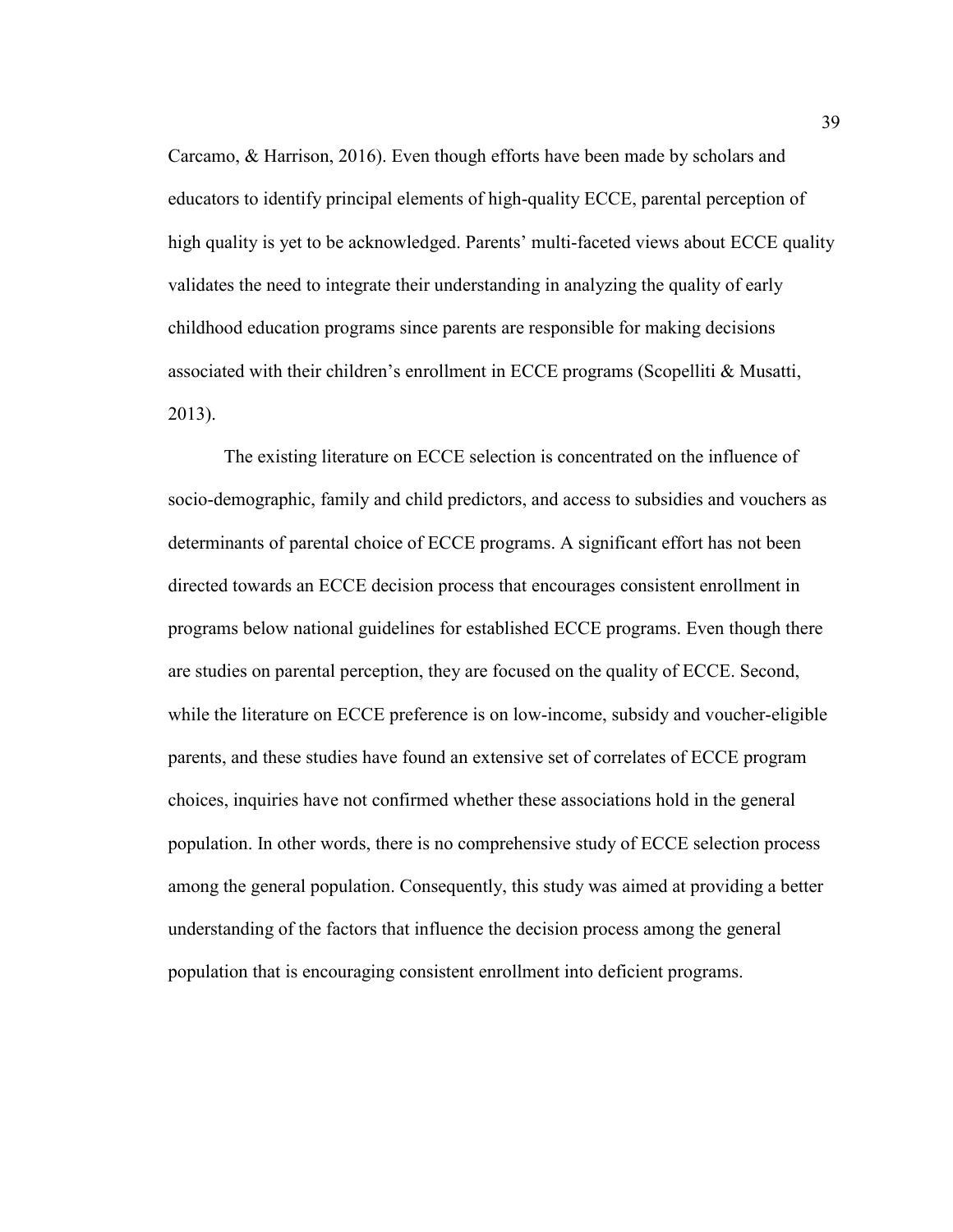### **Summary and Conclusion**

The literature has revealed that decisions are made based on the alternatives that seem most favorable to the values and preferences of the decision maker and decision about ECCE selection is not an exception. Studies in the discipline have shown that ECCE choices are determined by social status; maternal education and employment; the developmental age of the child; socio-demographic factors and access to subsidies. Also, inquiries indicate that parents associate quality with observable behaviors and pay less attention to structural factors as an aspect of quality. However, consensus exists that ECCE selection is tasking and consists of the outcome of some interactions among parental preferences, opportunities, and limitations.

 In the light of the above assertions, this study explored the interactions among parental preferences, opportunities, and constraints that influence the ECCE decision making, which has encouraged continuous patronage of ECCE programs that are deficient in fundamental quality indicators. And to this end, the case study design was adopted. Moreover, the one-on-one interview was employed to allow for the multiple facets of these interactions to be discovered and understood.

 In Chapter 3, detailed information was provided on the method and methodology of the inquiry: a case study approach and the rationale for its choice for the study. Also, the role of the researcher was presented. The participants selection logic was discussed together with the data collection technique and data analysis method. Moreover, the instrumentation for the study, the issue of trustworthiness and ethical procedures were equally provided.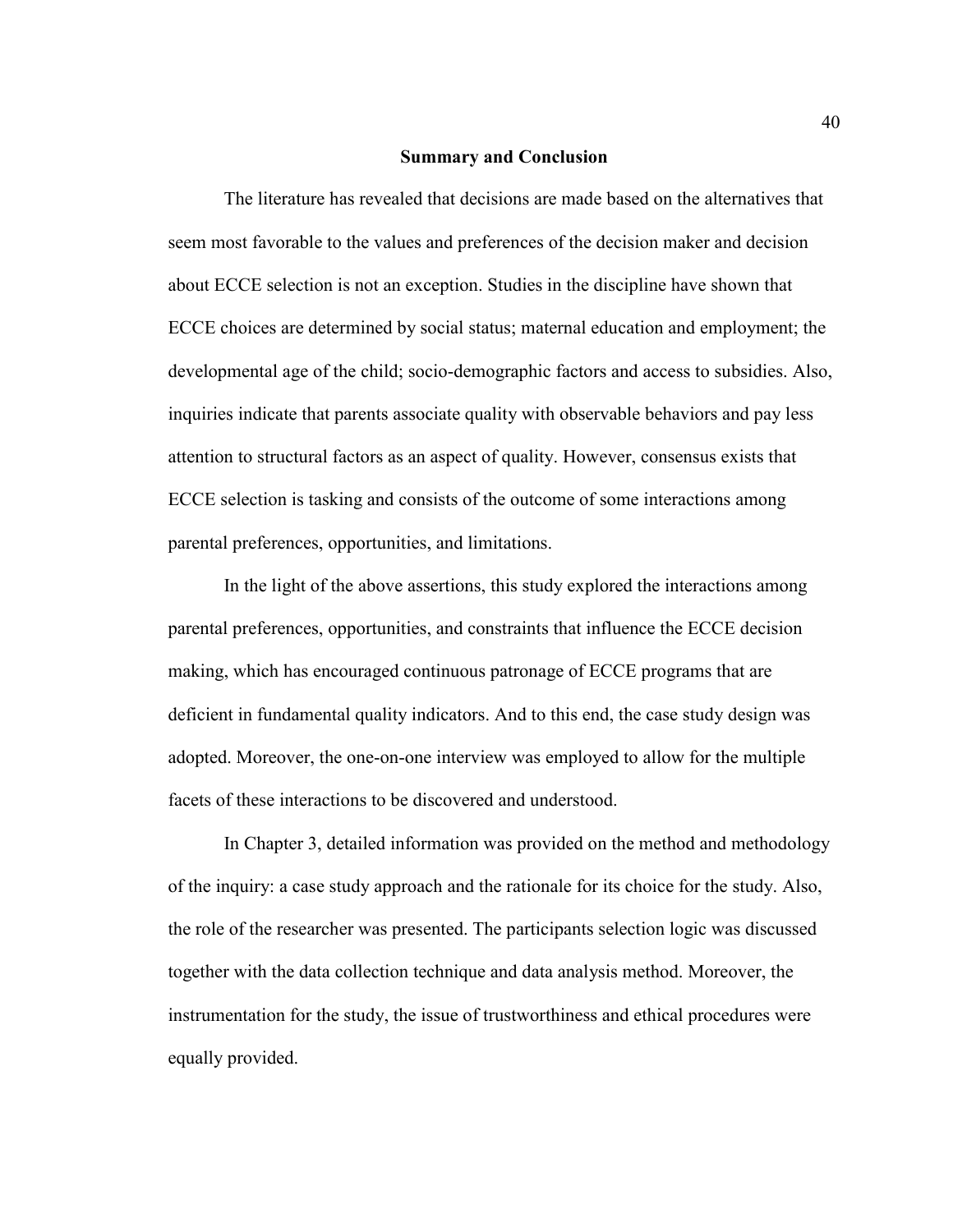#### Chapter 3: Research Method

The purpose of this case study was to understand parents' perceptions of early childhood education and how these perceptions influenced their decision-making processes for early childhood education choices. The increased entry of women of childbearing age into the labor market has necessitated the regulation of ECCE programs all over the world and increased the effect of parents' ECCE decisions making on the future of children (Matei, 2014).

In this chapter, attention is focused on the adoption of the qualitative case study design and the rationale for the choice. A detailed explanation of the role of the researcher in the study was provided. Also, an in-depth description of the methodology was given including selection of participants and instrumentation for the study. Furthermore, the procedure for the recruitment of participants and data collection strategies are discussed, together with data analysis measures. Issues of trustworthiness, credibility, transferability, dependability, and conformability follow.

# **Research Design and Rationale**

### **Research Questions**

The following research questions guided this study:

*RQ1*: How do these parents describe the task of constructing a decision about an early childhood education placement for their child?

*RQ2*: How did these parents source information to guide their construction of a decision for an early childhood education placement for their child?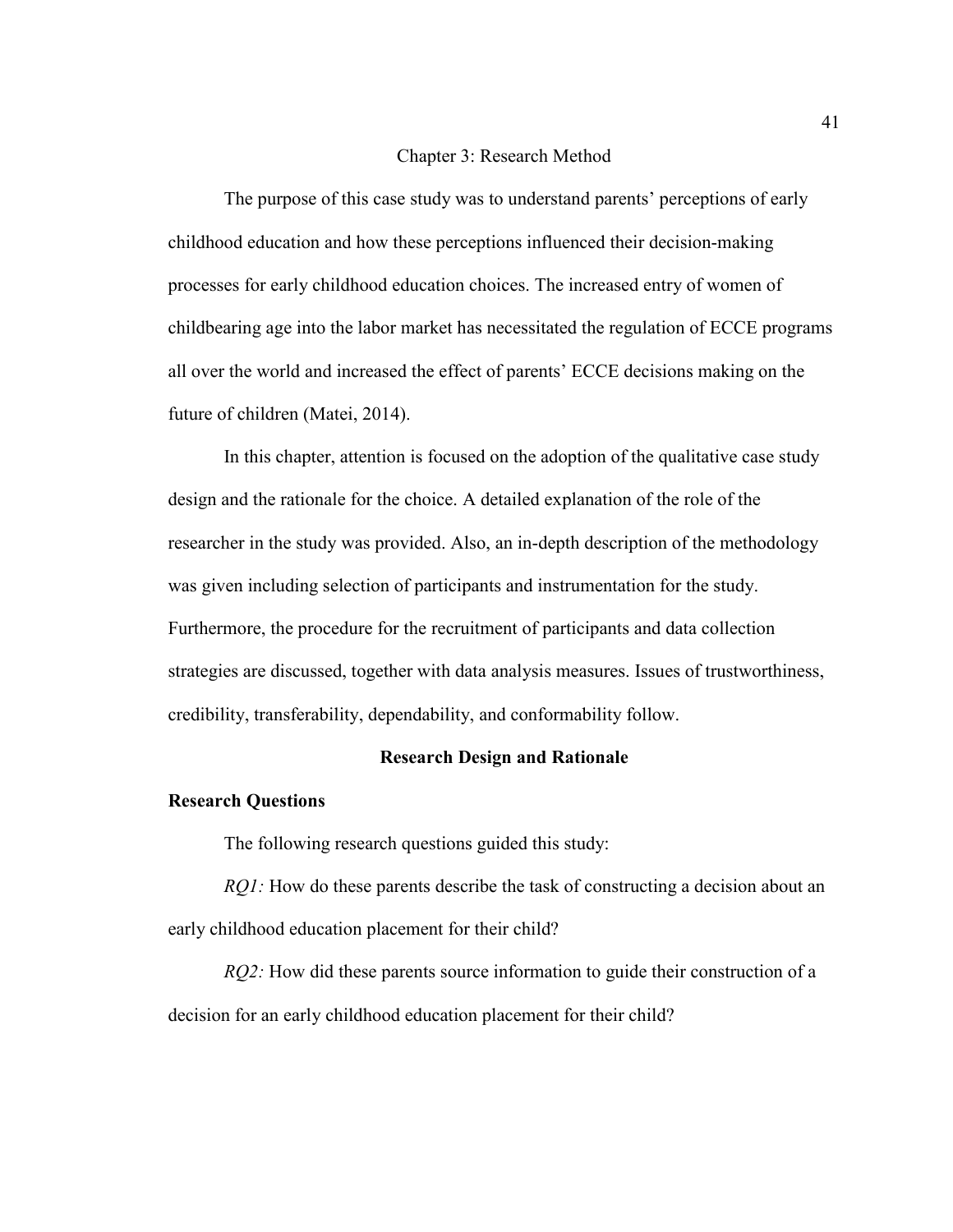*RO3:* How did parents use quality indicators in deciding on an early childhood education placement for their child?

*RQ4:* How did these parents synthesize the generated alternatives in constructing a placement decision with regards to their child?

Attention in this study is focused on parental perceptions of ECCE and the decision making process for its selection by parents whose children were between 6 months and 1 year of age and enrolled in public, mission, or private ECCE program for a minimum duration of 6 months. Characteristics considered to enrich early childhood education environments include low child/teacher ratio, small group size, professional development opportunities for the workforce, and positive attitude of the staff towards the children (Bauchmiller et al., 2014; Child Care Aware of America, 2015). High-quality early childhood education programs provide more than safe settings for children; they have a positive effect on children's development and also provides the foundation for positive relationships between children (Child Care Aware of America, 2015). Decisionmaking is the act of constructing selection criteria and employing them in making a choice from a set of possible alternatives (Brighouse et al., 2016).

## **Research Tradition and the Rationale**

The qualitative approach using a case study design was considered appropriate for answering the research questions for this study. Qualitative methods are engaged to address people's experiences, understand various perspectives of individuals regarding a concept or phenomenon, and ascertain the impact of experiences, attitudes, and life context on people's needs and actions (Grossoehme, 2014). The case study design was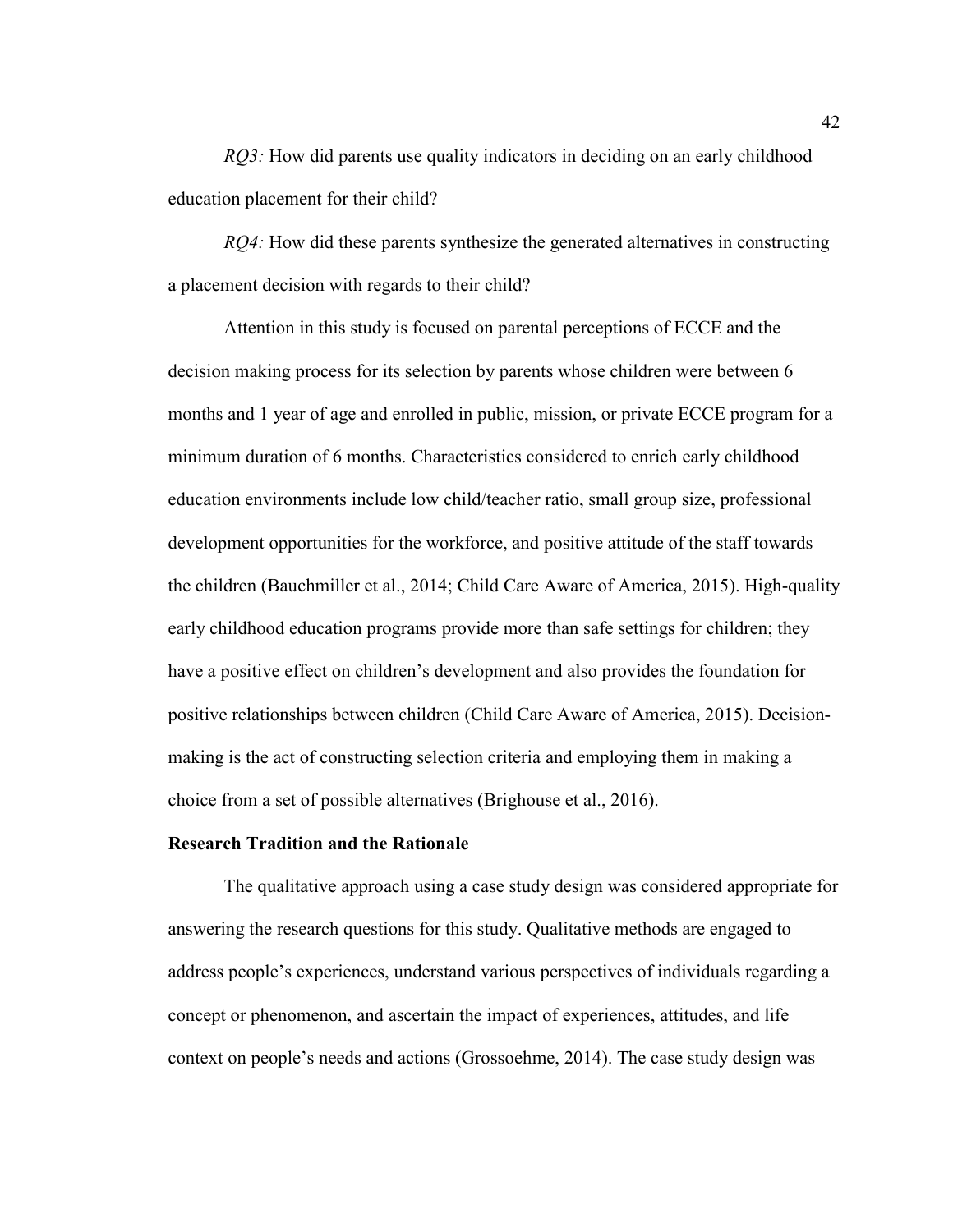employed to obtain the answers to how and why questions about the parents decision process for ECCE choices.

A case study is an empirical investigation concerning a contemporary phenomenon (a case) situated in its real world setting, particularly when the boundary between the phenomenon and the context are not distinct (Yin, 2014). In this study, the case is parents' decision-making processes regarding early childhood educational choices bounded by program selection for three ownership types: public (government funded) programs, mission programs (funded by religious organizations), and private ECCE programs (for profit) programs. The case study design enhances the exploration of a phenomenon within its context through engaging more than one data source. Furthermore, to obtain the depth of insight required for various facets of early childhood education decision-making, one-on-one interviews were engaged for data collection to allow the participants to express their views using words and expressions.

Moreover, the choice of a qualitative method is necessitated by its flexibility in terms of spontaneity and adaptation between the researcher and the study participants. Secondly, using a qualitative approach allowed the generation of data in the form of words, not numeric data, which provided rich content for the purpose of analysis. Also, a quantitative method was not considered because of the partial flexibility as a result of compulsion of respondents to select response options to the questions from predetermined options. Also, there are restriction on the mode of presentation of questions in the same order to all participants without room for further explanations to the respondents where he/she does not understand the questions or the response options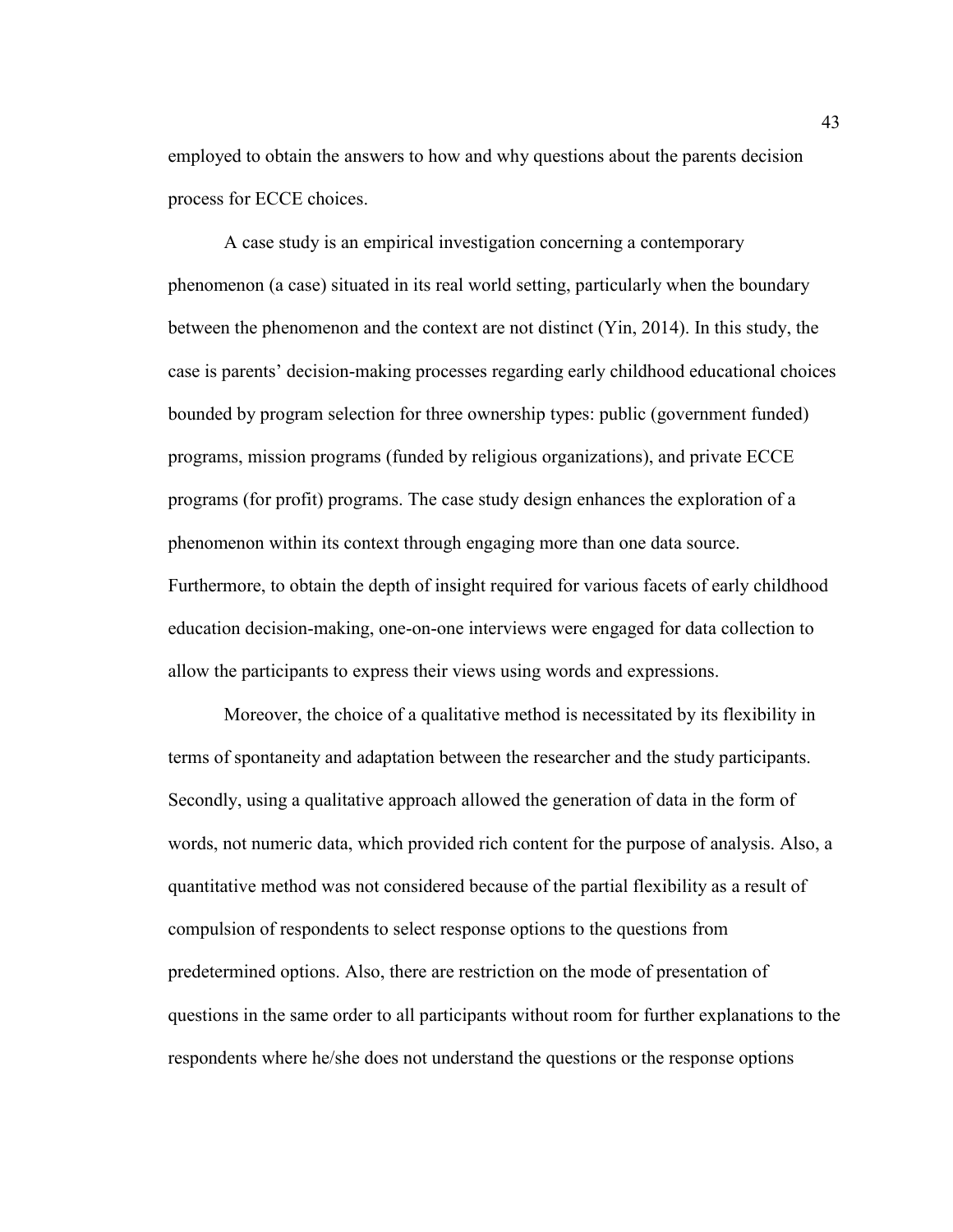clearly. Furthermore, qualitative methods permit in-depth investigation through collection of detailed data regarding situations and specifics of the issue of inquiry(Patton, 2015).

The option for case study design for this qualitative inquiry was based on characteristics of the design, including emphasis on exploration over and above prescription or prediction, thereby allowing the researcher to be at liberty to discover and address problems as they emerge in a study. Attention is focused on a particular situation, event, program, or phenomenon. In-depth data are collected in relation to a single individual. Another characteristic of a qualitative case study is that it focuses on a unit for analysis. Consequently, other qualitative methodologies are not likely to provide rich descriptions or insightful explanations associated with case study strategy, because they employ interviews as primary sources of data, while case study engages multiple sources of data: interview, observation, documents, and artifacts (Creswell, 2013). The case study focuses on the study of a phenomenon within its real-world context. Also, a level of flexibility, which is lacking in other qualitative designs exists with case study research, because a researcher can choose a topic and decide the boundaries of the topic (Miles & Huberman, 1994). Other qualitative methods do not have this flexibility, since they either tell a story of an individual experience, describe the essence of a lived phenomenon, ground a theory in the views of participants, or describe and interpret the shared pattern of peoples' culture (Creswell, 2013). The case study design is considered most appropriate for analyzing a limited number of cases, because it provides an in-depth understanding of a case or cases.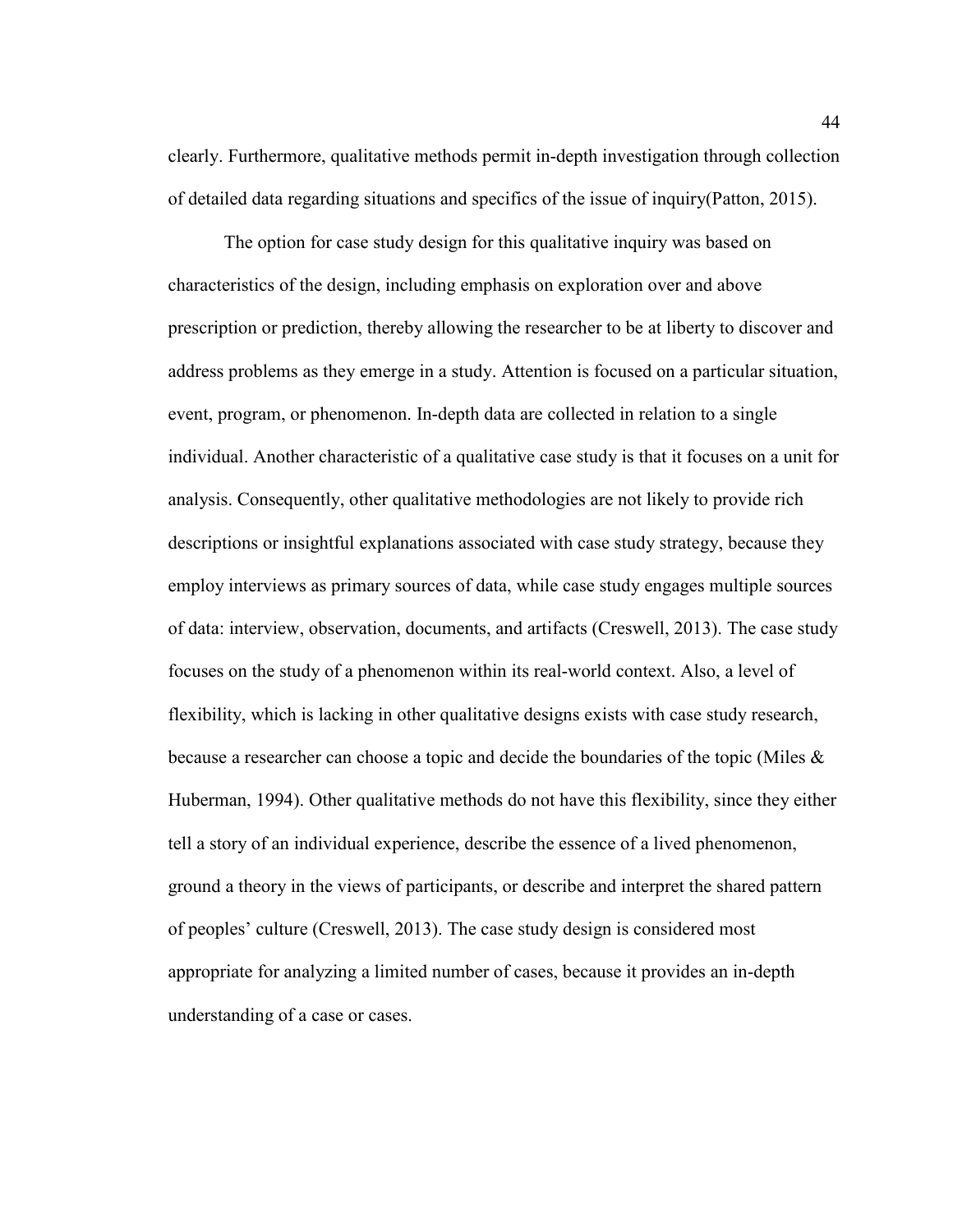In addition, the case study provides an understanding to the researcher and descriptions of individuals' private experiences regarding the phenomena of inquiry. Consequently, an understanding of parental experiences regarding construction of ECCE placement decisions were attained in this study through engaging participants with children aged 6 months to 1 year in one-on-one interview. In other words, they were allowed to tell their stories, thereby giving me a better insight into parental actions and final decisions regarding early childhood educational choices. The subject matter of phenomenological inquiry is what individuals experience and their interpretation of the world (Patton, 2015). By implication, phenomenology deals with people's experiences with some phenomenon, including how they view, recall, make meaning, and relate it to others (Patton, 2015). Phenomenology was considered an inappropriate strategy for this study, because the purpose of this research was directed at accessing multiple realities as created by participants, which diverges with the aim of phenomenology. Besides, the aim in this study was to explore parents' ECCE decision processes and to identify how those encouraged enrollment into ECCE programs that are lacking in structural and process factors.

 Grounded theory was not chosen for my study because it is a qualitative design targeted at generating a universal explanation of a process, an action, or an interaction tailored by the significant number of participants (Creswell, 2013). Grounded theory concentrates on the process of discovering theory in place of a specific theoretical content (Patton, 2015) and that is contrary to the goal of this study. The purpose of this case study was to understand parents' perceptions of early childhood education and how these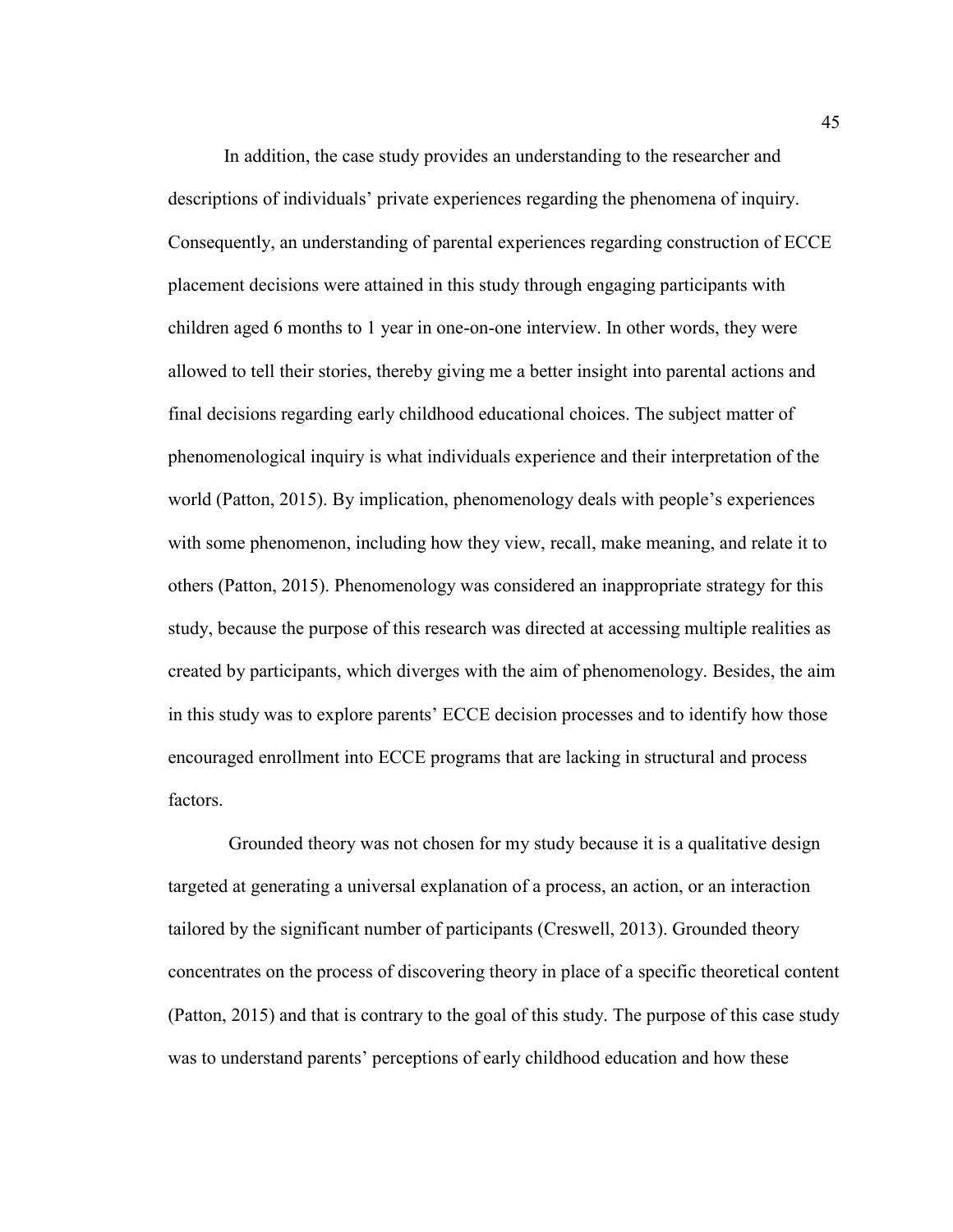perceptions influenced their decision-making processes for early childhood education choices. Furthermore, explore how these perceptions influenced their decision-making processes regarding early childhood education choices including enrollment of their children in ECCE programs that are deficient in structural and process factors and not to discover any specific theory.

 Ethnography is another qualitative method with interest in an entire culturesharing group that may be small but in most cases of a significant number of people who have been interacting over time (Creswell, 2013). As a qualitative technique, it entails description and interpretation of shared and learned patterns, values, behaviors, beliefs, and language of a culture-sharing group by the inquirer (Lopez-Discastillo & Belintxon, 2014: Marcen, Gimeno, Gutierrez, Saen, & Sanchez, 2013). Nevertheless, the present study was focused on multiple meaning making of realities and does not align with ethnography as a research design.

#### **The Role of the Researcher**

 The qualitative researcher is expected to reveal essential aspects of professional roles, personal biases, assumptions, expectations, and experiences that may affect his or her eligibility to conduct the inquiry (Sutton & Austin, 2015). I have served as a teacher trainer for the past 20 years, and there was the tendency for me to come across some parents and educators who were my students at one time or another. However, this did not in any way interfere with the objective selection of the participants. Moreover, the researcher in a qualitative investigation should disclose whether his or her role is emic - an insider and full participant in activity, program or phenomenon -- or the function is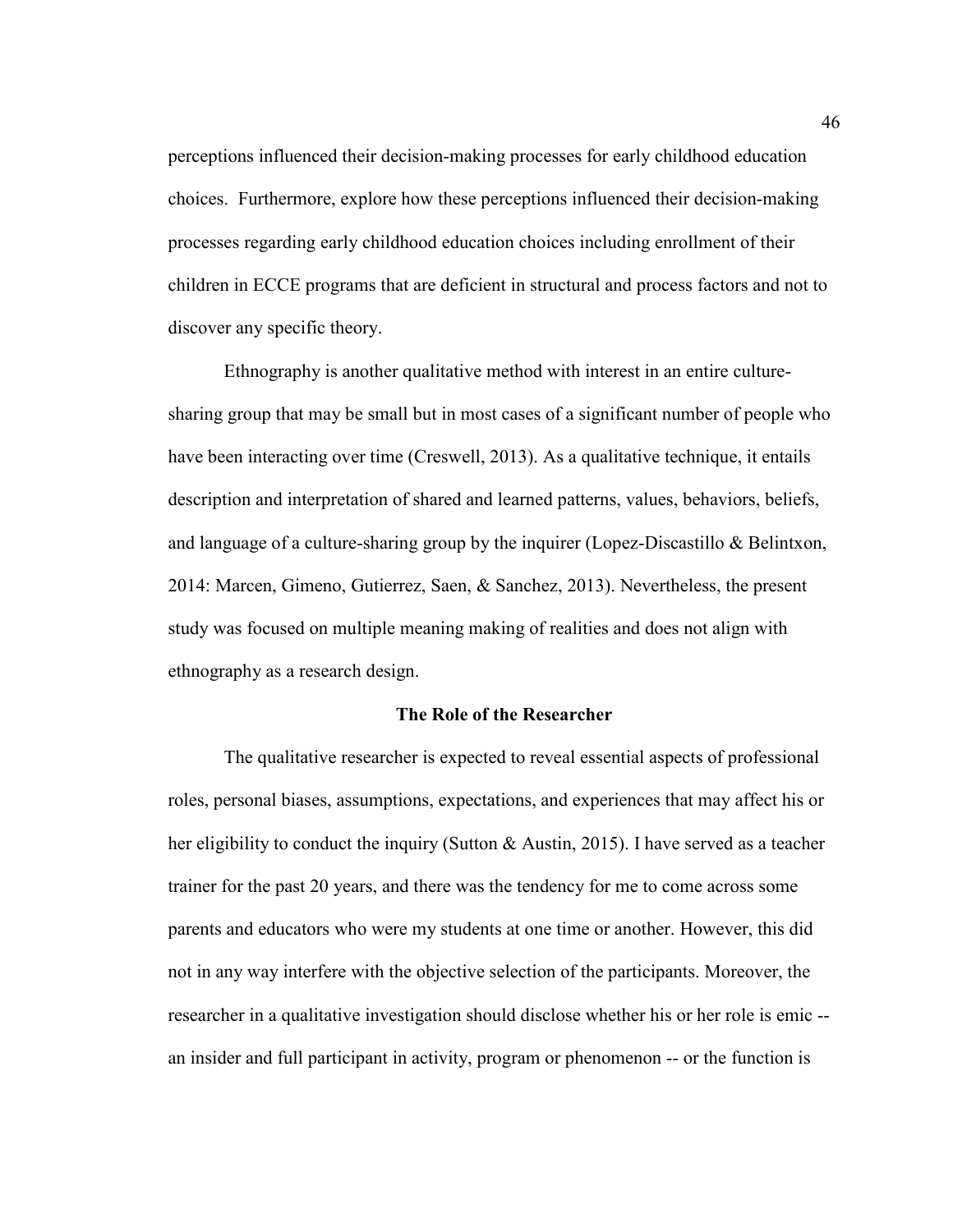more of etic--from an outsider perspective (Patton, 2015). Nevertheless, my experience as a parent was entirely bracketed, and I operated as an objective viewer from the outside. Consequently, I employed both guiding questions and probes to explore the decision process of early childhood education program selection and data obtained were interpreted within the context of study and findings reported objectively.

## **Methodology**

## **Participant Selection Logic**

**Population and setting.** The setting of this study was the Asaba Educational Zone of Delta State, Nigeria. The city of Asaba serves as both the administrative and the political headquarter of the state as well as the administrative headquarter of Oshimili North local government area. The residents of the city were mainly civil servants, politicians, and businessmen. Three different ownership types of programs exist side by side in this educational zone: Government (public) programs, mission (not for profit) programs, and private proprietor (for-profit) programs. One of each licensed program ownership type was randomly selected to comprise the multi sites for the inquiry. The list of licensed programs was available in the office of the chief inspector of education for the zone. The population of the study was parents of children enrolled in all of the program types indicated above.

**Sampling strategy.** I applied the maximum variation sampling strategy in selecting the sample for the study. Consequently, the sample was drawn from multiple sites comprising public programs, mission programs and private programs through the adoption of random selection from the list of programs in Asaba educational zone. The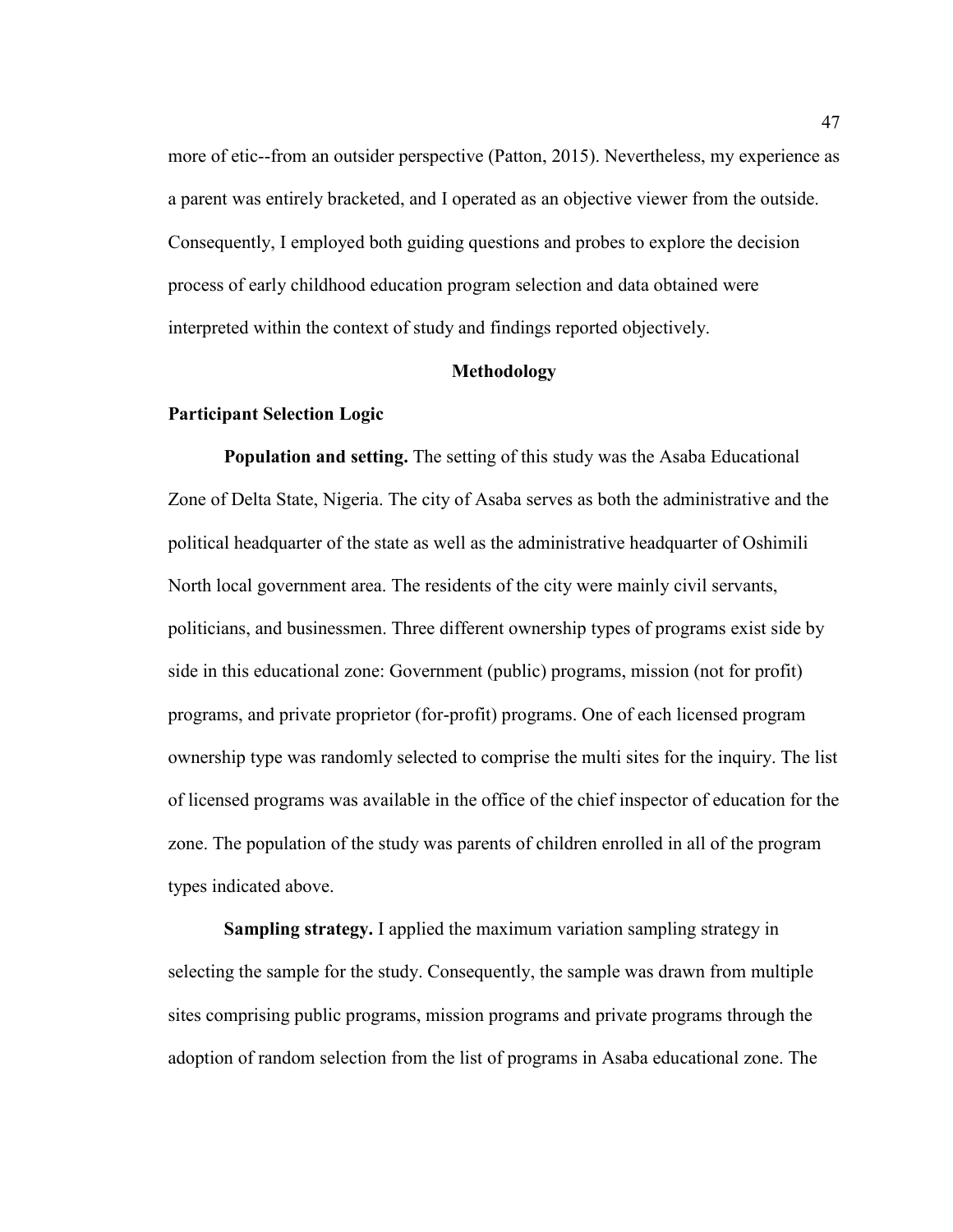sample was selected from the population of parents whose children were enrolled in any of the three programs identified above. The choice for maximum variation sampling strategy was based on the need to ensure that the sample is credible in capturing the principle demographic variables that have the tendency to influence the participant's perceptions of the phenomenon of interest. Secondly, the choice of maximum variation sampling strategy was to gain insight of how the phenomenon of the inquiry was perceived by various people in different settings and assess it from various perspectives. Also, the adoption of maximum variation strategy was to allow the identification of the basic experiences and the shared characteristic that transcends various contexts of early childhood decision making. Maximum variation sampling strategy produces a valuable detailed description of each case essential for documenting exceptions as well as vital themes that transcend cases and derive their significance by emerging out of heterogeneity (Patton, 2015).

**Participant selection.** Participants for the study were drawn from among parents whose children were currently enrolled in any of the three identified categories of early childhood education programs for a minimum of 6 months and are aged between 6 months and 1 year at the time of data collection. The reason for this criterion was determined by the recently made decision by the parents in selecting a program. The confirmation of the eligibility of parents to participate in the study was authenticated through a selection of participants from among members of the Parents Teachers Forum of the programs.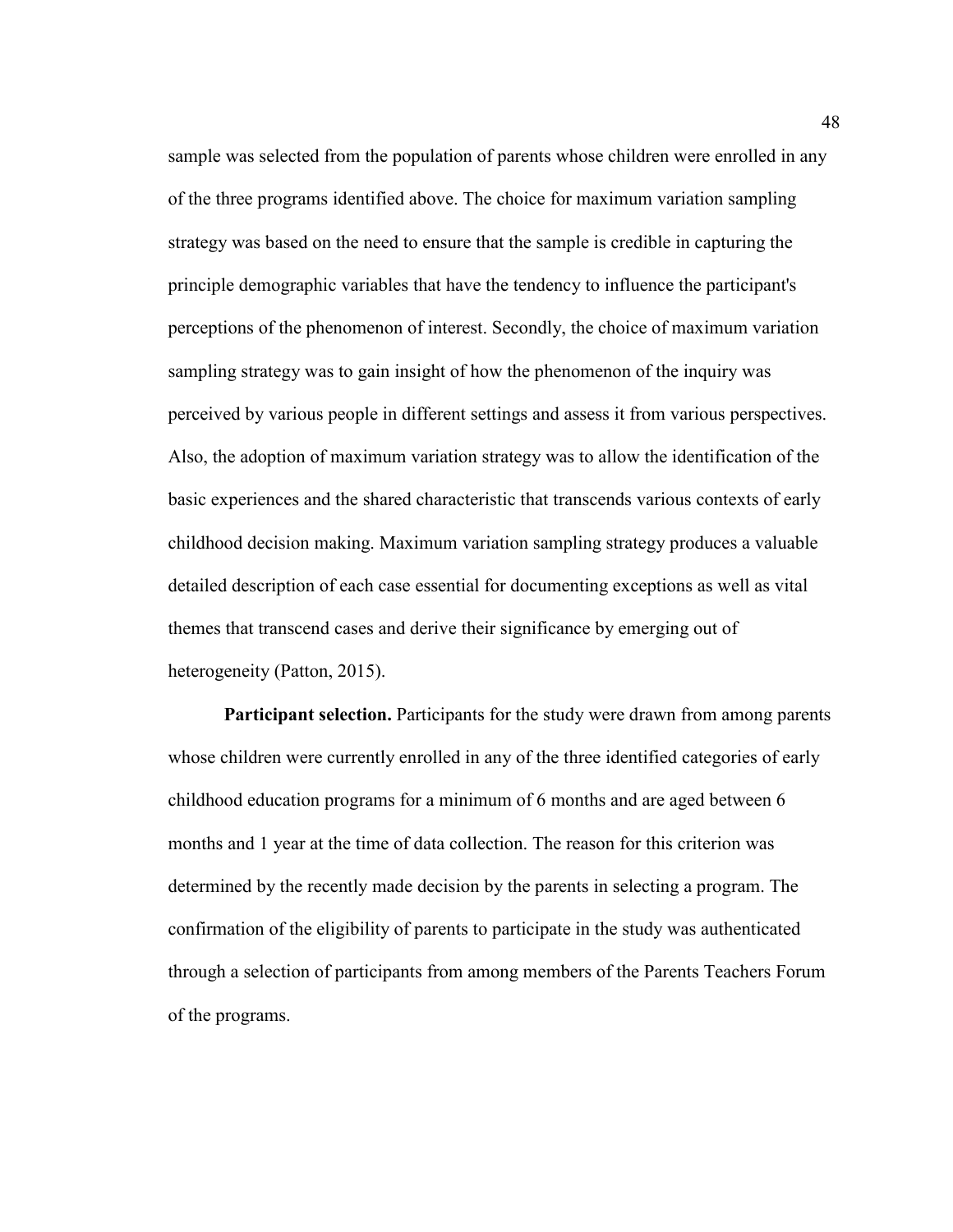**Sample size.** It has been argued that sample size should be determined by the intention and the objectives of the study together with how the results will be utilized and the resources available for the study (Patton, 2015). Winterbottom (2013) explored the Japanese immigrant's decision making not to enroll their children in ECCE programs across the United States using nine immigrant Japanese mothers. Therefore, the sample size for this study was set at 9 participants for the one-on-one interview to allow the gathering of detailed information and increase the depth of insight into the cases and contexts of study (Patton, 2015). The decision for my sample was based on the need to dig deeply into the factors that affect parents' choice of an early childhood care and education setting and the context of the inquiry within the time and resources available.

 I requested and obtained the list of parents whose children have spent a minimum of 6 months in the programs from the program administrators. The list was further pruned down to parents whose children were 6 months and 1 year respectively. Parents that met these criteria were contacted through an e-mail requesting them to indicate interest to participate in the study (see participant recruitment for details of the invitation). Recruitment was from the first five people to respond from each program type.

**Saturation and sample size.** The concept of data saturation is considered vital due to its potential in revealing that a study is based on an adequate sample to demonstrate content validity (Saunder et al., 2017). Malterud, Siersma, and Guassora (2015) argued that neither the number nor size of a sample, the time expended on each person, group, scene, event nor document should determine when to adjudge data saturation. Rather, the information power that indicates the amount of information hold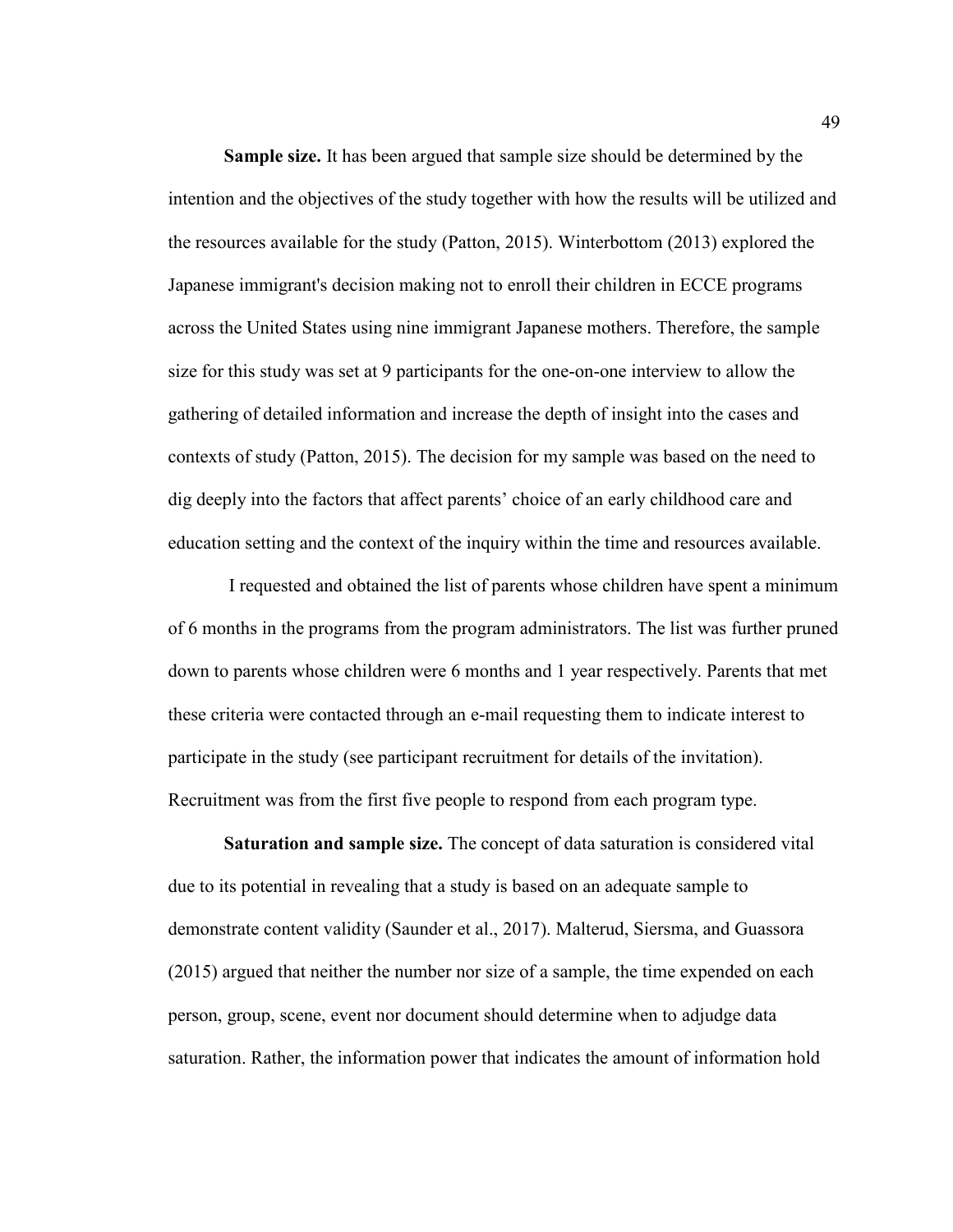by the sample, and it is determined by the aim of the study, sample size, use of established theory, quality of conversation and the strategy of analysis. In other words, an intensive one session of 45 minutes duration of interview with each of the 9 participants resulted in 6 hours 75 minutes field work which yielded enough thick description that culminated in saturation.

## **Instrumentation**

The researcher in a qualitative study is the principal instrument for data collection (Yin, 2011). Consequently, I developed the interview protocol (see Appendix A) that was utilized for data collection in this study, based on the research questions and on construction of knowledge described by the conceptual framework. The protocol comprised 10 open-ended questions derived from the research questions. It was hoped that the use of open-ended questions provides opportunities for the participants to express diverse views thereby opening up their views of their world. Moreover, open-ended questions tend to provide avenues for the researcher to learn the terminologies and judgments of the participants together with the intricacies of their personal views and encounters (Patton, 2015).

The 10 interview questions and their relationship to the four research questions are as follows:

1. What was the early childhood education placement experience like for you? (Can you tell me how it happened? Where there specific incidents you can share with me?) This question addresses RQ1: How do these parents describe the task of constructing a decision about an early childhood education placement for their child?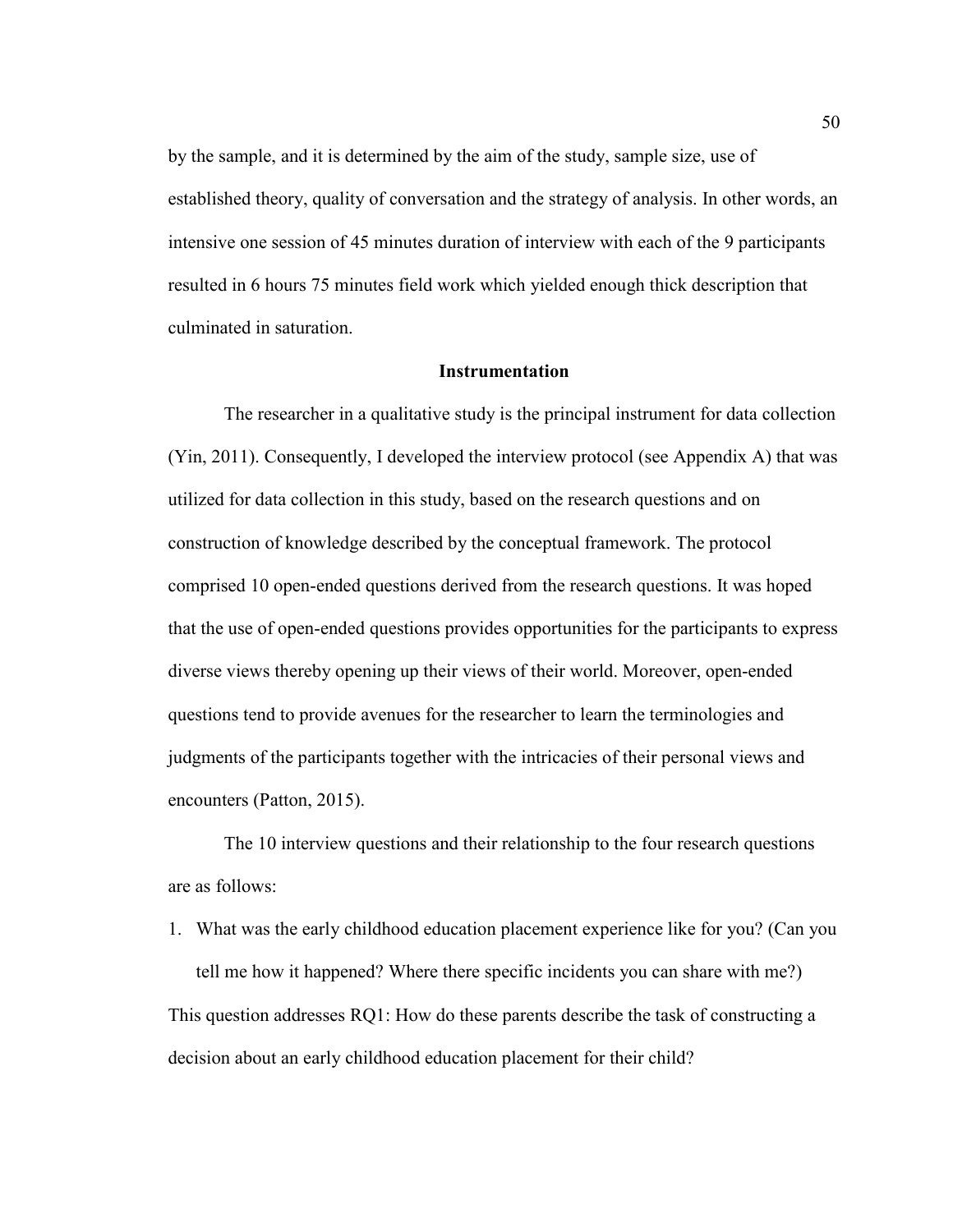2. What were your sources of information for constructing your child's placement decision and how did you choose them?

3. Did the information gathered from these sources help you make a decision? Questions 2 and 3 address RQ2: How did these parents source information to guide their construction of a decision for an early childhood education placement for their child?

- 4. What were the things you considered as priorities that guided your search for an early childhood education program for your child?
- 5. Which of these elements of high quality ECCE did you engage to generate alternatives? Quality of teachers and rate of retention each succeeding year; physical characteristics of the program facility; quality curricula; parental engagement and involvement with the program; safety and security of the child within the program facility; and effort to create a multicultural setting.

6. How did you order your quality indicators in evaluating various placement options? Questions 4, 5, and 6 address RQ3: What were the quality indicators parents used in deciding on an early childhood education placement for their child?

- 7. Were some quality indicators more important to you than others?
- 8. Apart from the quality of service your child is going to receive, were there any other major factors that influenced your choice of program?
- 9. How did the things you considered as priorities actually guide you in making a final decision for your child's placement?
- 10. Is there anything that I have omitted that you would like me to know concerning your decision making process for your child?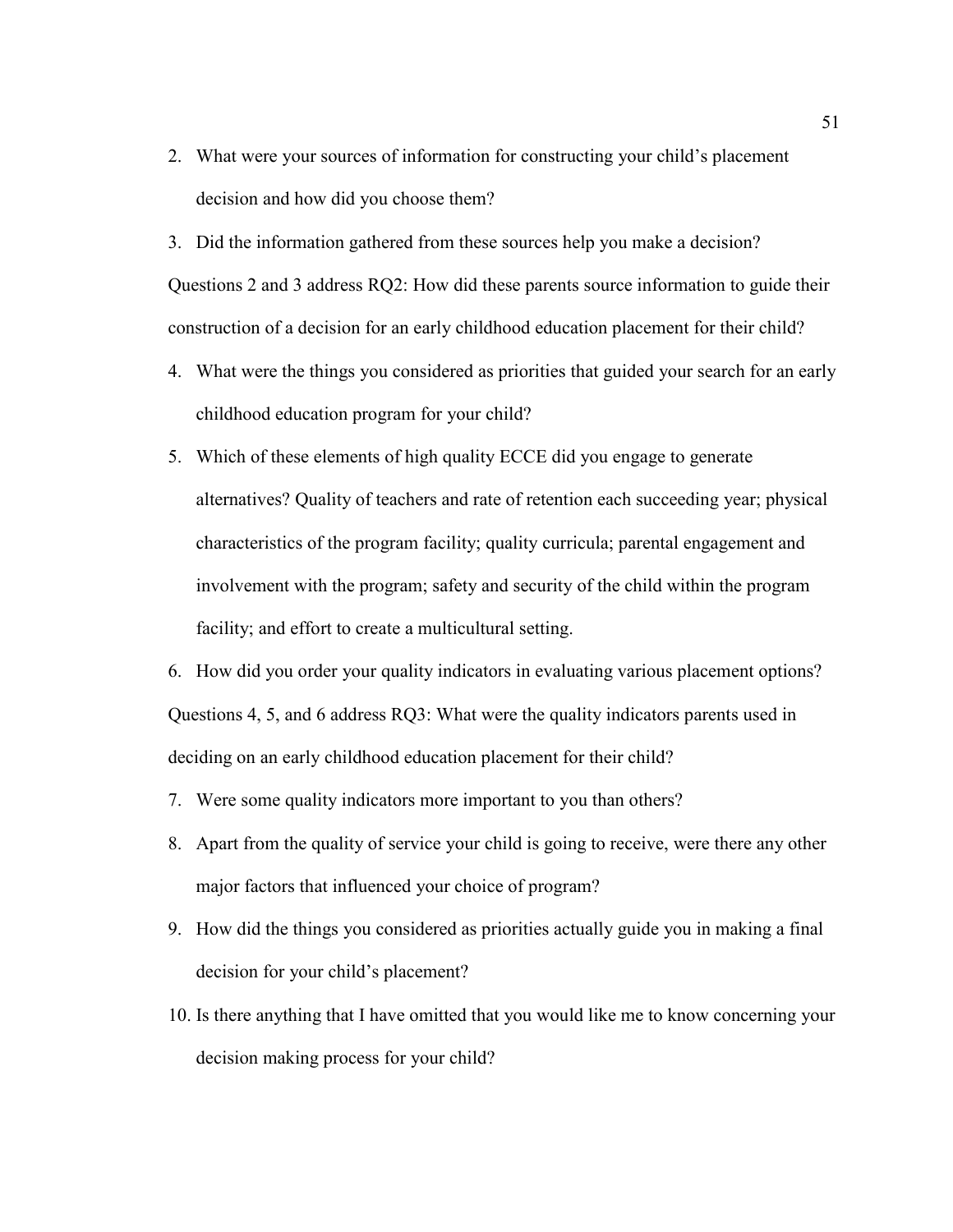Questions 7 through 10 address RQ4: How did these parents synthesize the generated alternatives in constructing a placement decision with regards to their child? These 10 interview questions may be supplemented with follow-up questions in the course of the interview as necessary to fully understand parents' perspectives about their construction of a solution to their need for child care services. Furthermore, I added explanation to clarify the participants understanding if they were answering off the topic I asked before asking them a probe. Consequently, giving them the opportunity to fully answer my questions the way I intended and therefore obtained more meaningful data.

The issue of content validity might be raised in association with these questions. However, according to Kuzmanić (2009), an interview is a joint venture engaged by the interviewee and the interviewer, so that the questions posed form merely the opening gambit in a conversation both parties engage. Interpretations of the questions by the interviewee, additional information offered though not asked-for, and follow-up probing questions by the interviewer all contribute to the construction of knowledge that is situated in the interview experience, according to Kuzmanić. In fact, the interview is an example of epistemological constructivism, since knowledge of a phenomenon is constructed by the interviewer over the course of the interview itself and in data analysis (Kuzmanić, 2009).

Kuzmanić (2009) suggested that "one cannot really determine a specific stage when validity should or could be assessed in an interview. Instead, it should be addressed throughout the entire research process" (p. 46). Therefore, I assert that the interview questions employed in this study presented content validity to the extent that I myself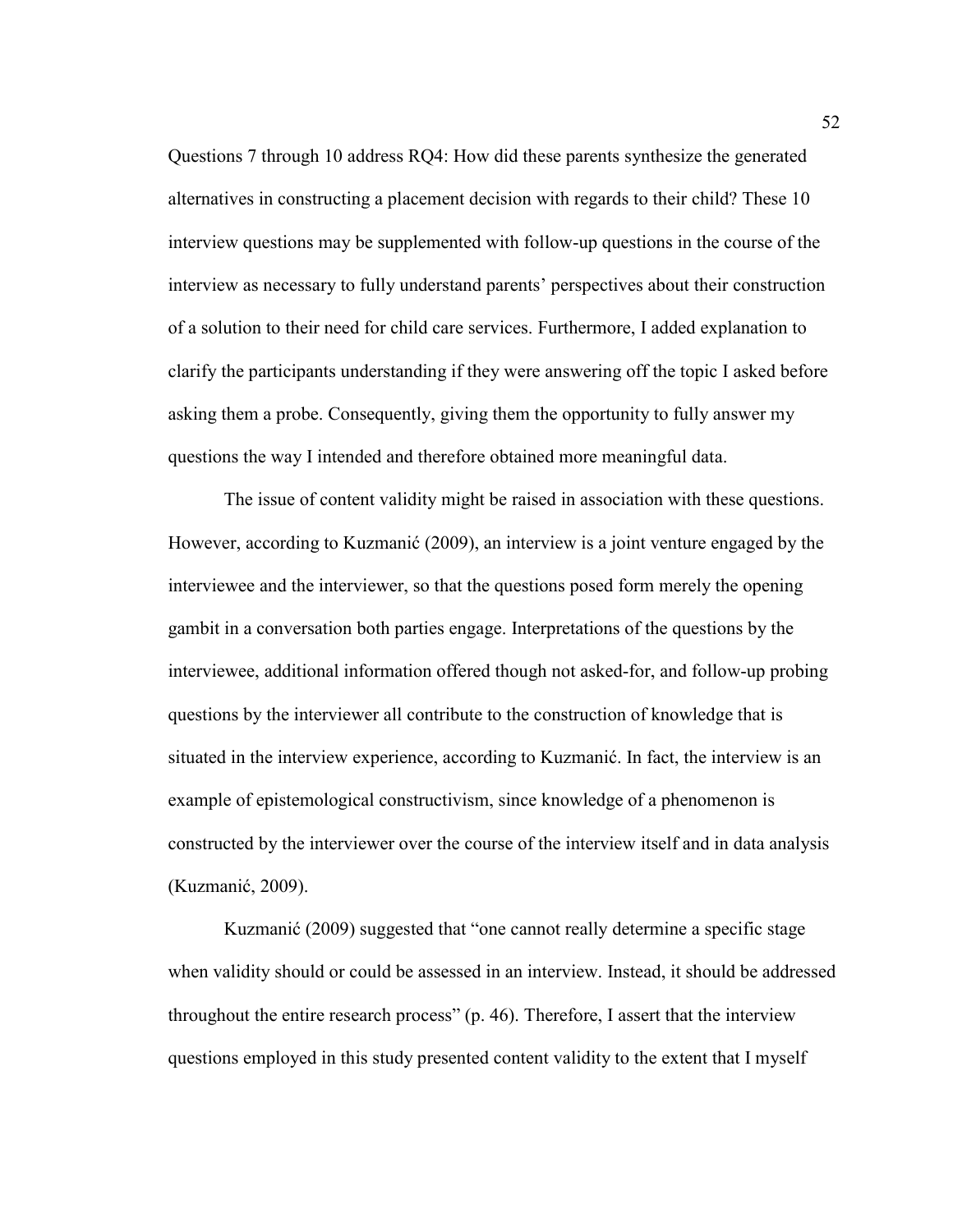understood the issues I addressed and my ability in the interview situation to convey those issues to participants, and participants' ability to communicate to me their understanding of those issues. Other researchers may ask other questions, but these questions, derived from the research questions, this study's conceptual framework, and a review of the literature, were used to construct knowledge about parents' decisionmaking process. Moreover, content validity was confirmed through review by the dissertation committee, establishing sufficiency by alignment among the research questions and interview questions. Literature search provides information on how the key variables in a study can be measured and serve as guides on how the instrument might be developed (Korb, 2015). Consequently, the interview questions for this study were derived from different literature sources together with using the conceptual framework as the basis. All the same, I established the sufficiency of the data collection instrument to answer the research questions by interviewing the participants until no new answers were obtained, which was an indication that saturation of the data has been attained. In other words, conducting more interviews will not elicit any new response. Therefore, reaching saturation suggested that I have achieved data sufficiency from the interview to answer the research questions. I accomplished this with the 9 participants.

### **Procedure for Recruitment, Participation and Data Collection**

Participants were recruited from parents whose child were between 6 months and 1 year in age and have spent a minimum of 6 months in the program at the time of data collection. The comprehensive list of all the licensed programs were collected from the office of the Chief Inspector of Education of Asaba Education Zone. Then I grouped the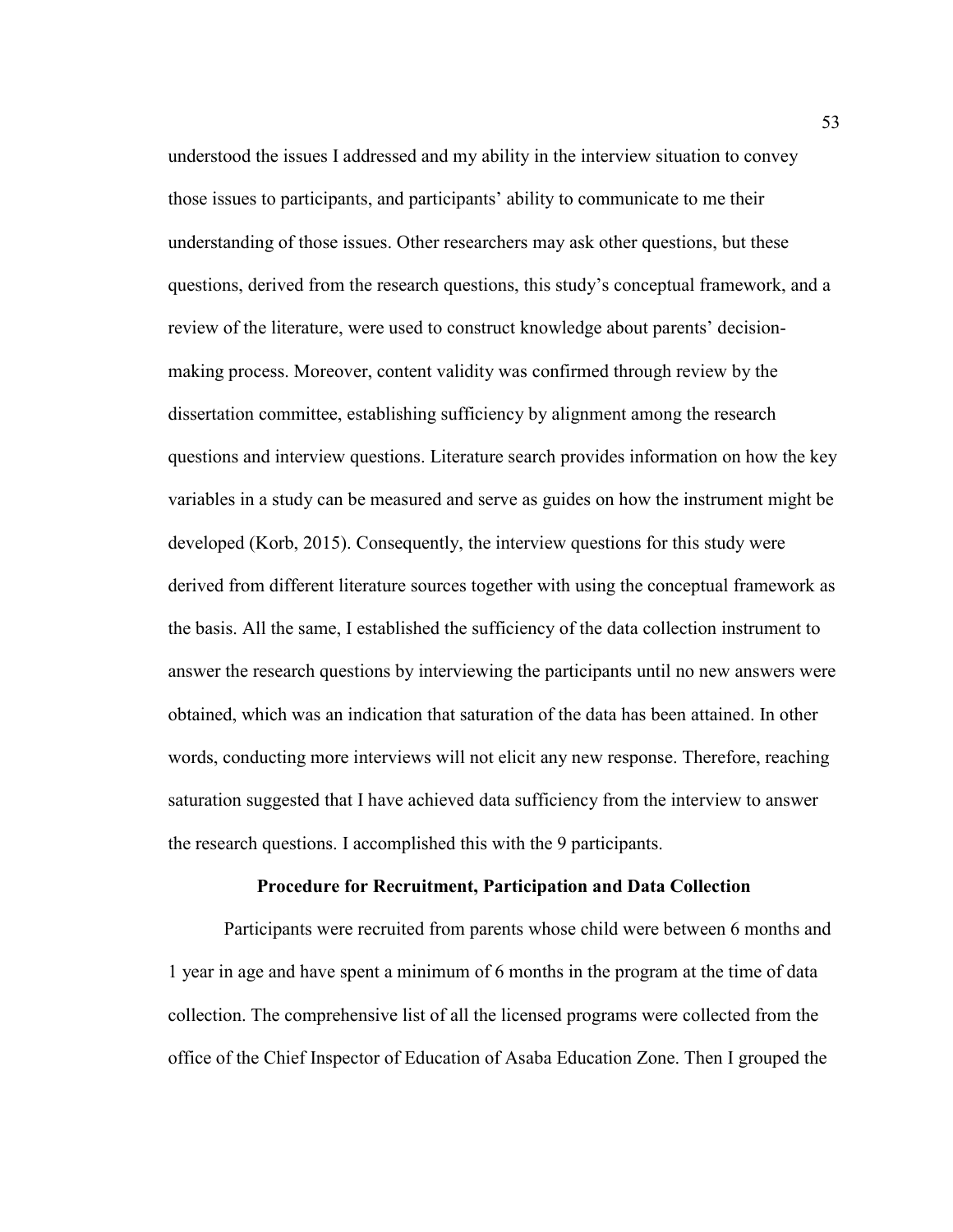programs according to ownership types and randomly select one each from the three groups of the program. Furthermore, I requested and obtained the list of parents who met the above criteria together with their e-mail addresses from the managers of the selected programs. An e-mail was sent to the parents in the chosen programs who met the above criteria. The e-mail contained the following information: an introduction of myself; the purpose of the study; voluntary nature for participation and the liberty to withdraw from the study at any point. Also, data collection procedures; measures to protect the identity of participants; confidentiality of information provided; data usage and storage procedures was part of the information (see Appendix B for Invitation to Participants).

 The recruitment was conducted on the basis of first come first serve from the first 5 to respond from the different programs. The Human Subjects Consent-to-Participate form was mailed to the volunteers, and they were advised to read and digest the content of the form. A note was attached to the form informing them that they will be required to confirm their indication of interest further to participate in the study by signing and retaining a duplicate copy of the consent form for their records on the day of the interview. Furthermore, a call was put across to the recruited participants to organize for a mutually convenient date, time, and venue for the interview. A day before the interview, a call was put across to the participants to remind them of the interview.

The data source for this study was one session of 45 minutes interview conducted with each of the 9 participants. The interview event was an in-depth 45 minutes one-onone interview with each participant focusing on the 10 open ended questions as well as reflecting issues that came up in the course of the interview (see Appendix A for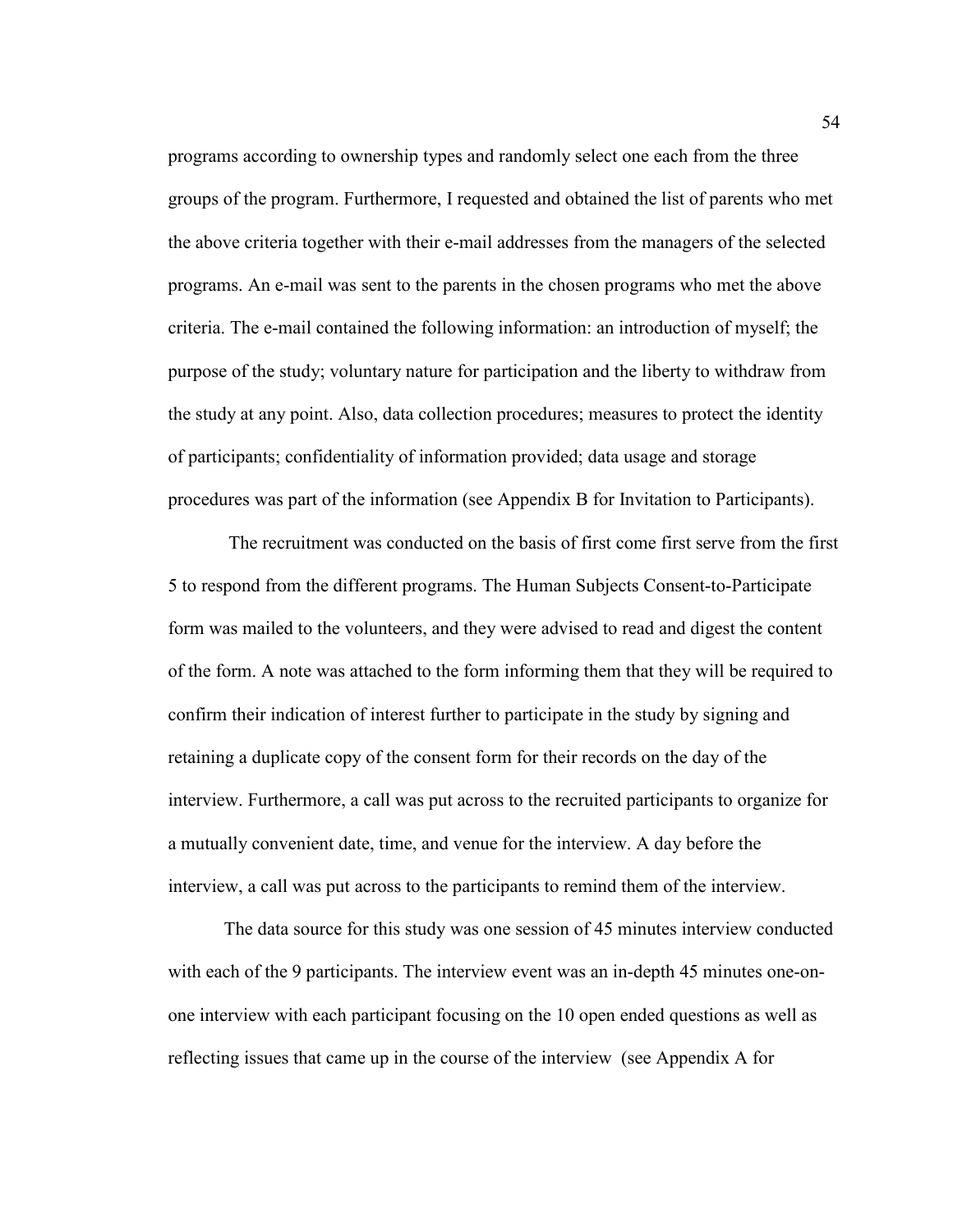Interview Protocol). Data collection for the four research questions was conducted by using 10 open-ended questions in a mutually agreed location, time, and date to ensure confidentiality and privacy. I was responsible for conducting the interview. The interview session was to collect data using the standardized questions as well as ask probing questions as a follow up on new key factors that emerged in the course of the interview session which I did not consider in constructing my protocol.

 The data collection sessions was audio recorded with an electronic voice recorder, since the exact statements of the interviewee were the target of the qualitative researcher (Patton, 2015). However, in an event where the recruitment failed to yield full participation consequent upon unavoidable circumstance, an entirely new recruitment process would have been conducted to allow for full participation. Nevertheless, to conclude the interview session and exit the study, I thanked the participants for honoring my invitation to participate in the study and reassured them once more of utmost confidentiality of their responses to the interview questions. I asked the participants to feel free to reveal any information he or she considered necessary for me to know which I may have omitted. I also informed them that they will be given an opportunity to review the transcript of their interview to confirm its accuracy.

# **Data Analysis Plan**

My earlier intention was that the interview recordings will be professionally transcribed. However, I did not use these services; rather, I transcribed the interview recordings manually. Data analysis in qualitative research has different stages: preparing and arranging the data; coding and reduction of the data into themes and presenting the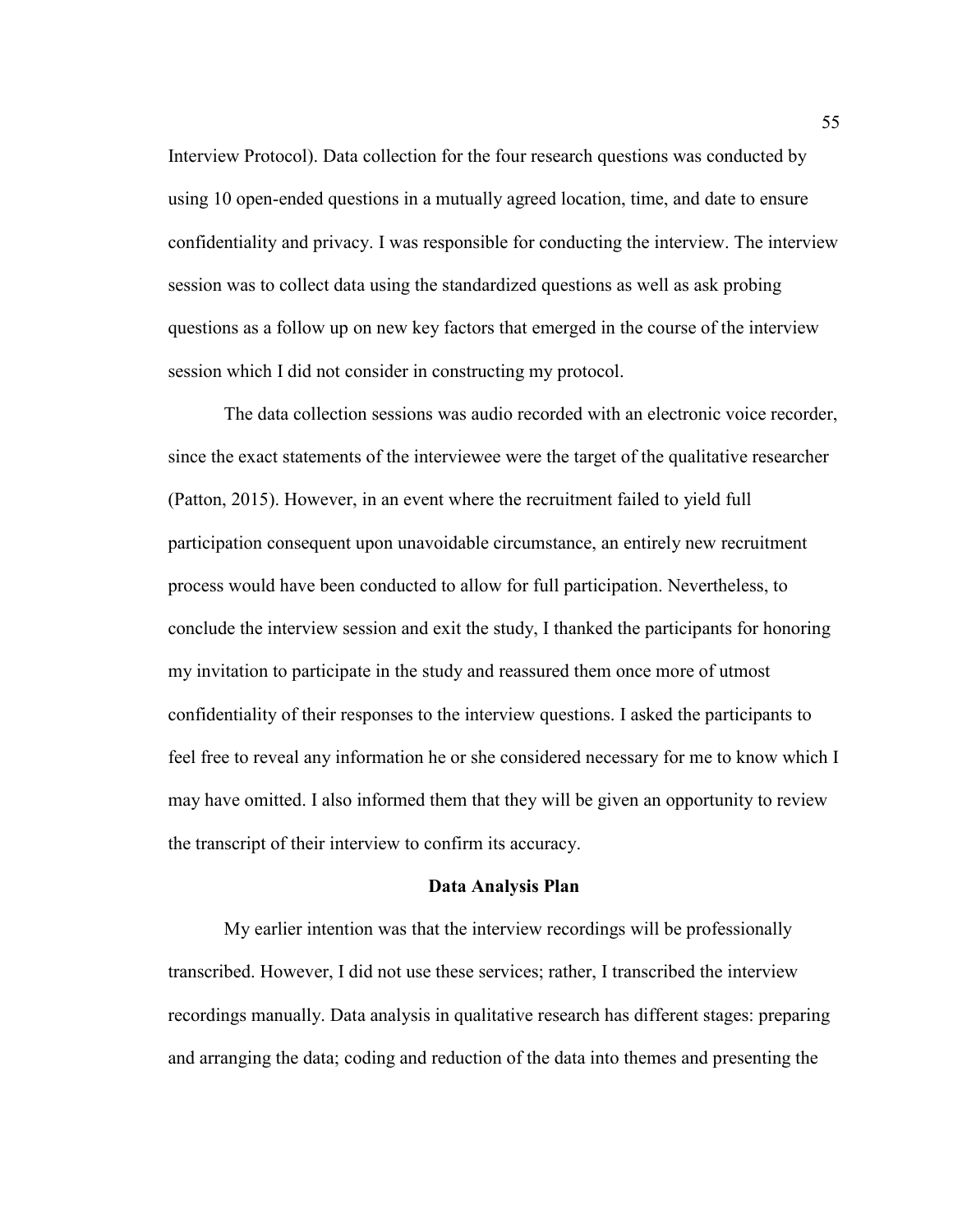data in figures, tables or as a discussion (Creswell, 2013). On the other hand, Miles and Huberman (1994) provided a more detailed procedure of data analysis that entails writing marginal notes, preparing summaries of field notes and recognizing relationships among classifications. Patton (2002) argued that documenting and tracking ideas that emerge while gathering data are all aspects of field work and the qualitative analysis begins with it.

My analysis plan for the data for this study involved the following: preparing the data by transcribing the interview scripts and adopt member check to confirm, modify and verify the interview transcripts. I organized the data by grouping and connecting the data to specific research questions (Miles & Huberman, 1994); reading freely and closely the transcribed interview texts to familiarize myself with the content and make notes (memos) (Thomas, 2003). A sample of the data was coded using a priori codes (see Appendix C) as well as coding the entire data set, taking cognizance of the emergence of new themes and concepts as new data were collected and needed to be added to the existing coding scheme. More codes were created as new concepts emerged and text segments marked into each code as well as rechecking the coding consistency to prevent the influence of human fatigue and errors (Miles & Huberman, 1994).

 Subsequently, themes and patterns were determined by doing the following as recommended by Ryan and Bernard (2003). I searched for word repetition, and I looked for words used by the respondents with a particular meaning and significance in their setting. Also, I searched for the range of uses of keywords in the phrases and the sentences in which they occur, and constantly compared and contrasted preceding and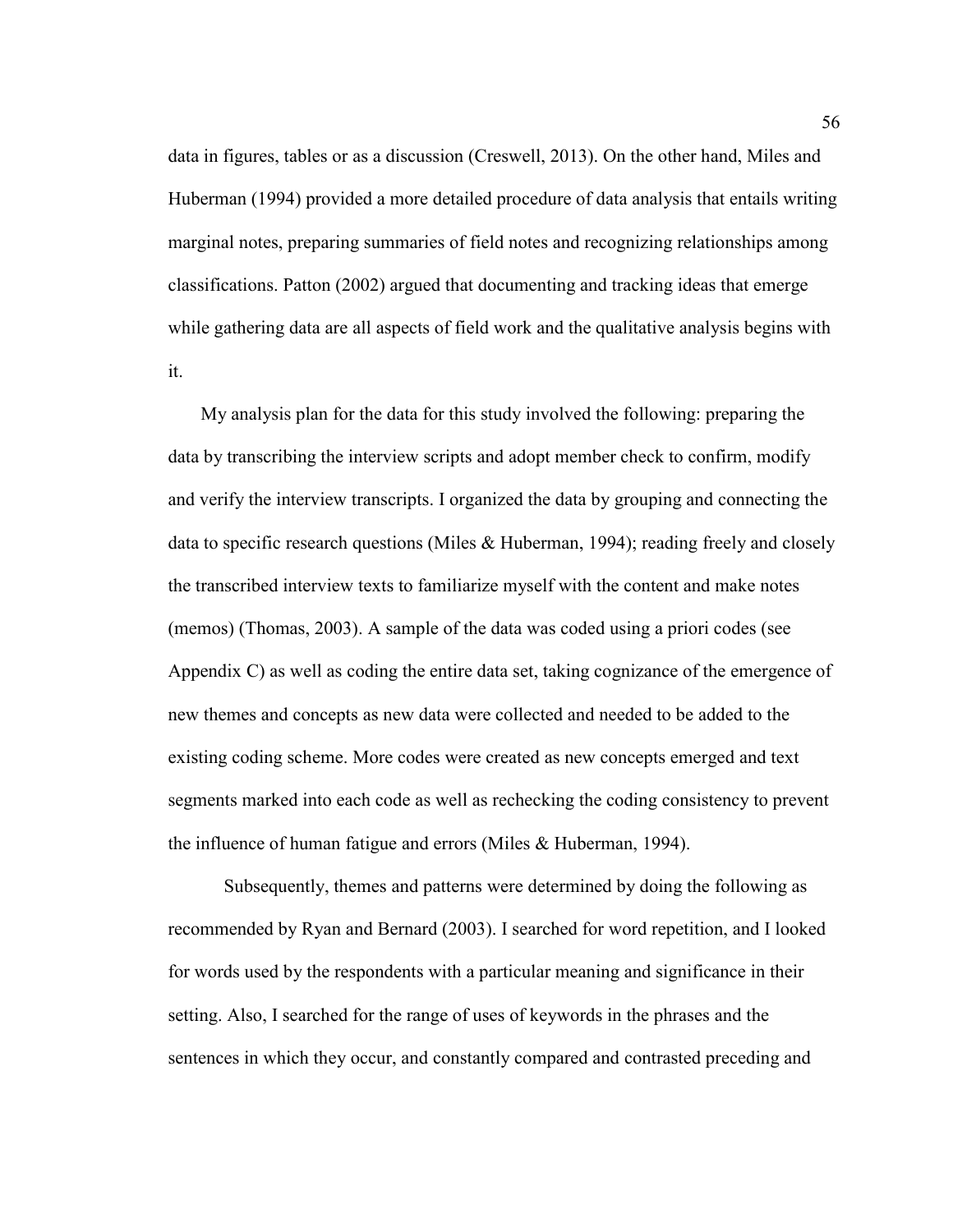subsequent statements. A search was conducted for information that was expected but was not available. Furthermore, I engaged the explanation of conditions, actions, interactions and consequences of phenomena as well as located and identified significant central beliefs about things that may indicate peoples' feelings about things. Data were examined for unmarked texts. I did search for patterns and significance among and across the marked words, circled and underlined texts and used colored highlighting to indicate different meanings and codes and organized all the transcripts coded in the same way into folders and re-read them to ascertain their themes or pattern.

Since, the use of software quickens the process of identifying coded themes, putting data into categories and comparing passages in the transcript (Patton, 2015), I intended to employ NVivo9 software program for my data analysis. The choice of NVivo 9 was primarily because of its potential in facilitating data storage, coding, retrieval, cross analysis and connecting. The idea was abandoned due circumstances beyond my control. However, I applied both a priori codes and inductive coding in analyzing the data in this study. By implication, as I examined the data codes were continually assigned to the meaningful segments of the data to create coding categories.

Subsequently, I conducted a search for regularities in the data to identify patterns that were grouped into categories. Even though identifying patterns and themes is an outcome of the analysis, discovering varieties, probability and ambiguities are another (Patton, 2015). Also, the need for critical appraisal and integrity demands that the researcher in a qualitative study explore alternative explanations, discrepant data, and examine bias (Noble & Smith, 2015). Therefore as a means to ascertain integrity of my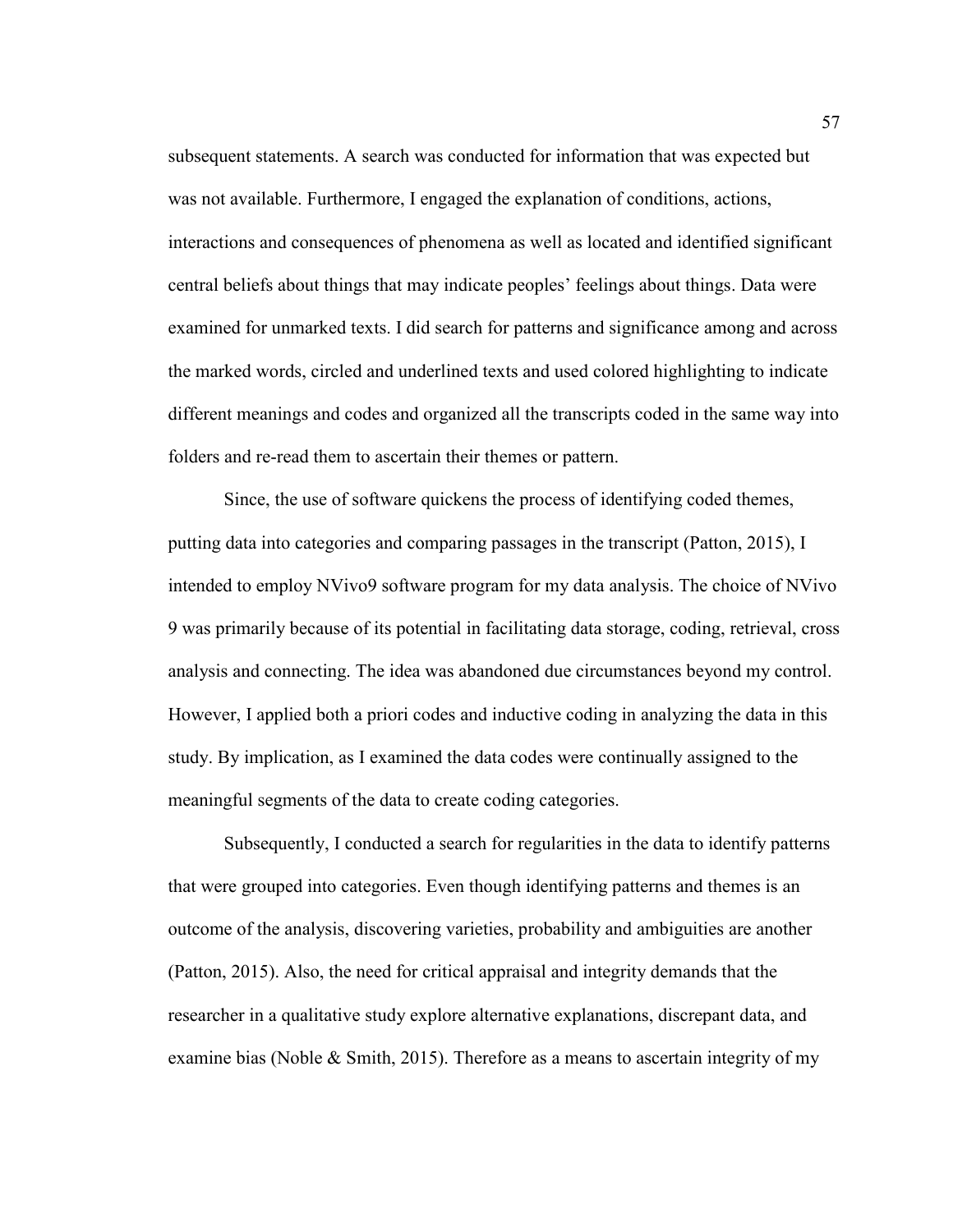study, I carefully and thoughtfully scrutinized the data for both supporting and discrepant evidence and negative cases. However, the discrepant cases that cannot be accounted for by the established themes or categories were analyzed and reported in research narrative. Reporting identified discrepant data serves as a means of authenticating the inductive qualitative analysis (Patton, 2015).

All data collected were connected to specific research questions, as described in the Instrumentation, above. Answering the research questions that guided this study was accomplished through review of the themes that emerged from analysis of data. Moreover, to minimize the influence of researcher's judgement, intuition and bias external audit trial was engaged. The essence of external audit trial is to authenticate whether the findings, interpretations and conclusions of the study are supported by the available data ((Creswell & Miller, 2000).

### **Issues of Trustworthiness**

Different strategies to qualitative inquiry revealed that issues of quality and credibility intersect with the audience and the objectives of studies (Patton, 2015). On the other hand, Lincoln, Lynham, and Guba (2011) noted that a constructivist inquirer engages different criteria from those applied by a researcher in the traditional social sciences. They believe that the problem of trustworthiness in qualitative studies can be addressed through establishing credibility, transferability, dependability, and conformability. However, the constructivists argue that the social world, contrary to the physical world, is "socially, politically and psychologically" (Patton, 2015, p. 546) built just like the human understanding and interpretation of the natural world. Consequently,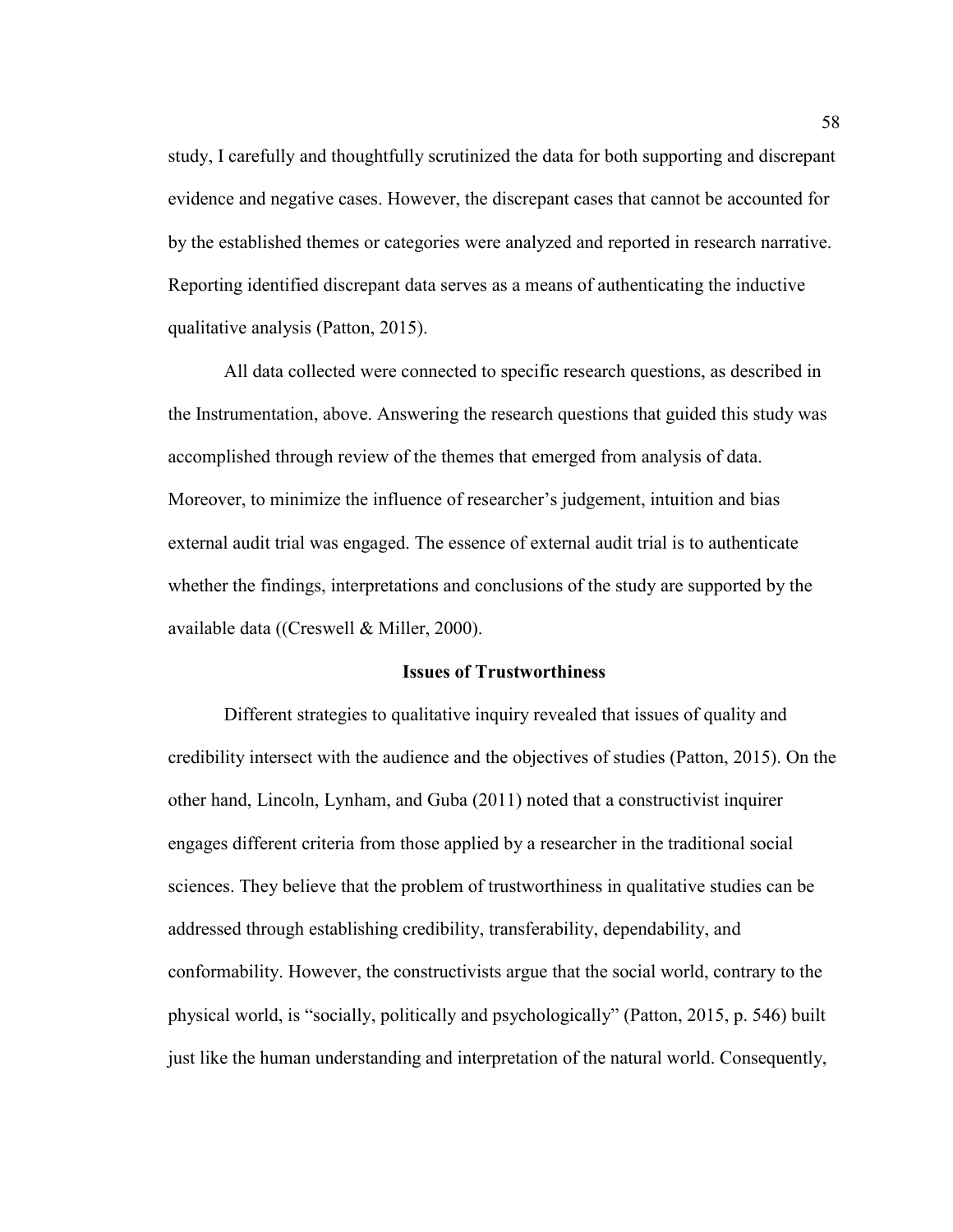triangulation is employed by the constructivists to report and paint a vivid picture of multiple views instead of searching for specific truth.

Credibility in qualitative research is directed at ascertaining that the findings of a study are an accurate representation of the participants' point of view in the research. A notion derived from the idea that the essence of qualitative study is to gain insight of the concept of investigation from the participants' perspective (Lincoln, Lynham, & Guba, 2011). I adopted member checking, also called analytic triangulation, as a constructivist inquirer to ensure the credibility of my work. The use of member checking was accomplished by inviting the participants to comment on the accuracy of the interview transcripts and whether the final themes and concepts generated were the accurate reflection of their perspectives of the phenomena being examined. The engagement of member checking allows the researcher to learn more concerning the accuracy, completeness, fairness and the perceived internal validity of his data (Patton, 2015; Noble & Smith, 2015). Also, Guba and Lincoln (1989) considered member checks as the single most essential provision that has the potential to establish a study's credibility. In addition to member checks, I also solicited perspectives from parents who enrolled children in one of three distinct program types (private, mission, or public). Doing this adds to the credibility of my findings.

Transferability as a criterion for trustworthiness is associated with the degree to which the results of a study can be employed in other contexts or settings. The concern is mainly focused on demonstrating that the findings of a study can be transferred to a wider population (Merriam, 1998; Noble & Smith, 2015). Furthermore, constructivists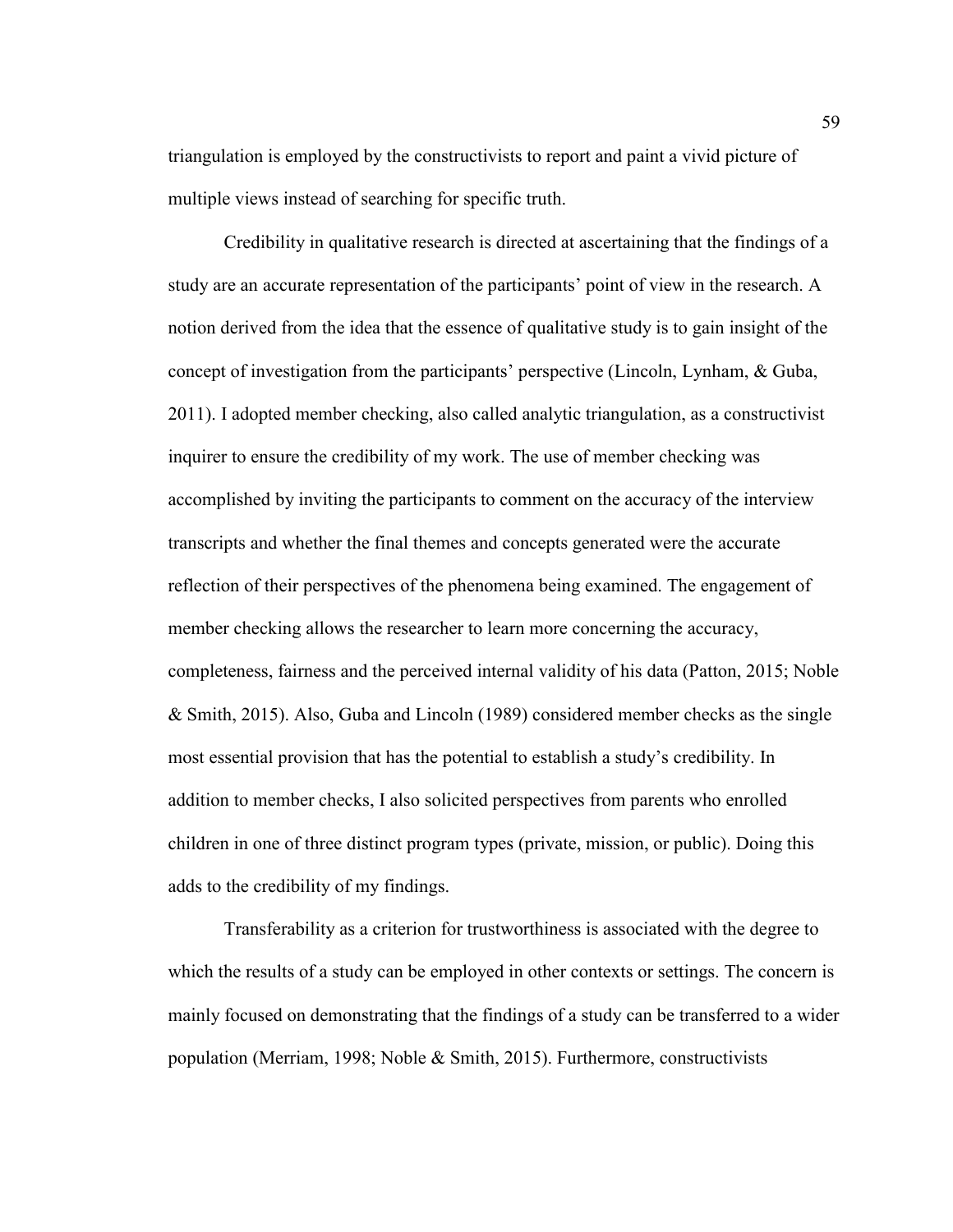encourage dialogue among perspectives and pay less attention to identifying a singular truth and series of connected events that will occur (Patton, 2015). In other to ensure transferability of my study, a multi-site design was adopted in the data collection. Data were collected from three categories of early childhood education programs namely: a government (public) ECCE program, a mission (not for profit) ECCE facility, and a private (for profit) ECCE program. The analysis of data from multiple settings and finding common themes across the sites may indicate to readers that the results apply to different contexts (Anney, 2014).

Also, dependability as a criterion for trustworthiness in qualitative research concentrates on obtaining the consistent result of a study when repeated in the same setting with the same method and the same participants (Billup, 2014). Dependability in qualitative research is equivalent to reliability in a quantitative study. Establishing dependability in qualitative research is not targeted at the possibility of obtaining the same findings by different researchers, rather it is intended to confirm whether the results are reasonable about the data collected (Anney, 2014). Consequently, I conducted a coderecode procedure on my data during the analysis stage of the inquiry. By implication, segments of the data was coded at a time, and I returned to it after a minimum duration of two weeks to recode the same segments and compare the two results. According to Anney (2014), the semblance of the coding results increases the dependability of the study, grants the inquirer a better insight of the data categories, and enhances the presentation of the participants' views. Furthermore, confirmability in qualitative research is concerned with ensuring that the findings of the research are the accurate.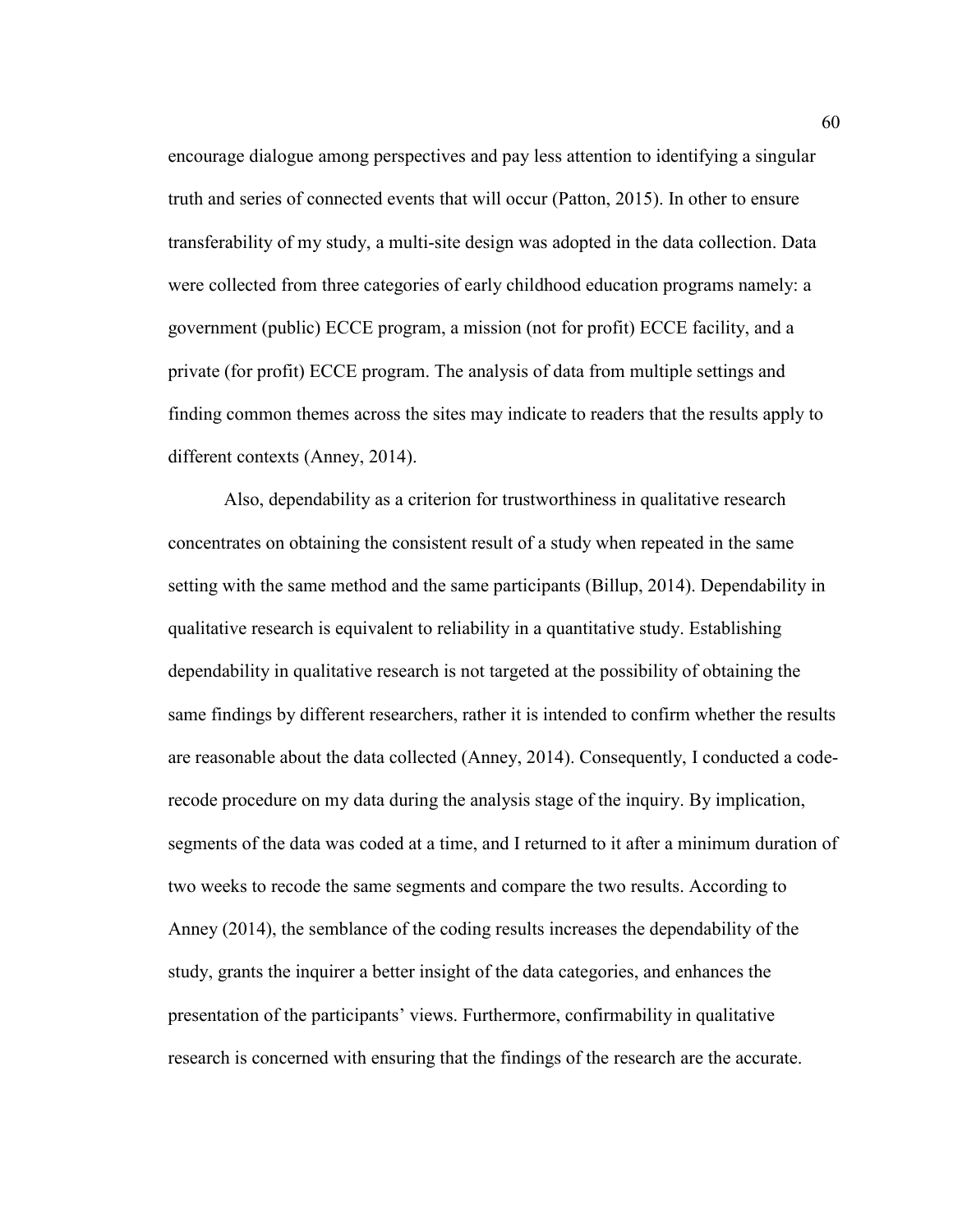report of the experiences and ideas of the participants and not the beliefs and biases of the researcher (Elo et al., 2014). It is a means of establishing whether the conduct of the research was influenced by the researcher's bias, because of the assumption that qualitative study permits the researcher to accommodate his unique perspective in the study.

Miles and Huberman (1994) argued that a criterion for conformability is the degree of acceptance of the researcher of his or her predisposition. It is imperative for the researcher to reconsider the limitations of his choice of research design and the influence on the data available for analysis in his interpretation of the findings (Patton, 2015). Conformability was established in this study by acknowledging the beliefs underpinning decisions taken concerning the methods employed in the research report. Also, reasons for the choice of approach over and above others was explained, and the limitations of the strategy adopted was equally admitted. Therefore, to establish conformability of the study, I clarified my biases as a parent and teacher trainer and ensured that I kept the findings of the study in the context in line with the cardinal principle of qualitative analysis.

## **Ethical Procedures**

 In conducting the qualitative study, some ethical issues may emerge about the treatment of the human objects. Consequently, I arranged for a meeting with the Chief Inspector of Education (CIE) of the Asaba Educational zone before applying for IRB approval from Walden University. The essence of the meeting was to explain the purpose of the study as well as indicate that the decision to participate was voluntary and that the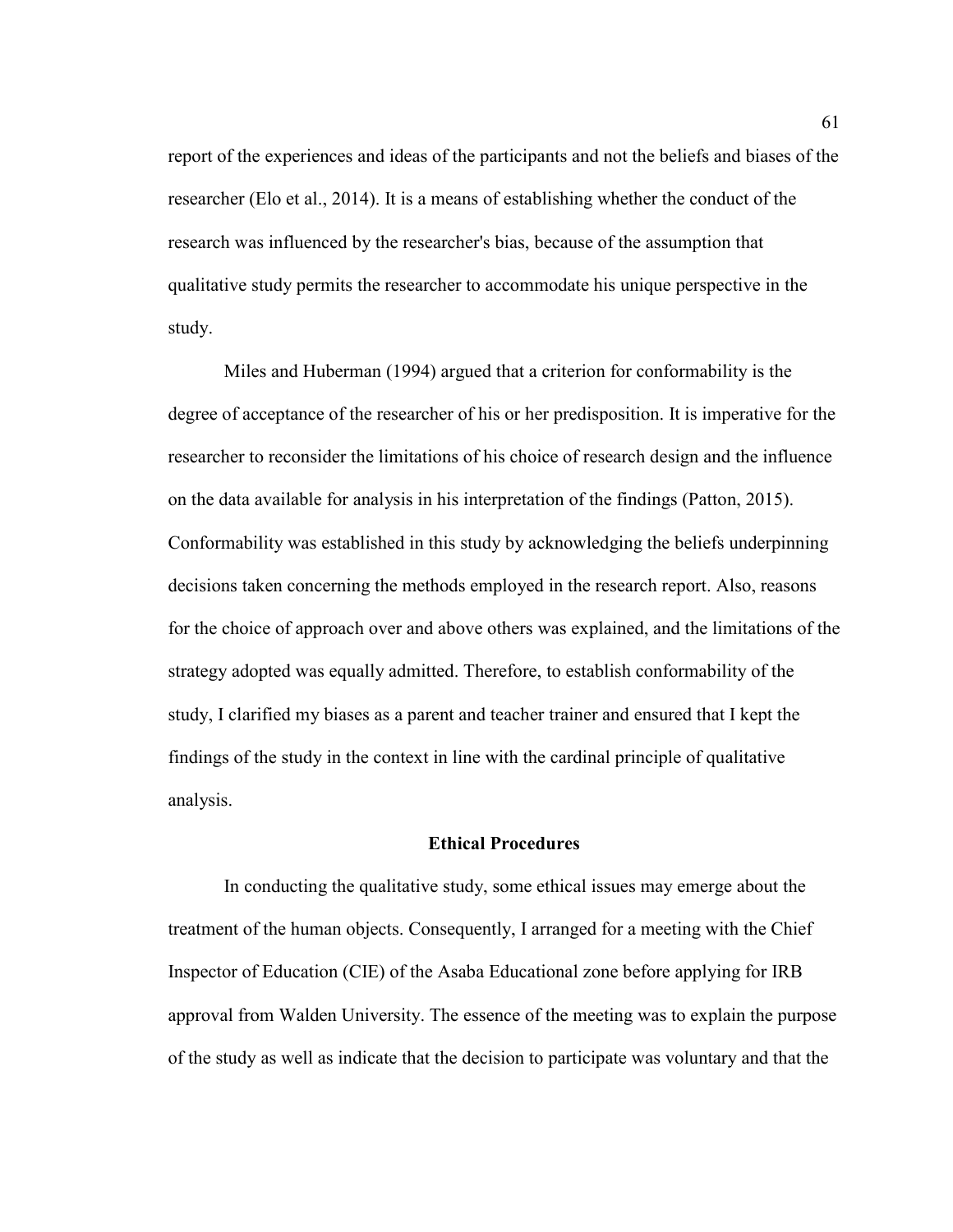participants were at liberty to discontinue from the study at any point during the study. Furthermore, I explained the likely data sources, measures to protect the identities of the participants, data usage, and storage procedures. Moreover, I sought for a letter of cooperation/agreement from both the CIE and the management of the programs to select programs from the educational zone and contact information of the participants respectively. Approval of Walden's IRB was granted (approval # 02-13-18-0256801). The consent form was sent to the participants ahead of the interview for them to read and understand what the interview session was all about. The consent form contained details of the study such as voluntary participation and the liberty to discontinue from the study at any point. Also, all identifications associated with the participants was confidentially handled and referred to in the report with pseudonyms. I invited questions from the participants on any aspect of the study they needed clarifications as well as informed them that signing the consent form was an indication of their agreement to participate in the study.

#### **Summary**

 The case study processes for this inquiry have been discussed in this chapter regarding the research design and rationale, ethical protection of participants, participant selection logic, instrumentation, data collection, and analysis. The results obtained from this case study were analyzed in Chapter 4, and in Chapter 5, I presented the interpretation and implications of the study. In addition, the issue of trustworthiness in this qualitative study, achieved through establishing credibility, transferability, dependability, and conformability, is discussed in Chapter 5.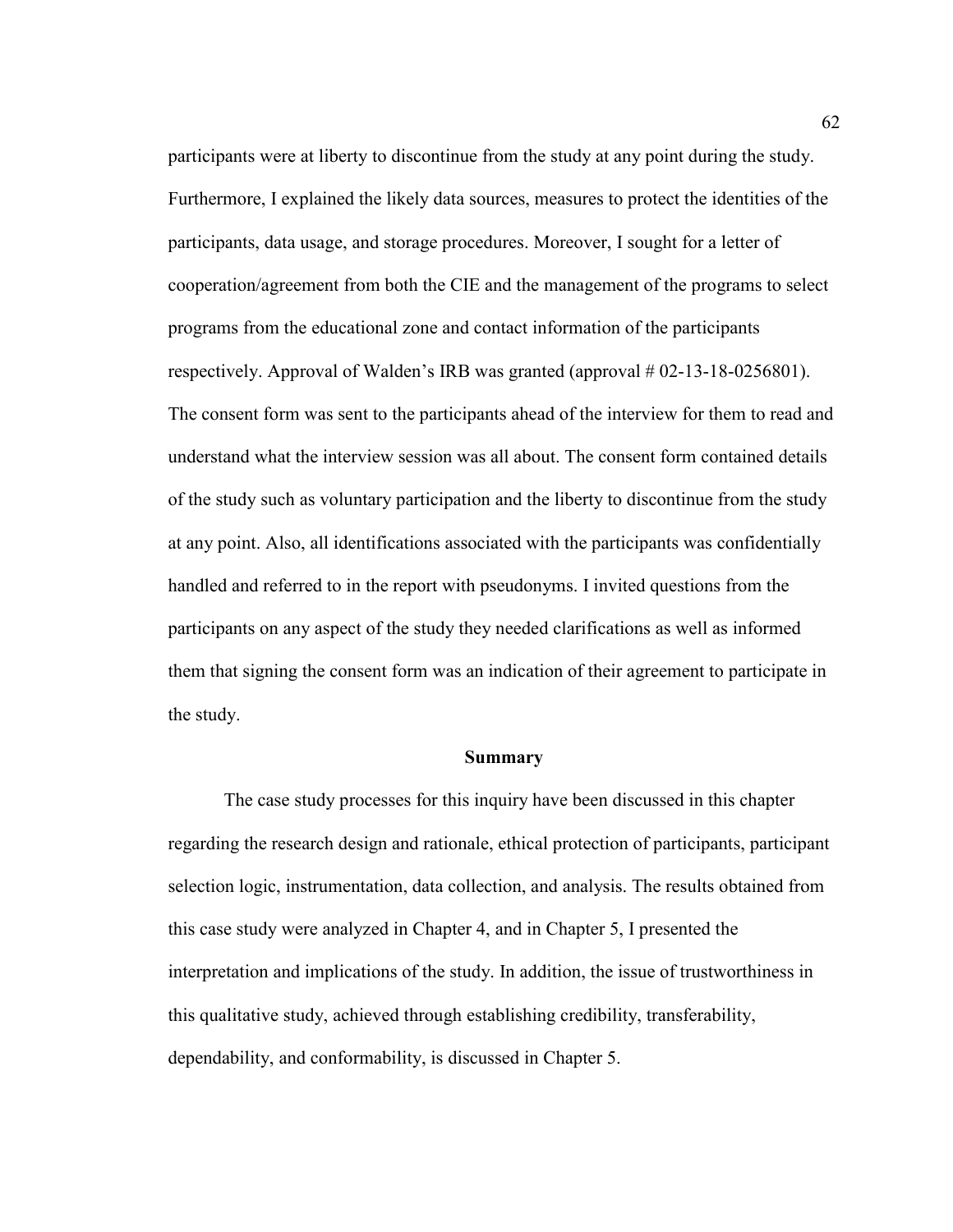#### Chapter 4: Results

 The purpose of this case study was to understand parents' perceptions of early childhood education and how these perceptions influenced their decision-making processes for early childhood education choices. I used a case study design in drawing on the insights of parents who have made childcare decisions recently for their children, who are between the ages of 6 months and 1 year. The apparent lack of knowledge, as described in previous chapters, of the factors that influence parents' decision-making processes for ECCE choices, which have encouraged enrollment in ECCE programs that are deficient in both structural and process factors, is the problem that shapes this study. Four research questions guided my exploration of how parents perceived their ECCE placement decisions, described their sources for information, described their engagement of quality indicators of ECCE programs, and indicated how they synthesized these factors to generate a placement decision for their children. This study is important because participating in high quality ECCE programs benefits children significantly in terms of their cognitive, social, and emotional development, particularly children of low socioeconomic status (Yoshikawa, 2013). Insufficient information concerning the factors that parents consider in ECCE selection has left a gap in the knowledge concerning the placement decision for ECCE needed by policy makers to promote policies that can lead to positive outcomes for families and children through supporting parental choice of programs. In this chapter, I will present the setting of the study, participants' demographics, data collection and analysis, and results.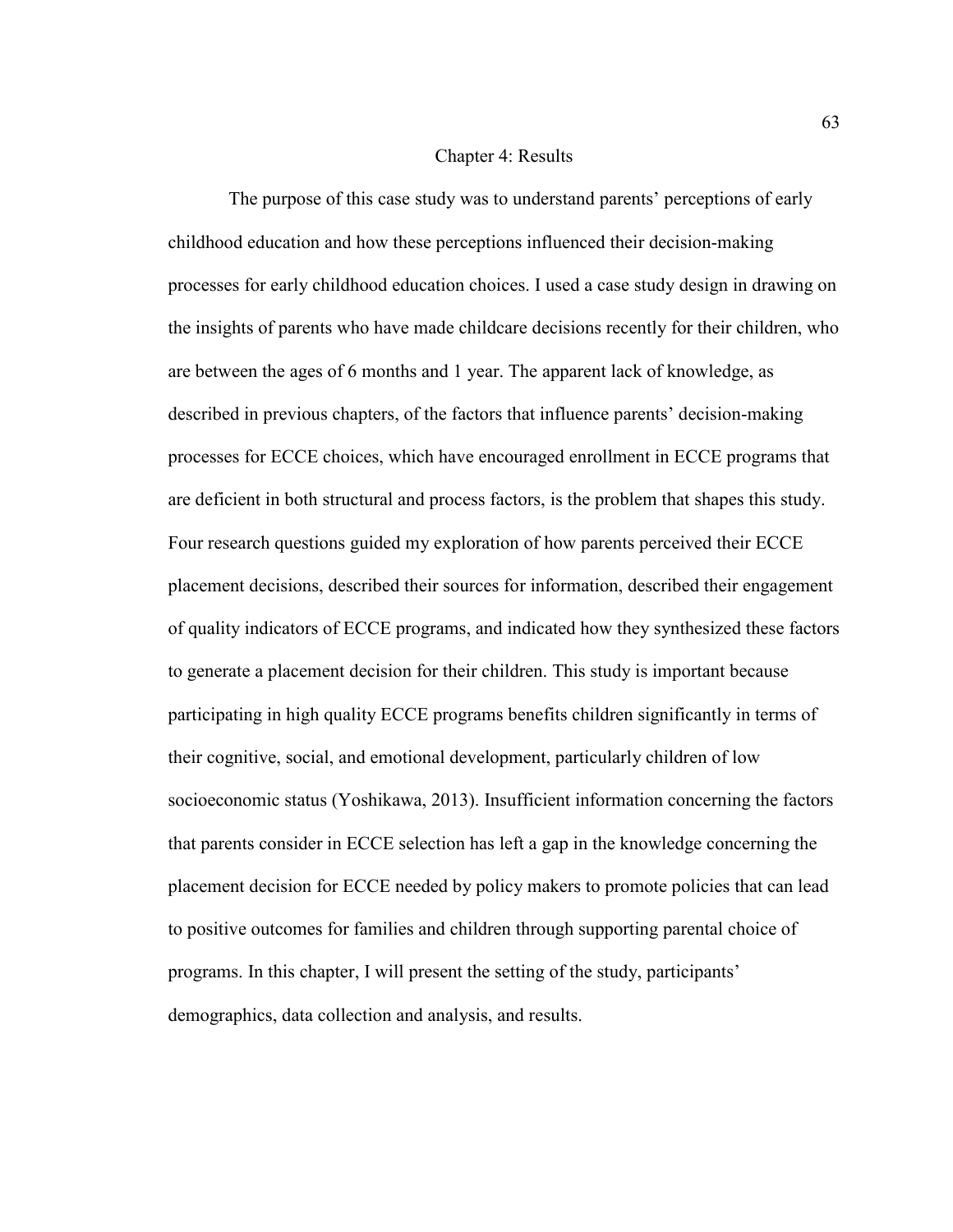### **Setting of the Study**

 The setting of the study was public, private, and mission programs located in the Asaba education zone. Asaba is both the administrative and political headquarters of one of the South-South states in Nigeria as well as a local government headquarters. The residents of the town are mainly civil servants and political office holders together with businessmen and traders. During the time the study was conducted, from 29th May, 2015 to 30th June, 2018 the country was passing through economic recession. The major source of revenue for the government, crude oil, was experiencing drastic price reduction per barrel. Consequently, civil servants in the state were not regularly paid their salary and the situation adversely affected the financial life of every citizen. The participants drawn from the population of parents with children enrolled in ECCE programs in Asaba education zone were not shielded from the economic issues that were affecting the country at the time of the study.

## **Demographics of the Participants**

 In accordance with the Walden University ethical framework, the identity of the participants was kept confidential through use of pseudonyms. The study had nine participants comprising of eight mothers and one father. Six of the mothers were teachers, one was a nurse, and one was a civil servant. The only male among the participants was a civil servant. There were four National Certificate of Education (NCE) graduates among the participants, one Higher National Diploma (HND) graduate, one West African School Certificate (WASC) graduate, two University degree holders, and one registered nurse/midwife. The subjects were between 30 and 45 years of age. One of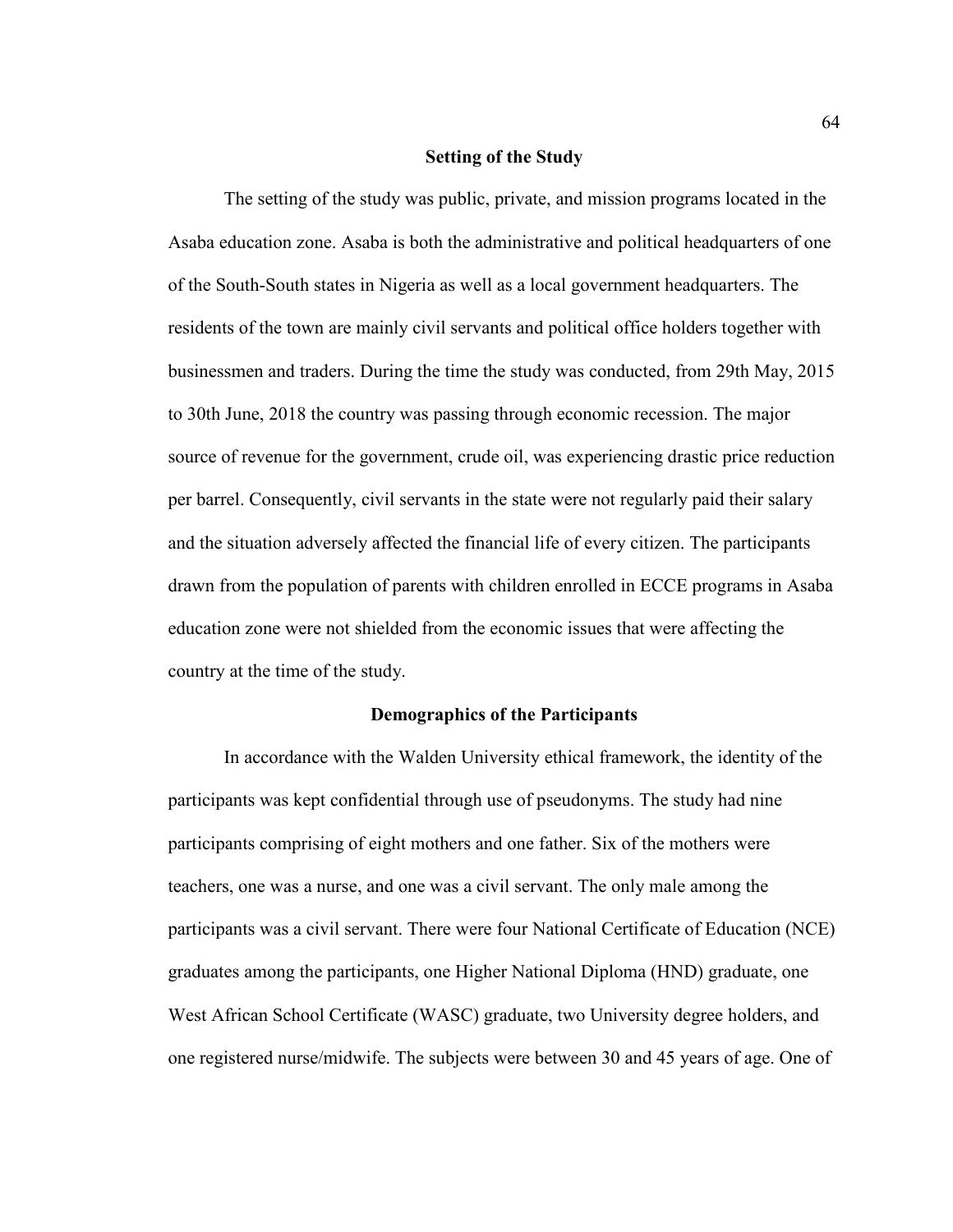the participants was within the age range of 40-45, four were within the age range of 35- 40 and another four were between 30-35 years. All participants were married. Three participants represented each of the three center types.

Table 1

| Participants* | <b>Schools</b> | Gender<br>Age | <b>Education</b> | <b>Marital Status</b> |         |
|---------------|----------------|---------------|------------------|-----------------------|---------|
| Maria         | Private        | Female        | $30 - 35$        | Nurse/Midwife         | Married |
| Tracy         | Private        | Female        | $30 - 35$        | Degree                | Married |
| Mary          | Private        | Female        | 30-35            | <b>NCE</b>            | Married |
| Patty         | Mission        | Female        | $30 - 35$        | <b>NCE</b>            | Married |
| Nkechi        | Mission        | Female        | $35 - 40$        | <b>NCE</b>            | Married |
| Sophia        | Mission        | Female        | $35 - 40$        | <b>HND</b>            | Married |
| Nkoli         | Public         | Female        | $35 - 40$        | <b>NCE</b>            | Married |
| Mercy         | Public         | Female        | $35 - 40$        | <b>WASC</b>           | Married |
| Jesse         | Public         | Male          | 40-45            | Degree                | Married |

*Summary of the Demographics of the Participants*

\*Names are pseudonym

# **Data Collection**

 I sought and obtained a list of parents within Asaba education zone, whose children were between 6 months and 1 year and were enrolled in one of the target programs: public, mission, or private programs. A total of 27 parents from the selected public, mission and private programs were identified to have met the criteria of having enrolled their child of 6 months to 1 year in an ECCE program of the three types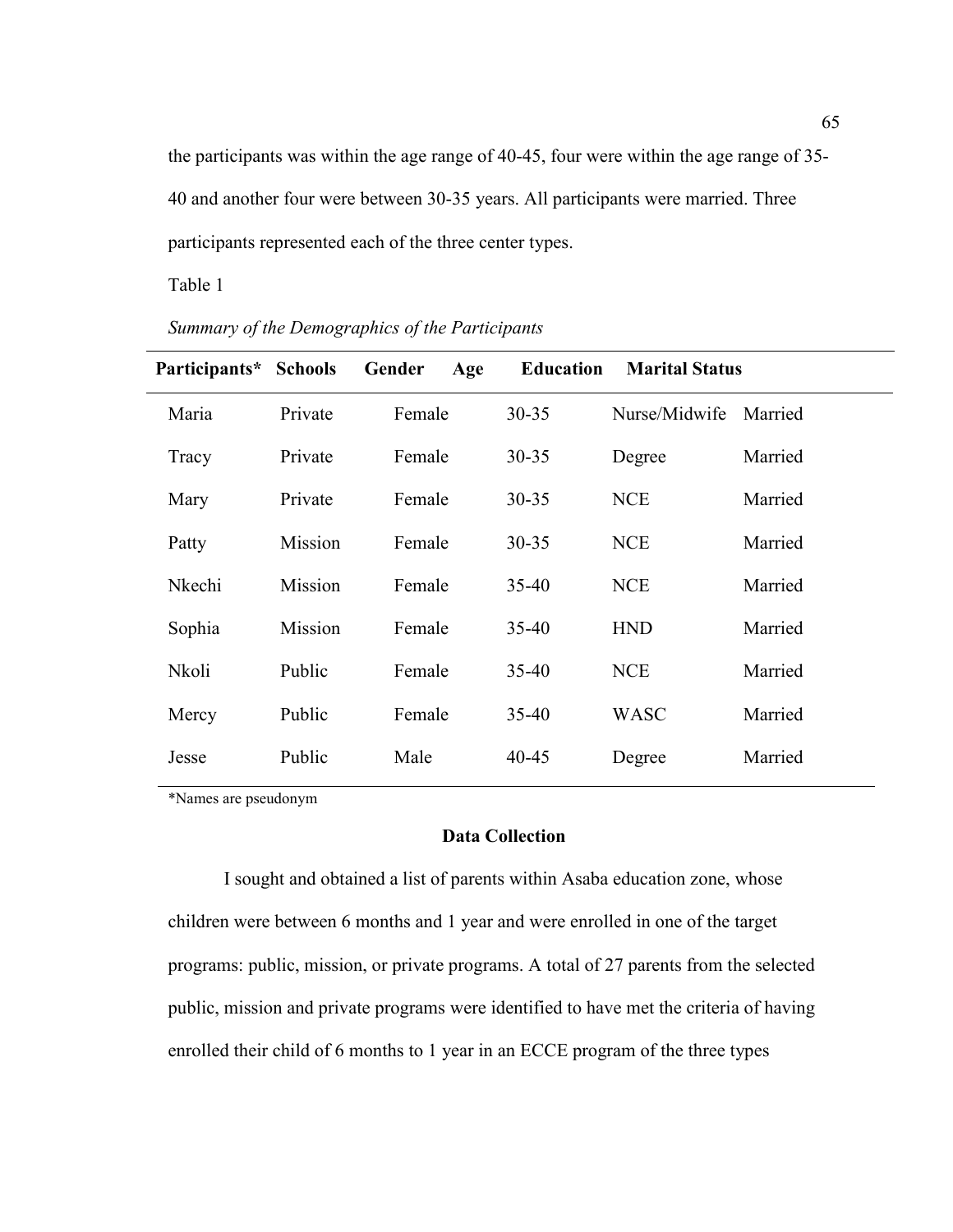indicated above for a minimum of 6 months. Thereafter, I sent an email (see Appendix B) with the consent form inviting parents to participate in the study. They were expected to read the consent form and understand what the study was about and be aware that participation was voluntary and they were free to withdraw at any point in the study. Subsequently, 17 parents volunteered to be part of the study. Three parents were randomly selected from the first five volunteers who responded from each of the programs. Consequently, a total of 9 participants took part in the study. These were contacted through phone calls to decide upon the day, location, and time that was convenient for them for the interview session. All participants opted to be interviewed in their offices on weekdays. One interview event was scheduled for each of the participants for 45 minutes at their chosen location, time and date.

 I gathered data by asking every participant 10 structured and open-ended questions, as well as supplementary questions as needed to clarify their answers. Before the commencement of the interview session, each participant was thanked for finding time to participate in the study. Furthermore, I explained the purpose of the study to the participants and assured them of the utmost confidentiality regarding their responses to the interview questions. Also, participants were informed that the interview session would be recorded with an electronic voice recorder. Upon expression of satisfaction and understanding the purpose of the study, the interviewee was assured that he or she was at liberty to withdraw from the study whenever he or she considered it necessary before I gave out the consent form for signature. Subsequently, the interview session commenced and was recorded with an electronic voice recorder and clearly labeled by assigning a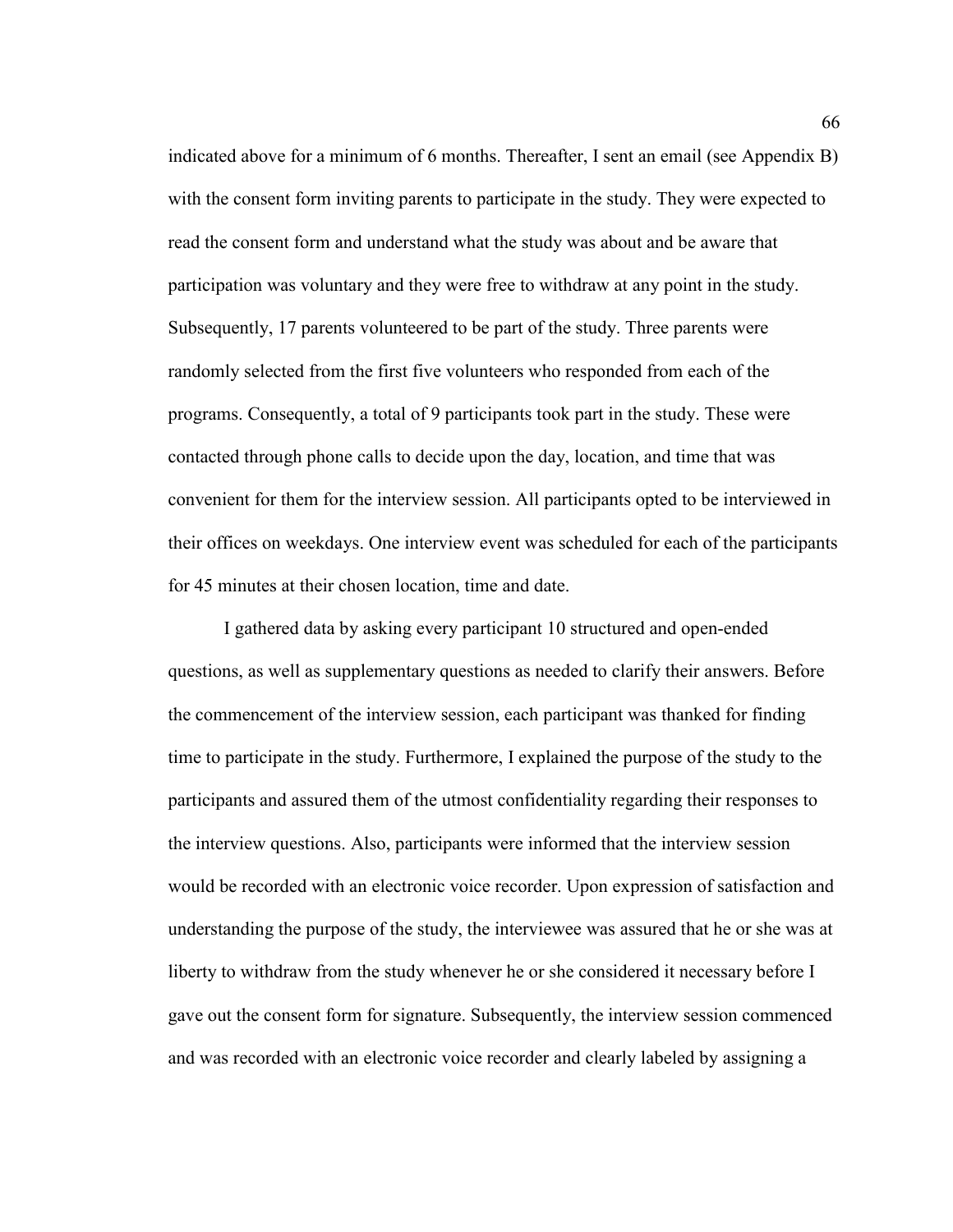number and a pseudonym as a means of identification. At the end of each interview session, the participant was thanked for accepting my invitation to participate, as well as their patience and time. The participants were informed that the verbatim transcription of the recordings would be made available to them for review and confirmation. The entire data collection process was conducted as planned and described in Chapter 3.

## **Data Analysis**

Data analysis in qualitative research comprises preparing and arranging the data, coding and reduction of the data into themes, and presenting the data in figures, tables, or as a discussion (Creswell, 2013). Upon the completion of the interview sessions, the recordings were played back and transcribed by listening to the recordings several times and pausing intermittently to ensure that participants' expressions were adequately captured and transcribed. Subsequently, the transcriptions were printed out in hard copies and personally presented for participants to read through and confirm that the transcriptions were the true reflections of their views concerning the interview questions. None of the participants made corrections.

Furthermore, the data were organized by arranging and assigning them to particular research questions. I then read through the transcriptions freely and closely several times to be acquainted with the content and made notes. The coding was manually conducted; I indicated in Chapter 3 my intention to use NVivo 9, but this was not possible due to circumstances beyond my control: The system I installed the NVivo 9 I purchased earlier got crashed. Initially, a portion of the data was coded using a priori codes (see Appendix D). Subsequently, the coding of the entire data set was conducted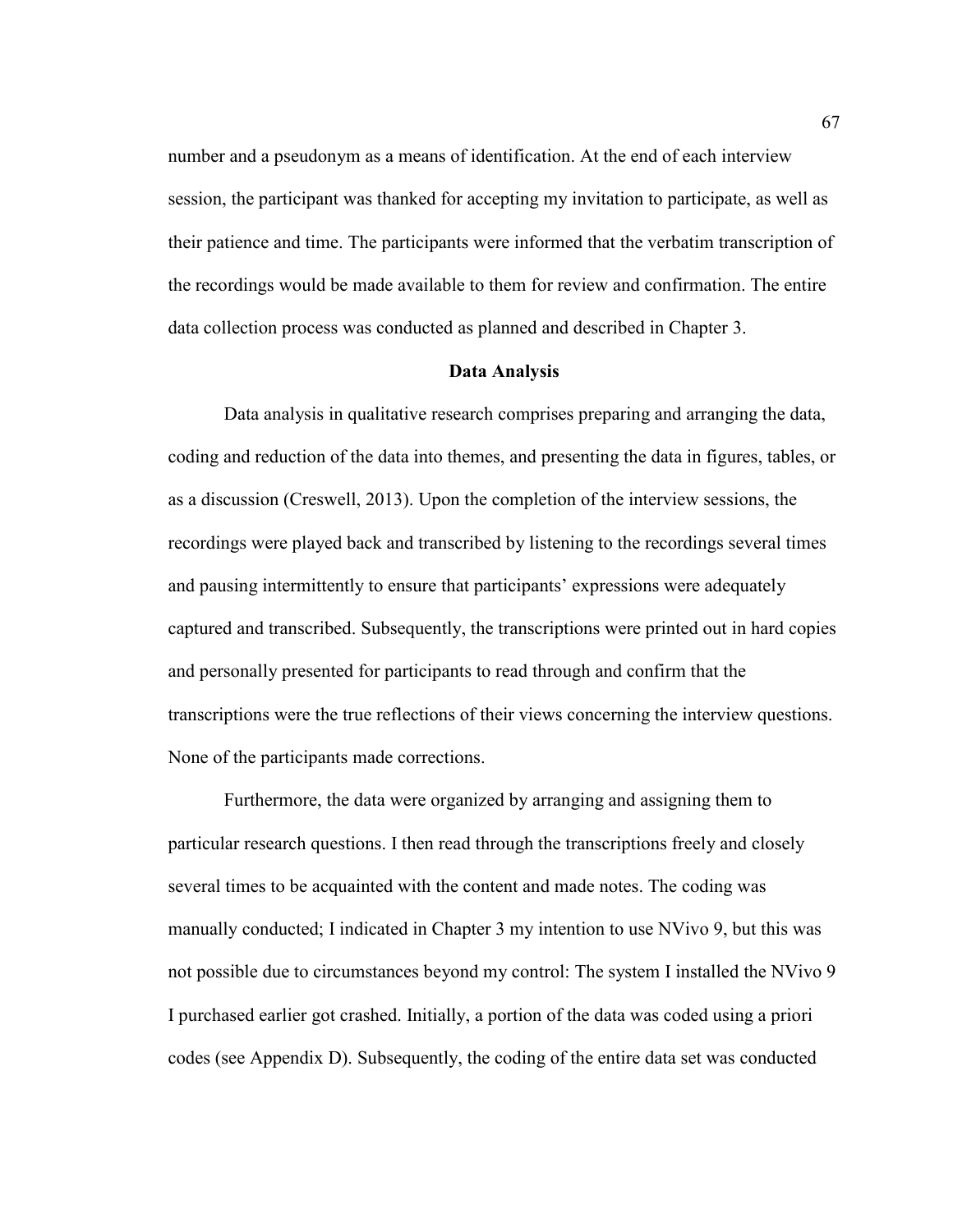through open coding, being mindful of the emergence of new themes and concepts since new data were collected and needed to be joined to the already existing scheme. Consequently, more codes were created as fresh concepts emerged. I double-checked coding consistency to avoid the influence of human fatigue and errors. Miles and Huberman (1994), argued that rechecking coding consistency should be undertaken to prevent mistakes.

 I searched for generally used words, keywords in phrases, and sentences together with identifying words used by participants with specific meaning and importance in their environment. Also, I compared and contrasted preceding and subsequent statements and equally searched for expected concepts that were missing. I engaged explanations of conditions, actions, interactions and outcomes of phenomena. The data were examined for unmarked texts as well as search for patterns and significance among and across the marked words. I used colored highlighting to distinguish meanings and codes and grouped the transcripts coded in the same way into folders. I re-read the content of the folders to validate their themes or patterns.

 Codes were considered necessary when participants expressed the same view using similar statements or phrases in the course of the interview. Analysis of the data revealed 125 codes which were later compressed to 40 codes that transcended four to seven participants. However, frequent and prominent statements were assigned codes and were later organized into themes. Frequent appearance of specific category during the comparison of the data reflected the relative importance of a specific theme. Statements that were considered significant in relation to the research questions were extracted and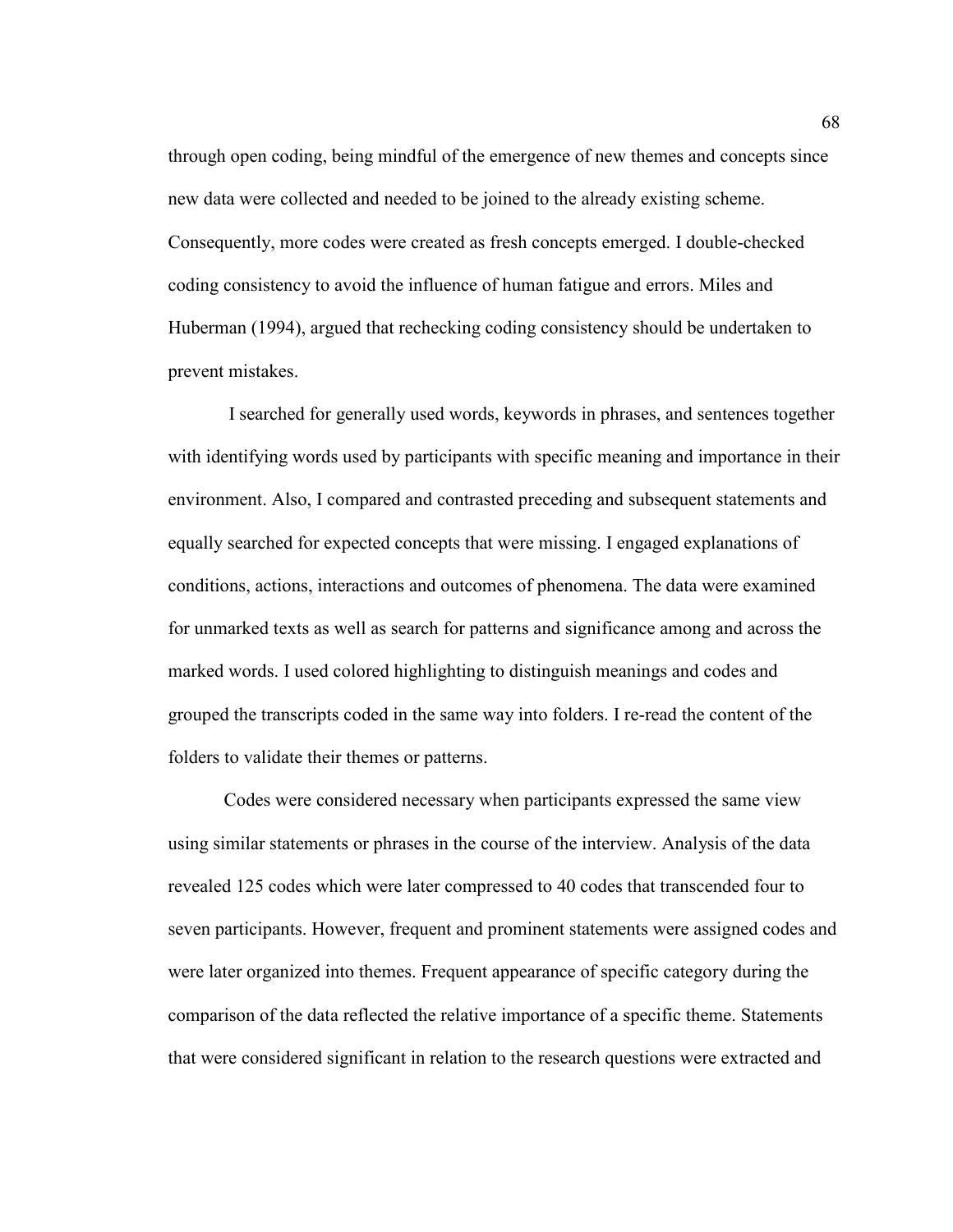grouped under the appropriate research question. Consequently, these statements were read over and over in search of common themes across them. Similar categories were collapsed, thereby allowing the most frequent categories to provide the answers to the four research questions.

### **Discrepant Cases**

It is not unusual for some discrepant data, which may not sound reasonable or may contradict other data to occur in a study. However, reporting discrepant findings is considered an essential aspect of accuracy and quality. In this study one key discrepancy emerged and it is the emphasis on unhindered access to the child in the crèche by participants, Two of the participants, Patty and Sophia, insisted that unhindered access to their child while at the program facility is a key determinant for selecting a program. Patty stated, "I know that because I am here I have access to my child, but when we are going outside we can't have that access. Just like I explained before I want to be seeing my child." Sophia said, "access to my child at any time is a priority." It is surprising that parents would consider unhindered access to their child a priority that cannot be compromised in constructing early childhood care and education placement for their child. However, this desire may be connected to baby friendly practices expected by nursing mothers, for a minimum duration of the first six months after birth.

#### **Evidence of Trustworthiness**

Lincoln et al. (2011) stated that a constructivist inquirer adopts various criteria that are at divergent from those utilized by a researcher in the traditional social sciences. Their argument is that the issue of trustworthiness in qualitative research can be achived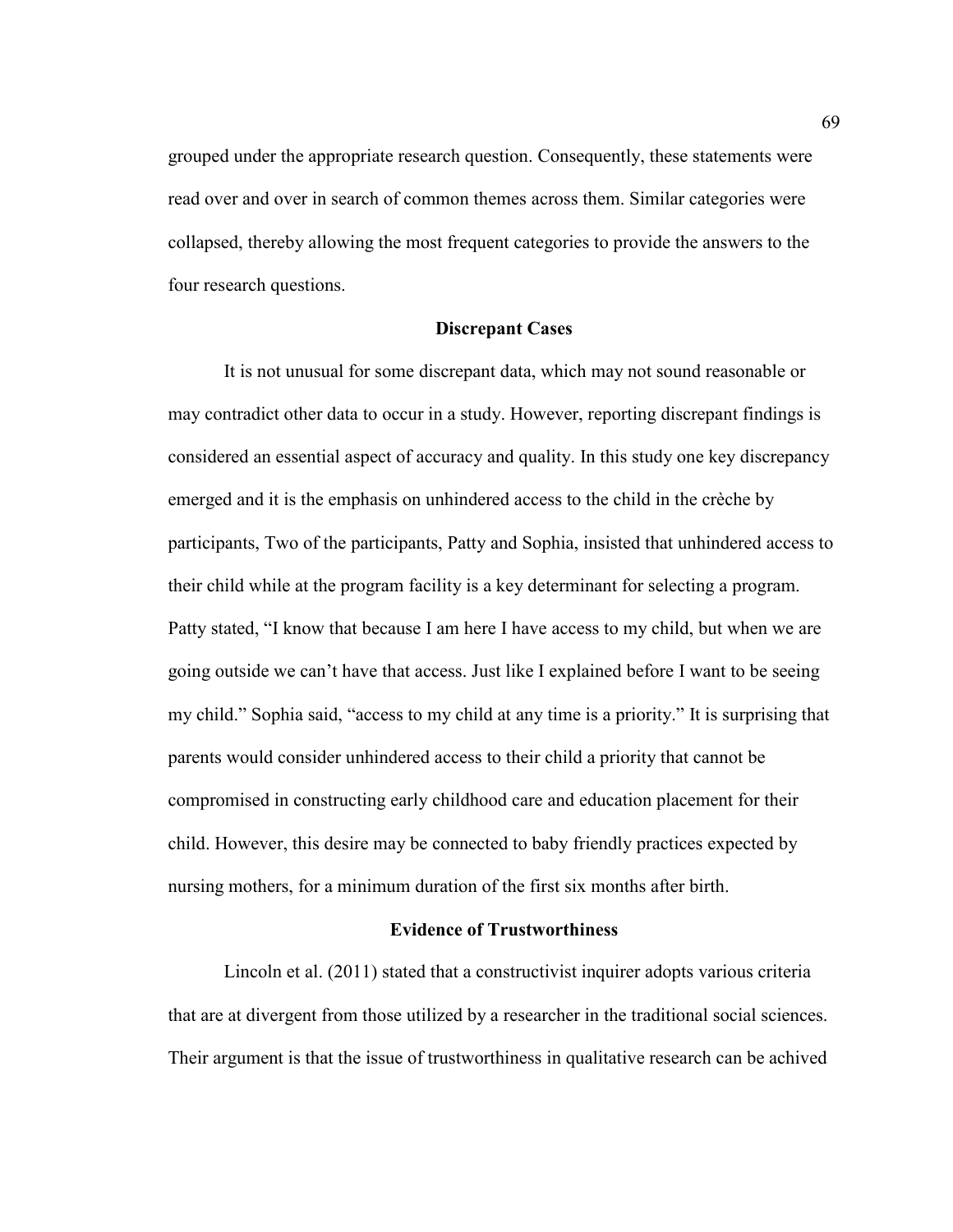through establishing credibility, transferability, dependability, and conformability. Consequently, credibility in qualitative research is considered a means of confirming that the findings of a study were the true account of the participants' perspectives in the research. A notion derived from the idea that the essence of qualitative study is to gain insight of the concept of investigation from the participants' perspective (Lincoln et al., 2011). Therefore, I adopted member checking, a method of analytic triangulation, to confirm the credibility of my work. The use of member checking was accomplished by taking the interview transcripts to the participants to confirm the accuracy of the reflection of their perspectives as regards the concept of study. By applying member checking, the researcher is allowed to understand better the accuracy, completeness, fairness and the perceived internal validity of his data (Patton, 2015; Noble & Smith, 2015).

Another criterion for trustworthiness is transferability, which is the extent of applicability of the results of a study to various settings. In other words, the extent to which the findings of a study can be applied to a wide population is determined by the potential of its transferability to different contexts (Merriam, 1998; Noble & Smith, 2015). Therefore, constructivists advocate for dialogue among perspectives and deemphasize the identification of an absolute truth as well as the likely associated occurrences (Patton, 2015). The transferability of my study was achieved by engaging a multi-site design for data collection. Data were collected from three categories of early childhood care and education programs namely: a government (public) ECCE program, a mission (not for profit) ECCE facility, and a private (for profit) ECCE program. The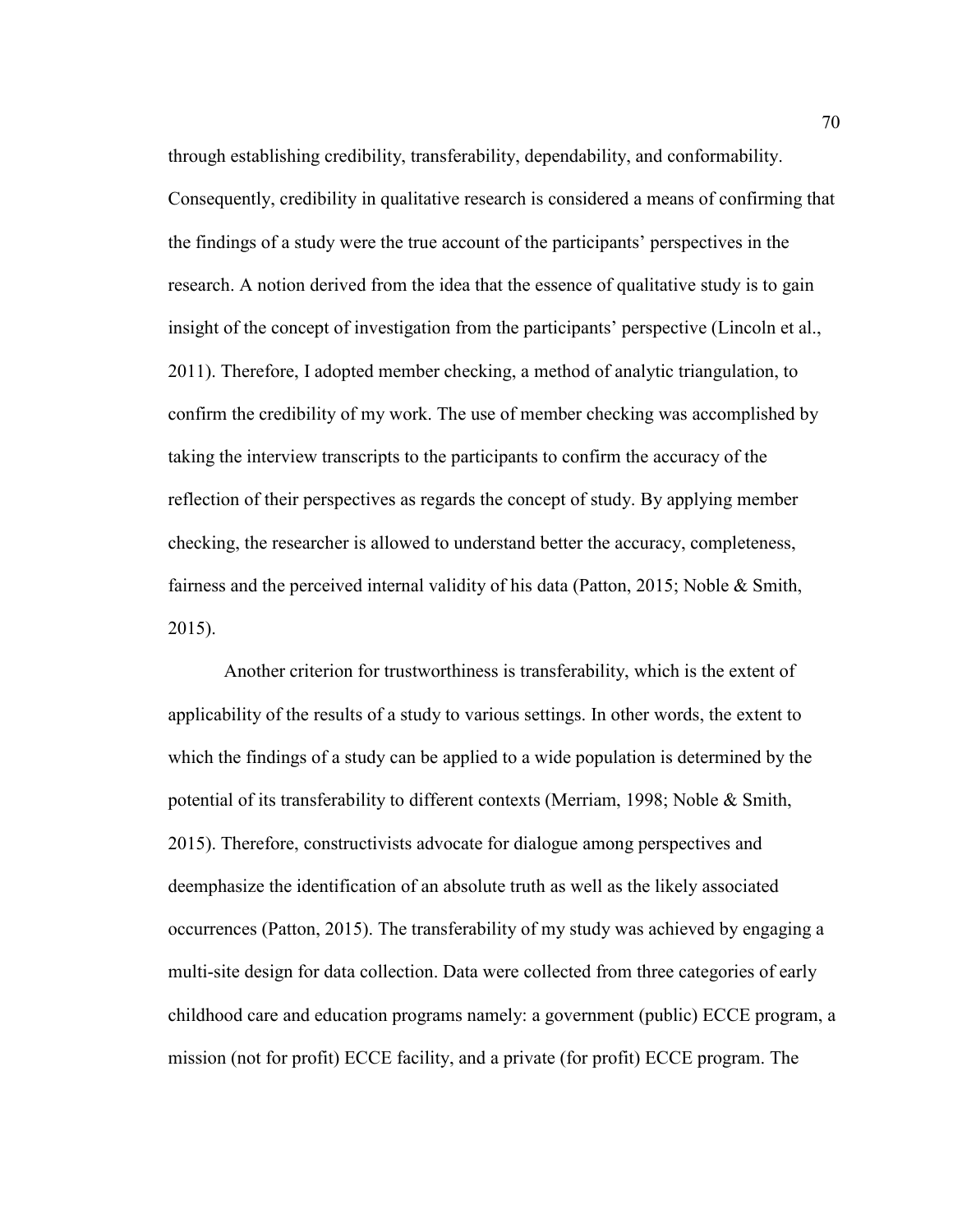analysis of data from multiple settings and identifying common themes that cut across the sites tended to indicate that the results are applicable to different contexts (Anney, 2014).

 Establishing dependability in qualitative research is directed at authenticating the result of a study in relation to the available data (Anney, 2014). By implication, to ascertain dependability in my study, I conducted a code-recode procedure on my data during the analysis stage of the inquiry. Consequently, segments of the data were coded at a time, and I later recoded the same segments after two weeks and obtained similar results. In the words of Anney (2014), the semblance of the coding results increases the dependability of the study, grants the inquirer a better insight of the data categories, and enhances the presentation of the participants' views.

Conformability as a criterion for trustworthiness in a qualitative research is targeted at ensuring that the findings of the research are the true representation of the views and ideas of the participants and not the personal values and biases of the researcher (Elo et al., 2014). Consequently, it serves as a means of ascertaining whether the conduct of the research was influenced by the researcher's bias, because of the assumption that qualitative study allows the researcher to accommodate his unique perspective in the study.

Miles and Huberman (1994) argued that a criterion for conformability is the degree of acceptance of the researcher of his or her predisposition. It is imperative for the researcher to reconsider the limitations of his choice of research design and the influence on the data available for analysis in his interpretation of the findings (Patton, 2015). A qualitative approach with case study design was considered suitable for answering the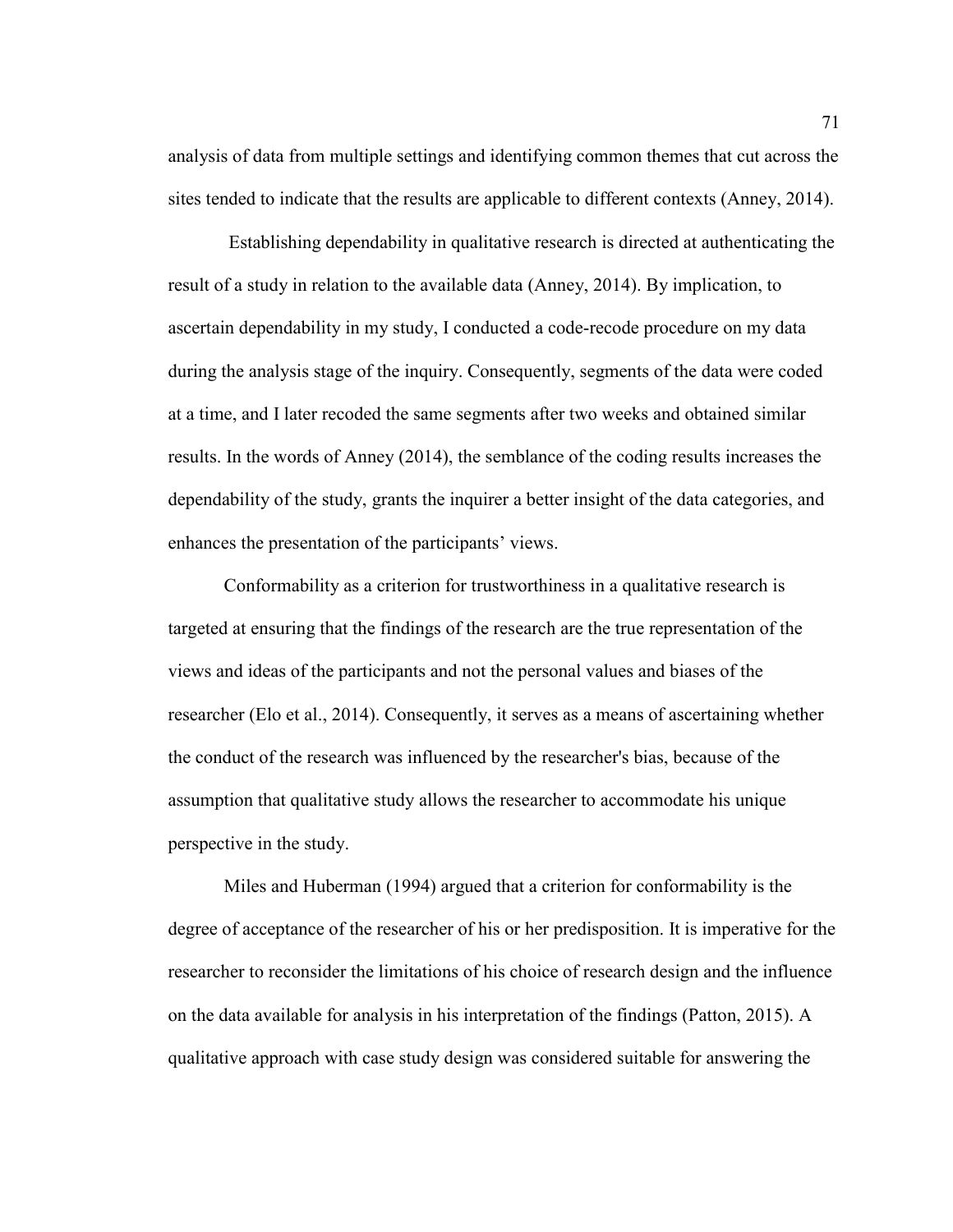research questions for this study. Qualitative methods are adopted in addressing people's experiences and views concerning a concept based on their experiences, and contextual requirements (Grossoehme, 2014). Consequently, case study design was engaged to elicit responses to the "how and why" questions about the decision process for early childhood educational choices.

On the other hand, the option for case study design for this qualitative inquiry is based on the characteristics of the design, in that other qualitative methodologies are not likely to provide the rich descriptions or the insightful explanations associated with case study strategy. The case study focuses on the study of a phenomenon within its realworld context, in other words, data were collected in the natural setting as against derived data. Also, a level of flexibility exists with case study research, which is lacking in other qualitative designs. Case study design is considered most appropriate for analyzing a limited number of cases in-depth because it provides individual case information. In addition, case study provides understanding and description of individuals' private experiences of phenomena. All these were attained in this study through engaging the participants in one-on -one interview for them to tell their stories, thereby giving the researcher a better insight into their actions and final decision for early childhood educational choice. However, I served as the sole instrument for data collection for the study, therefore, the data interpretation was based on my personal interpretation and inferences. In other words, my personal integrity, sensitivity, and personal prejudices as the researcher may have affected the conduct of the study thereby leaving unknown gaps and bias in the study. Another methodological shortcoming of this study is the inability to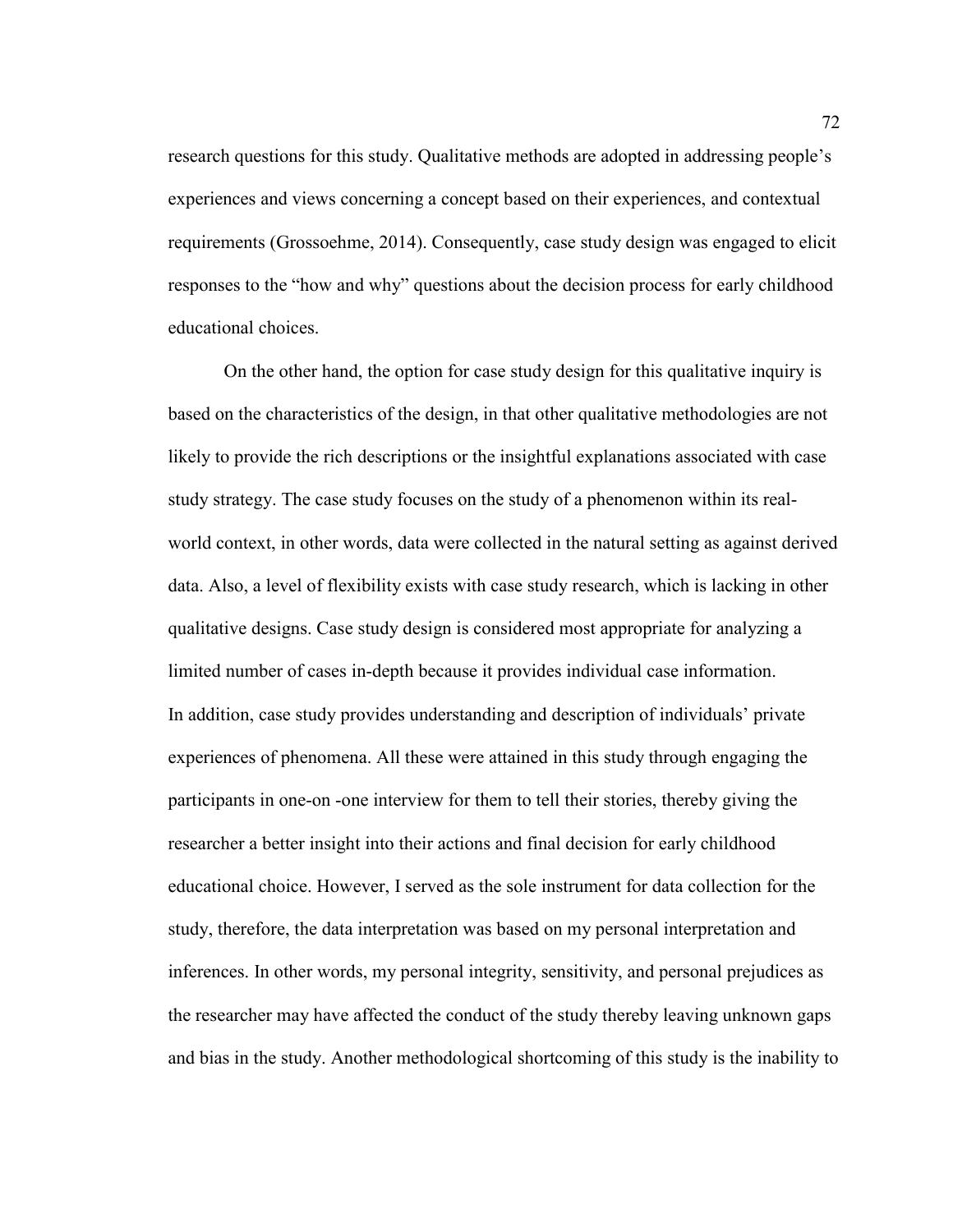make any scientific generalization of the findings because of its small sample size. Since the participants in the study were selected based on my consideration of the research questions and purpose, the findings of the study are likely to be meaningful only to the participants in this particular case. Also, my experiences as a parent and teacher trainer for twenty three years was bracketed and the findings restricted to the context in accordance with the cardinal principles of qualitative analysis.

# **Results**

 In this section, I will present results in response to each of the research questions. These results are based on the findings.

# **RQ1**

RQ: How do these parents describe the task of constructing a decision about an early childhood care and education placement for their child? Data from interview questions 1a and 1b were used to answer this question.

The task of constructing early childhood care and education placement decision was differently described by the participants. Their descriptions included reflections on their reasons for searching for ECCE, the criteria they engaged, and how these influenced their choices by either making it easy, confusing, or worthwhile. The descriptions seemed to be influenced by their individual experiences in the course of the task of constructing a decision for their child's placement in an ECCE program. While seven of them agreed that the task of selecting an ECCE program for their child was easy, one of them said his experience was confusing ("hazy") and another described her experience as worthwhile. Tracy said, "it was very, very easy for me to choose a program." Mary responded, "it was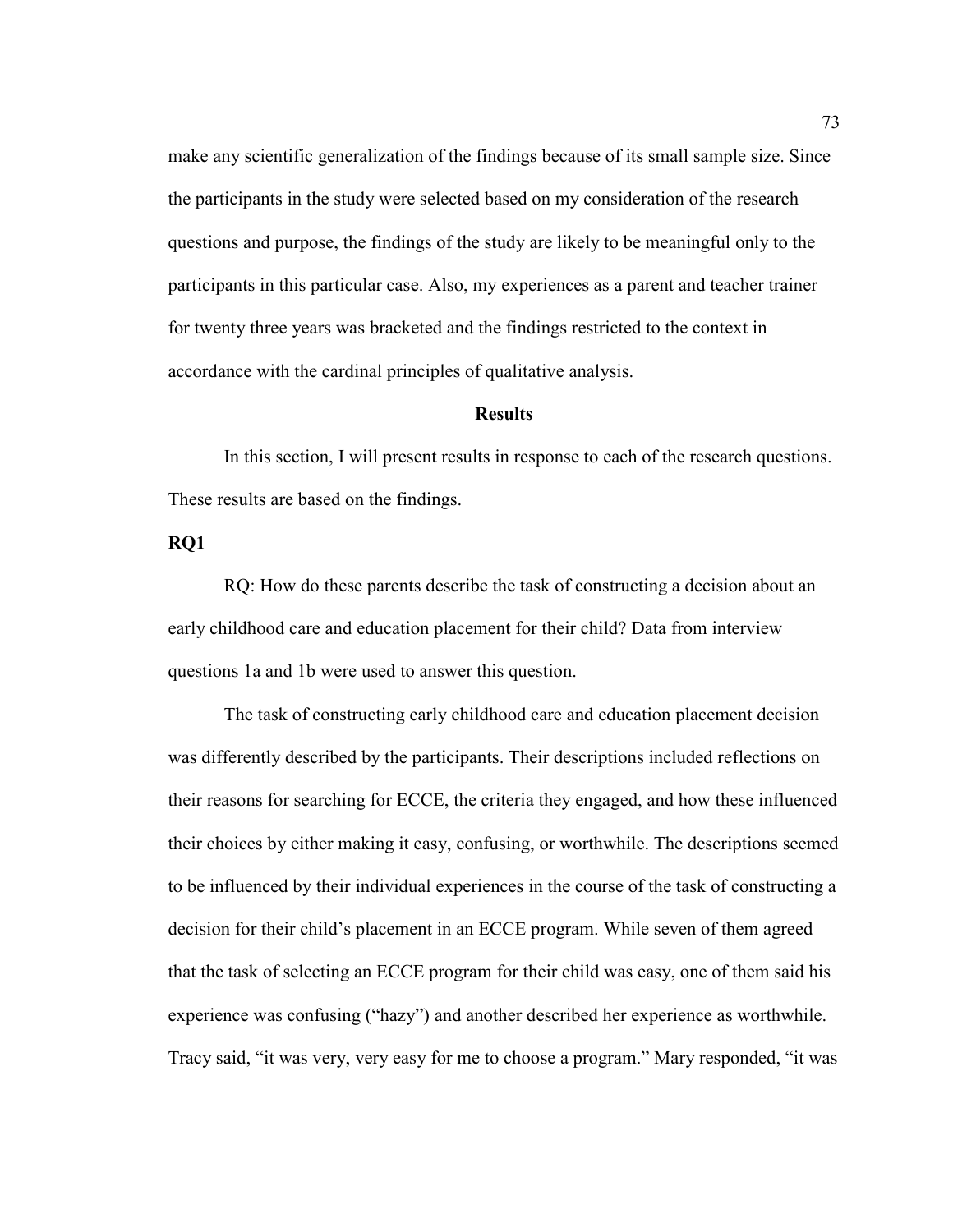not that difficult for me." Also, Patty stated, "We work here, so we don't search much." Sophia equally responded, "it was easy for me." Nkoli, a mother of five, explained, "most of my children passed through this program." Nkechi stated, "My first child passed through here." However, Jesse, a male participant, had this to say: "my experience was a bit hazy," while Mercy, a female civil servant, described her experience thus " Yes I will actually consider it as an experience that is worthwhile, because at that early age you put them in the school it helps them to grow." Even though the participants perceived their experiences of ECCE placement from three different perspectives: easy, confusing (hazy) and worthwhile, they were all open in expressing their individual experiences regarding the early childhood education placement for their child.

 Moreover, their descriptions showed that they attached importance to the events they encountered that were either encouraging or discouraging, which included structural and physical characteristic issues, personal challenges, and individual attractions. Out of the nine participants, only five of them recalled incidents that occurred and were memorable to them. Maria, a nurse, and Tracy, a teacher, witnessed process and structural issues, which they described with the word "overcrowding." Sophia also said, "there was no separate room for crèche. They put together the infants, toddlers and preschoolers." All these incidents reflect process and physical structure issues. Also, Jesse recounted the issue of proximity to the program; he said, "because I was living far away from the program location there were occasions when there was rush," an expression that indicated a personal challenge. Mercy narrated the incident that encouraged her to take her child to the crèche while at work: "I remember a lady that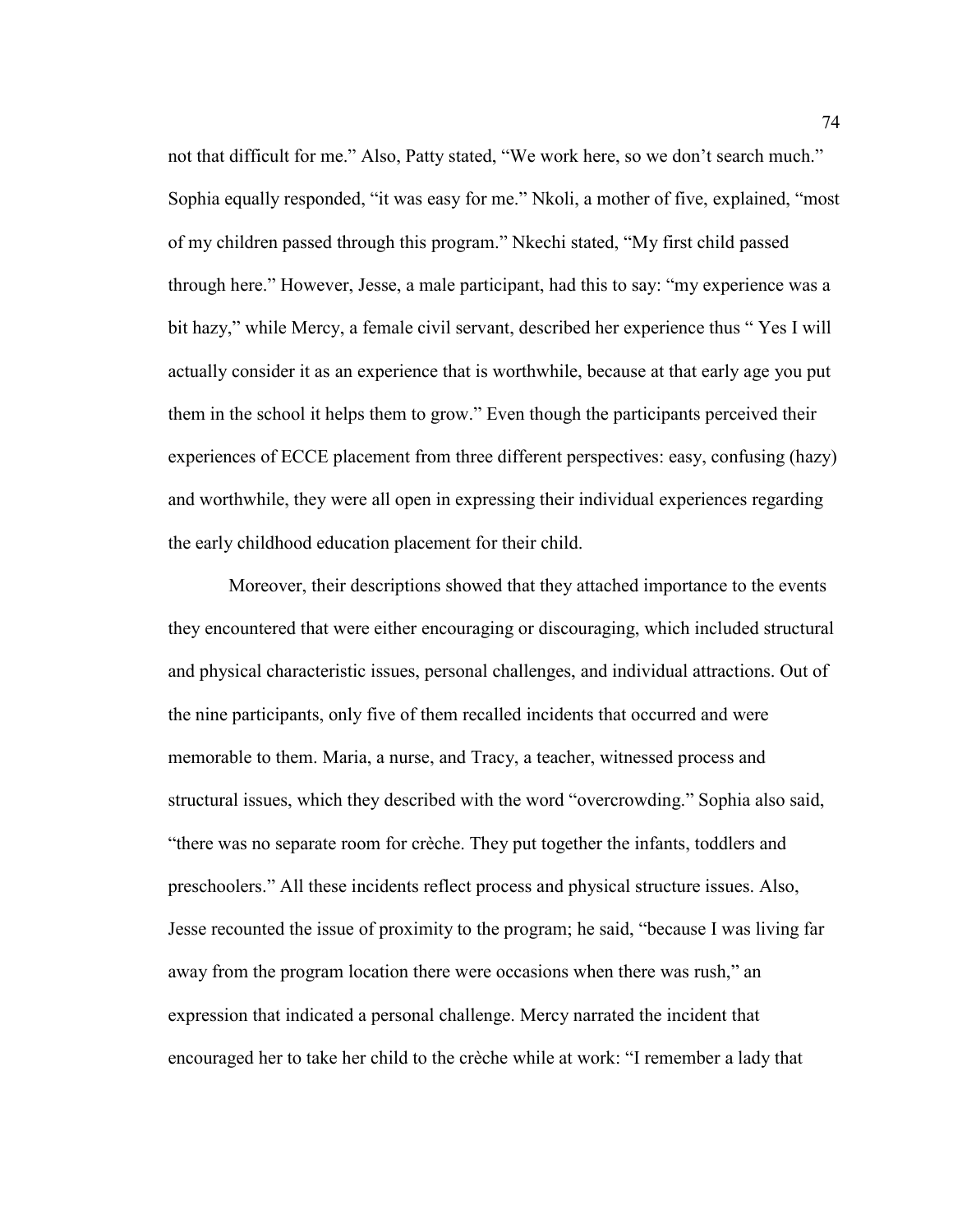normally takes her child to the crèche whenever she is going to work; the baby was small then. I said even while she works she was lively, she was not stressed up carrying the child up and down. So I now said I will put my child in that crèche too.**"** Her narrative revealed her personal attraction based on her observation of another's experience. In other words, the reasons for engaging the services of ECCE and the criteria employed, as well as the importance attached to the memorable incidents which occurred during the decision process, may have contributed to the enrollment of their child in deficient programs.

## **RQ2**

RQ2 was: How did these parents source information to guide their construction of a decision for an early childhood education placement for their child? Findings from interview questions 2 and 3 helped to answer this question.

The data revealed that information was sought and obtained from various sources such as social networks, family members, religious affiliations, and personal search, as well as previous experience of having had a child in an ECCE program. The participants disclosed various sources through which they obtained information that assisted them in the construction of their ECCE placement for their child. Maria indicated that she sourced for information from her neighbor and friends: "I asked from my friends and neighbor too." Tracy said: "It was a friend that directed me." Mary stated, "I have a friend that worships at Winners church, so she said they were always giving out adverts that the advert is there and that they were always calling the name of the school." Nkechi recounted, "A friend told me about it." Jesse stated, "I got my information through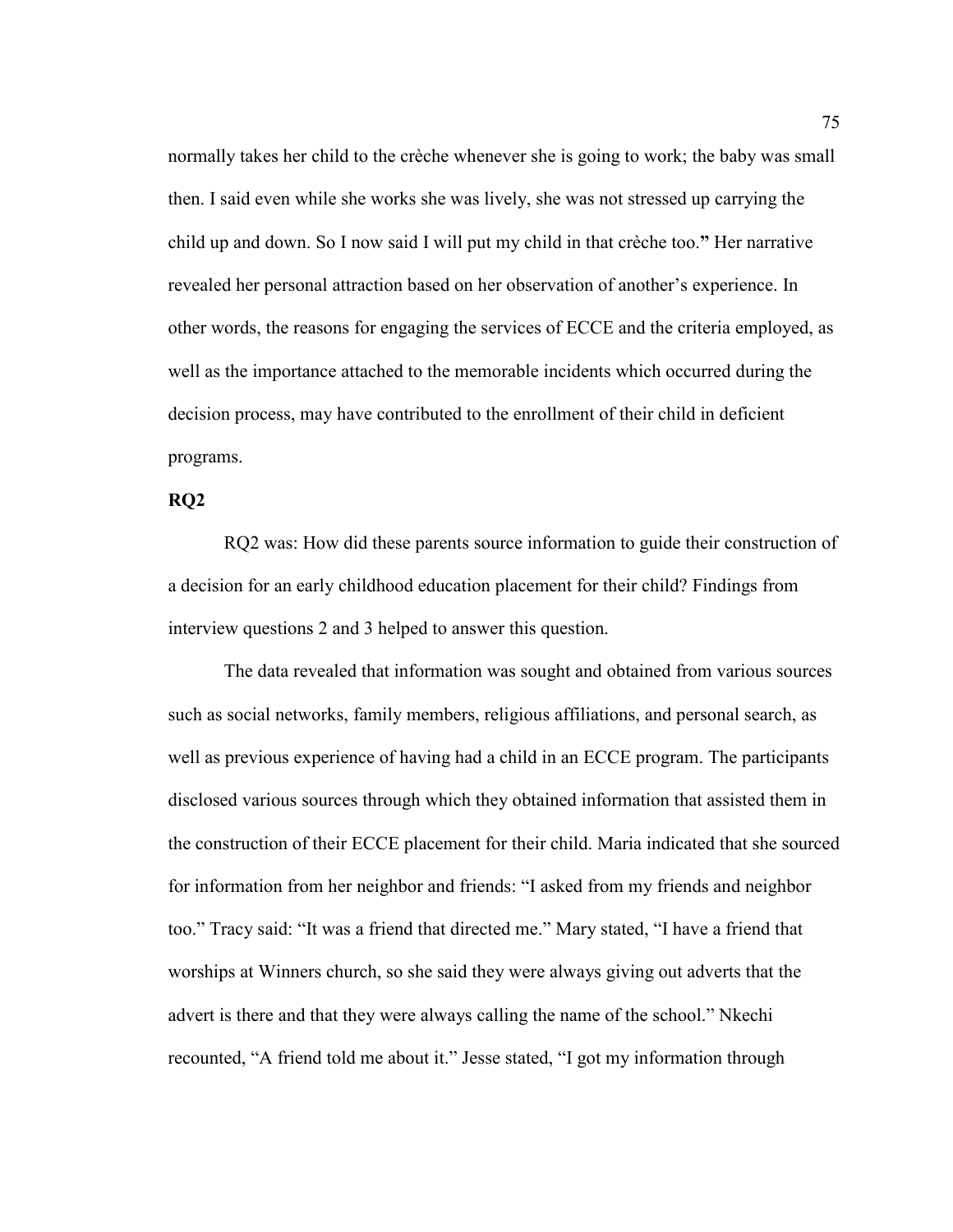communication with friends and other people." It is worthy of note that five of the participants used the terms "friend and neighbor" to indicate their sources of information for making decision regarding ECCE choices. The use of these terms as sources of information showed reliance on social network as a source of information for constructing decision for early childhood education selection.

Sophia and Jesse said they obtained the information they engaged in making an ECCE placement from their "husband" or "sister," thereby making family members their source of information. Mary and Mercy explained that they received information about the ECCE program they chose for their child from the "church" and a "school teacher," respectively, thereby making religious and school sources their basis for information for ECCE placement. Patty and Nkoli had no need to source information aside from their previous experience with the programs, which they expressed thus: "my first child passed through this place" and "every information was already here." In other words, their earlier knowledge about the programs was enough information for making a placement decision for their child. Consequently, every participant had a source through which they obtained information from among these categories: social network, family source, religious and school sources and personal experiences.

 Also, parents acknowledged that the information they obtained from these sources was not specific to any aspect of ECCE programs, rather it was more of general information which guided the participants in making placement decisions for their children. They expressed the usefulness of the information obtained with the following expressions: "it helped me in making decision" (Maria), "the information I obtained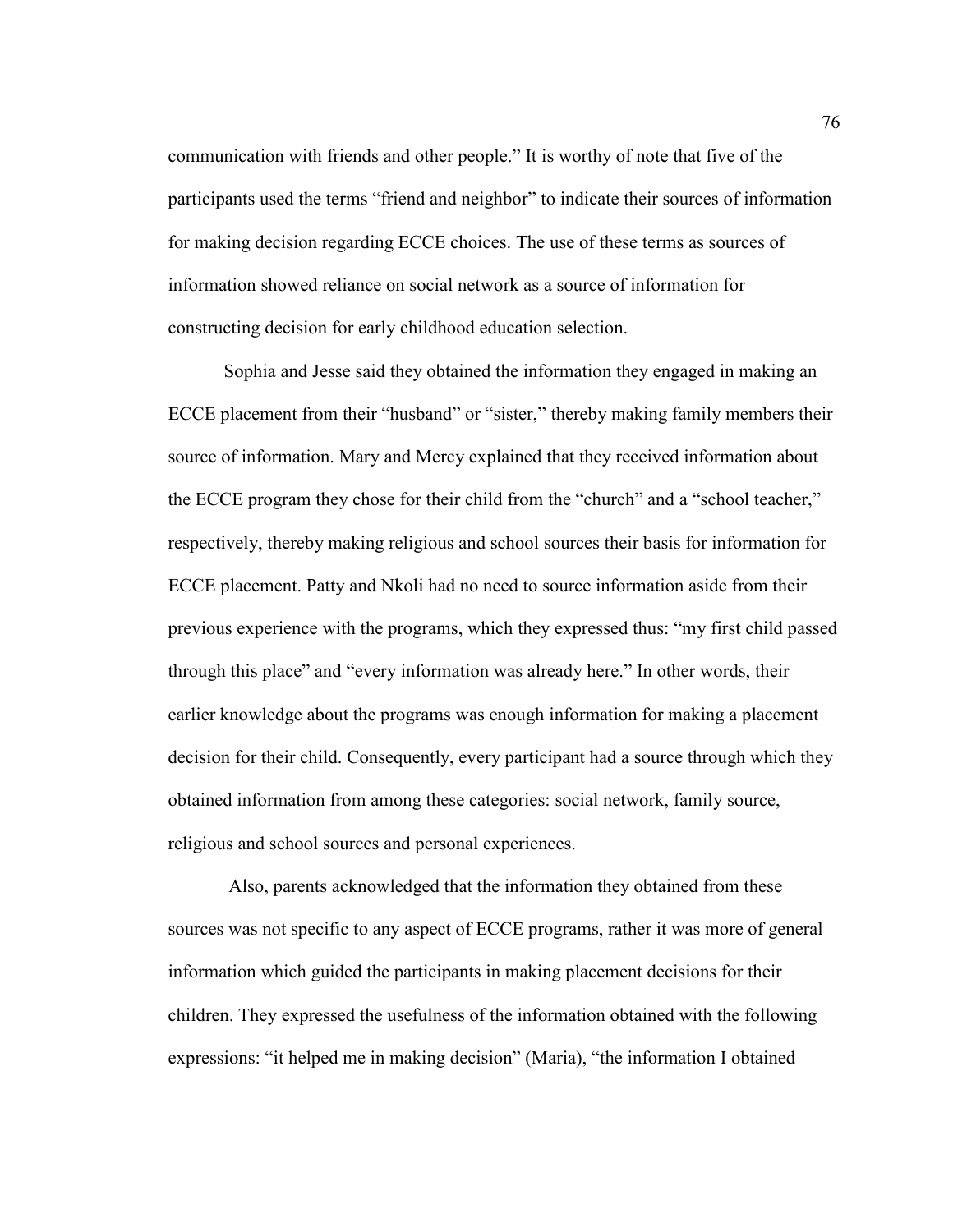helped me" (Tracy), "yes, it really helped me" (Mary), "my first child passed through the crèche, it helped me to make the placement decision" (Sophia), "I was already conversant with the program" (Nkechi), "they helped me make a decision" (Mercy), and "It guided me"(Jesse). All the participants agreed that the information gathered was useful to them in constructing an ECCE placement decision for their child, even though the information obtained was not about any specific aspect of the ECCE program but was general information. Consequently. information obtained were not detailed enough about various aspects of ECCE programs to allow this information to specifically support selection of quality programs over deficient ones.

## **RQ3**

RQ3 asked: How did parents use quality indicators in deciding on an early childhood care and education placement for their child? Findings from interview questions 4,5, and 6 were included in answering this question.

Data analysis revealed that participants engaged certain priorities in their search for ECCE programs for their child. The words that resonated among the participants on their priority list were "environment," "neat," and "people taking care of the child." Maria declared, "I wanted somewhere that was neat… somewhere I know I could drop my child and come back and find her and she will be okay." Tracy said, "I will take my child there provided it is neat and the people taking care of her are good people." Mary insisted that "the first thing should be a conducive environment." Nkechi had this to say: "what I considered was the people that will take care of the child." Nkoli said, "I will say the environment: closeness and the security." Jesse responded, "These are the things I say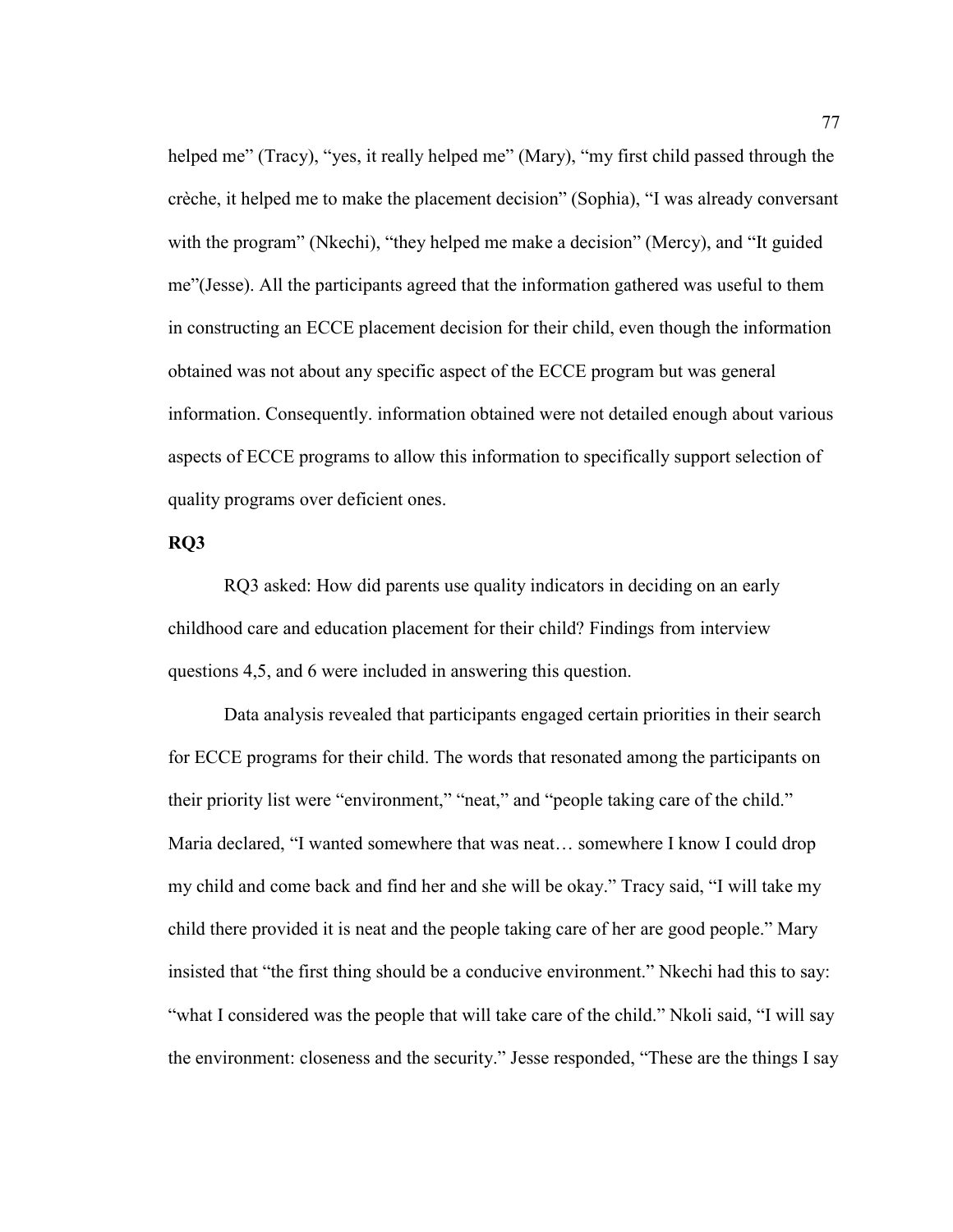must be there: the bed space, the big foam, and the neat environment." Mercy said, " the caregivers, they are neat and they take good care of the children… my child is in safe hands." Patty stated, "I considered the environment first then the people taking care of the child." Invariably these requirements were aspects of safety, comfort, and security.

 Moreover, participants had on their priority list words and phrases like "number of children," "room," "how many people caring for them," "classroom," "windows," and "floor and tiles," which reflect process, structural, and physical characteristics as priorities that guided parents' search for ECCE programs for their child. Maria, a nurse, said, "I wanted to see the number of children in a class of a crèche, like a room that is being cared for and how many people are caring for them." Jesse used the phrase "they are few." Mercy, on the other hand, emphasized the physical characteristics of the programs: "it was a standard classroom," and "the windows were big" and "what about the floors? They are tiled and I like that."

 In addition, four out of the nine participants stressed the importance of religious belief as a key priority in their search for an ECCE program. These words featured in the course of the discussion of their priorities: "Christian," "God fearing," "spiritual," "mission and spirituality." Maria applied the words "Christian crèche," "God fearing," "pray," and "Christian CD's." Sophia equally used terms like "spiritual," "spirituality," and "mission crèche." Patty consistently applied the words "spirituality," and "Godly." Mercy also emphasized the words "God fearing" and "fear of God" as an indispensable qualities. These words were indicative of parental values and beliefs engaged in constructing ECCE placement decisions.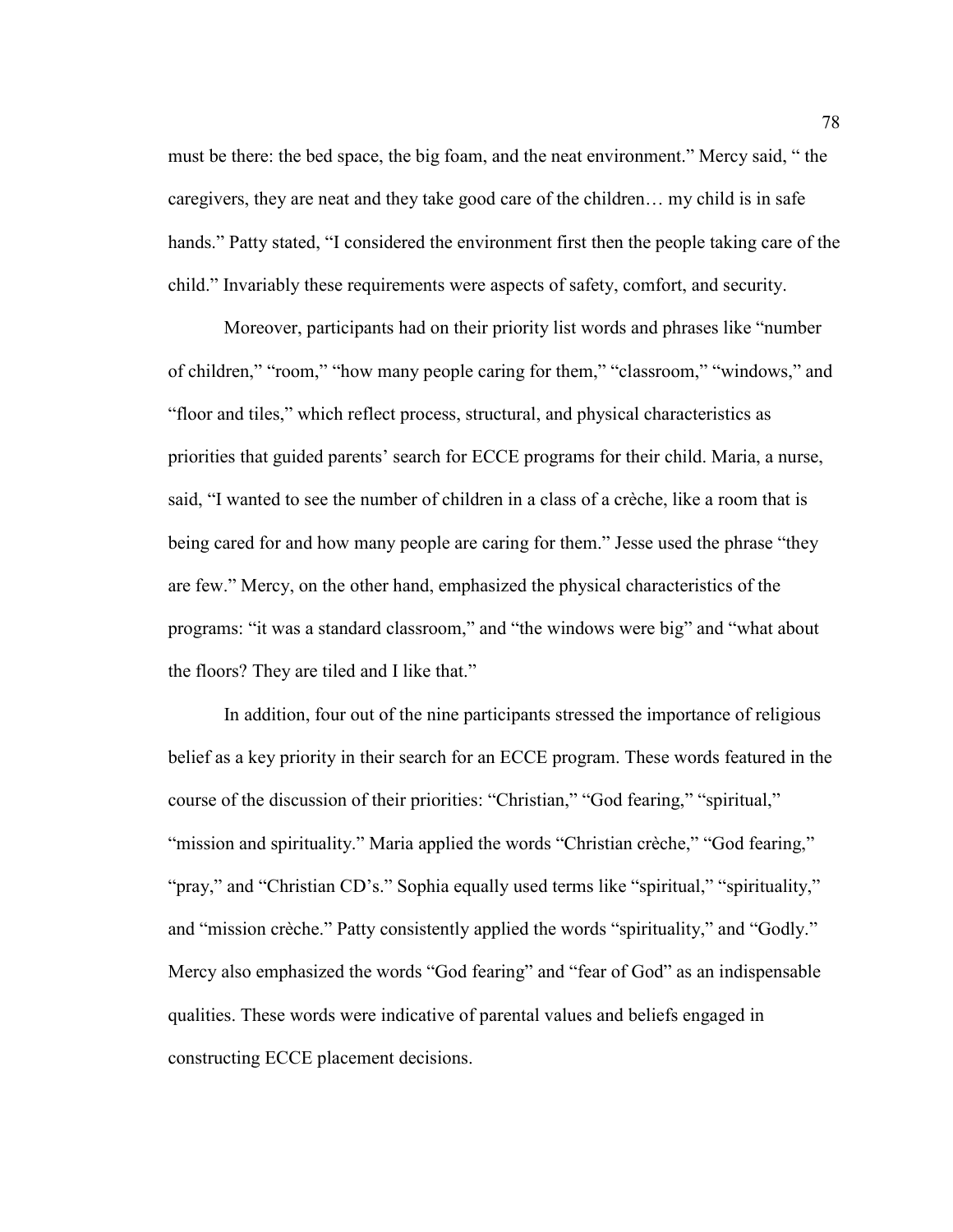Apart from parental beliefs, participants had financial implications as one of the considerations they applied in their search for an ECCE program. Participants' responses concerning their priorities while searching for ECCE for their children revealed that parents were conscious of the cost of child care in constructing a placement decision about early childhood education for their child. They avoided sending their children where the cost could not be accommodated by their income. In addition, they preferred facilities where they can pay with credit as needed or be allowed to make staggered payments. One of the participants, Jesse, said, "I want to go to where I can be comfortable and pay anytime; they ask me to pay I will be able to pay." Another participant, Nkechi, explained, "the first thing I considered before I brought my child was the cost - that is the fee if it is something I will be able to afford too." Nkoli stated, "followed by the fees/cost we are civil servants and me that is working here if the money is not readily available they cannot send my child away." Maria responded thus: "the program was comfortable for me to pay; even though it was expensive they made it easy for me to pay at my own pace." Sophia said, "so I had to go and meet the head teacher one on one to explain to her the money is not there for now…I asked her if we can be given time, she accepted." In other words the ability to pay was a key deciding factor in the search for ECCE programs by parents.

 Two of the participants emphasized proximity as a component of the priorities that guided their search for an ECCE program for their child. Nkoli has this to say: **"**I mentioned closeness first because I am working. I don't want to walk up and down. When they say 'madam' your child is not feeling fine,' I can just walk there and see it."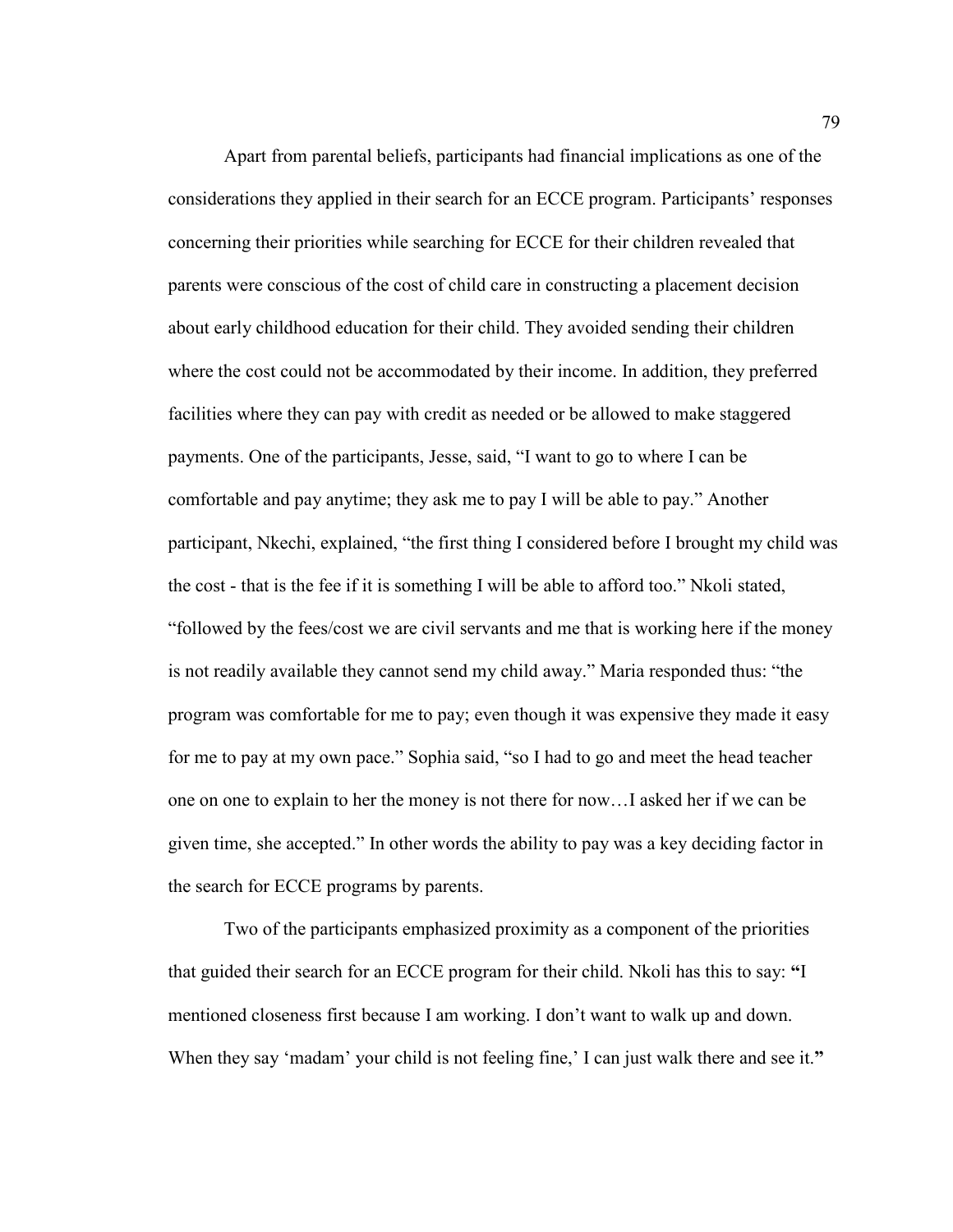Patty said, "like some of us do baby friendly and they do it successfully; why? Because we are here with the children." Even though different reasons were advanced for having closeness to the program as a priority, these reasons were considered of utmost importance to the participants, hence they see proximity, along with cost, the spiritual tone, and the physical space of the center, as a priority in their search for ECCE.

Even though parents had priorities they employed in constructing an ECCE placement decision for their child, they equally engaged quality indicators which they ordered according to their degree of importance to them. Almost all the participants agreed they used some of the recognized high quality indicators in generating alternatives for their child's early education placement. Five of the participants engaged safety and security as important, and the following terms were used to express it: "safety and security" (Maria), "environment" (Tracy), "environment" and "security" (Patty), "safety and environment" (Nkechi), "environment" (Nkoli), and "no mosquitoes that comes there to harm the child," "secured, "security," and "first aid" (Mercy). Three participants confirmed using physical characteristics as a quality indicator and expressed it thus: "physical characteristic" (Maria), "[not a] batcher [a makeshift wooden shelter]" (Nkoli), "standard classroom" and "ventilated windows" (Mercy). Two of the participants applied parental engagement by using these terms: "listening ear" (Jesse) and "parental engagement" (Maria). Also, the rate of retention of teachers was utilized by two participants. Maria used the terms "quality of teachers and rate of retention," while Nkechi applied the word "teachers." The quality of curriculum was suggested by Jesse, which he described thus: "they teach them little by little how to make some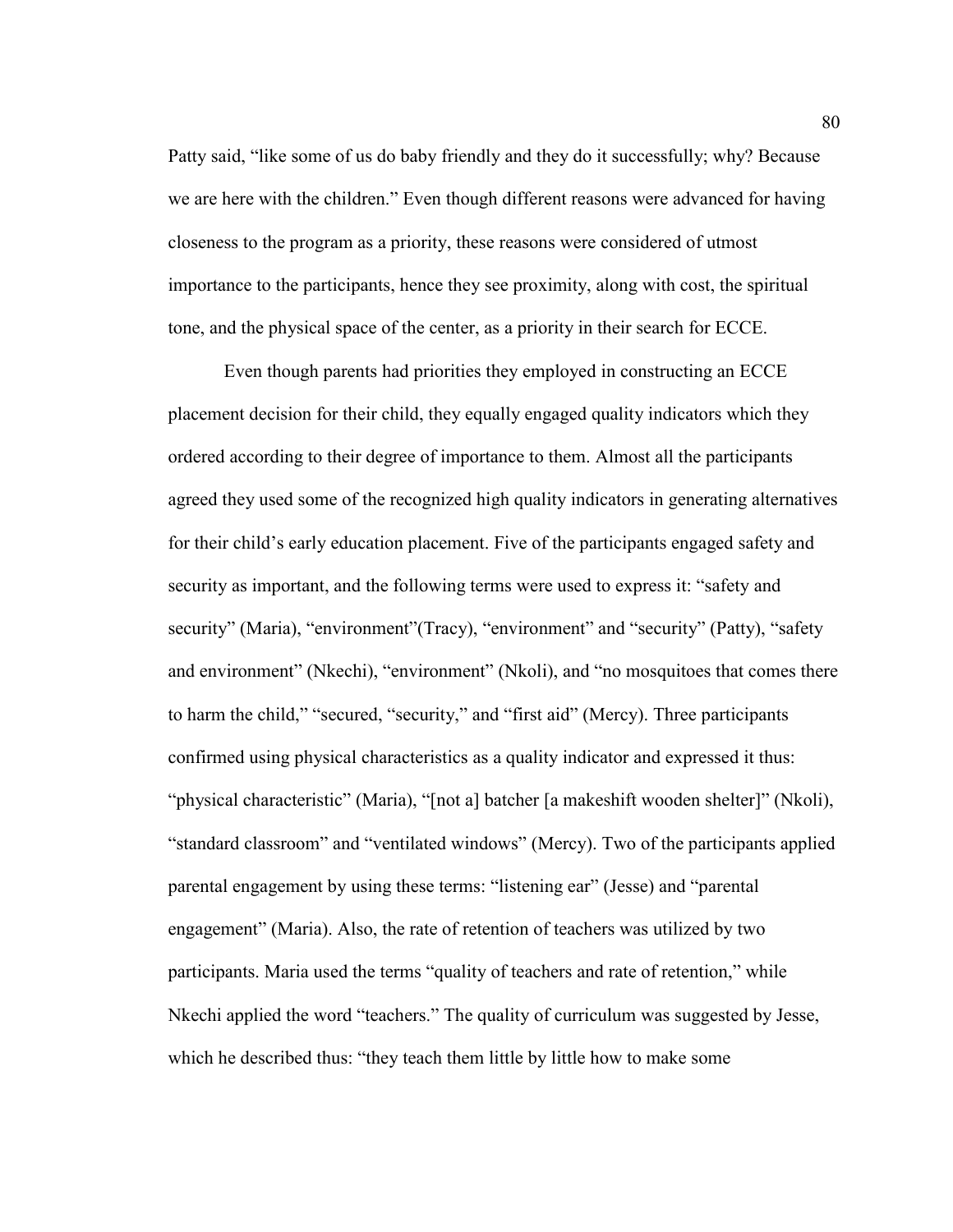pronunciations," and for multicultural setting Jesse used the term "cultural aspect." In other words the high quality indicators of rate of retention of teachers, parental engagement, safety and security, quality curricula, physical characteristics, and effort to create a multicultural setting were employed by parents to generate alternatives for their child's ECCE placement decision.

The quality indicators employed in generating alternatives for ECCE placement were not systematically ordered; rather individuals ordered the indicators in a descending order of importance to them. However, some participants provided the order of importance of both their priorities and the quality indicators. Maria ordered the quality indicators thus: "safety and security number one, physical characteristics, parental engagement, quality of teachers, and rate of retention." Tracy stated, "the area of cleanliness of the environment first, followed by friendliness by the teacher to the child." Patty said, "spirituality first. Number two security of the children. Thirdly, I think is their experience, and four the environment."

Nkechi gave her list thus: "the first thing is safety of the child, followed by the environment, and the teachers." Sophie responded that, "the first one that I don't want to compromise is the spiritual level one. Secondly, my being there as a teacher having access to them." Nkoli said, "environment, that is number one. I can't take my child to batcher. The person taking care of the child must be friendly." Jesse, the male participant, explained, "first is the listening ear they gave to us and secondly the cultural aspect. Thirdly, the learning process, how to make pronunciation." Mercy provided her order in this manner: "first there must be bed, ventilated windows, [the]caregiver must be friendly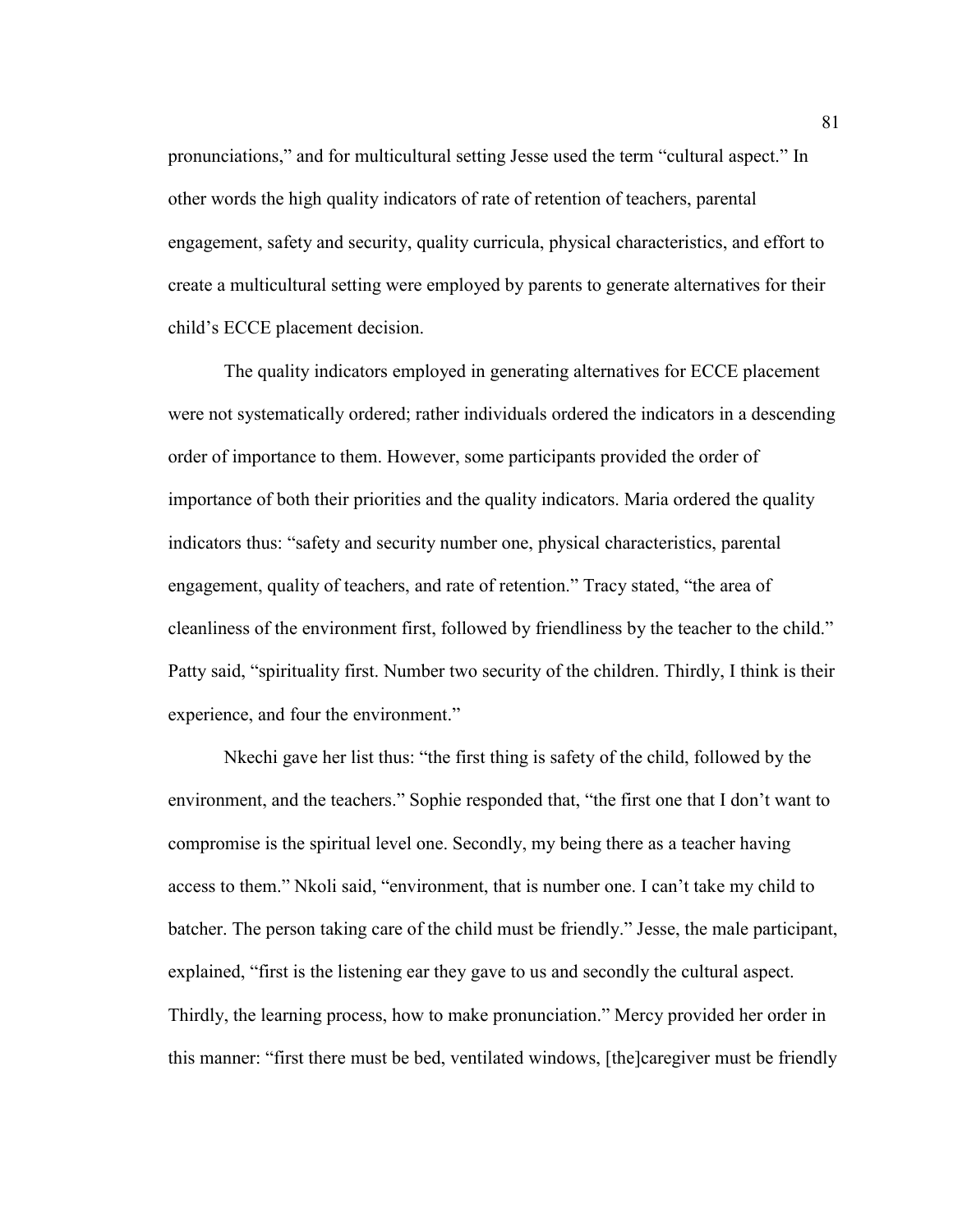and approachable. Security is the first thing: is there any first aid box? These things are just sufficient."

The evidence revealed that participants evaluated the various options of ECCE programs available to them by engaging both quality indicators and some of their personal priorities to evaluate the alternatives they engaged to make placement choices for their child. However, there was no consistency among the participants with regard to the order of factors, and quality indicators did not take precedence over personal priorities.

 However, the ordering was not systematic, so that personal priorities and program quality indicators were considered separately, and did not seem to contribute to a unified notion of what might be the best placement choice, for themselves personally and for their child developmentally. Parents ordered the quality indicators they adopted for constructing ECCE placement decisions, based on their personal interests and the elements of the ECCE programs, but the order of these indicators seemed disconnected from each other and without regard for the effect of any quality-compromising indicators on their child's development.

# **RQ4**

RQ4 was: How did these parents synthesize the generated alternatives in constructing a placement decision with regards to their child? Findings from interview questions 7 through to 10 were used to answer RQ4.

 Two things contributed to the synthesis of alternatives that parents employed in the construction of their placement decision for their child: priorities parents considered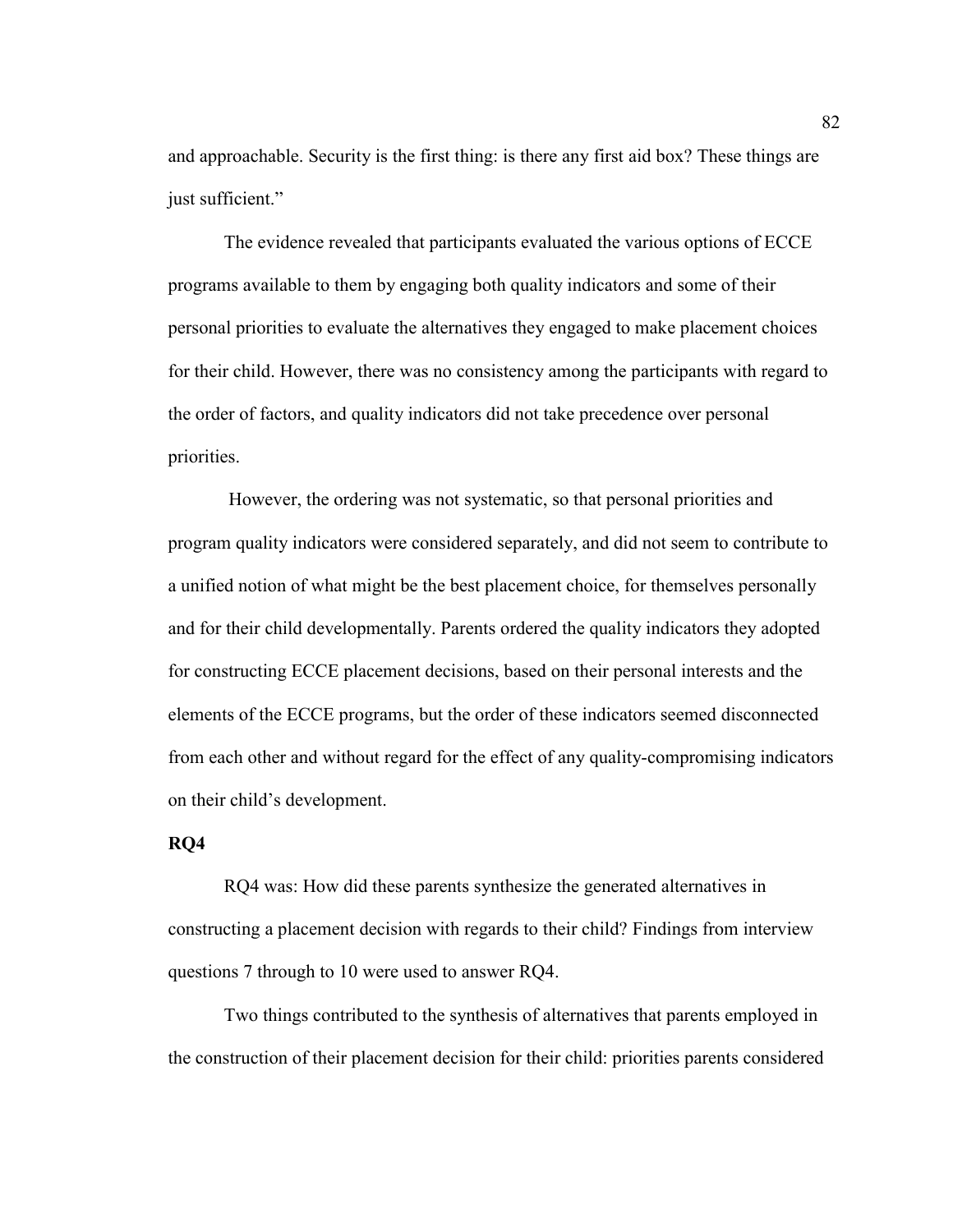indispensable and quality indicators parents considered important. The responses obtained from the participants showed that they did consider some quality indicators more important than others. Five of the participants indicated that safety and security were most important to them. Maria said, "safety and security is most essential for me." Patty responded, "yes, security. The environment is okay and the security is there." Nkechi stated, "the safety of my child that is more important to me." Nkoli said, "I mentioned the place must be secured and they are neat. When the security is not there I will not take my child to the school." Mercy mentioned that "the place must be secured; that is the most important thing for me."

 Moreover, Maria, Tracy, Nkoli, Mercy, Nkechi, and Jesse considered relationships in a program setting as an essential element that cannot be compromised. The relationships are at different levels: child-caregiver, child-child, and parents-program staff; these levels of relationships were of special interest to parents. Maria, a nurse, said, "I wanted someone that is motherly and has passion for children." Also, Tracy stated, "my major interest was the relationship between the caregiver and the child." Nkoli said, "the person taking care of the child must be friendly." Mercy has this to say: "I think the caregivers must be God-fearing; I think that one is also important." Besides, Nkechi did say "here he will have friends to play with. It will even help the child to interact when he goes out." Jesse stated, **"**they listen to you and hear your own view or suggestions." Parents considered various levels of relationships that exist in an early childhood education programs as an essential component in constructing an ECCE placement decision for their child. However, both Nkoli and Mercy attached importance to the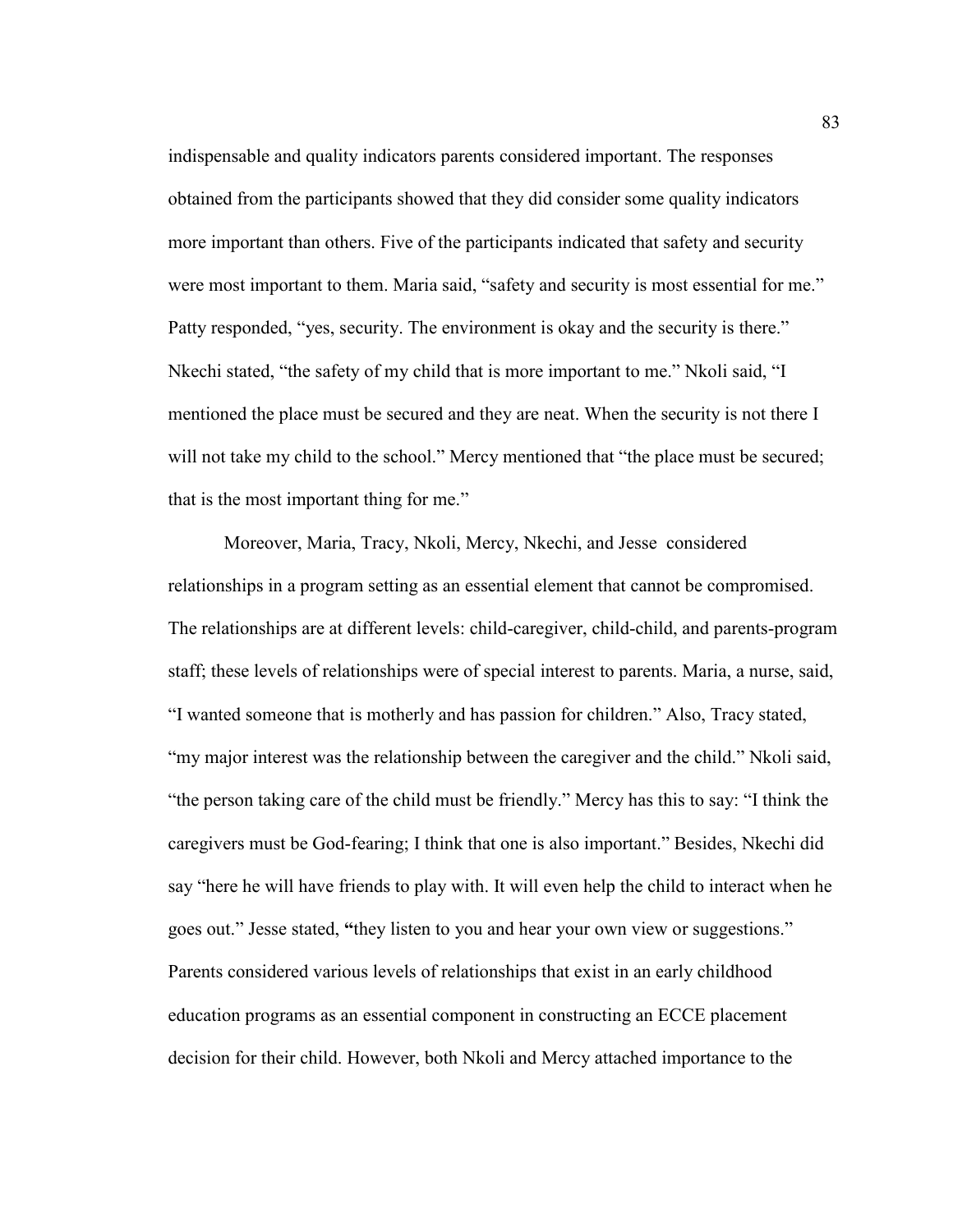physical characteristics of programs. Nkoli said, "first, I can't take my child to batcher even if it is free; you know batcher now, ehe?" Also, Mercy talked about "ventilated windows," "standard classrooms," and "tiled floors."

Even though, some parents were contented with the quality of services their child would receive, they were also further influenced by other factors such as interactions between parents and the program (warm reception by the proprietor), relationship between and among the children, availability of payment by credit, process factors, and the presence of parental values. Maria explained: "I think the interaction with the proprietor influenced a great deal my choice, the way she received us that morning, her warm reception." On the other hand, Nkechi said, "here he [her child] will have friends to play with." Jesse stated: "just explain to them and tell them they abide and listen to you and hear your own view or suggestions." Maria responded, "they made it easy for me to pay at my own pace."

Nkoli emphasized, "if the money is not readily available they cannot send my child away, I know the head teacher I can always say please give me some time." Jesse insisted "what I care most is the qualification of the teachers." Moreover, Patty, Sophia, Mercy, Maria, and Nkechi focused their interest on personal beliefs while constructing an ECCE placement decision for their child. They used the terms "spirituality," "Godfearing," "Godly people," and "Christian crèche" to express their beliefs and values. Furthermore, participants confirmed that their priorities guided them in making a placement selection for their child. They all expressed satisfaction with their choices because the presence of their priorities made them have confidence in the programs.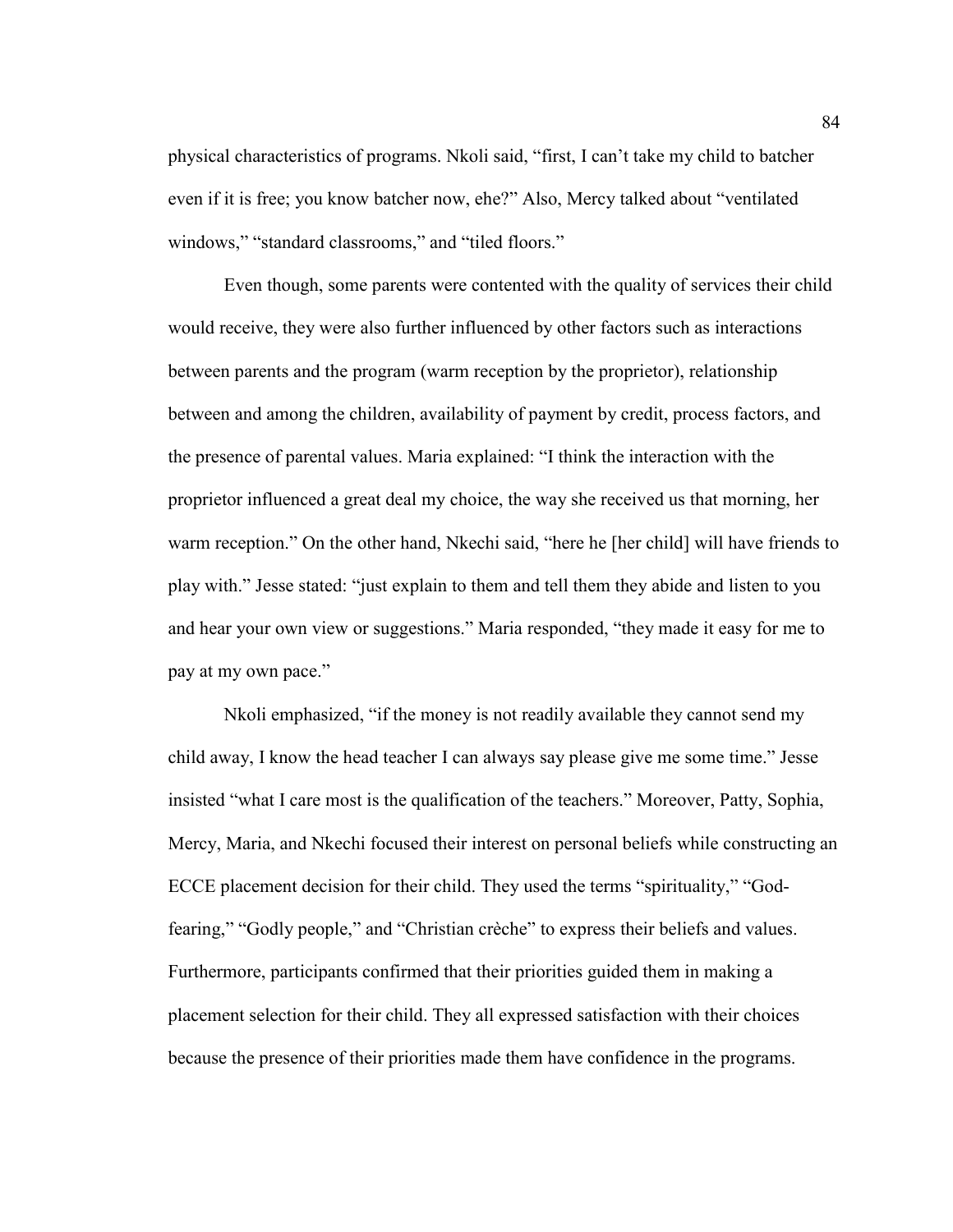Maria, a nurse, agreed that her priorities were quite helpful in making a choice and she expressed it thus: "where I finally settled down with had about 80% of what I really needed." Also, Mercy said, "the availability of my priorities made me feel that my child is in good hands and I don't need to worry while I am away." Jesse explained that he was able to arrive at a concrete decision through being guided by his priorities. Furthermore, Tracy believed that her priorities were of immense help because she could see "joy" in her child. Mary seem highly impressed with the services her child was receiving: "the way they treat the children, in fact everything when I came; the environment was conducive." In addition, Patty stated that investigation revealed that her "priorities" were available in the program she eventually chose. Consequently, using priorities to construct placement decisions for ECCE served as a guide to making a satisfactory choice.

Participants indicated that the questions on the interview protocol touched on virtually all the information they were willing to disclose concerning their construction of an ECCE placement decision for their child. Six of the participants said the questions touched on practically all they wanted to discuss regarding their decision process for early childhood education placement for their child. They expressed it as follows: "you have said it all" (Mary); "No, I have nothing else to say" (Tracy); "none, you have asked all" (Patty); "I didn't really think of any other thing" (Nkechi); "I was focusing on answering your questions" (Sophia); and "eventually you have touched on everything" (Jesse).

 However, three of the participant felt they did not have the opportunity to explain some of their observations about the programs of their choice. Maria explained that the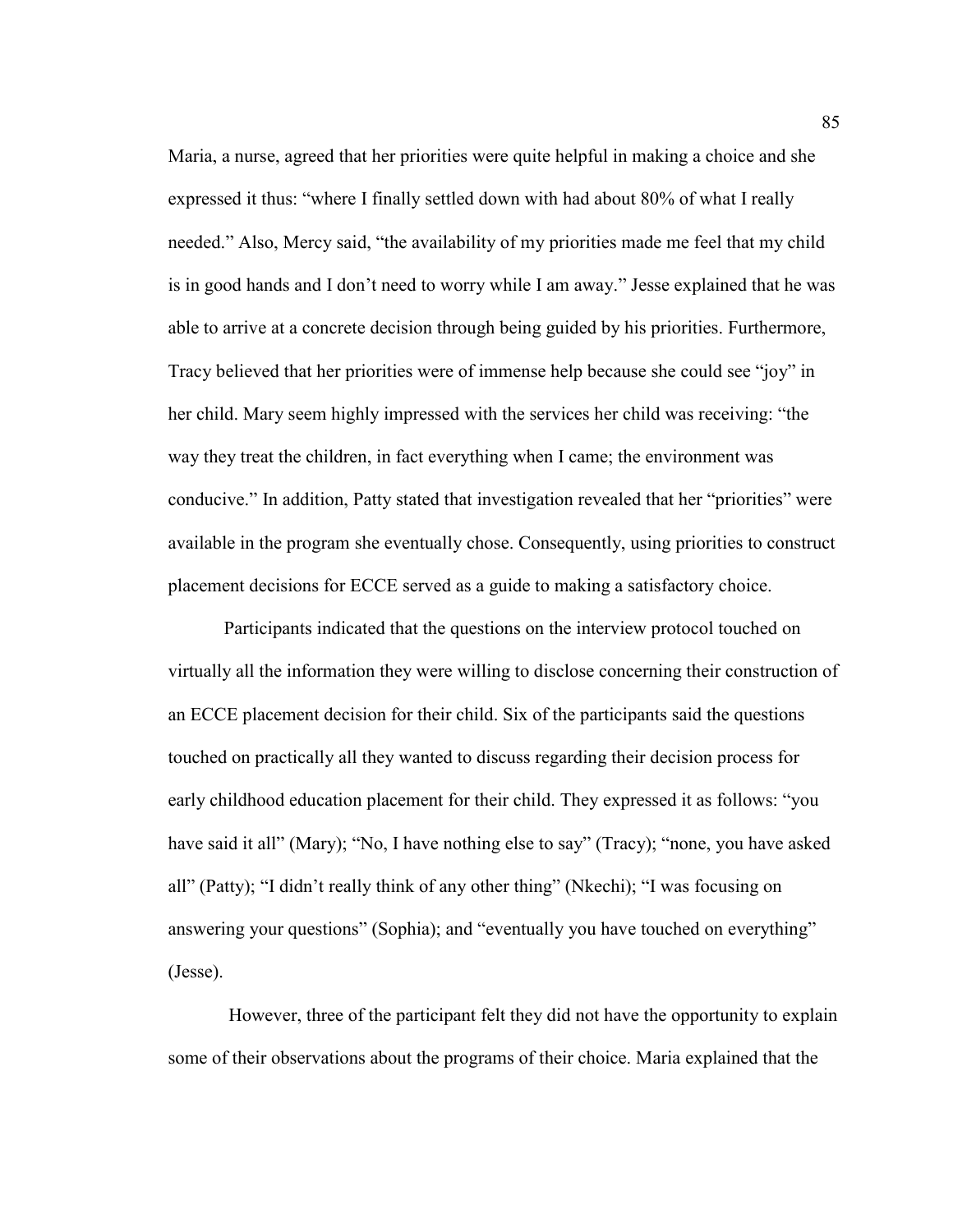program allowed her family to make staggered payment for the fee "that made it easy for us to pay." Nkoli added that she felt impressed by the one-on-one attention her child was receiving: "any day my child did not come, they call to find out if the child is not feeling fine." Mercy acknowledged that even when it seemed that all the children were hungry at the same time, the caregivers were able to coordinate themselves and attended to each child promptly. She said, "when it comes to feeding the children, the way they coordinate themselves impressed me so much." By implication, parents appreciated a great deal individual and prompt attention to their child's needs as well as credit facility. These attributes of a program served as influences in the construction of early childhood education placement decision.

In constructing early childhood care and education placement decision for their child, parents synthesized the quality indicators of safety and security, physical characteristics of the location, and the rate of retention of teachers and their priorities of existing relationships, financial requirements, child-caregiver ratio (structural factors), parental values, the proximity of the child care location to home or work, and parents' unhindered access to the child during the day (of interest particularly to families that included breast-fed babies). As indicated in the results for research question 3, parents' decision-making relied more heavily on their personal priorities than on indicators of program quality. The synthesis of program alternatives was unbalanced, with greater weight given to parental priorities and less attention afforded to quality bench marks. The relative inattention parents afforded to quality indicators may explain continued enrollment in deficient programs.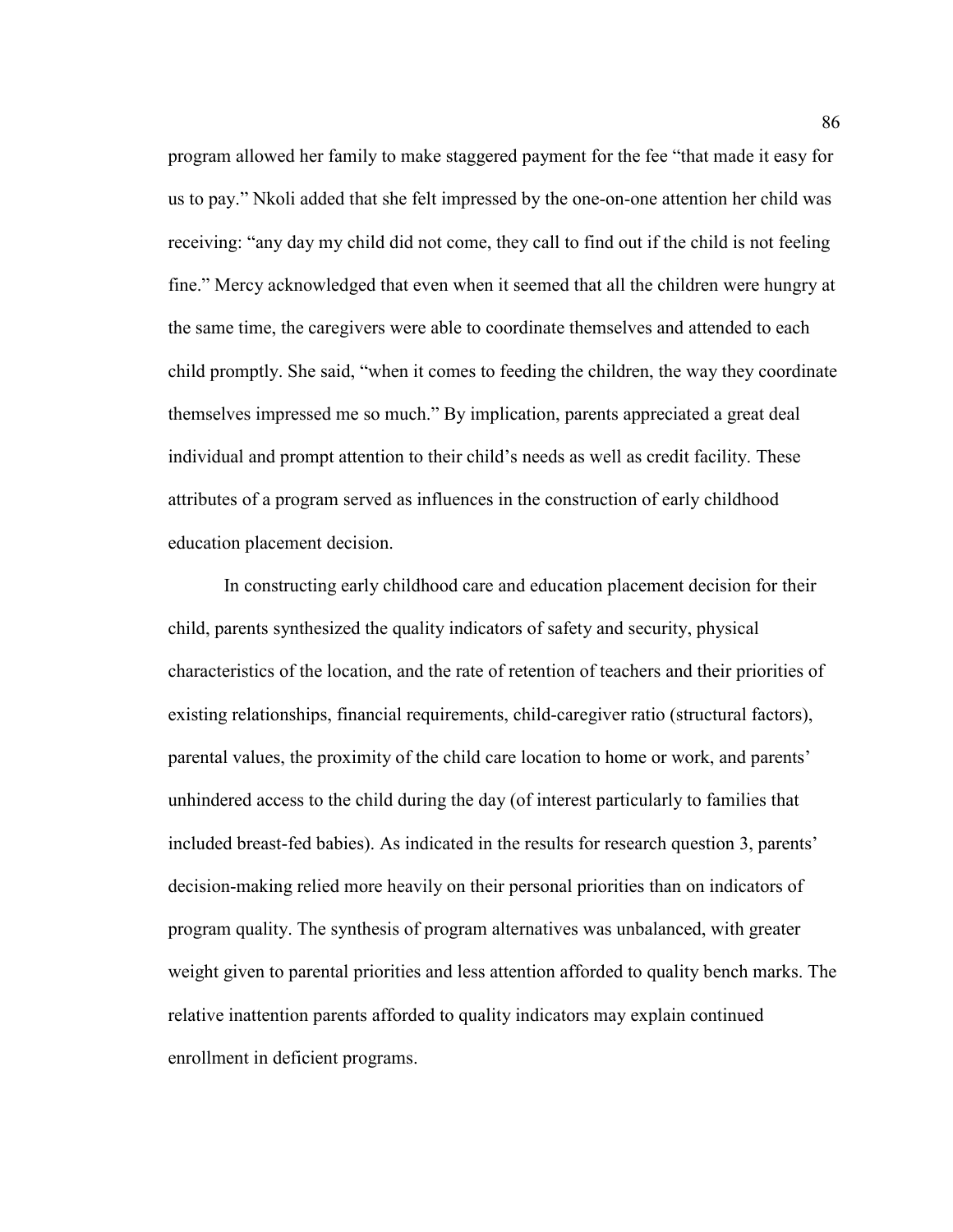# **Findings by Program Type**

 Purposeful sampling was applied to identify equal numbers of participants from each of three program types: private (independently-funded), mission (non-profit), and public (government supported). No discernible differences were found in response to interview questions by parents whose children were enrolled in different program types. For example, the seven participants who described the task of searching for ECCE as "easy" cut across the private, mission and public programs. The participant who reported the task as confusing enrolled his child in a public program, but so also did another who said it was a worthwhile experience. Three out of the five participants who reported memorable incidents in their decision-making process were from both private and mission programs and their emphasis was on teacher-child ratio (structural factor) and physical characteristics. The three public program participants reported encouraging incidents of personal attraction but also of personal challenge.

 In sourcing information by which to make an ECCE decision, participants from private programs mentioned social networks, and religious and school sources most frequently. The participants from the mission programs obtained information from family members and from previous experience of having had a child in a program. Public program participants seem to have collected information from wider sources that included family members, school sources, social networks, and previous experience of having engaged the services of a program. However, all participants agreed that the information they obtained was useful, irrespective of the sources.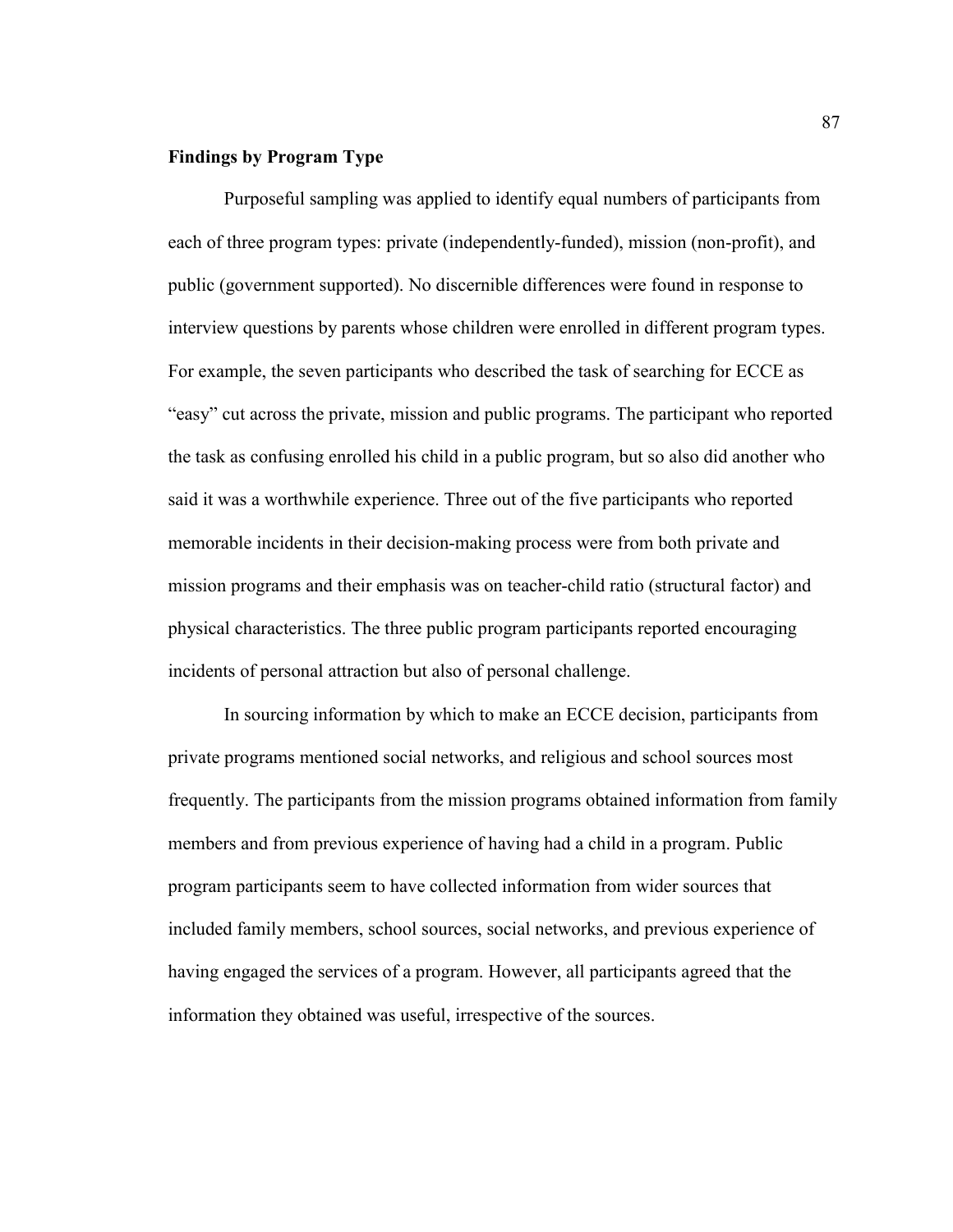Safety, comfort, and security were priorities for participants from all three program types, as were parental values, cost, and the availability of credit or staggered payment options. Parents from public and mission programs mentioned proximity as a priority more often than did parents from private programs. The emphasis participants placed on personal priorities over quality indicators cut across the three program types represented in this study. Participants from the three program types confirmed that their choice of program was heavily guided by their priorities.

### **Summary**

Data analysis showed that parental perspectives concerning the task of choosing an ECCE placement for a small child differed according to their individual experiences, so that this task could be categorized as seeming very easy, confusing, or worthwhile. Also, parents indicated that information about ECCE choices were derived from a variety of sources, such as social networks, family members, religious communities, and program staff, as well as from previous personal experiences. The information parents gathered from these sources was mainly general, but parents deemed it useful and said this information guided their placement decisions. Parents also applied quality indicators in making an ECCE placement decision. Qualities parents looked for in early childhood care and education placement foremost were safety and security for children and physical characteristics of the location, with qualities of teachers and the rate of teacher retention and quality of the curriculum of less importance. However, parents did not indicate that these qualities were actually applied in their decisions, but instead seem to rely mostly on convenience of location, personal familiarity with the center proprietor, credit facility,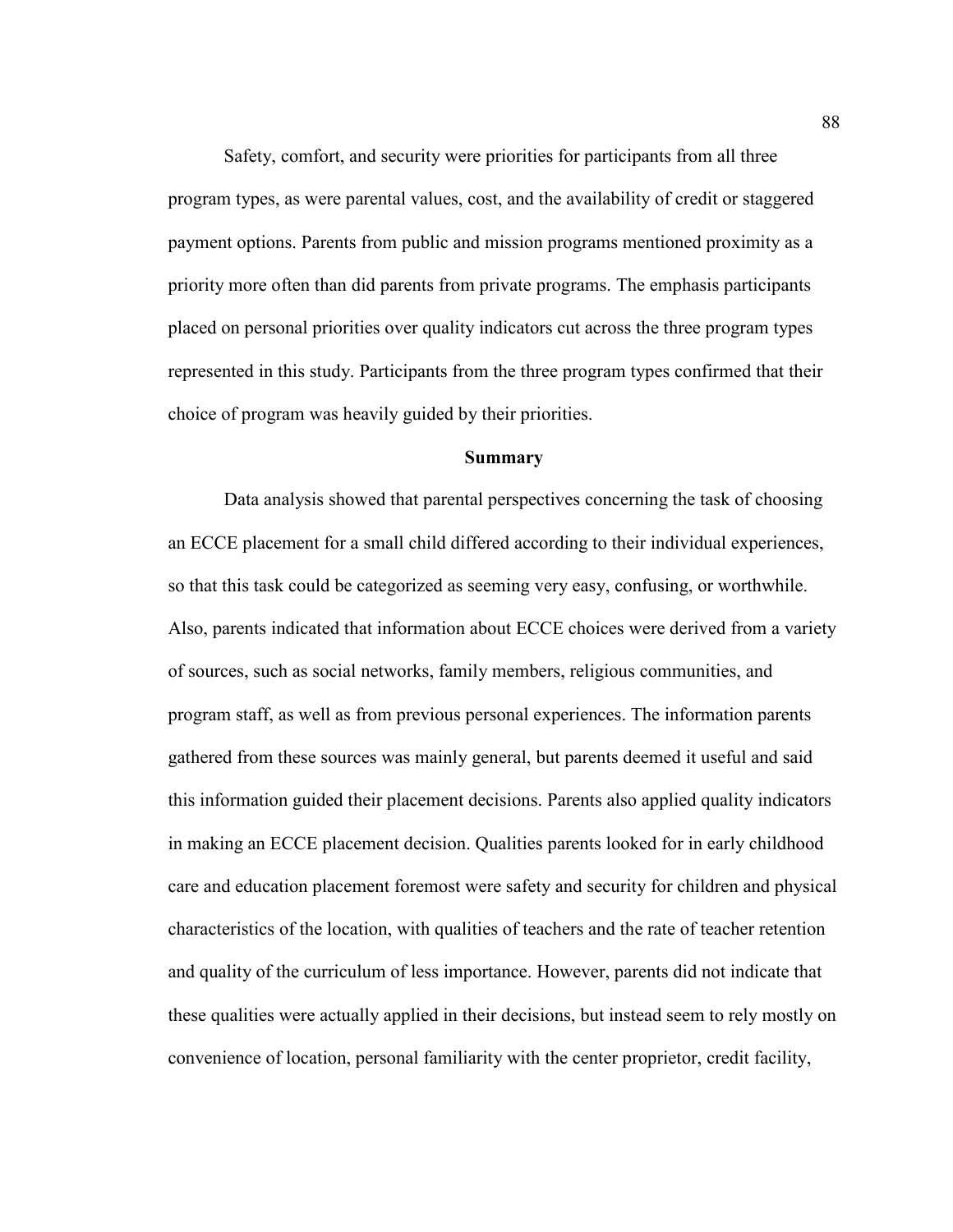individual and prompt attention to the child's needs, as well as personal attractions of other parents dispositions towards engaging the services of early childhood education program for their child. . Even though, parents ordered the quality indicators and even designated some as of non-negotiable importance. Equally non-negotiable, however were various personal priorities. In describing their synthesis of all this information, when there was conflict between quality indicators and personal priorities parents most often decided in favor of personal priorities, even if that meant accepting deficient quality.

 In Chapter 5 I will offer an interpretation of findings and results, and how the findings relate to literature. The limitations of study that became evident during data collection and analysis was described. In Chapter 5, I also offered recommendations as well discussed the implications of this study to social change, and to policy and practice. Mention was also made of the likely source of disseminating the findings of the study and conclusions based on the findings presented here.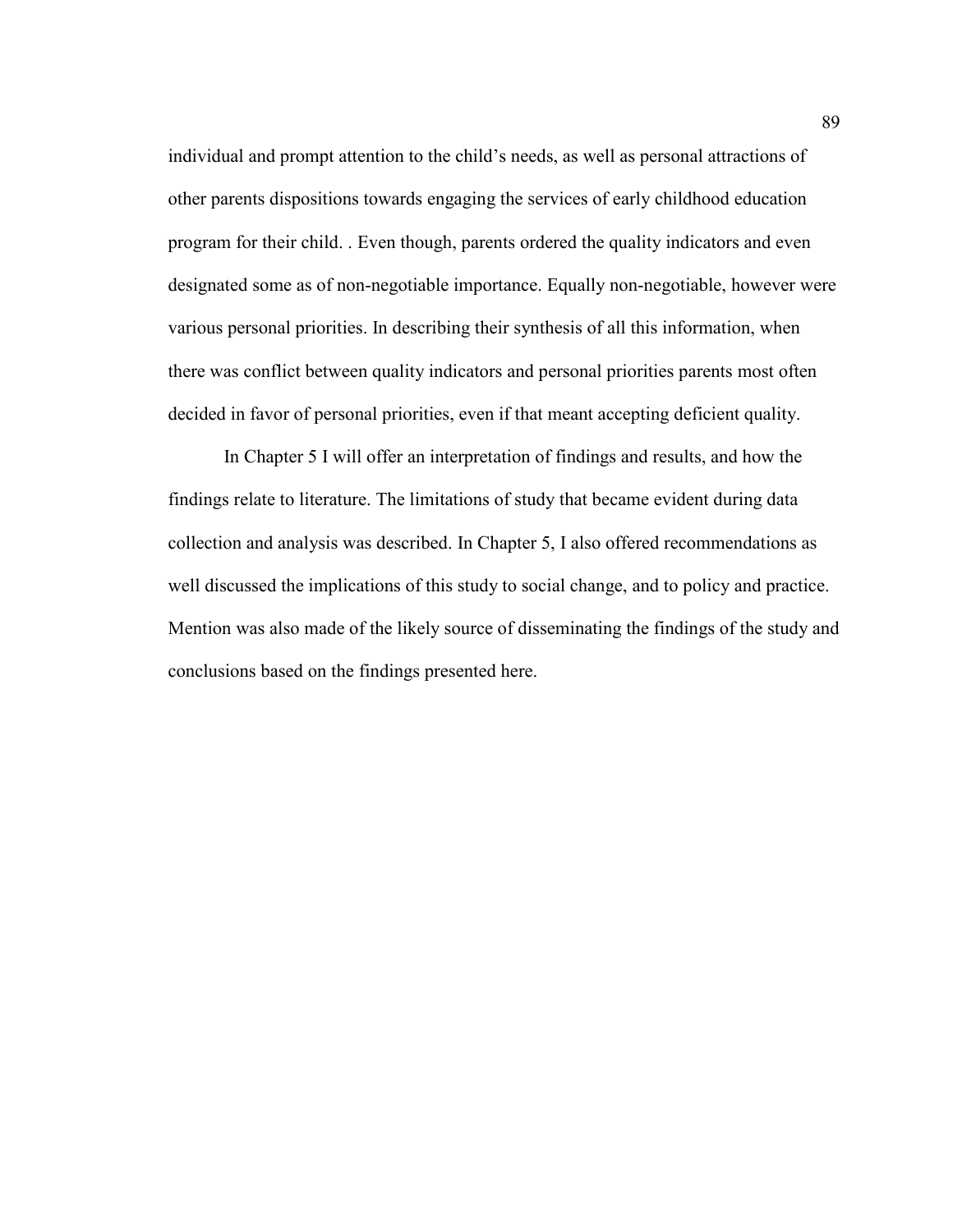Chapter 5: Discussions, Recommendations and Conclusions

The purpose of this case study was to understand parents' perceptions of early childhood education and how these perceptions influenced their decision-making processes for early childhood education choices. A qualitative approach with case study design was adopted. One-on-one interviews provided thick descriptions for analysis of factors which have contributed to increased enrollment in ECCE programs that lack quality indicators.

The enrollment of young children into quality-deficient programs has a detrimental impact on language, social development, and later school performance that is difficult to remedy (Krieg et al., 2015; Yoshikawa et al., 2013). Therefore, parents' decision-making processes for ECCE are important, because early investment in the lives of children through enrollment in quality ECCE creates the opportunity for positive school performance. Lack of investment in quality ECCE may compel efforts later to remedy the negative effect of quality-deficient programs (Gerlter et al., 2014; Jenkins, 2014; Jones, 2015). Prior to this study, little was known of parental considerations in constructing ECCE placement decisions for their child.

Participants perceived their task of ECCE placement for their child differently depending on their personal experiences; they sought information for ECCE placement decisions based on social networks, family members, religious organizations, school sources, and previous experiences. Furthermore, parents engaged quality indicators such as: rate of retention of teachers, parental engagement, safety and security, quality curricula, physical characteristics and effort to create a multicultural setting during the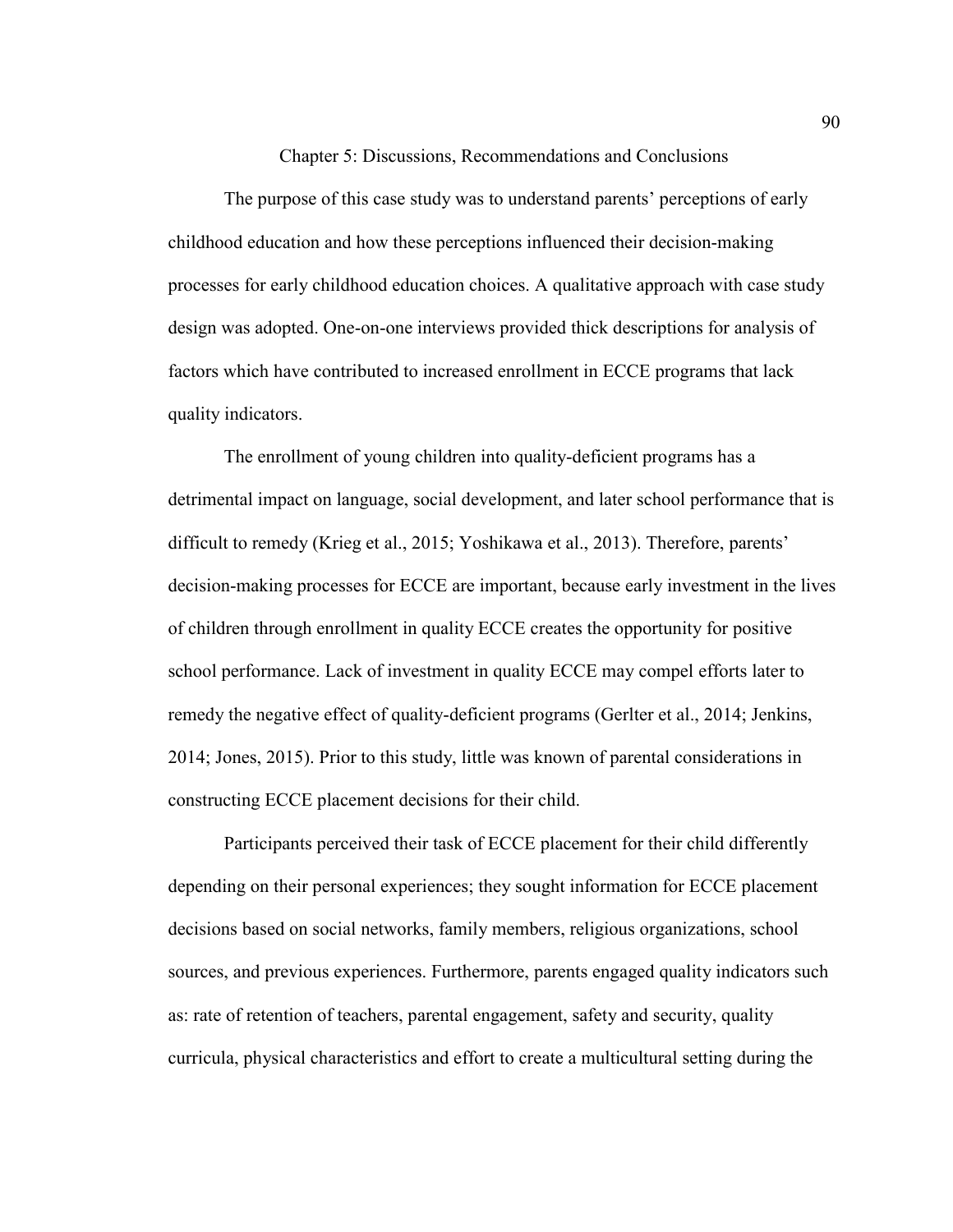construction of ECCE placement decisions. However, these quality indicators were superseded by personal priorities of safety, security and comfort, various levels of relationships, care giver-child ratio, parental values, cost, unhindered access to their children, and proximity of the center to home or work. Generated alternatives of ECCE programs were synthesized based on the availability of parental priorities earlier indicated and quality indicators of ECCE programs they considered indispensable such as: safety and security, physical characteristics, parental engagement and the relative value parents placed on each. These themes aligned with the four research questions. Overall, they indicated that parents of children aged 6 months to 1 year may take the task of deciding ECCE placement for their child casually, so that it is an easy decision, one based not on evaluation of each location's quality but on personal priorities like familiarity, convenience, and unhindered access to the child during the day. Few differences were found in terms of program type. A more detailed interpretation of the findings follows.

#### **Interpretation of the Findings**

#### **RQ1: Interpretation of Findings**

RQ1 was: How do these parents describe the task of constructing a decision about an early childhood education placement for their child? The findings of the study revealed two key themes for RQ1. Parents' perceptions as measured by interview question 1 regarding the task of constructing ECCE placement decision for their child. The participants presented different opinions about their ECCE placement decisions based on their diverse experiences in their construction ECCE program decisions. The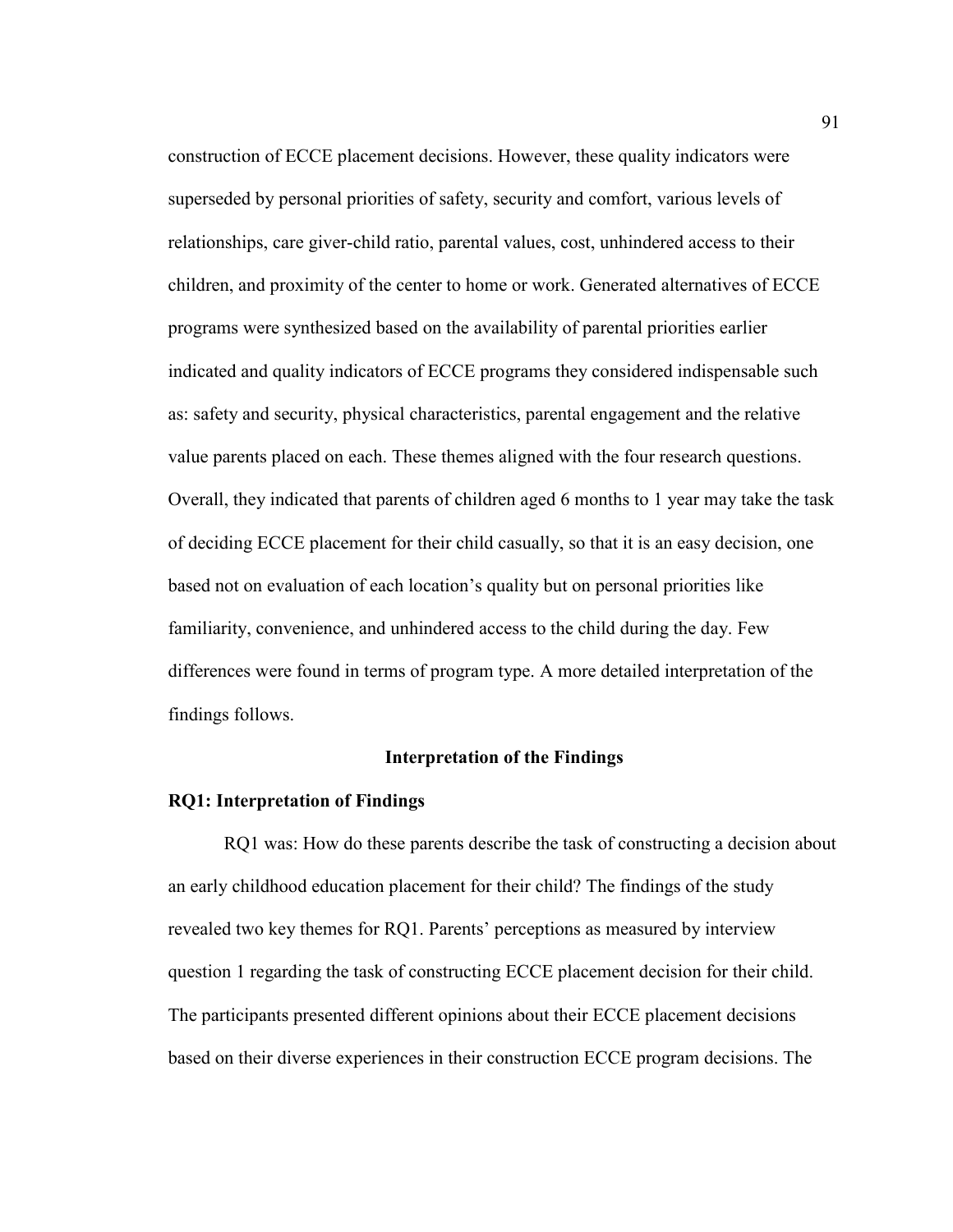second theme was the memorable incidents that were either encouraging or discouraging, which occurred in the course of constructing ECCE placement decisions. Nkoli, a mother of five, said, "Chibuike is my fifth child so I have been around, most of my children passed through this program." Nkoli's account confirms the finding of Citizen Advice (2015) that parents' choice of ECCE programs may be partially determined by the options available and previous experiences of having had another child in a program.

 Results related to RQ1 confirmed literature regarding the importance to parents of elements of programs like the reputation of the center, the types of indoor and outdoor play equipment, and the size of the playground and the physical structures (Bauer, 2014; Boyd, 2014; Forry et al, 2014; Miller et al., 2014; Rothenberg et al., 2013). Jesse said, "My experience is a bit hazy, because I was looking for a comfortable school and also a school with good environment for physical exercise, a comfortable place to play and run around for sporting activities. Furthermore, Maria, Tracy and Nkoli corroborated reports of Forry et al,. (2014) and Rothenberg et al., (2013) that a friendly, caring environment is a priority parents consider in making early childhood education choices. Maria a nurse said " I wanted someone that is motherly and has passion for children" Also, Tracy stated "My major interest was the relationship between the caregiver and the child" Nkoli said "The person taking care of the child must be friendly." Parental preferences for the availability, affordability, and accessibility of ECCE alternatives reported by Coley et al., (2014) and Weng-Yon Wong (2013) were evident in Tracy's statement that "it was very, very easy to choose a program for my child, because the location was very close to my domain and very easy to access since, I am working in a school environment" The fact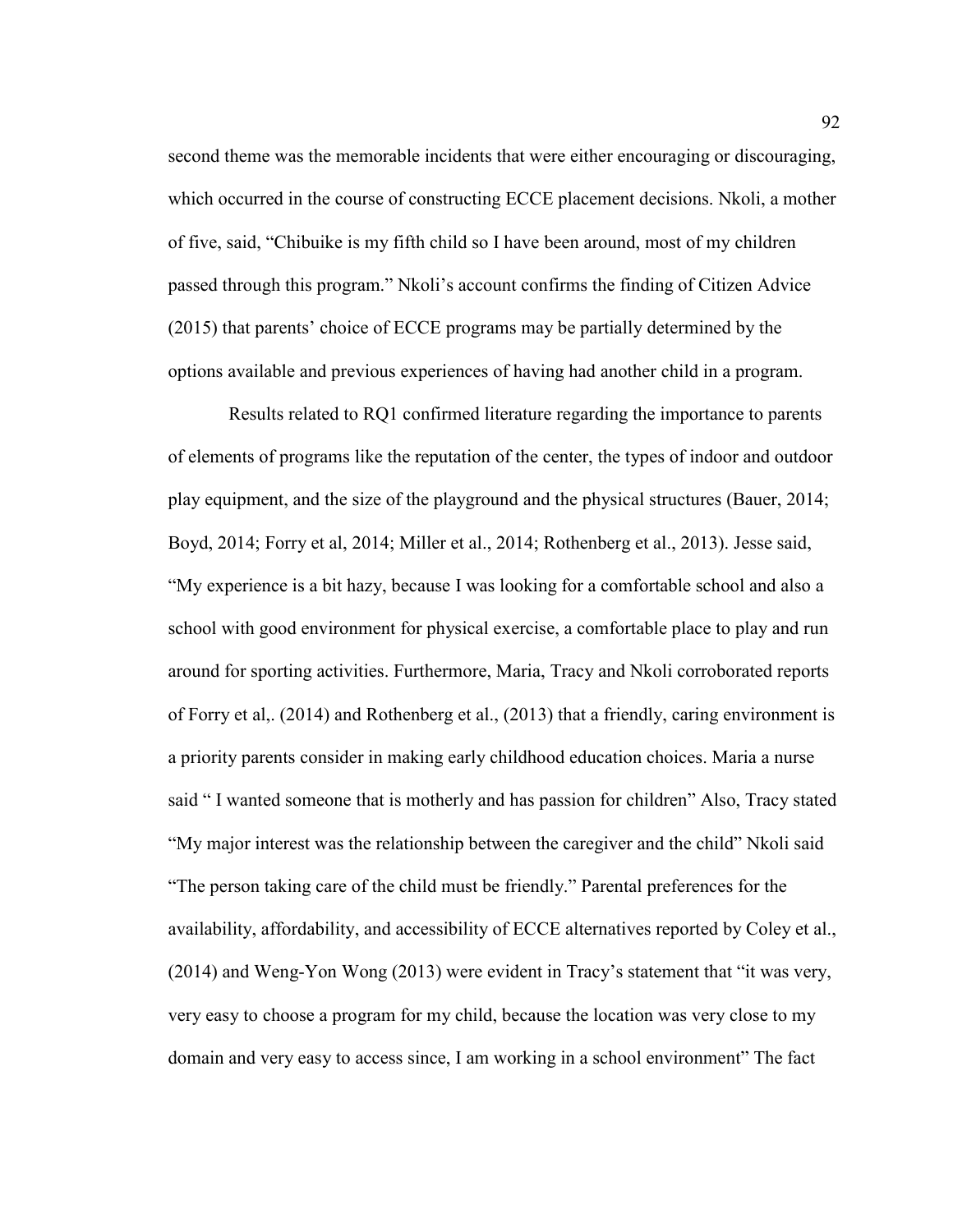that most parents considered making an ECCE placement decision an easy task suggests that most parents did not investigate their placement options extensively, but relied on priorities of convenience and familiarity, and visible attractions like playground size. Only one parent characterized the process as confusing, suggesting that this parent took the task seriously and was overwhelmed by the factors that might enter into a sound decision.

Some memorable incidents that participants reported, which occurred during their construction of ECCE placement decisions, were regarded as encouraging. Mercy said she was encouraged to take her child to a particular ECCE program, because she observed another woman who was never under stress as a working woman for the reason that she enrolled her child in an ECCE program. That relieved her of the stress of having to care for her child while at work. However, Jesse reported feeling under pressure to meet the timing of his mornings as a result of the distance between his house and the the ECCE program. Also, Maria, Tracy, and Sophia said they were discouraged from enrolling their child in specific ECCE programs, because they witnessed overcrowding, and absence of prompt attention to the child's needs in those centers. By implication, incidents parents considered memorable, which were either encouraging or discouraging in the course of constructing an ECCE placement decision, contributed in adding an insight into the factors that influence decision making process of ECCE placement. Consequently, expanding knowledge concerning things that influence the decision making for ECCE placement choices.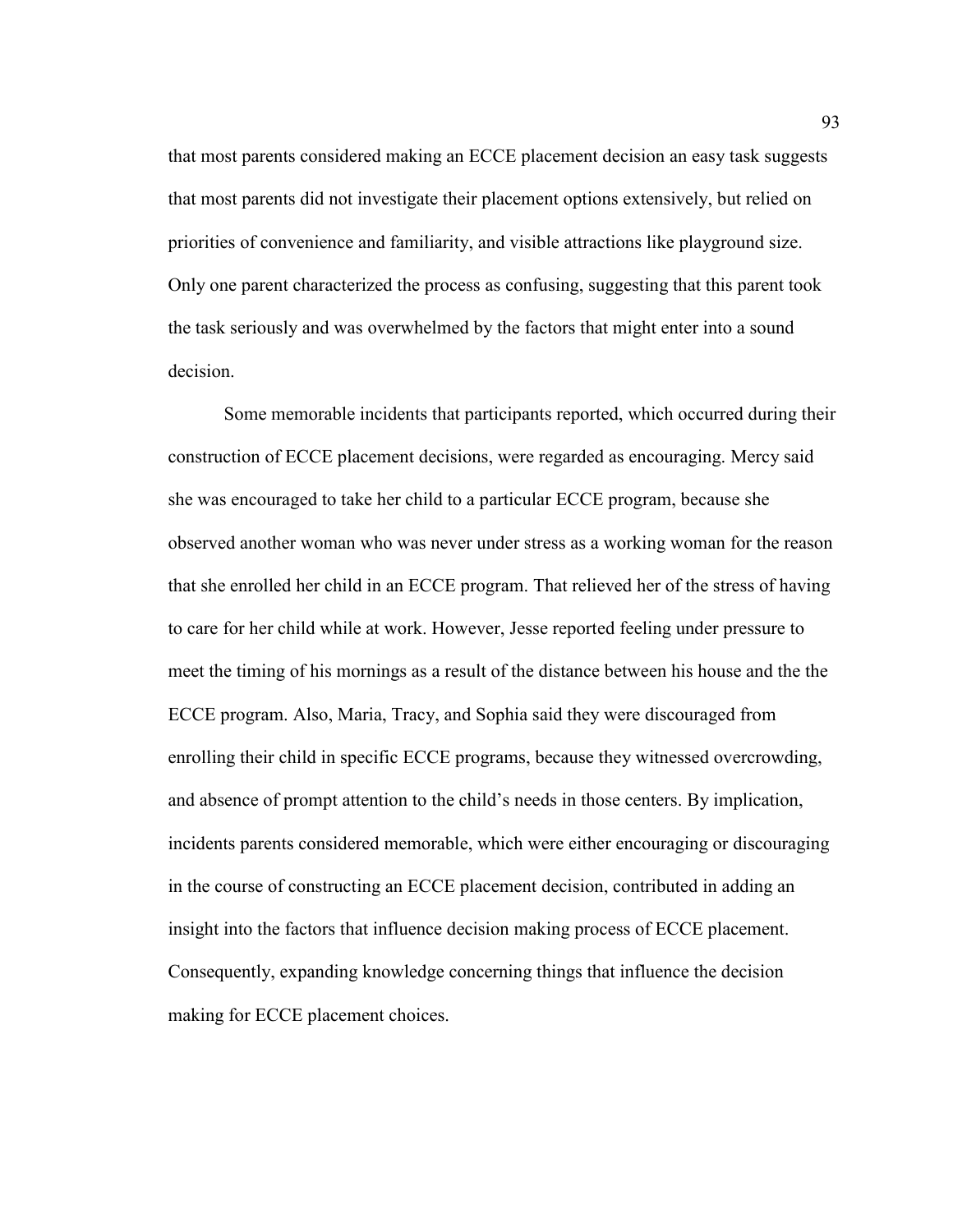## **RQ2: Interpretation of Findings**

 RQ2 asked: How did these parents source information to guide their construction of a decision for an early childhood education placement for their child? The data analysis for RQ2 revealed two themes : sources of information for the construction of ECCE placement decisions, which include social networks, family members, religious affiliations, school sources and the previous experience of having enrolled a child in an ECCE program. Second, the nature of the information obtained from the various sources of information were mainly general information not specific to any aspect of the ECCE program. The findings of the study indicated that the essential sources of information available to parents for their construction of early childhood education placement included their social networks, family members, religious affiliations, schools connections, and neighbors. Vesley (2013) stated that social networks are the key sources of ECCE program information. Also, Bauchmuller et al. (2014) and Beckett (2014) reported that parents' preference for an ECCE program is determined by parents' assessment of program quality, the recommendations by friends and neighbors, and the previous experience of the parents with a program under consideration and competing programs.

The result of the investigation revealed that the information gathered from these sources was not focused on any specific aspect of the ECCE programs, but mainly included only general information they felt was useful for their decision making concerning their child ECCE placement. Consequently, the decision process seemed to be enacted casually, since the placement decisions were swiftly made upon collection of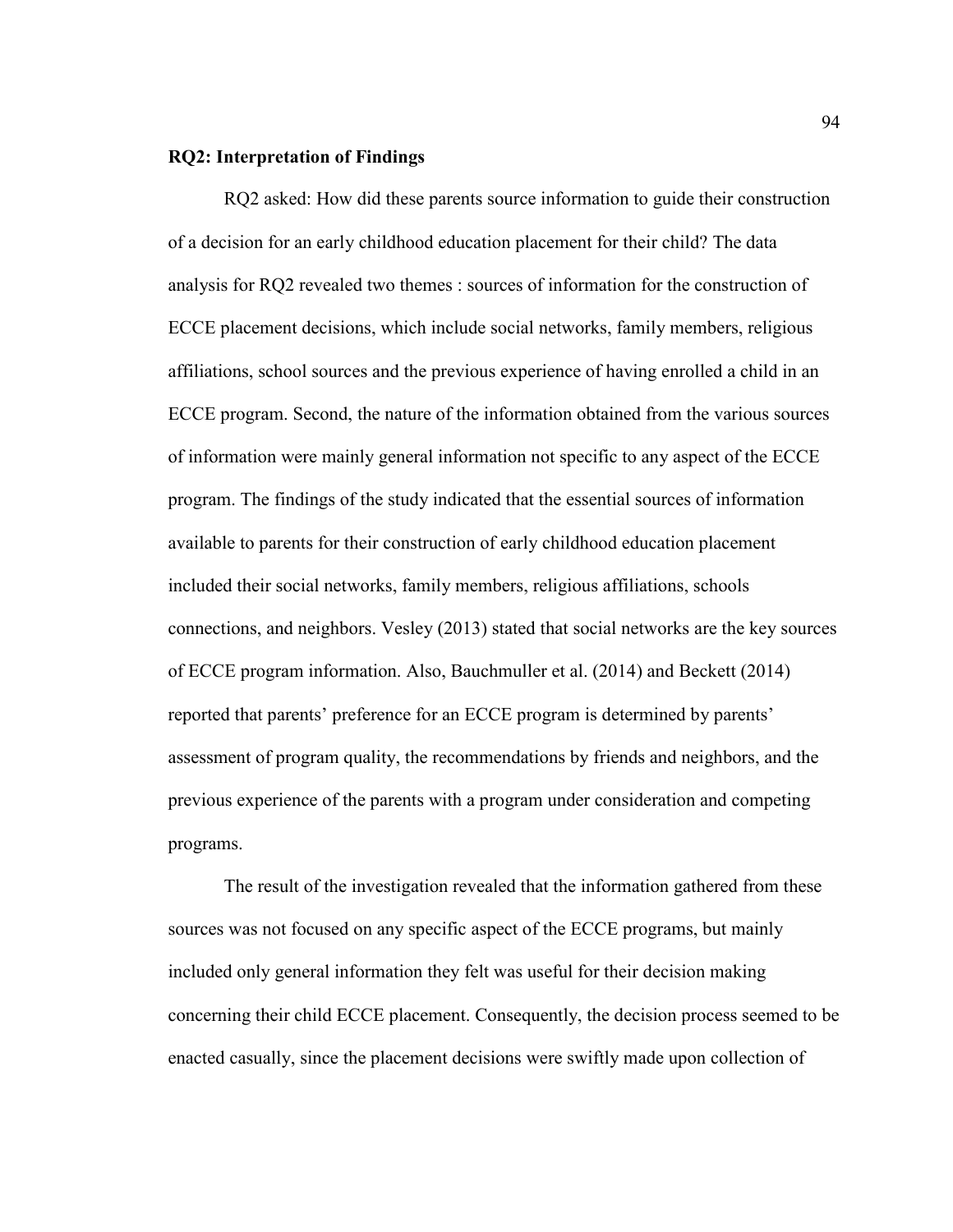minimal information (Bauer, 2014). In other words, the understanding of parental perception of their experiences and knowledge construction concerning ECCE placement decision for their child was enhanced by the constructivist's perspective that knowledge is constructed by individuals as determined by the existing knowledge, beliefs and new knowledge.

# **RQ3: Interpretation of Findings**

RQ3 was: How did parents use quality indicators in deciding on an early childhood education placement for their child? The analysis of data reflected two prominent themes: parents' priorities that guided their decision making for early childhood education selection for their child and how parents ordered quality indicators in constructing early childhood education placement for their child. Parents considered safety, security, comfort, relationship between care giver- child, child-child, parent and program staff, care giver-child ratio, parental values, cost, unhindered access to their children during the day, and proximity of the center to home or work as priorities in their search for ECCE programs for their child. These findings confirmed Day Care Trust's (2010) report that parents identified cost as a priority when making ECCE selection, as well as factors of safety, trusting and loving staff, parents' involvement, strong curriculum and small pupils to teacher ratio. Also, program proximity to home has been identified as one of the top three reasons for selecting a program (Canada & Bland, 2014; Joshi 2014; Matei, 2014).

Even though parents ordered the quality indicators that were engaged in the construction of their early childhood care and education placement decisions, the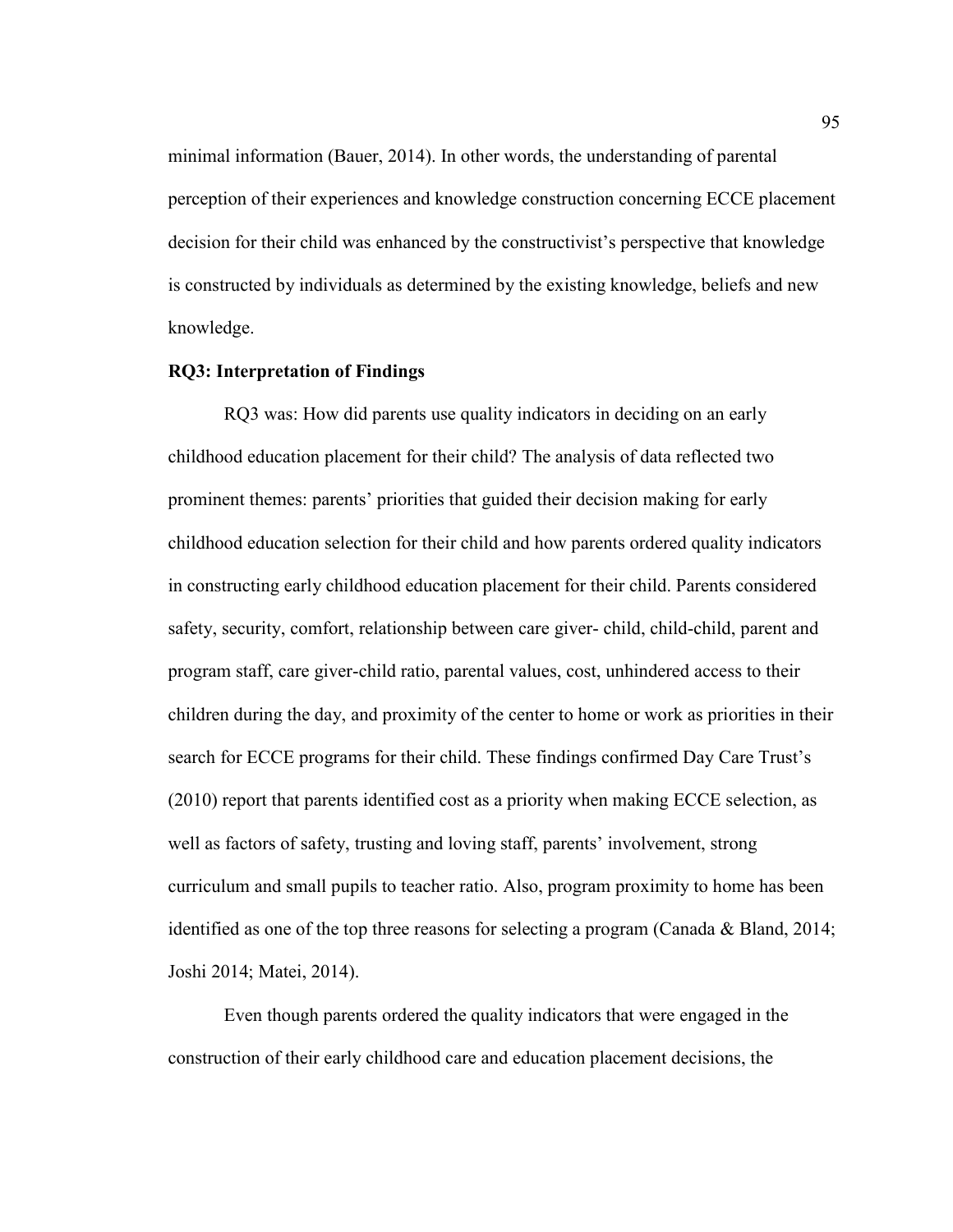ordering was not uniform for all the participants. In other words, each parent ordered the quality indicators according to personal preference. The quality indicators parents engaged included center safety and security, the rate of retention of teachers, the relationship between care givers and children, care giver-child ratio and physical characteristics of centers. This finding suggests that parents are aware of quality factors of ECCE, as has been reported by various authors (Lopez Boo, Araujo & Tome, 2016; Yoshikawa et al., 2013). Most of the participants considered safety and security as an indispensable quality indicator and a personal priority. Consequently, parents' choice of quality indicators agreed with reports by Matei (2014) and Natsiopoulou and Vitoulis (2015) that parents rank safety, child-teacher interactions, and support to learning as highly important when selecting a program. Despite attention to these quality indicators, the increase in enrollment in deficient programs suggests that parents were unable to notice these quality indicators in actual child care settings or to employ objective benchmarks in evaluating program quality. Consequently, this finding aligns with the constructivist framework of this study, in that meaning making and understanding are constructed by individuals based on their own interpretation of influencing factors.

### **RQ4: Interpretation of Findings**

RQ4 was: How did these parents synthesize the generated alternatives in constructing a placement decision with regards to their child? The findings of this study revealed that parents combined their priorities with the quality indicators they considered indispensable in constructing a placement decision for their child. This interaction among parental interests, available opportunities, and apparent constraints reflects that meaning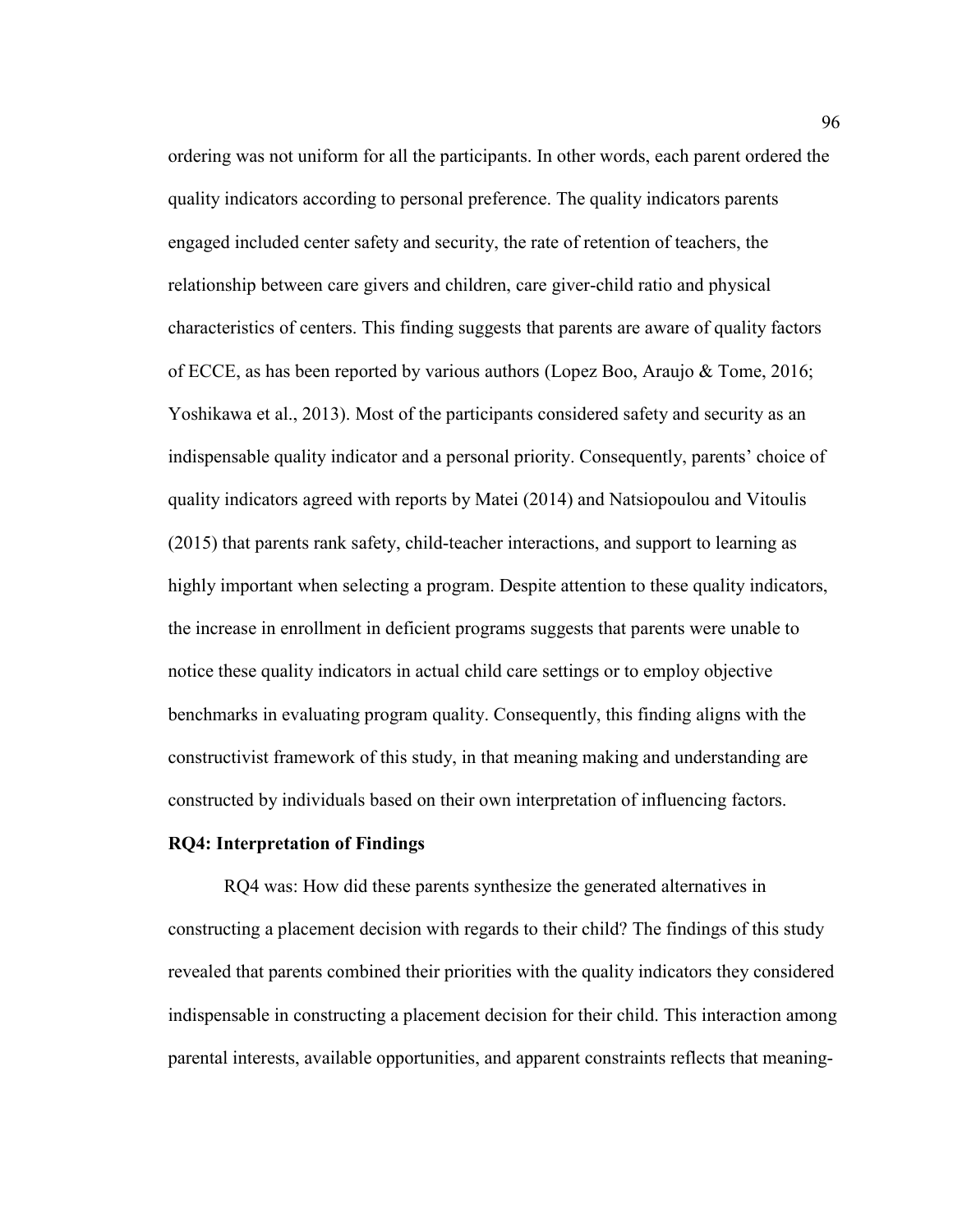making and understanding are constructed by individuals in a process that entails interdependence between existing knowledge and beliefs and new knowledge and experiences. According to Richardson (1992), decisions are reached while considering the optimal value of choice, so that the construction of early childhood education placement decision included consideration of the idea of optimal value, since both parental priorities and the available quality indicators were synthesized to attain the needed value. Moreover, as indicated by Spitzler et al., (2016), decision-making is a process of identifying and selecting alternatives that correspond with the values and interests of the decision maker, so that making a decision is an indication that a choice can be made from alternatives. In other words, the literature suggested and results of this study confirm that participants constructed their placement decision based on their interests and chose the alternative that they thought was best able to meet all their expectations. The synthesis of priorities and quality indicators in constructing a placement decision aligns with the constructivist framework of this study, in that knowledge was constructed by individuals based on their experiential world. Also, this result corroborates the constructivists' viewpoint that knowledge is a process of actively interpreting evidence and key factors, and that the construction of knowledge is accomplished by each individual.

## **Summary: Interpretation of Findings**

The findings of this study revealed that even though parents considered information from multiple sources, they haphazardly ordered quality indicators without regard for the influence of any quality-compromising indicator on their child's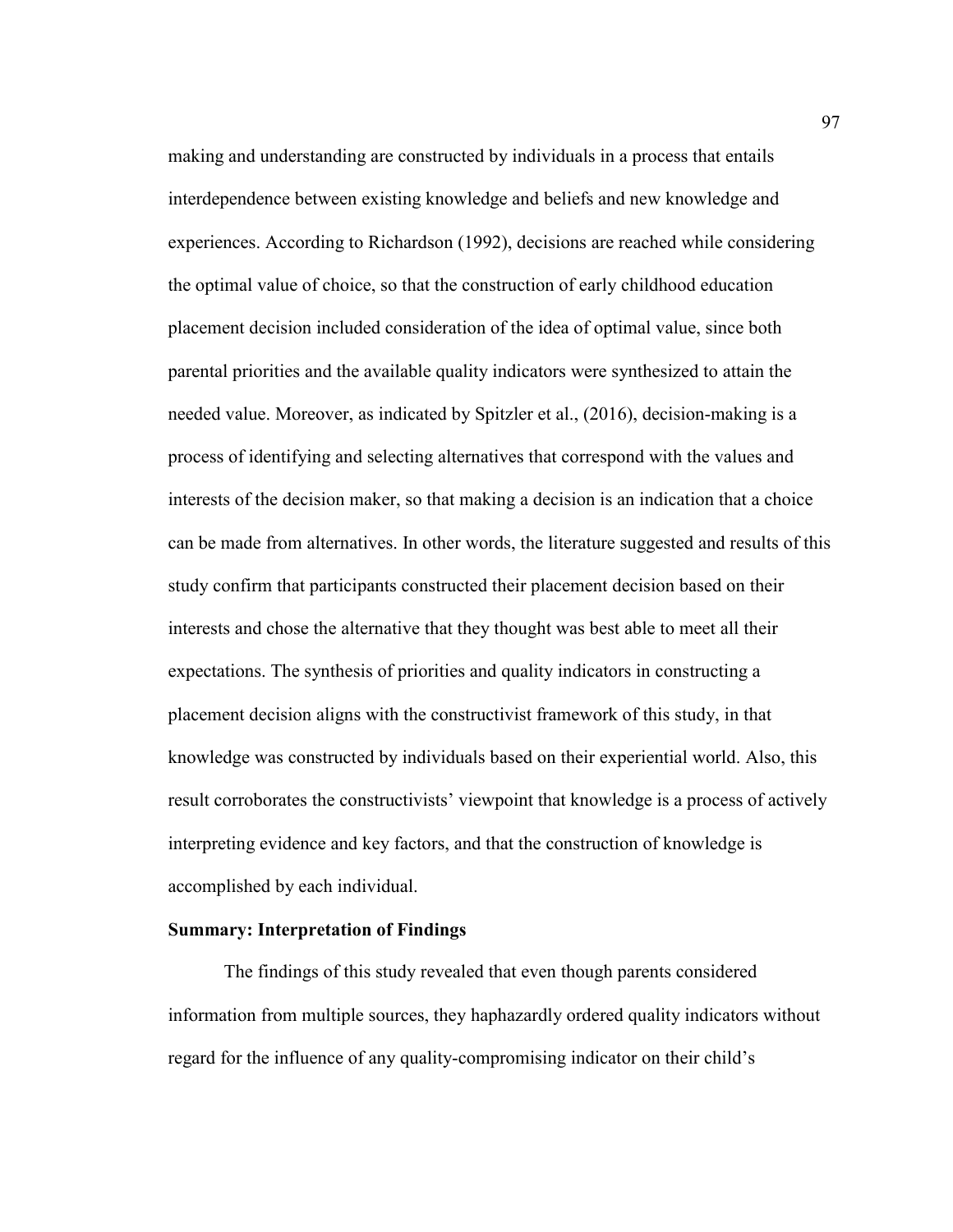development. Consequently, the relative inattention parents gave to quality indicators may explain continued enrollment in deficient programs. In addition, although parents had the information to make a wise decision, they appeared to not fully grasp the effect that quality has for the child's development, so that quality could take a greater importance over mere convenience and familiarity. However, the study is not without limitation and that is the issue for discussion in the next paragraph.

### **Limitations of the Study**

The researcher in a qualitative study is considered the key instrument for data collection (Creswell, 2013; Patton, 2015). Consequently, I functioned as the sole instrument for data collection for the study, and by implication the data interpretation was based on my personal interpretation and inferences. In other words, my personal integrity, sensitivity, and personal prejudices as the researcher may have affected the conduct of the study thereby leaving unknown gaps and bias in the study.

Also, the country in which this study was conducted was experiencing severe economic depression during the study period and as such may have affected the participants' perceptions or dispositions towards the concept and phenomena under scrutiny in this study. Despite these limitations, the issue of continuing enrollment in quality-deficient programs is a widespread problem, affecting ECCE in many countries (Janta, Belle & Stewart, 2016; Mongeau, 2016), as well as and across wide numbers of parents and children, and the results of this study indicate parental misperceptions that may contribute to this phenomenon.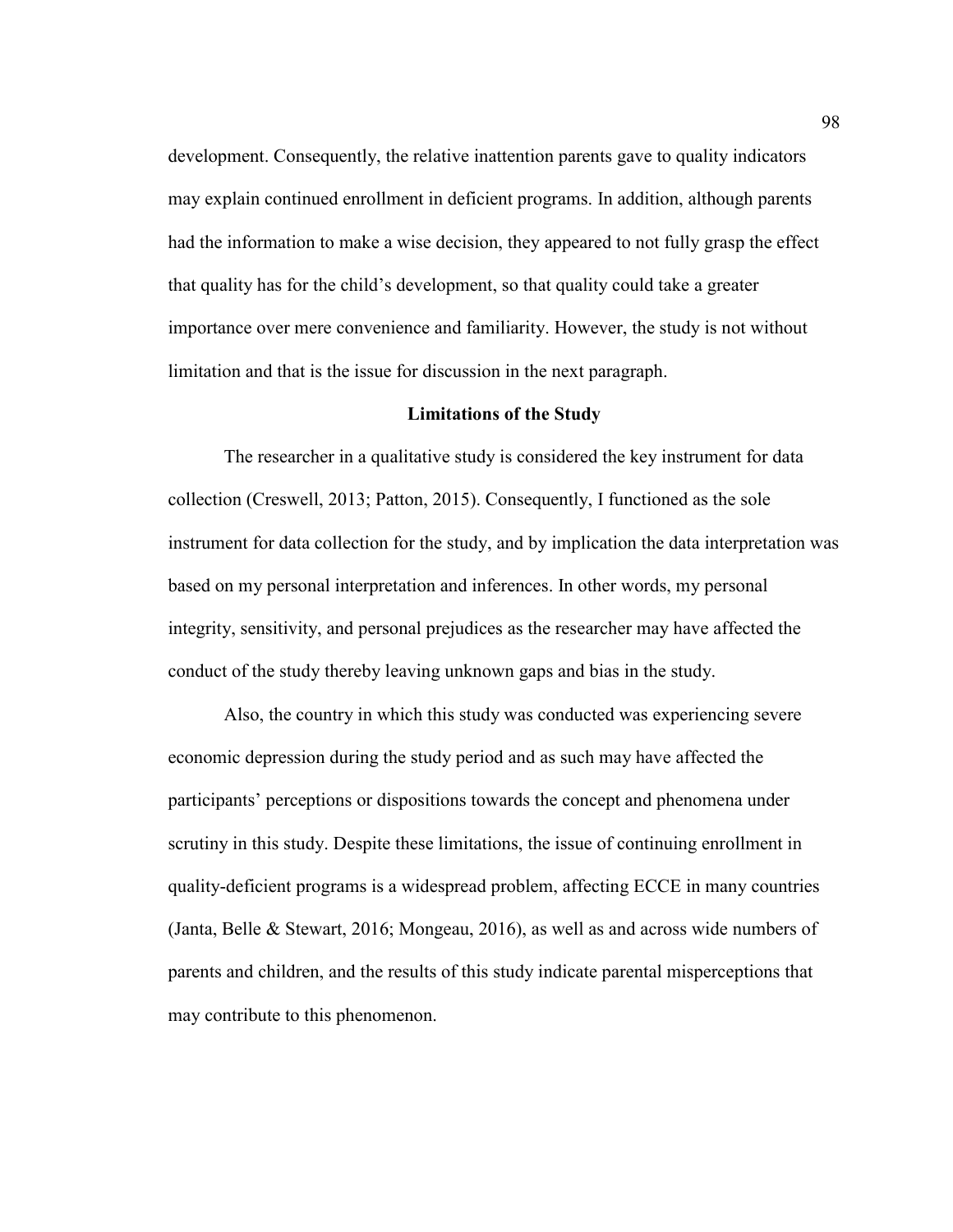In addition, the small number of participants limited my ability to draw distinctions between the three program types represented by participants. It may be that greater differences in understanding of quality indicators or in the influence of various personal preferences may exist, specific to those who decide on a program supported by one of the three funding methods included in this study.

## **Recommendations for Further Study**

 In light of the limitations to the trustworthiness of the present study, I will make several recommendations for further study. First, it would be good if the same study were repeated using a survey design to allow for the participation of larger sample that might enable generalization of the findings. In addition, a study could be conducted to explore why parents consider spirituality and unhindered access to their child in ECCE a priority in constructing placement decision for their child. These factors were outliers in the current study but suggest needs that may be under-represented in the literature. Further, additional study might explore the mechanism by which parents synthesize the generated alternatives in constructing ECCE placement decision, using a methodology that could enable real-time observation of this process. It would also be interesting to investigate why some quality indicators were considered more important than others in constructing early childhood education placement. A forced-choice ranking of the priorities and indicators that surfaced in this study and others that are typical in the literature might clarify parents' consideration of various factors and might indicate the level of consensus among parents about factors' relative value. In addition, more study of parents' decisionmaking by program type would be helpful. Selection of a program by its method of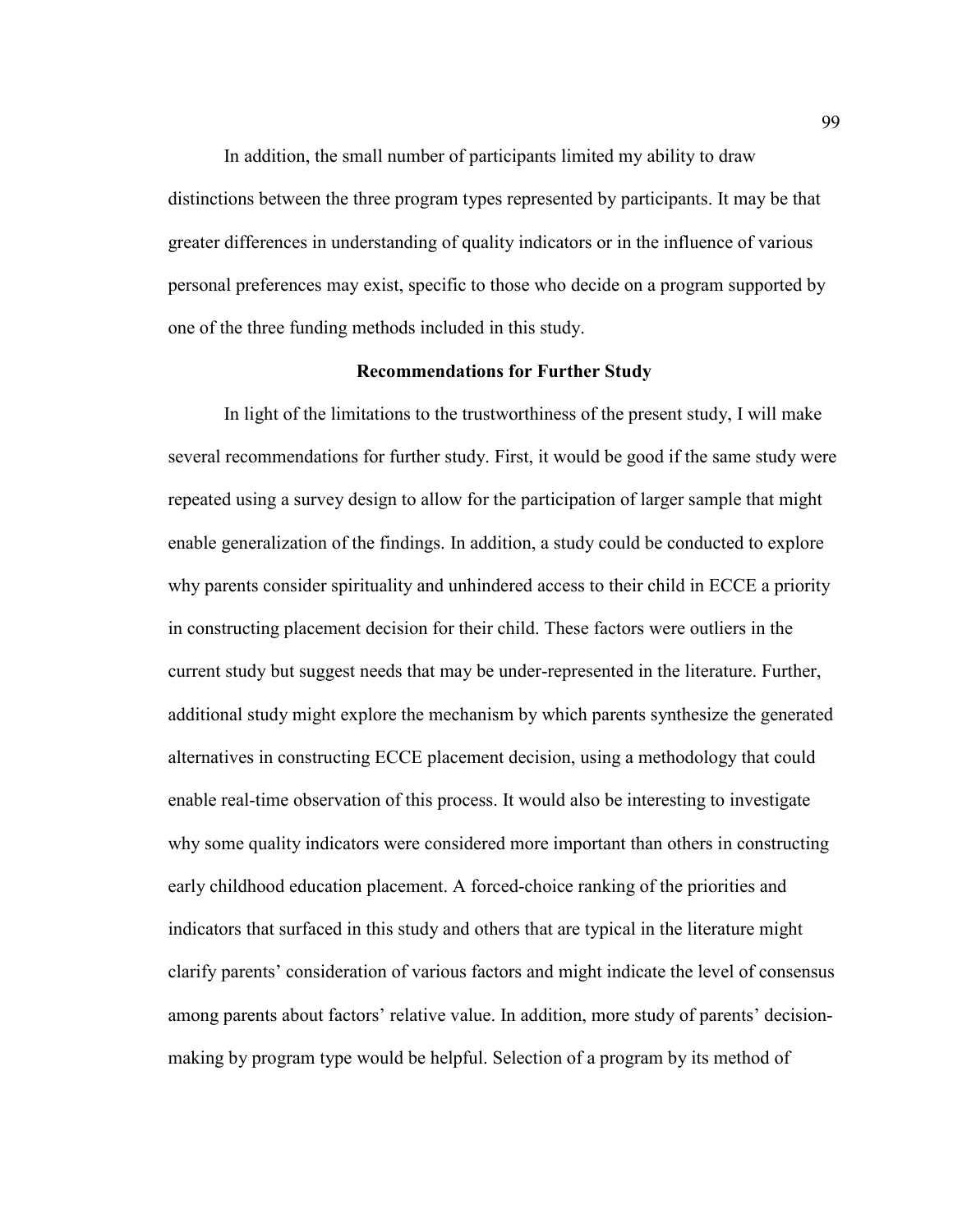funding was not explored in this study, but may constitute a significant variable in parents' ECCE decision-making. Finally, as the study-country emerges out of economic recession, this study could be repeated to ascertain more clearly the influence of economic considerations on parents' perspectives and considerations for ECCE decisionmaking.

### **Implications**

### **Implications for Positive Social Change**

The understanding of parental perceptions and their influence on ECCE choice provided by this study serve as a platform for social change because parents are the key stakeholders in making decisions concerning ECCE placement for their child. As a result of this study, mechanisms may be created so that parents will be better informed of the need to give attention to quality indicators above other considerations in their construction of placement decisions for ECCE. In other words, as a result of this study, parental priorities that do not contribute to the optimal development of the child may be deemphasized in constructing early education placement decision for the child, so that more children will be enrolled in quality programs in the future. This change may contribute in reducing achievement and opportunity gaps between income groups and create social equity and greater success for children. Furthermore, as a result of this study, society may become aware of family needs and contexts as factors that influence early education placement decisions and give these factors due recognition as a responsive element in supporting parents' participation in the labor force and their options for convenient, affordable, quality child care.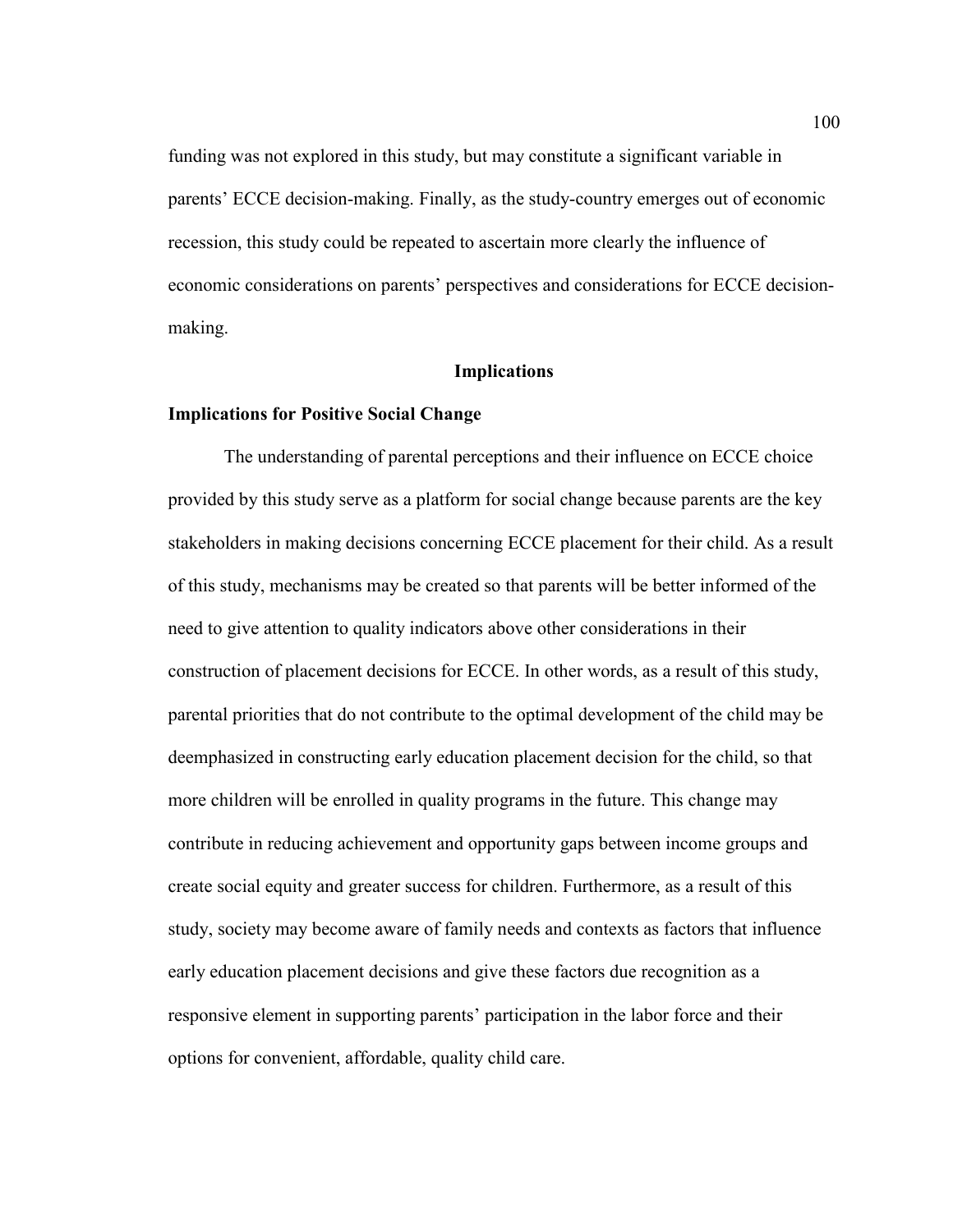### **Implications for Practice and Policy Change**

The key finding in this study is that parents may not pay attention to the fact that their children are the ultimate consumers of child care services, but instead give preference to their own convenience and familiarity with the proprietor of a child care center over child care center quality. To change this inclination on the part of parents, several policy changes and changes in practice might be implemented. First, child welfare agencies and government authorities might team up to create a campaign that informs parents of the importance of quality early childhood education and the problems that might be associated with low-quality child care. A list of indicators to look out for could be distributed to both new and older parents. In addition, greater regulatory attention might be made to improve child care quality and eliminate or reform low-quality centers, so that parents' priorities of convenience, cost, and familiarity might be realized through nearby high-quality centers that support the needs of both parents and children. Employers might be encouraged to offer high-quality on-site child care to their workers, so that parents' desire for child care that is convenient to their workplace and affordable might be combined with children's need for developmentally supportive care. Workplace centers have the potential of supporting nursing mothers, who expressed a desire for unhindered access to their infants during the child care day. To the extent that children's optimal development is important to national, educational, and business interests in the study country, these changes in policy and practice have potential for improving outcomes for children in the future.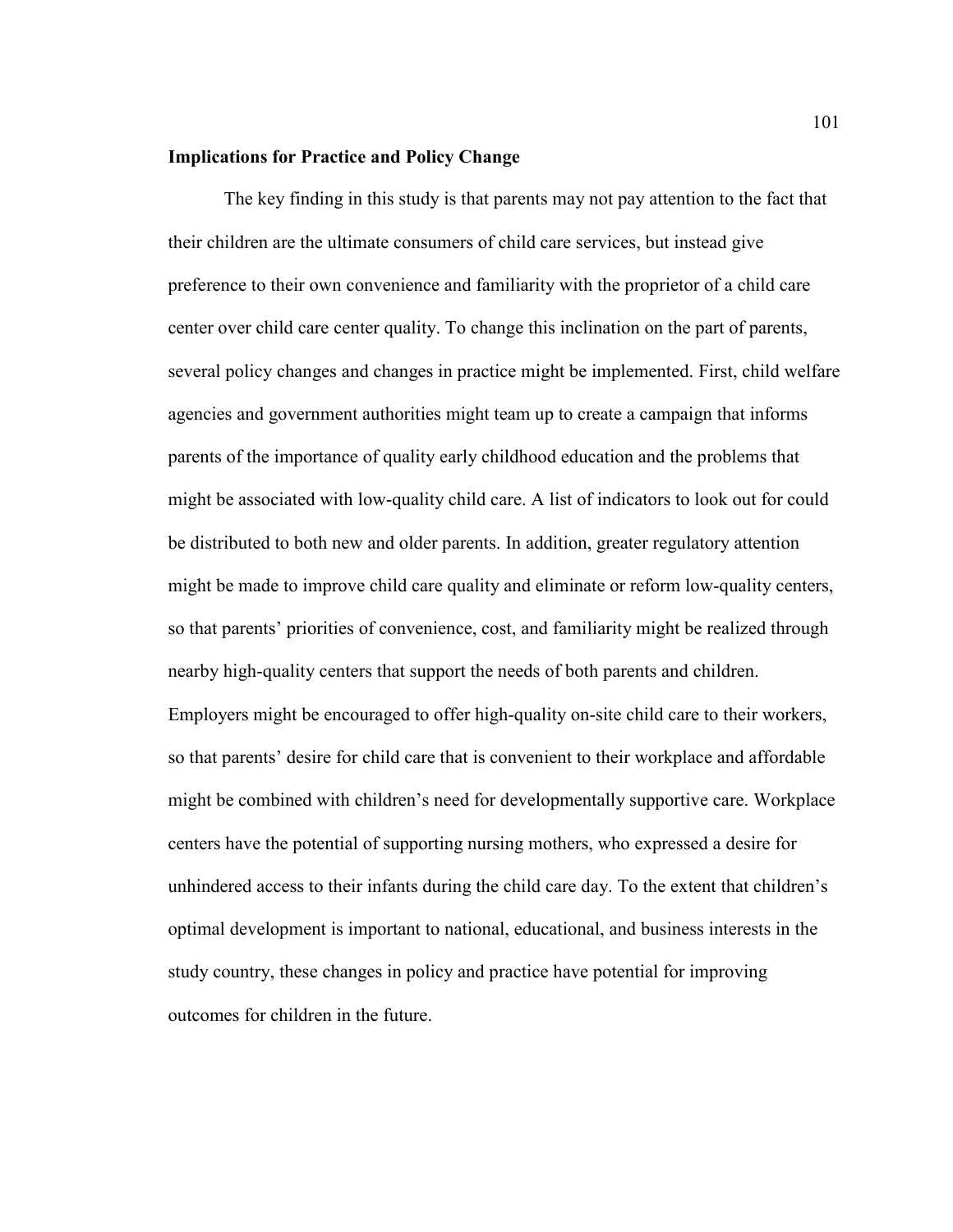### **Conclusion**

The purpose of this case study was to understand parents' perceptions of early childhood education and how these perceptions influenced their decision-making process for early childhood education choices, including enrollment of their children in deficient programs. I used a case study design in drawing on the insights of parents who have made child care decisions recently for their children. Furthermore, the study has been able to uncover the decision-making process for a choice that sets the tone of the educational journey in a child's entire life as well bridge the knowledge gap in the literature on parental decision making process of early childhood care and educational choices. In this study, I succeeded in describing the family context as a factor in the ECCE choice by providing information concerning systemic obstacles, service gaps and the nature of family needs. The findings of this study provided an understanding of the decision-making process of parents in making ECCE choices, and has the potential to generate policy reform to improve ECCE programs.

 This study generated information for policy makers by which to encourage placement decisions into quality programs, so that an increasing number of children might experience the benefits of quality programs. The results of this study, and the understanding of parents' perspectives it provides to educators and policy-makers, provide a direction for program reform and for increasing parents' understanding of the implications for children of their ECCE choices. Changes made as a result will provide a positive foundation for children's future learning, changes that are responsive in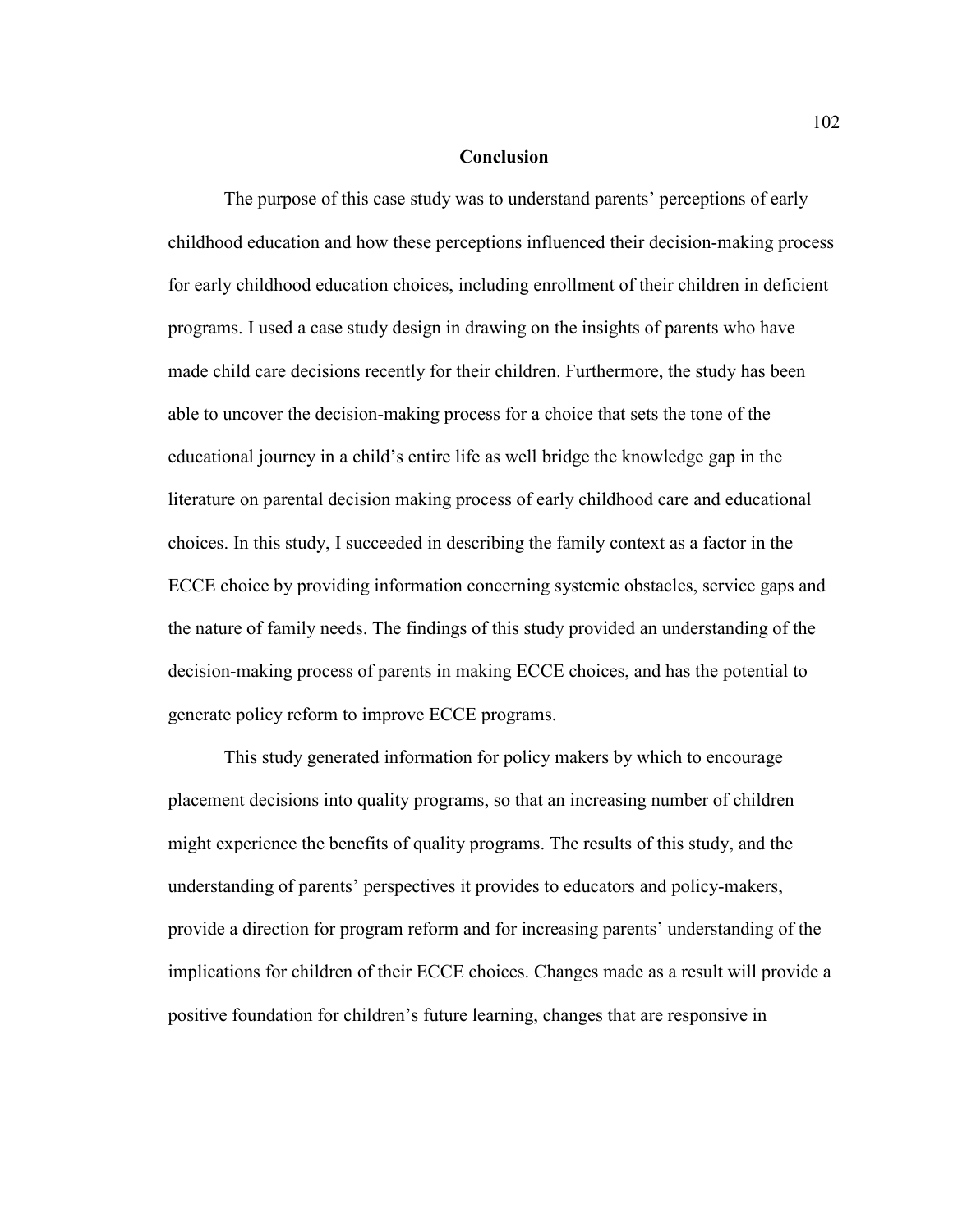supporting parents' participation in the labor force and realistic in creating a fairer and more equitable society.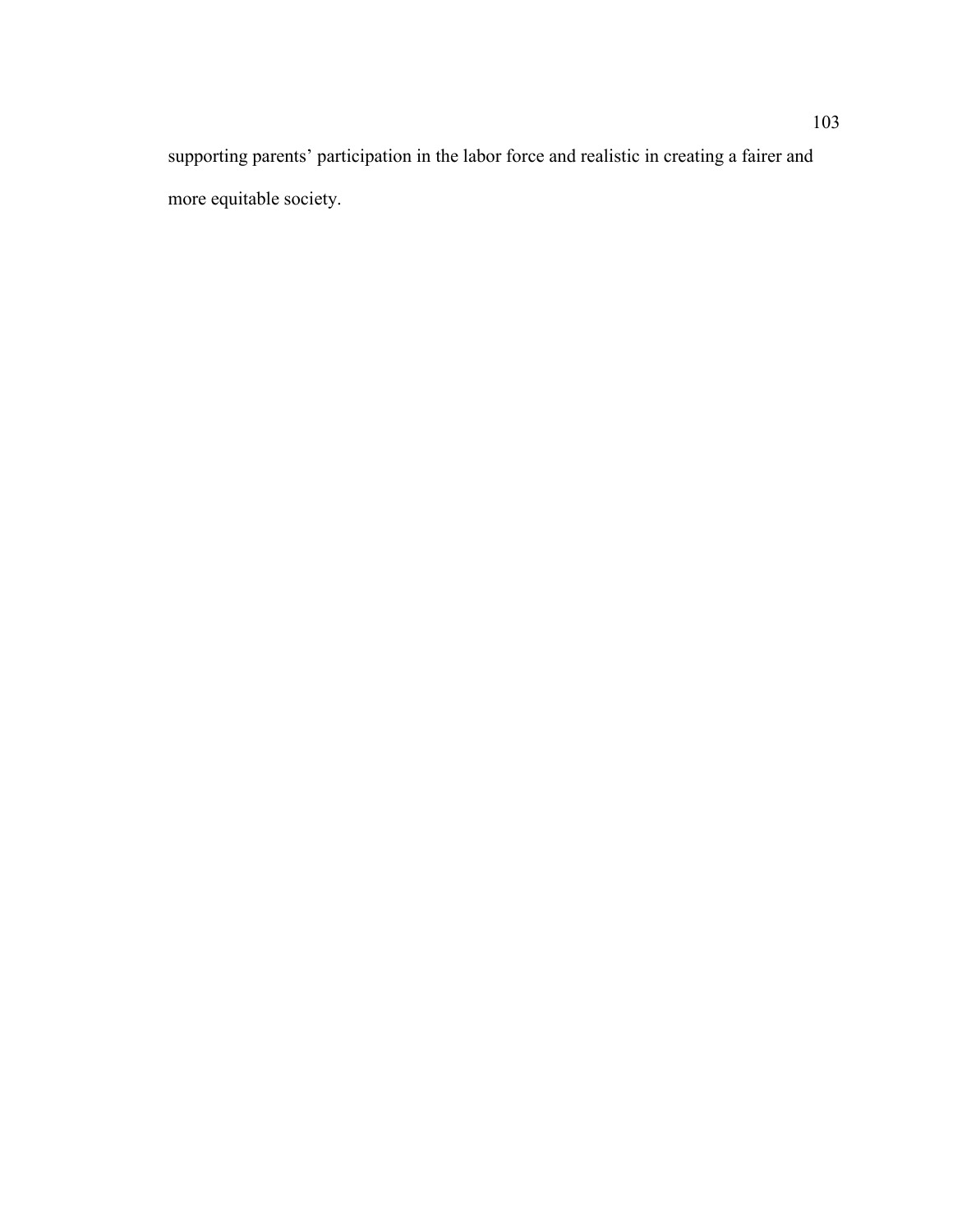#### References

- Adegbami, A. (2013). Early childhood training and education neglect and its implication on children's future achievements, national peace and development: A critical review of literature. *Journal of Education and Practice, 4*(22), 43-49.
- Ahin, J. & Shin, N. (2013). The use of childcare center for infants of dual-working families in Korea. *Children and Youth Services Review, 35*(9), 1510-1519. doi:10.16/j.childyouth/2013.06.004
- Akinrotimi, A.A. & Olowe, P.K. (2014). Challenges in implementation of early childhood education in Nigeria: The way forward. *Journal of Education and Practice, 7*(7), 33-38.
- Allen, R., & Steed, E. A. (2016). Culturally responsive pyramid model practice: Program wide positive behavior support for young children. *Topics in Early Childhood Special Education*, *36*(3), 165-175. doi:10.1177/0271121416651164
- Altenhofen, S., Berends, M., & White, T.G. (2016). School choice decision making among suburban, high-income parents. *AERA Open*, 2(1), p. ##s?. doi:10. 1177/23328584156.24098
- Amadi, F. N. C. (2015). Challenges of early childhood care and education in sustaining girl-child development in Nigeria. *Mediterranean Journal of Social Science, 4*(5), 151-156. doi:10.5901/mjss.2013.v4n5p151
- Anderson, K., Raikes, A., Kosaraju, S., & Solano, A., (2017). *National early childhood care and education quality monitoring systems.* Washington, DC: Brookings Institution.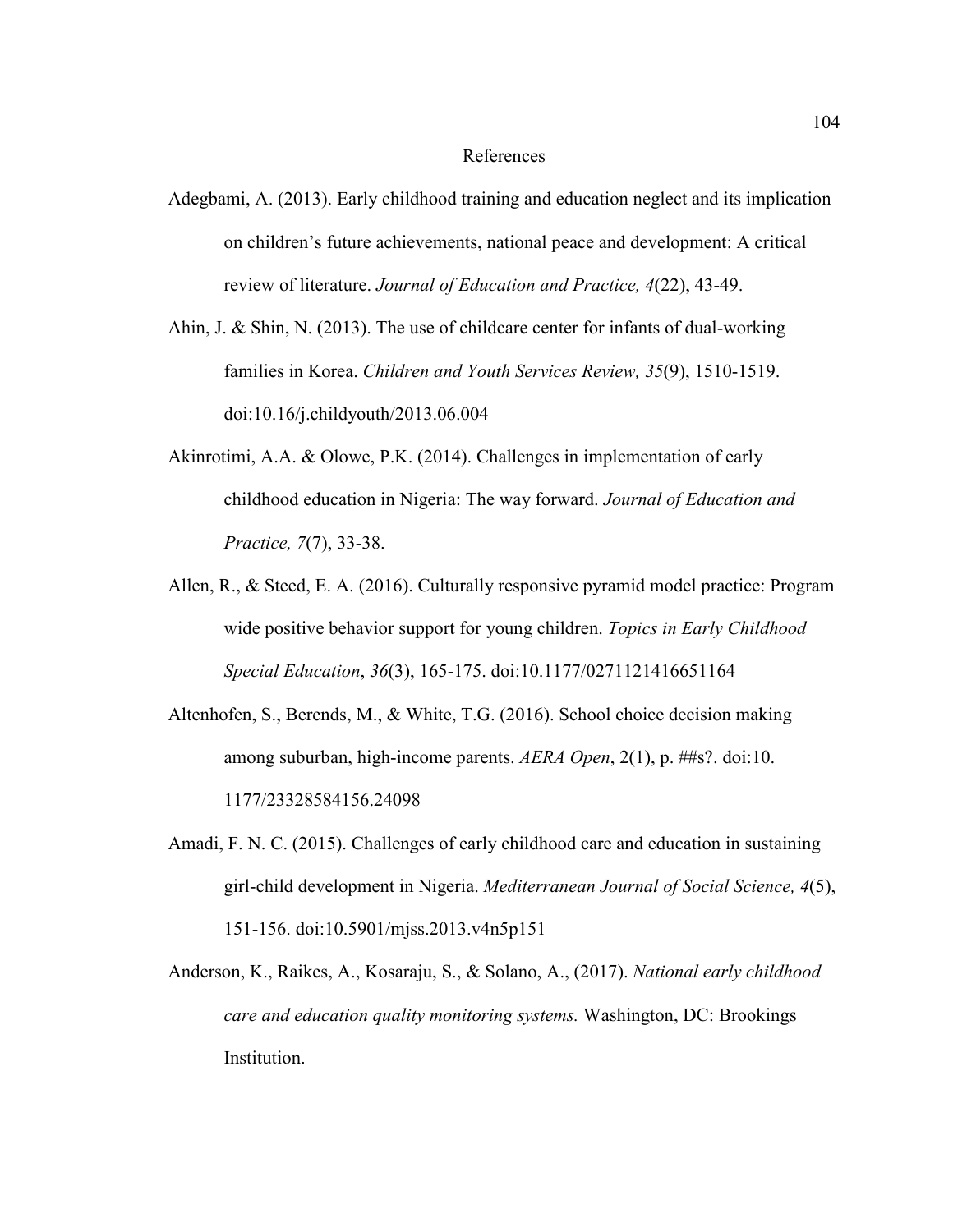- Anderson, K., & Raikes, A. (2017). *Measuring early learning quality outcomes (MELQO): Overview of the measuring early learning quality and outcomes initiative*. New York, NY: UNESCO, World Bank, Brookings Institution.
- Androniceanu, A., & Ristea, B. (2014). Decision making process in the decentralized educational system. *Procedia-Lumen Social and Behavioral Sciences, 149*, 37-42. doi:10.1016/j.sbspro.2014.08.175
- Anney, V. N. (2014). Ensuring the quality of the findings of qualitative research: Looking at trustworthiness criteria. *Journal of Emerging Trends in Educational Research and Policy Studies, 5*(2), 272-281.
- Ansari, A. (2017). The selection of preschool for immigrant and native-born Latino families in the United States. *Early Childhood Research Quarterly, 41,* 149-160. doi:10.1061/j.ecresq.2017.07.002
- Bauchmuller, R., Certz, M., & Rasmussen, A.W. (2014). Long-run benefits from universal high quality preschooling. *Early Childhood Research Quarterly*, *29,* 457-470.
- Bauer, K. A. (2014). How does taste in educational setting influence parent decision making regarding enrolment? *A Journal of Media and Culture, 17*(1). Retrieved from http://journal.media-culture.org.au/index.php/mcjournal/article/view/765
- Beckett, L. S. (2014). An investigation into the factors that influence parental choice of early education and care. (Unpublished Master's Thesis). University of Birmingham, U K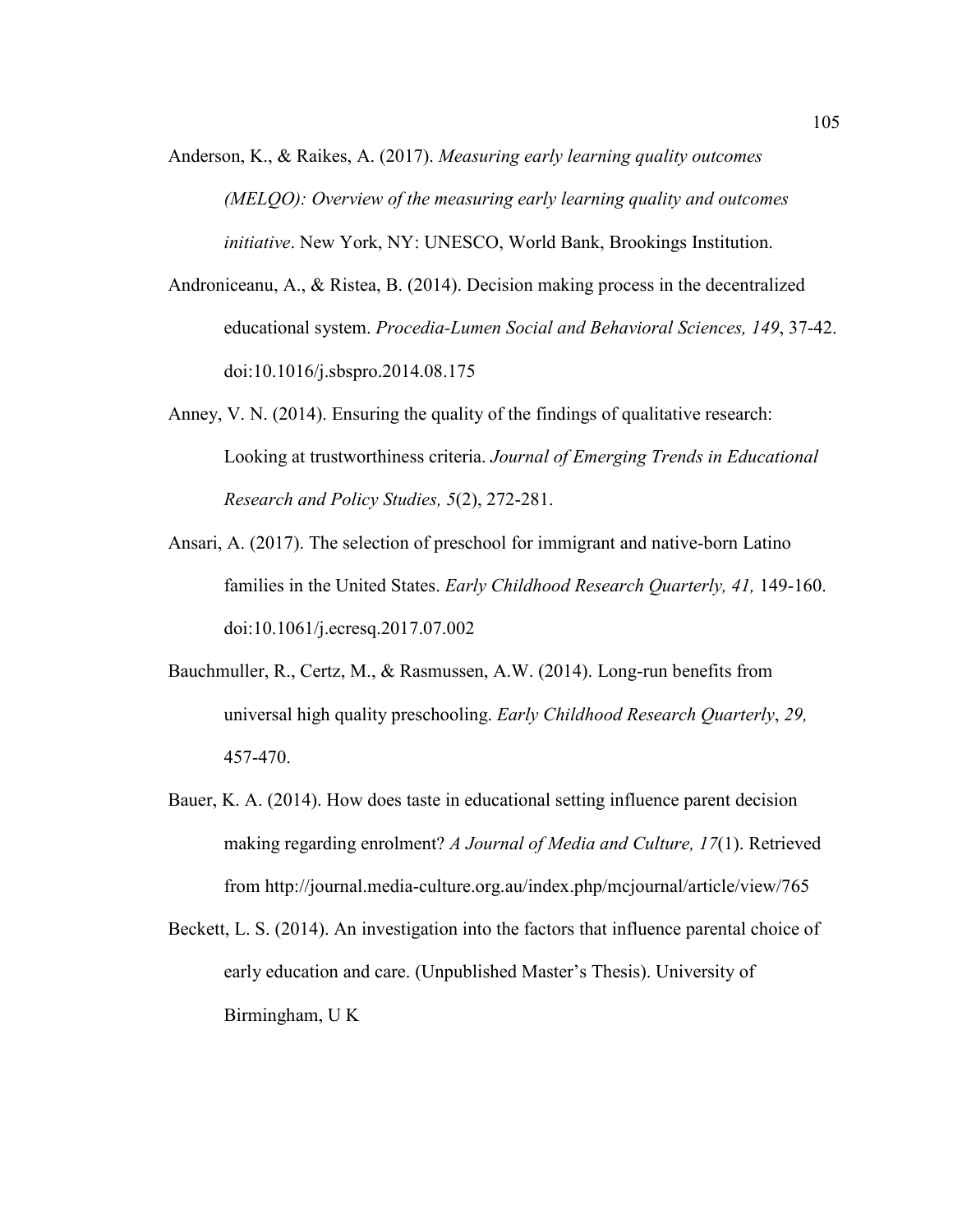Billup, F. D. (2014). Trustworthiness and the quest for rigor in qualitative research. *The NERA Researcher, 52,* 10-12. Retrieved from

https://www.airweb.org/eAIR/specialfeatures/Documents/ArticleFBillups.pdf

- Bock, A. (2015). The concept of decision making: An analysis of classical approaches and avenues for the field of enterprise modeling. In J. Rayle, S. Espana, & O. Pastor (eds.) *The practice of enterprise modeling*. Lecture notes in Business Information Process*, 235*. Cham, Switzerland: Springer. doi:10.1007/978-3-319- 25897-3\_20
- Bogdan, R., & Biklen, S. K. (1992). *Qualitative research for education: An introduction to theories and methods.* Boston, MA: Allyn & Bacon.
- Boyd, W. (2014). Parents' choices of child care in Australia. *NZ Research in Early childhood Education Journal. Special Issue: Early Childhood Policy, 17,* 51-70.
- Boyd, W., Walker, S., & Thorpe, K. (2013). Choosing work and care: Four Australian women negotiating return to paid work in the first year of motherhood. *Contemporary Issues in Early Childhood, 14*(2), 168-178. doi:10.2304/ciec.2013.14.2.168
- Bredekamp, S., & Copple, S. (2009). *Developmentally appropriate practice in early childhood program serving children birth through age 8.* Washington, DC: NAEYC.
- Brighouse, H., Ladd, H. F., Loeb, S., & Swift, A. (2016). Educational goods and values: A framework for decision makers. *Theory and Research in Education, 14*(1) 3-25. doi:10. 1177/1477878515620887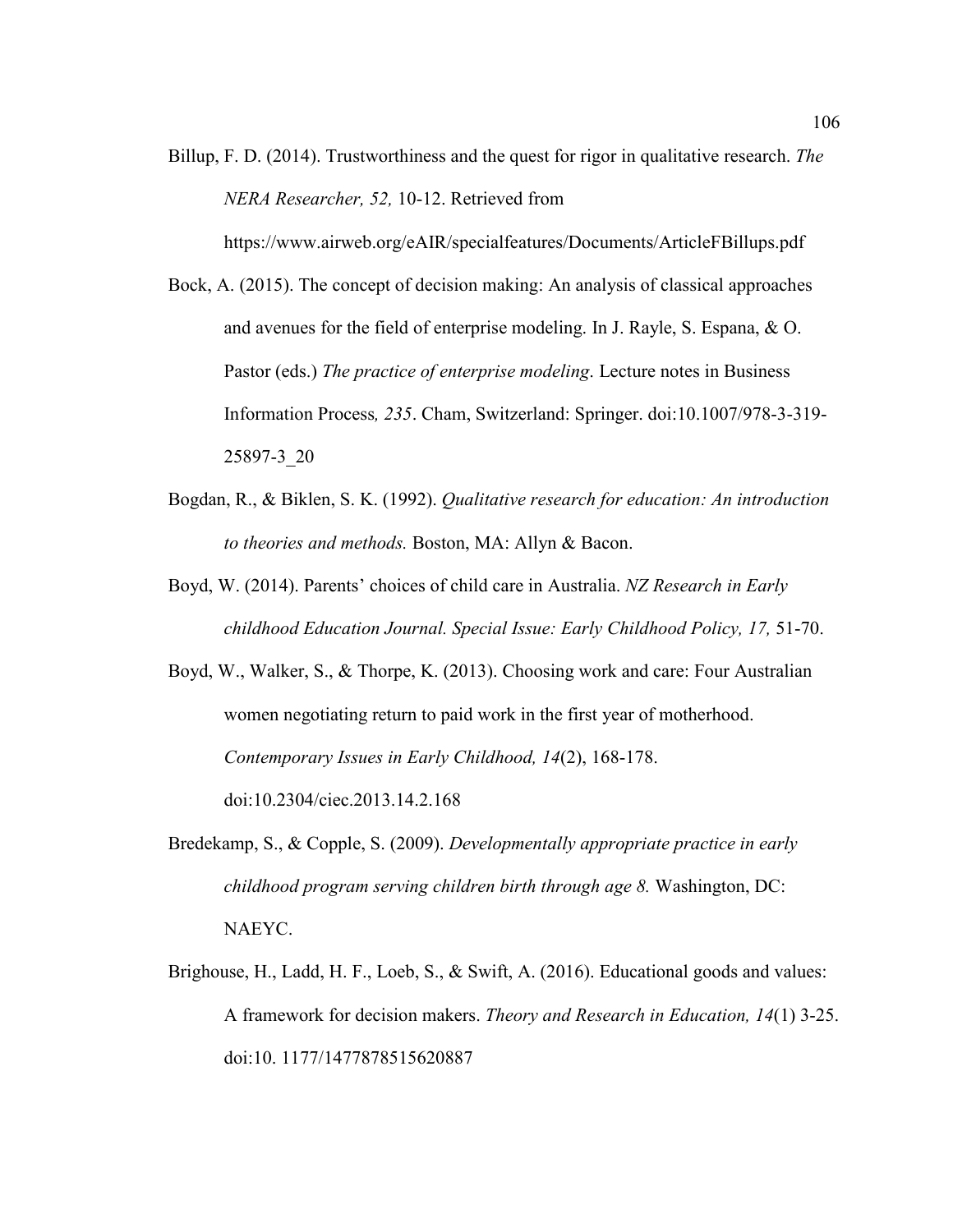- Burchinal, M., Magnuson, K., Powell, D., & Hong, S.L. (2015). Early childcare and education In *Handbook of Child Psychology*. New York, NY: Wiley.
- Camilli, C., Vegas, S., Ryan, S., & Barnette, W.S. (2010). Meta-analysis of the effect of early education intervention on cognitive and social development. *Teacher College Record, 112*(3), 570-620.
- Canada, T. J., & Bland, K. E. (2014). *Parents of young children: Their perception of teachers quality and access to quality care.* Danbury, CT: Western Connecticut State University. Retrieved from http://www.wcgmf.org/pdf/publication\_73.pdf
- Cassidy, D. J., Lower, J. K., Kinter-Duffy, V. L., Hedge, A.V., & Shim, J. (2011). The day-to-day reality of teacher turnover in preschool classroom: An analysis of classroom context and teacher director, and parent perspectives. *Journal of Research in Childhood Education, 25*(1) 1-21.
- Child Action. (2013). High quality child care: Your guide to finding and selecting the best care for your child. Retrieved from http:// www.childcation.org
- Child Care Aware of America. (2014). The child care and development block grant act of 2014. Retrieved from http://usa.childcareaware.org/wpcontent/uploads/2015/05/s.1086\_one-pager.pdf
- Child Care Solutions. (2016). Navigating the way to high quality child care. Retrieved from www.childcaresolutionscny.org.
- Choo, K. K. (2015). The shaping of childcare and preschool education in Singapore: From separatism to collaboration . *International Journal of Child Care and Education Policy*, 4, 1-23. doi:10.1007/2288-6729-4-1-23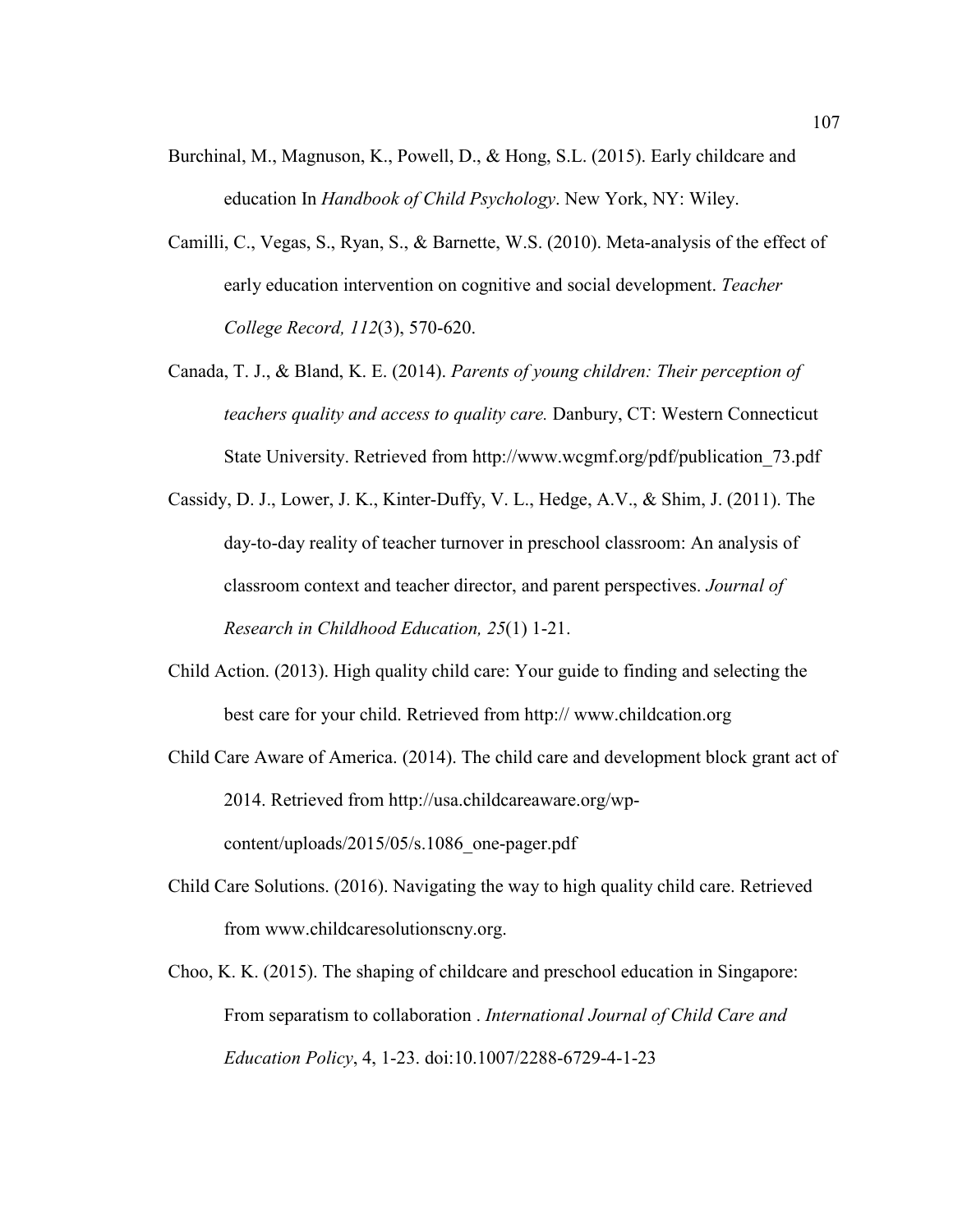- Citizen Advice. (2015). Enabling working parents? The experiences of parents in the childcare market. Retrieved from www.citizens advice.org.uk
- Cleveland, J., Susman-Stillman, A., & Halle, T. (2013). Parental perception of quality in early care and education. *Child Trend, 44*, 1-10.

Coley, R. L., Votruba-Dizal, E., Collins, M.A., & Miller, P. (2014). Selection into early education and care settings: Differences by developmental period. *Early Childhood Research Quarterly*, *29*, 319-332. doi:10.1016/j.ercesq.2014.03.006e

- Creswell, J. W. (2013). *Qualitative inquiry and research designs: Choosing among five approaches*. Thousand Oaks, CA: Sage.
- Creswell, J. W. (2009). *Research design: Qualitative quantitative and mixed methods approaches*. Thousand Oaks, CA: Sage Publications, Inc.
- Creswell, J.W. & Miller, D.L. (2000). Determining validity in qualitative inquiry. Theory into Practice, 39 (3) 124-130.
- Crosnoe, R., Purtell, K. M., Davis-Kein, P,. Ansari, A., & Benner, A. D. (2016).The selection of children from low-income families into pre-K. *Developmental Psychology, 52,*599-612. doi:10.1037/dev0000101
- Crotty, M. (1998). *The foundations of social research: Meaning and perspective in the research process.* London: Sage.
- Daycare Trust (2010). *Childcare costs survey 2010*. London: Daycare Trust.
- Dee, T. S. (2006). The why chromosomes: How a teacher's gender affects boys and girls. *Education Next*, *67*(4) 69-75.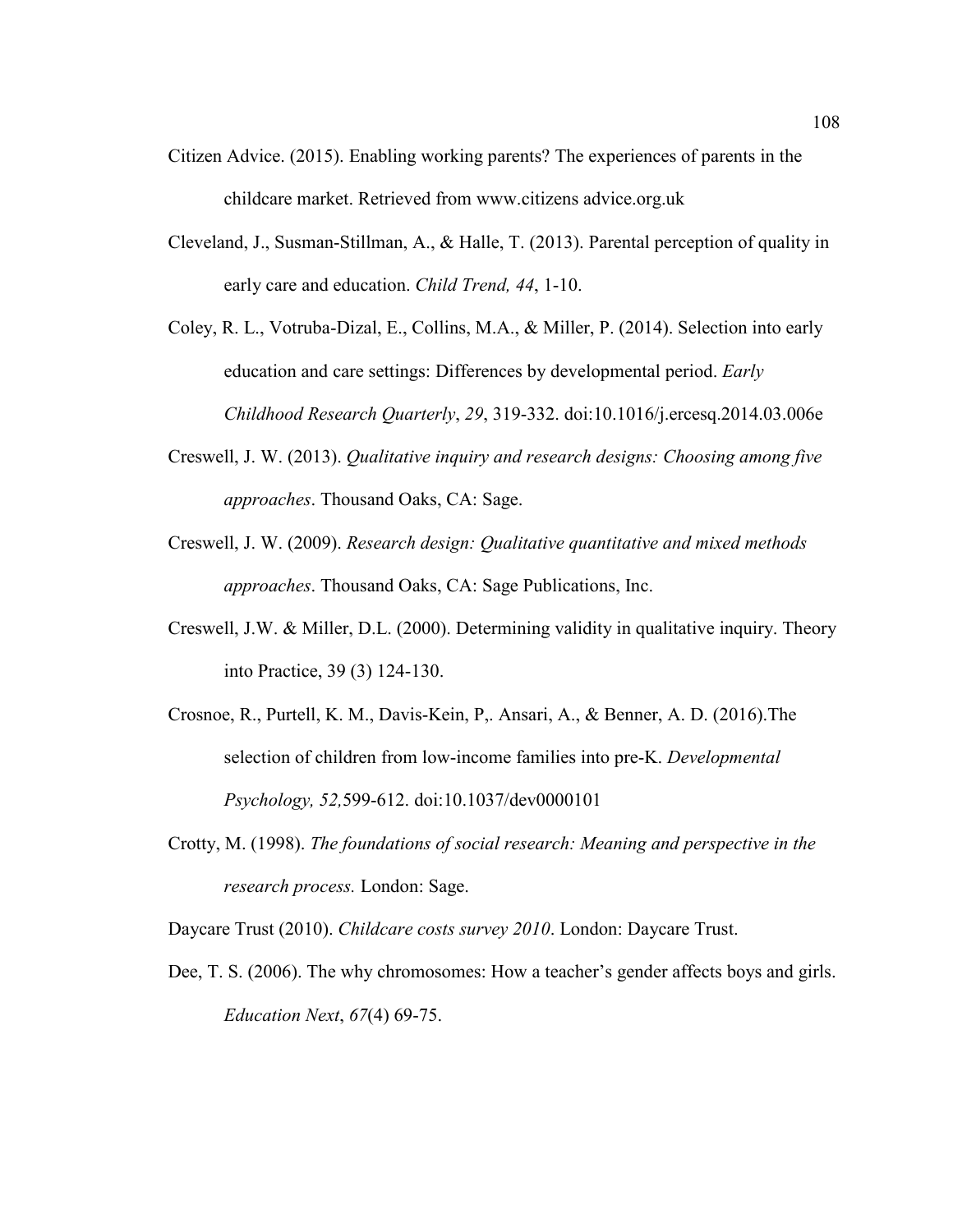- Del Boca, D. (2015). Child care arrangements and labour supply. IDB working paper series, no.IDB-WP-569. Retrieved from http://hdl.handle.net/11319/6812
- Demuth, A. (2013). *Perception theories.* Slovak: Ministry of Education. Retrieved from http://fff.turni.sk/userdata/ebooks/demuth -perception

Dewey, J. (1910/1978). How we think. *Middle Works, 6,* 177-356.

- Duncan, G.J. & Magnuson, K. (2013). Investing in preschool programs. *Journal of Economic Perspective*, 27(2), 109-132. doi:10.1257/jep27.2.109
- Dussaillant, F. (2016). Usage of child care and education centers: The proximity factor. *SAGE Open*, 1-14. doi:10.1177/2158244016652668

Early Childhood Community Development Centre (2014). "Achieve child care quality with proven evidence-based assessment tools". Retrieved from http://eccdc.org/wp-content/uploads 2014/...measuring-out-Enhancing-Quality.pdf

- Elicker, J., Wen, X., Kwon, A.A. & Sprague, J.B. (2013). Early head start relationships: Association with program outcomes. *Early Education and Development,* 24 (4), 491-516. doi:10.1080/10409289.2012.695519
- Elo,S., Kaarianen,M., Kanste, O., Polkki, T., Utraianen, K. & Kyngas, H. (2014). Qualitative content analysis: A focus on trustworthiness. *SAGE Open*, 1-10. doi:10. 1177/2158244014522633
- Ertmer, P. A. & Newby, T. J. (2013). Behaviorism, cognitive, constructivism: Comparing critical features from an instructional design perspective. *Performance Improvement Quarterly*, *26*(2) 43-71. doi:10.1002/piq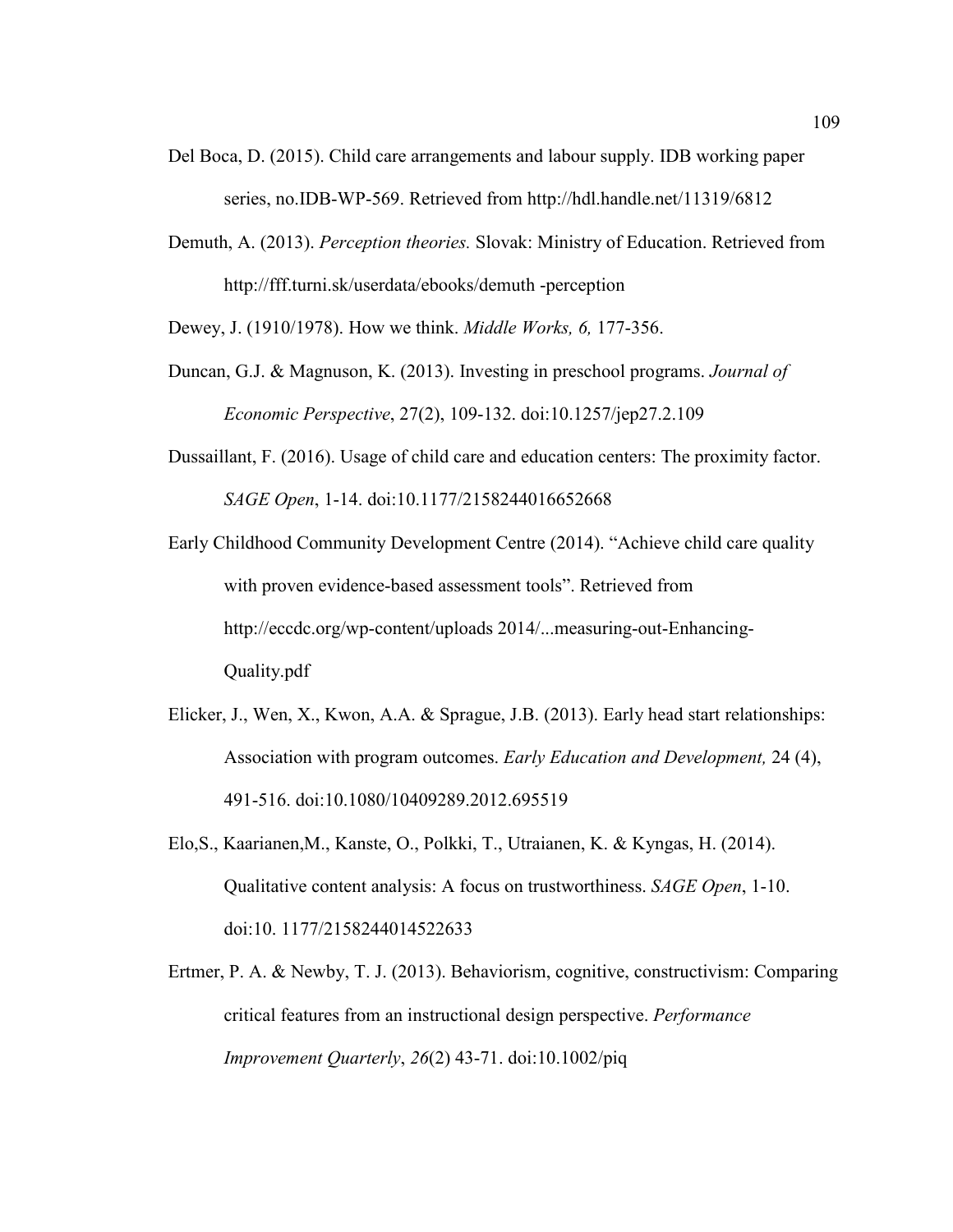- Eze, T.A.Y (2016). The challenges of pre-primary education in Enugu state Nigeria. *Developing Countries Studies, 6*(4) 99-104.
- Family Child Care Trust. (2013). Child care costs survey. Retrieved from http://www.familyandchildcaretrust.org/childcare costs. Surrey: London Family and Parenting Institute.
- Federal Ministry of Education (FME) (2015). Education for all 2015 national review report: Nigeria. Nigeria; UNESCO
- Forry, N., Isner, T. K., Daneri, M. P., & Tout, K. (2014). Child care decision-making: Understanding priorities and processes used by low-income families in Minnesota. *Early Education and Development*, 25, 995-1015. doi:10.1080/10409289.2014.893758
- Forry, N. D., Simkin, S., Wheeler, E. J., & Bock, A. (2013). You know how it makes you feel "low-income parent's childcare priorities and definitions of ideal high-quality childcare. *Journal of Children and Poverty, 19*(2), 107-126. doi:10.1080/10796126.203843508
- Fosnot, C. T. (1996). Constructivism: A psychological theory of learning. In C.T. Fosnot (Ed.) *Constructivism: Theory and practice.* New York, NY: Teachers College Press.
- Gabriel, A. O. (2013). Historical analysis of federal government innovation in early childhood education in Nigeria, 1977-2008. *International Journal of Academic Research in Business and Social Sciences*, *3*(1), 63-84.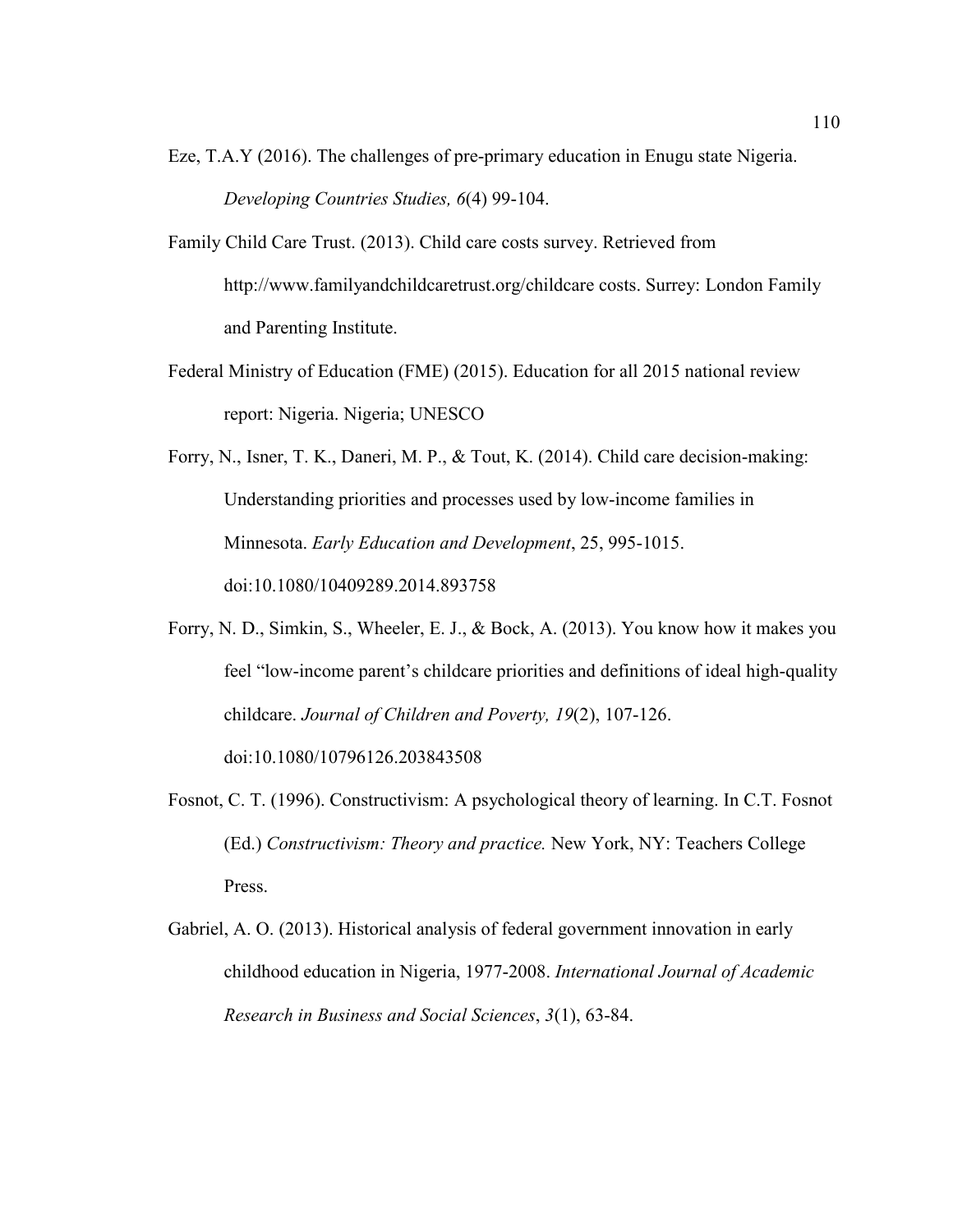- Gertler, P., Heckman, J., Pinto, R., Zanolini, A., Vermeersch, C., Walker, S., et al., (2014). Labour market returns to an early childhood stimulation intervention in Jamaica*. Science, 344* (6187) 998-1001.
- Gialamas, A. (2015). Social inequalities in childcare quality and their effects children's development at school entry: Findings from the longitudinal study of Australian children. *Journal of Epidemiology and Community Health, 69*(9), 841-848.
- Glava, C. C. & Glava, A. E. (2015). "Moment of truth" in educational marketing Factors that contribute to the decision making on the educational market in Romania. *Procedia-Social and Behavioral Sciences, 180*,170-175. doi:10.1016/j.sbspro.2015.02.10
- Good Start Early Learning. (2015). How to make the right early learning choice for your child. Retrieved from http://www.goodstarts.org.au
- Grammatikopoulos, V., Gregoriadis, A., Tsigilis, N., & Zachopoulou, E. (2014). Parental conception of quality in Greek early childhood education. *European Early Childhood Education Research Journal, 22*(1) 134-148.
- Gregory, R. L. (1966). *Eye and brain: The psychology of seeing*. New York, NY: McGraw-Hill.
- Gregory, R. L. (1980). Perception as hypothesis. *Philosophical Transactions of the Royal Society of London*, *8*(209), 181-197. doi.10.1098/rstb.1980.0090

Grossoehme, D.H. (2014). Research methodology overview of qualitative research. *Journal of Health Care Chaplain, 20*(3): 101-122. doi:10.1080/088547262014.925660.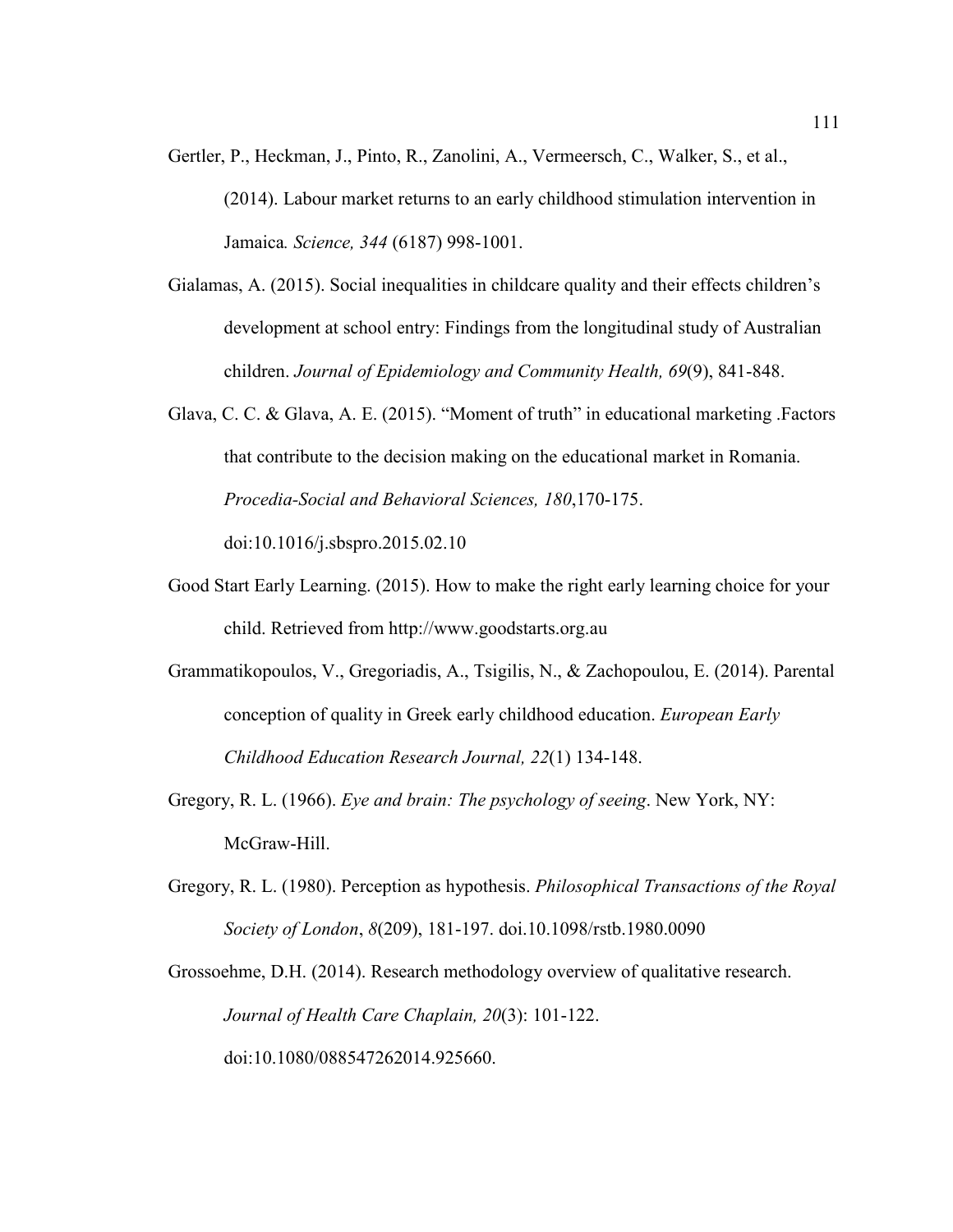- Guba, E. G., & Lincoln, Y. S. (1989). *Fourth generation evaluation*. Newbury Park, CA: Sage.
- Haddad, W. D., Colletta, N. J., Fisher, N., Lakin,M., & Sutton, M. (1990). *Meeting basic learning needs: A vision for the 1990s.* New York, NY: UNIDO, UNESCO, UNICEF and World Bank.
- Harms, T., & Cryer, D. (1990). Infant/toddler environment rating scale (ITERS). New York, NY: Teachers College Press. http://dx.doi.org/10.1037/t15191-000
- Harms, T., Clifford, R. M., & Cryer, D. (1998). The early childhood environment rating scale-revised (ECERS-R). New York, NY: Teachers College Press http://dx.doi.org/10.1037/t15192.000
- Harms, T., & Clifford, R. M. (1989). Family day care rating scale (FDRC). New York, NY: Teachers College Press. http://dx/doi.org/10.1037/t15189.000
- Hermann, J. W. (2017). Rational decision making. *Wiley Stats: Statistic Reference Online 7*, 9-28. doi:10.1002/9781118445112.stat07928.
- Honig, A. S., Kim, Y., Ray, K., & Yang, H. J. (2013). Teacher education and soothing strategies with infants and toddlers. *Early Child Development and Care, 183*(7), 895-898. doi:10. 1080/03004430.2012.690757
- Hopkins, L., Lorains, J., Issaka, A., & Podbury, R. (2014). How does "community" facilitate early childhood service use in a multicultural Australian suburb? *Journal of Early Childhood Research, 15*(1), 3-16. doi:10. 1177/ 1476718x14552876
- Hussung, T. (2017). *7 steps of the decision making process*. St Paul, MN: Concordia University.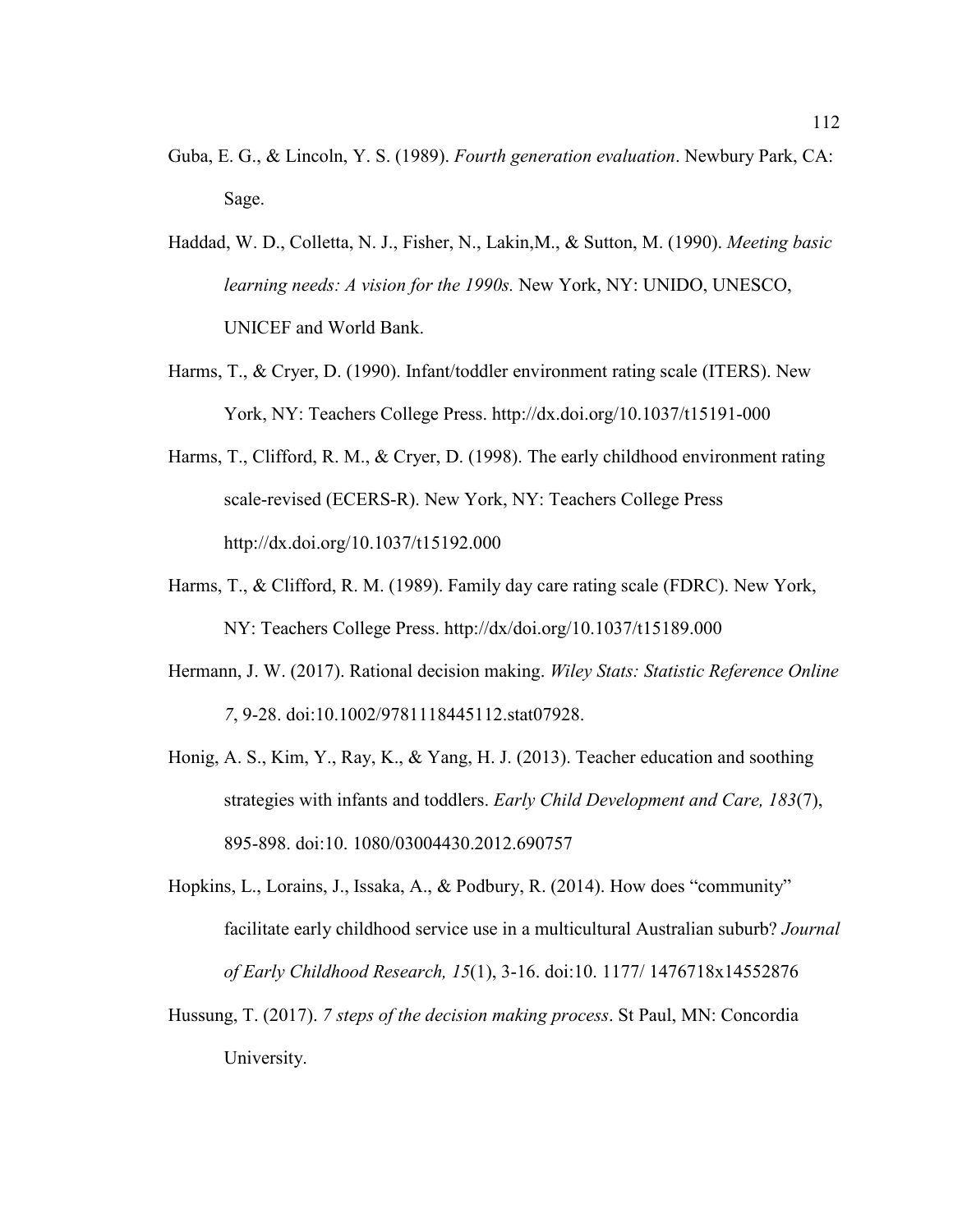Ibhaze, F.O. (2016).Issues and challenges of implementation of early childhood education in Nigeria. *International Journal of Scientific and Research Publications, 6*(5), 176-179. Retrieved from www.ijsrp.org

Ighalo, S. O. (2015). The national minimum standard on early child care centers (ECCE) in Nigeria and the status of pre-primary education in Uhunmwode local government area of Edo state. *American Journal of Educational Research, 3*(4) 399-405. doi:10.12691/education-3-4-3.

- International Federation of Red Cross and Red Crescent. (1999). OAU charter on the rights and welfare of the child. Retrieved from http://www.ifrc.org/docs/idrl/N971EN.pdf
- Ishimine, K. & Taylor, C. (2014). Assessing quality in early childhood education and care. *European Journal of Education Research, Development and Policy*, 49(2) 272-290. doi:10.1111/ejed.12043
- Janta, B., Van-Belle, J., Stewart, K. (2016). *Quality and impact of center based early childhood education and care.* Europe: Rand Corporation.
- Jenkins, J. M. (2014). Early childhood development as economic development: Consideration for state-level policy innovation and experimentation. *Economic Development Quarterly*, 28(2) 147-165. doi:10.1177/0891242413513791
- Ji Young, C. (2016). Teacher-child relationships: Contribution of teacher and child characteristics . *Journal of Research in Childhood Education, 30*(1), 15-28.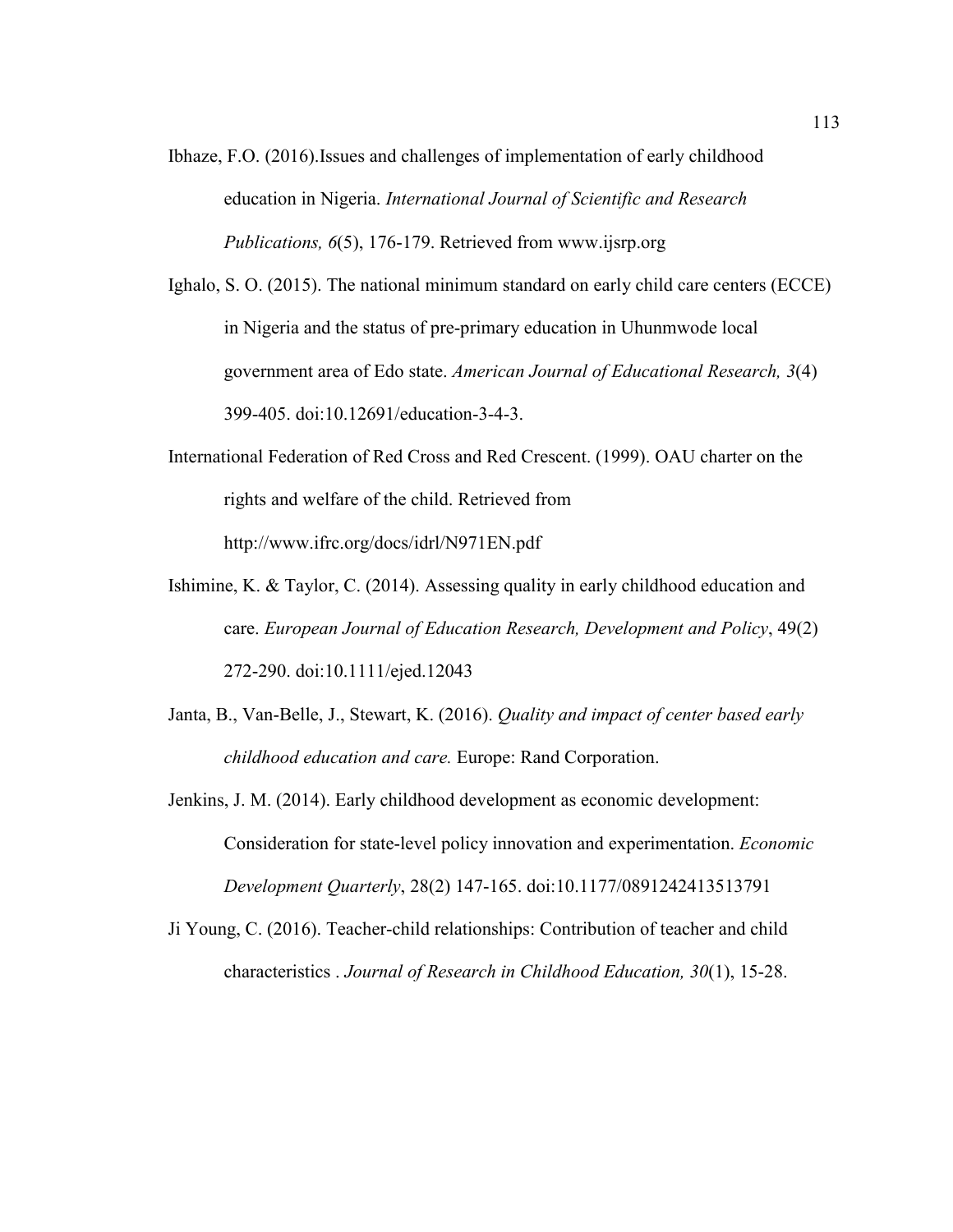Johnson, A. D., Padilla, C. M., & Votrubal Dizal, E. (2017). Predictors of public early care and education use among children of low-income immigrants. *Children and Youth Services Review, 73,* 23-36. doi:10.1016/j.chilyouth.2016.11.024

Jones, M. (2015). From preschool to prosperity: The economic payoff to early childhood education. *Economic Development Quarterly, 29*(4) 377-378. doi:10.1177/08912242415587647

- Joshi, P. (2014). Parent decision-making when selecting schools: The case of Nepal. *Prospect, 44,* 411-428. doi 10.1007/s11125-014-9319-9
- Kalpana, T. (2014). A constructivist perspective on teaching and learning: A conceptual framework. *International Journal of Social Science, 3*(1) 27-29.
- Kivunja, C. (2015). Leadership in early childhood education contexts: Looks, roles, and functions. *Creative Education, 6,* 1710-1717. Retrieved from http://files.scrip.org/pdf/CE\_2015091611423350.pdf
- Korb, K.A. (2015). Conducting educational research: Step 8 search the research literature. Retrieved from korbedpsych.com/Ro8searchLiterature.html.
- Kraft, C., Davis, E.E., & Tout, K. (2017). Child care subsidies and the stability and quality of childcare arrangements. *Early Childhood Research Quarterly, 39,* 14- 34. doi:10.1016/j.ecresq.2016.12.002
- Kraja, Y.B., & Osmani, E. (2015). Importance of external and internal environment in creation of competitive advantage to SMEs: Case of SMEs in the Northern region of Albania. *European Scientific Journal, 11*(13), 120-130.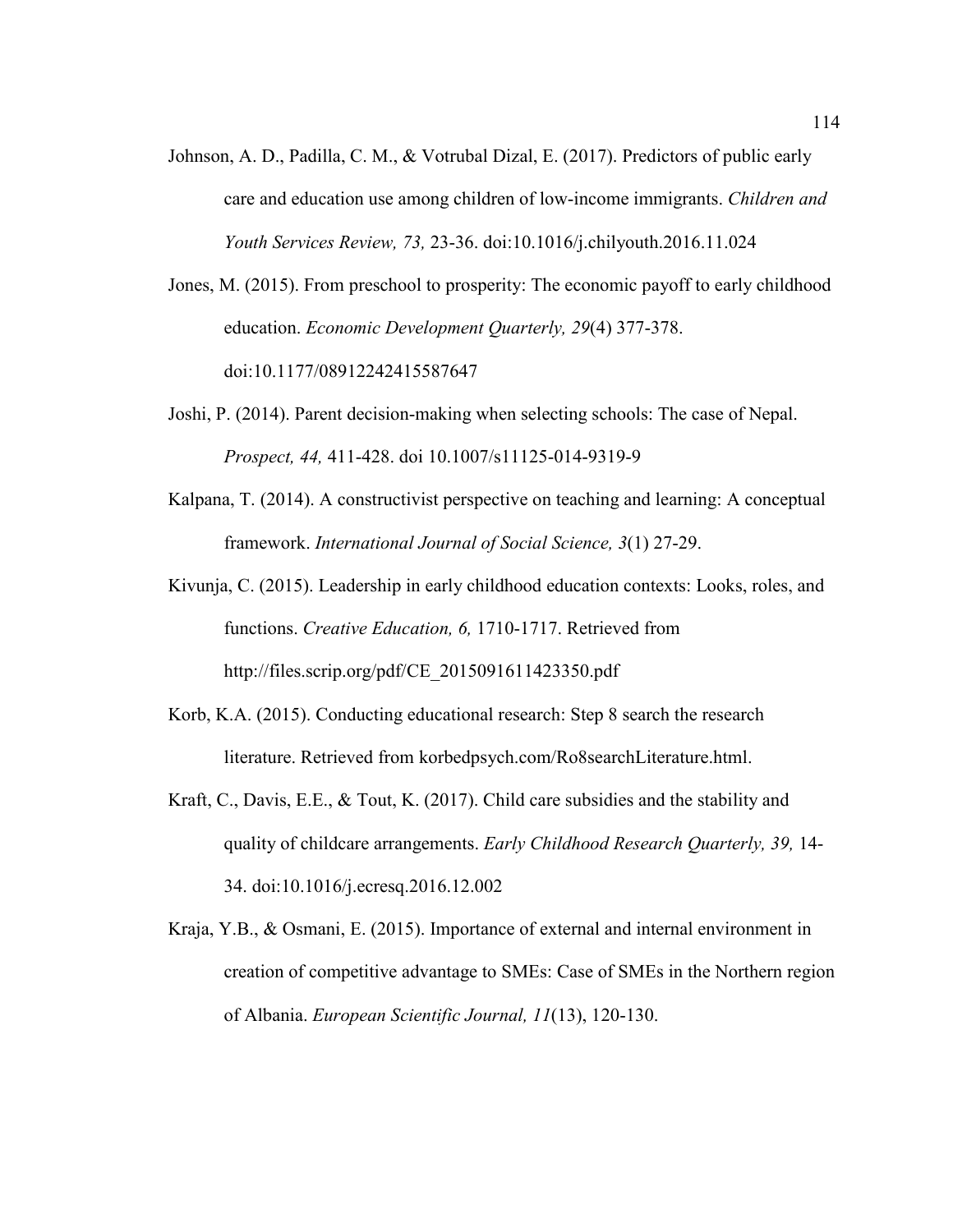- Kremer-Asaf, M. (2015). Can a decision-making approach in foreign policy be applied to leaders in education? *Procedia-Social and Behaviorial Sciences, 209*, 277-283.
- Krieg, S., Curtis, D., & Hall, L., & Westerberg, L. (2015). Access, quality and equity in early childhood education and care: A South Australian study. *Australian Journal of Education*, 59(2), 119-132. doi:10. 1177/0004944115588789
- Kuzmanić, M. (2009). Validity in qualitative research: Interview and the appearance of truth through dialogue. *Horizons of Psychology, 18*(2), 39-50. Retrieved from http://psiholoska-obzorja.si/arhiv\_clanki/2009\_2/kuzmanic.pdf
- Laughlin, I. (2013). Who's minding the kids? Child care arrangements: Spring 2011. In current population reports, 70-135. Washington D C: U S Census Bureau. Retrieved from http://www.census.gov/prod/2013pubs/p70135pdf
- Lawrence, E., & Molborn, S. (2014). Parents shaping children's education: School selection in the United States (Working Paper- POP2013-03). Retrieved from website http://www.colorado.edu/Research
- Leslie, A. P. (2014). *Beyond policy analysis-public issue management in turbulent times*. Toronto: Nelson Education.
- Li, K., Pan, Y., Hu, B., Burchinal, M., & Qin, J. (2016). Early childhood education quality and child outcomes in China: Evidence from Zhejiang province. *Early Childhood Research Quarterly, 36*(3) 427-438.
- Lincoln, Y. S., Lynham, S.A., & Guba, E. G. (2011). Paradigmatic controversies, contradictions, and emerging confluences. In N.K. Denzin & Y.S. Lincoln (Eds.), *The SAGE handbook of qualitative research*. Thousand Oaks, CA: Sage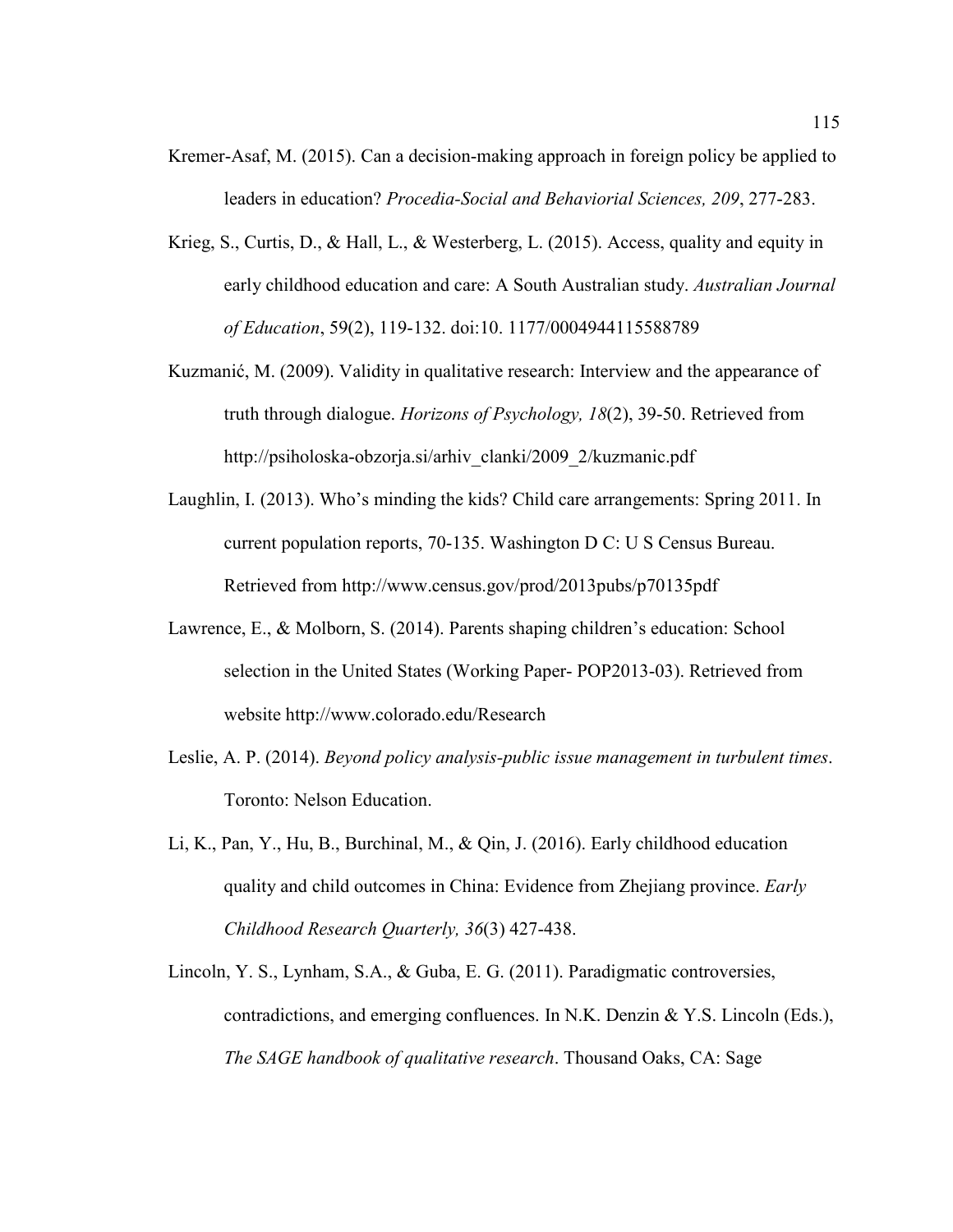- Lipscomb, S. T. (2013). Increasing access to quality child care for children from lowincome families experiences. *Children and Youth Services Review, 35,* 411-415. http://dx.doi.org/10.1016/j.childyouth.2012.12.020
- Lombardo, J. (2016). The rational decision making model: Steps and purpose in organization. Retrieved from www.study.com/academy/lesson/the rationaldecision-making-model-step-and-purpose-in-organizations.htm
- Lopez Boo, F., Araujo, M. C., & Towe, R. (2016). *How is child care quality measured? A tool kit*. Social Protection & Health Division. Inter-American Development Bank (IDB).
- Lopez-Discastillo, O., & Belintxon, M. (2014). The challenges of participant observations of cultural encounters within an ethnographic study. *Procedia-Social and Behavioral Sciences, 132,* 522-526. doi:10.1016/j.sbspro.2014.04.347
- Lynch, R., & Vaghl, K. (2015). *The benefits and costs of investing in early childhood education* : *The fiscal economic and societal gains of a universal prekindergarten program in the United States, 2016-2050.* Washington, D.C.: Washington Center for Equitable Growth.
- MacEwan, A. (2013). *Early childhood education as an essential component of economic development*: *With reference to New England states.* Political Economy Research Institute. Amherst, MA: University of Massachusetts.
- Malterud, K., Siersma, V. D., Guassora, A. D. (2015). Sample size in qualitative interview studies: Guided by information power. *Qualitative Health Research, 26*(13): 1753-1760. doi:10.1177/1049732315617444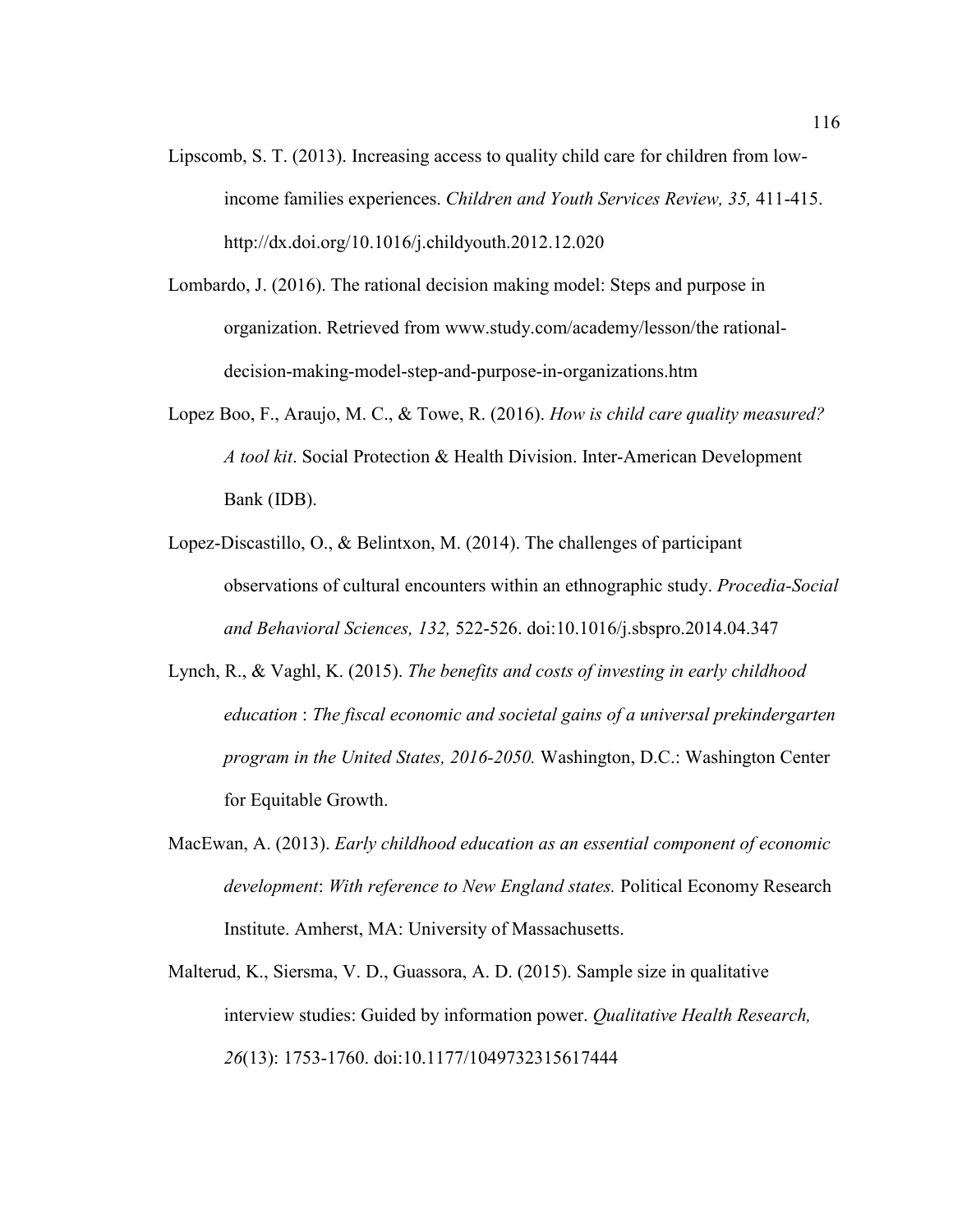Marcen, C., Gimeno, F., Gutierrez, H., Saen, A. & Sanchez, M. E. (2013). Ethnography as a linking method between psychology and sociology: A research design. *Procedia-Social and Behavioral Sciences, 82,* 760-763. Doi:10.1016/j.sbspro.2013.06.344

Manfra, L., Carlo, G., & Coggeshall, A. (2013). Parent perceptions about child care quality. (CBEC Report). Retrieved from http://dss.mo.gov/cbec/pdf/parentperception-report

- Matthew, I. A. (2015). Participation of the private sector in the provision of early childhood care, development and education: Issues, challenges, and way forward in Nigeria context. *Childhood Education, 91*(5) 370-377. doi:10.1080/00094056.2015.1090852
- Manfra, L., Carlo, G., & Coggeshall, A. (2013). Parent perceptions about child care quality. (CBEC Report). Retrieved from http://dss.mo.gov/cbec/pdf/parentperception-report
- Markowitz, A., Ryan, R., & Johnson, A.D. (2013). Child care subsidies and child care choices: The moderating role of household structure. *Children and Youth Services Review*, *36,* 230-240. http://dx.doi.org/10.1016s.childyouth.2013.11.009

Marshall, N. L., Robeson, W.W., Tracy, A. J., Frye, A., & Robertson, J. (2013). Subsidized childcare, maternal employment and access to quality, affordable childcare. *Early Childhood Research Quarterly, 28,* 808- 819.doi:10.1016/j.ecreq.2013.07.008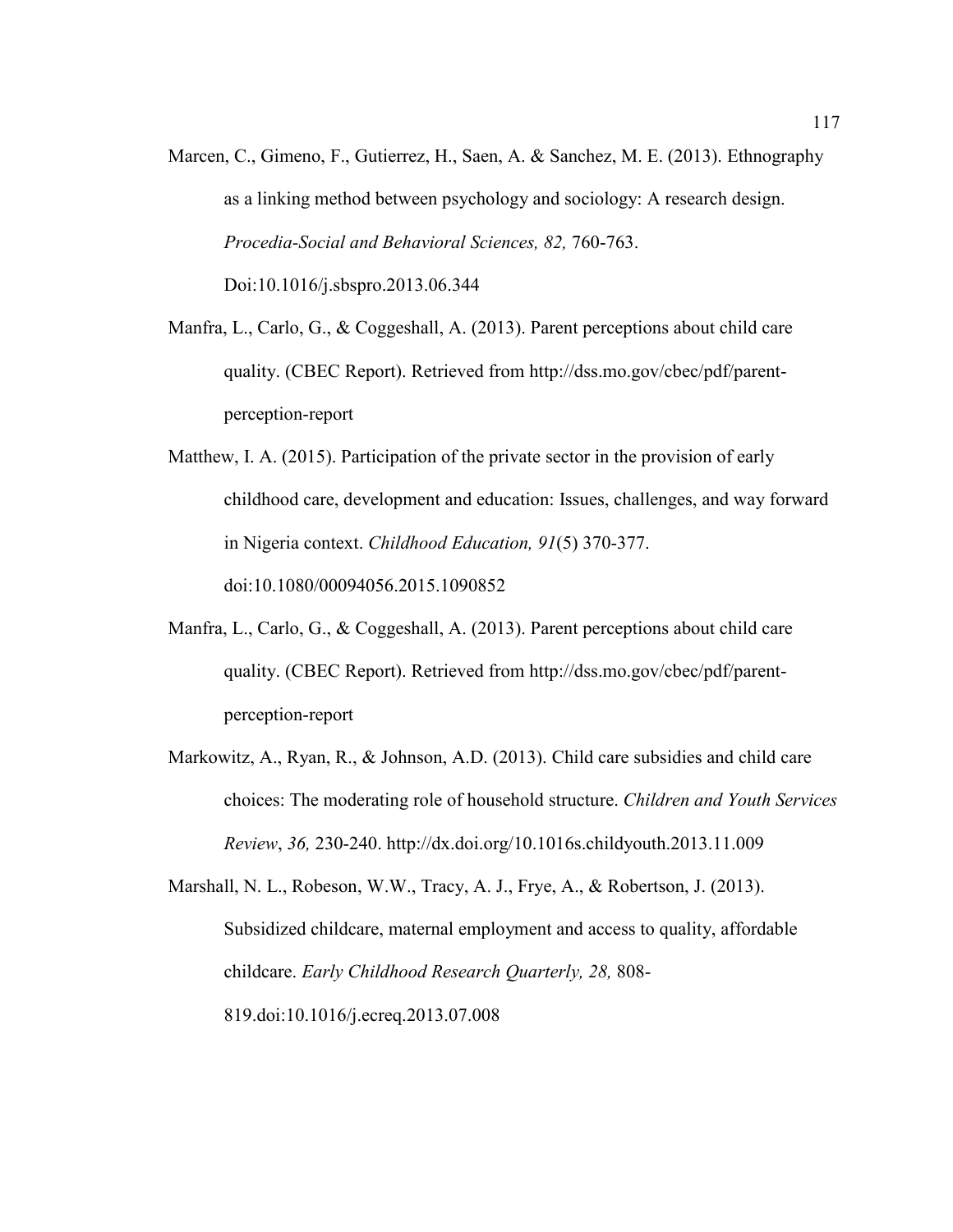- Matei, A. (2014). Developing ECCE in Romania: Between perceptions and social realities. *Revista Ramaneasca Pentru Educatie Multidimensionala*, *6*(2), 111-118.
- McGinnity, F., Murray, A., & McNally, S. (2013). Mothers return to work and childcare choices for infants in Ireland. *Growing Up in Ireland National Longitudinal Study of Children, Report* 2. Dublin 4: Department of Children and Youth Affairs.
- Merriam, S. B. (1998). *Qualitative research and case study applications in education*. San Francisco, CA: Jossey-Bass.
- Miles, M. B. & Huberman, A. M. (1994). *Qualitative data analysis: An expanded source book*. Thousand Oaks, CA: Sage.
- Miller, P., Votruba-Dizal, E., Coley, R. L., & Koury, A. S. (2014). Immigrant families' use of early childcare: Predicators of care type. *Early Childhood Research Quarterly*, *29*, 484-498. doi.10.1016/j.ecresq.2014.05.011
- Mintzberg, H., Rainsingham, D., & Theoret, A. (1996). The structure of "unstructured" decision processes. *Administrative Science Quarterly*, *21*, 246-275.
- Mongeau, L., (2016). Why does America invest so little in children? Retrieved from https/www.theatlantic.com/education.
- Mutepa, R. M. (2016). The process of writing a constructivist dissertation: A constructivist inquiry into the meaning of pregnancy for African American women infected with HIV. *SAGE Open*, 1-9. doi:10.1177/2158244016629188
- NAEYC. (2014). Strengthening family engagement accreditation programs for young children cross cutting theme in program standards. *Trend Briefs*, 6. Retrieved from www.naeyc.org/academy/trendbriefs Strengthening Family Engagement pdf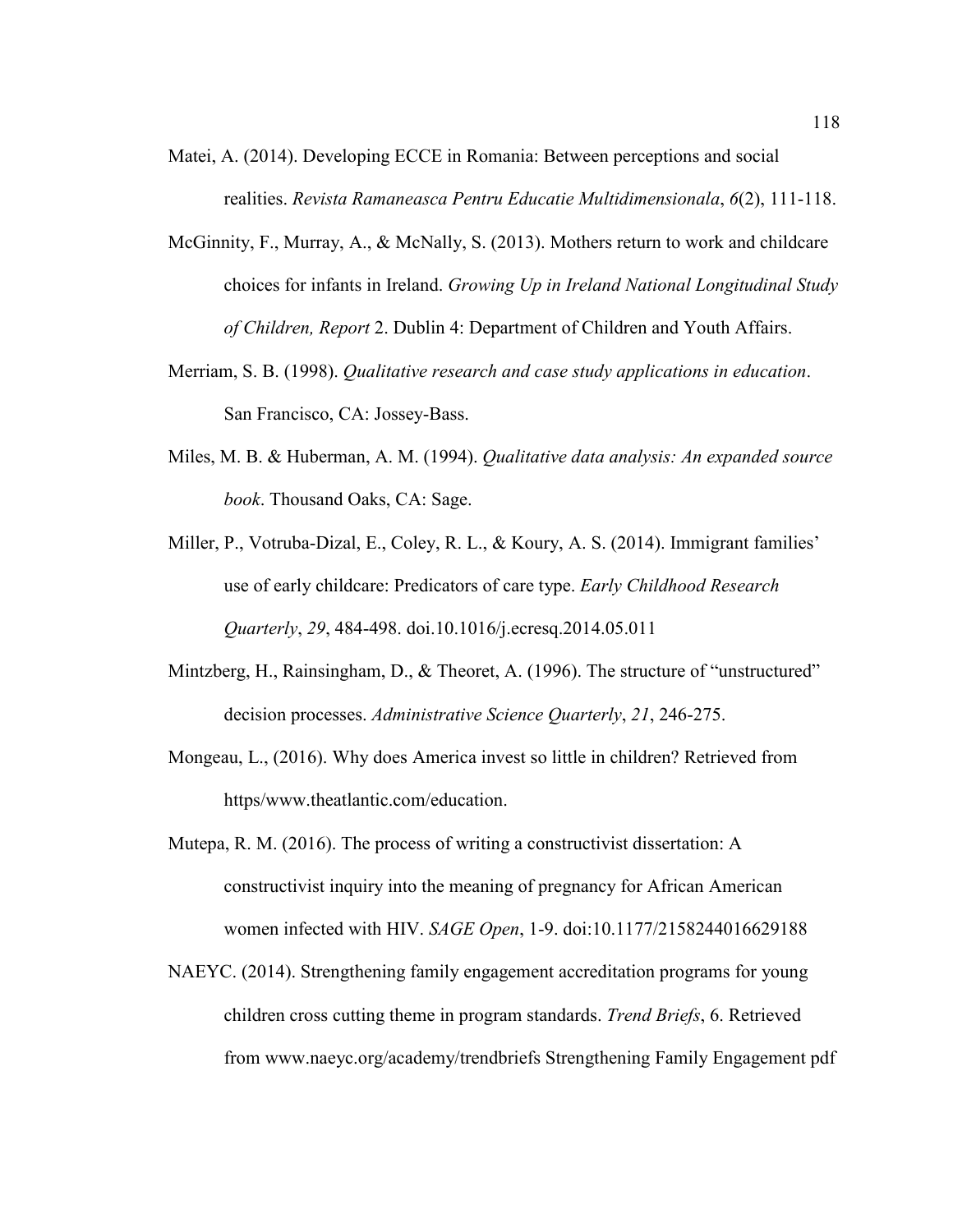- Natsiopoulou, T., & Vitoulis, M. (2015). Criteria of parents for choosing preschool centers during the period of economic crisis in Greece. *International Journal of Caring Sciences, 8*(3), 698-708. Retrieved from www.internationaljournalof caringsciences.org
- Navarro-Cruz, G. E. (2016).Understanding Latina mother's ideologies and decisionmaking processes in early childhood care and education (Doctoral dissertation) Retrieved from ProQuest.(Order No. 10025728)
- Niemeyer, G. J. (1993). *Constructivist assessment: A case book.* Newbury Park, CA: Sage.
- Noble, H., & Smith, J. (2015). Issues of validity and reliability in qualitative research. *Evidence Based Nursing, 18*(2), 34-38. Retrieved from http://ebn.bmj.com/content/18/2/34. http://doi.org/10.1136/eb.2015-102054
- Obiweluozor, N. (2015). Early childhood education in Nigeria, Policy implementation: Critique and a way forward. *African Journal of Teacher Education, 4*(1) 29-30. doi:10. 21083/ajote.v4il.2930
- Oluwafemi, O. I., Nma, A., Osita, O., & Olugbenga, O. (2014). Implementation of early childhood education: A case study in Nigeria. *Universal Journal of Education Research, 2*(2), 119-125. doi:10.13189/ujer.2014.020203
- Parsons, J. (2016). Seven characteristics of a good decision. *Cornhusker Economics*, 742. Retrieved from http://digitalcommons.unl.edu/ageon\_conhausker/742
- Patton, M. Q. (2015). *Qualitative research & evaluation methods*. Thousand Oaks, CA: Sage Publications.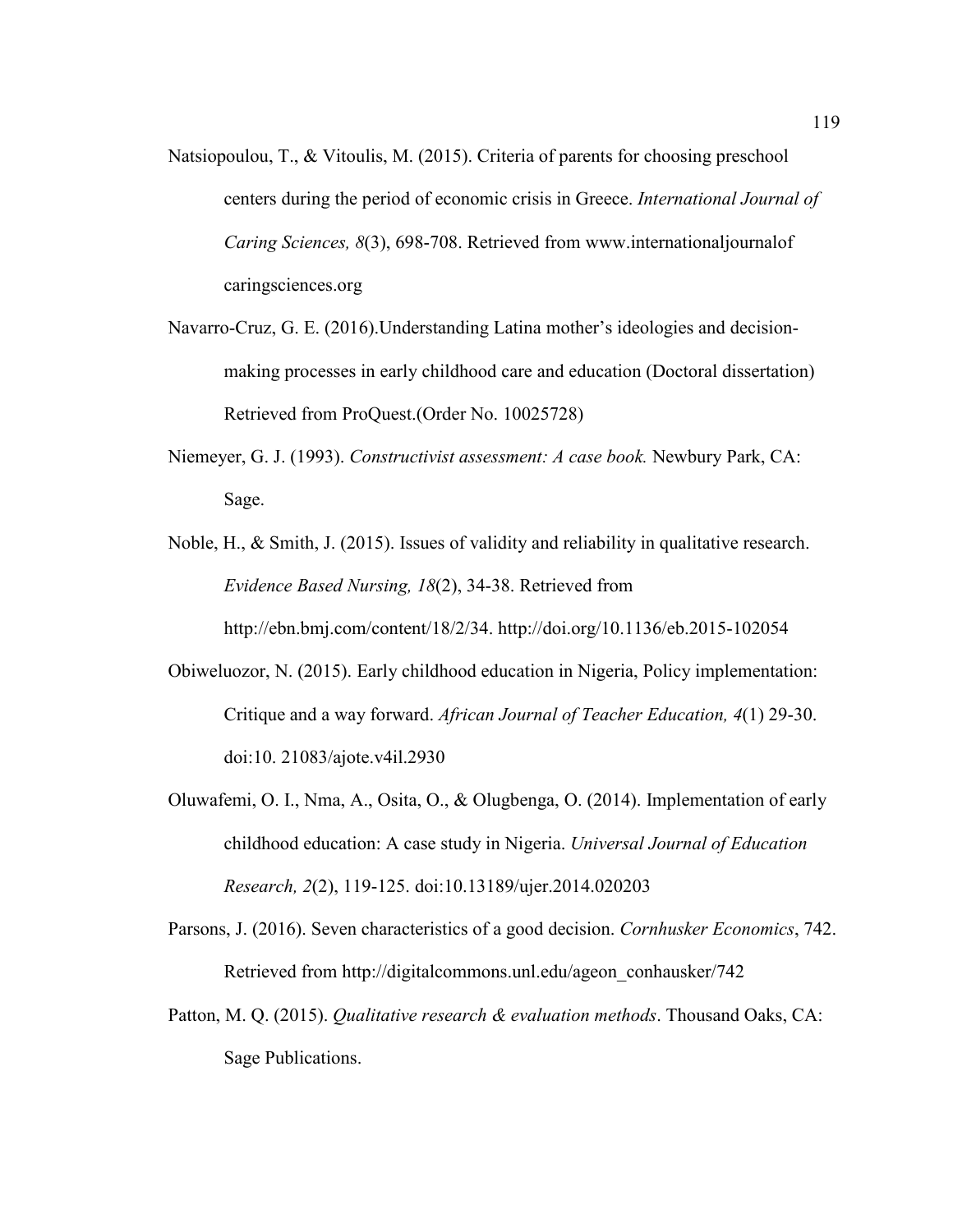- Perlman, M. (2017). Instrument development and validation of the infant and toddler assessment for quality improvement .*Early Education and Development, 28*(1), 115-133.
- Petitclerc, A., Cole, S., Doyle, O., Burchinal, M., Herba, C., Zachrisson, H. D., Boivin,M., Tremblay, R., Tiemeier, H., Jaddoe, V., & Raat, H. (2017).Who uses early childhood education and care services? Comparing socioeconomic selection across five Western policy contexts. *International Journal of Child Care and Education Policy, 11*(3), 1-24. doi10.1186/s40723-017-0028-8
- Polanen, M. V. (2017). Is caregiver gender important for boys and girls? Gender- specific child-caregiver interactions and attachment relationships. *Early Education and Development, 28*(5), 559-571.
- Raikes, H., Torquarti, J., Jung, E., Peterson, C., Atwater, J., Scott, J., & Messner, L. (2013). Family child care in four Midwestern states: Multiple measure quality and relations to outcomes by licensed status and subsidy program participation. *Early Childhood Research Quarterly, 28*, 879-892. doi:10.1016/j.ecresq.2013.06.001
- Rentzou, K., & Sakellariou, M. (2013). Researchers' and parent's perspectives on quality of care and education. *Early Child Development and Care, 183*(2), 294-307.
- Richardson, V. (1992). Constructivist teaching and teacher education: Theory and practice. In V. Richard (Ed) *Constructivist teacher education: Building a world of new understandings.* Bristol, PA: Palmer Press.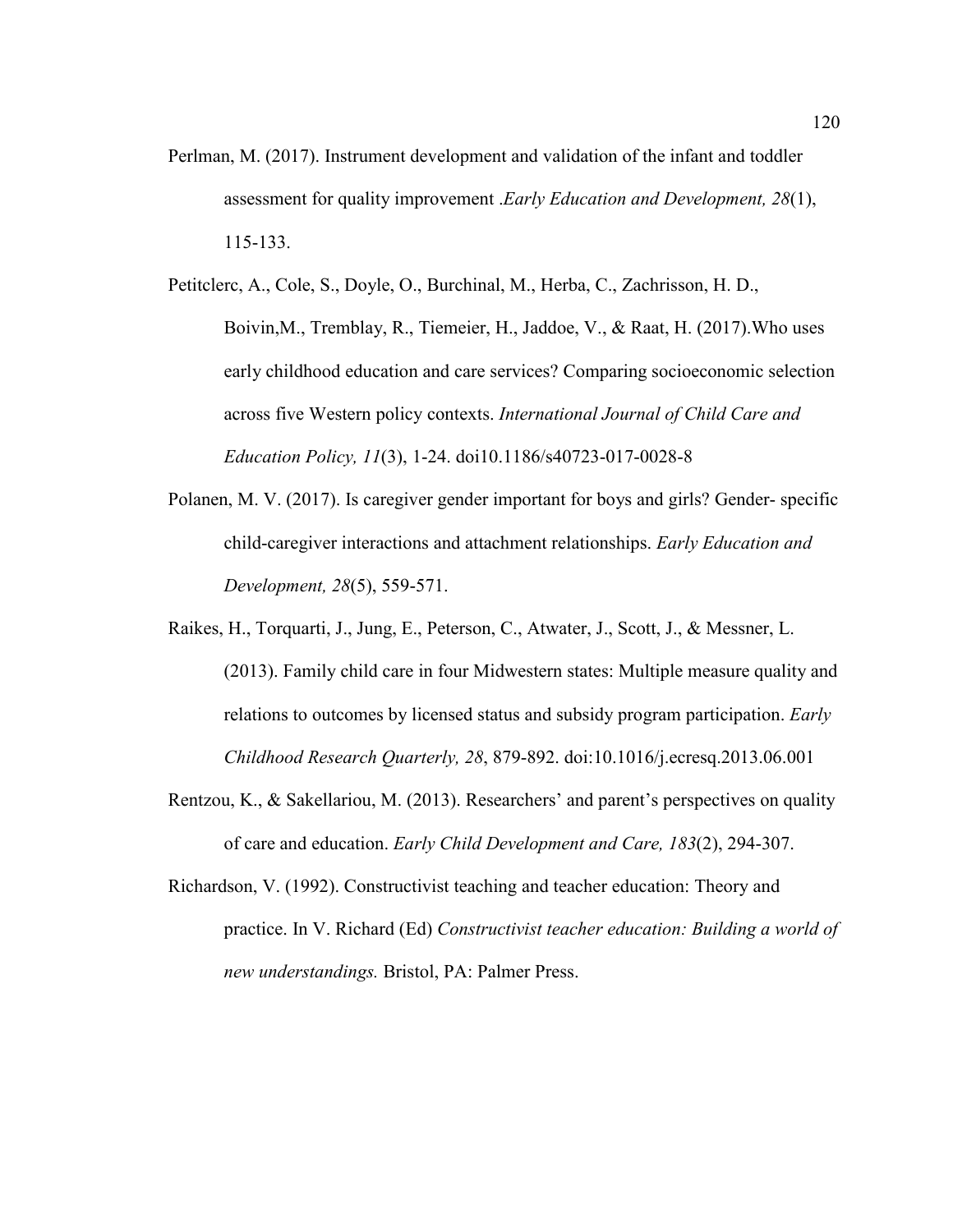- Ritchie, J. (2013). Culturally responsive practice as quality early childhood care and education provision. Paper presented at the Learning Outcomes Forum, Wellington New Zealand.
- Robottom, I., & Hart, P. (1993). *Research in environmental education: Engaging the debate.* Geelong, AU: Deakin University Press.
- Rose, K. K., Vittrup, B., & Levenridge, T. (2013). Parental decision making about technology and quality in child care program. *Child Youth Care Forum, 42,* 475- 488. doi.10.1007/s10566-013-9214-1
- Rothenberg, L., Goldhagen, S., Harbin, V. & Forry, N. (2013). Maryland childcare choices study: Child care decision-making process and child care choices among applicants for temporary cash assistance. *Child Trend, 28*, 1-10.
- Roy, S. (2016). *Decision making and modelling in cognitive science*. Cham, Switzerland: Springer.
- Ryan, G. W., & Bernard, H. R. (2003). Techniques to identify themes. *Field Methods*, *15*(1), 85-109. doi:10.1177/1525822x02239569
- Salami, I. A. (2016). Nigerian early childhood education policies and practices for sustainability. *European Journal of Research and Reflection in Education Science, 4*(5), 71-85.
- Saunder, B., Sim, J., Kingstone, T., Baker, S., Waterfield, J., Bartlam, B., Burroughs, H., & Jinks, C. (2017). Saturation in qualitative research: Exploring its conceptualization and operationalization. *Quality & Quantity*, 1-15. doi:10. 1007/s1113-017-0574-8.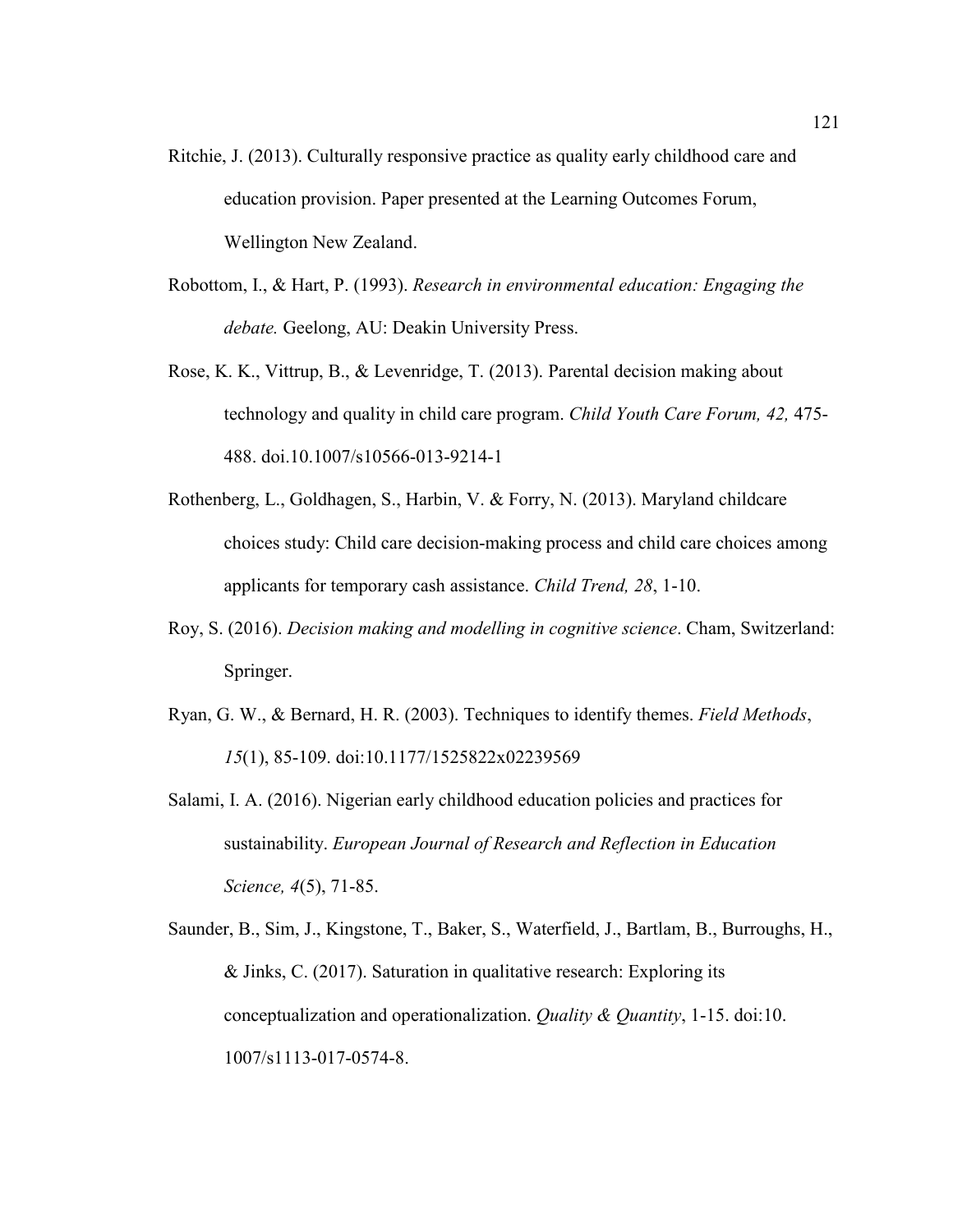- Scopelliti, M., & Musatti, T. (2013). Parental views on childcare quality: Values, evaluations and satisfaction. *Journal of Child and Family Studies, 22*, 1025-1038. doi:10.1007/s10826-012-9664-3
- Simon, H. A. (1960). *The new science of management*. Upper Saddle River, NJ: Prentice Hall.
- Smayda, K. E., Worthy, D. A., & Chandrasekaran, B. (2017). Better late than never (or early): Music training in late childhood is associated with enhanced decisionmaking. *Psychology of Music,* 1-15. https://doi.org/10.1177/0305735617723721
- Sooter, T. (2013). Early childhood education in Nigeria: Issues and problems. *Journal of Educational and Social Research, 3*(5), 173-179. doi: 195901/jesr.2013.v3n
- Spetzler, C., Winter, H., & Myer, J. (2016). *Decision quality: Value creation from better business decisions*. Hoboken, New Jersey: Wiley.
- Spier, K. E. (2015). Is stability always a good thing? Low income mother's experiences with child care transitions. *Children and Youth Services Review, 53,* 147-156.
- Stake, R. E. (2010). *Qualitative research: Studying how things work*. New York, NY: Guilford Press.
- Sumsion, J. (2005). Male teacher in early childhood education: Issues and case study. *Early Childhood Research Quarterly, 20*(1), 109-123.
- Sutton, J., & Austin, Z. (2015). Qualitative research: Data collection, analysis, and management. *The Canadian Journal of Hospital Pharmacy, 68*(3): 226-231.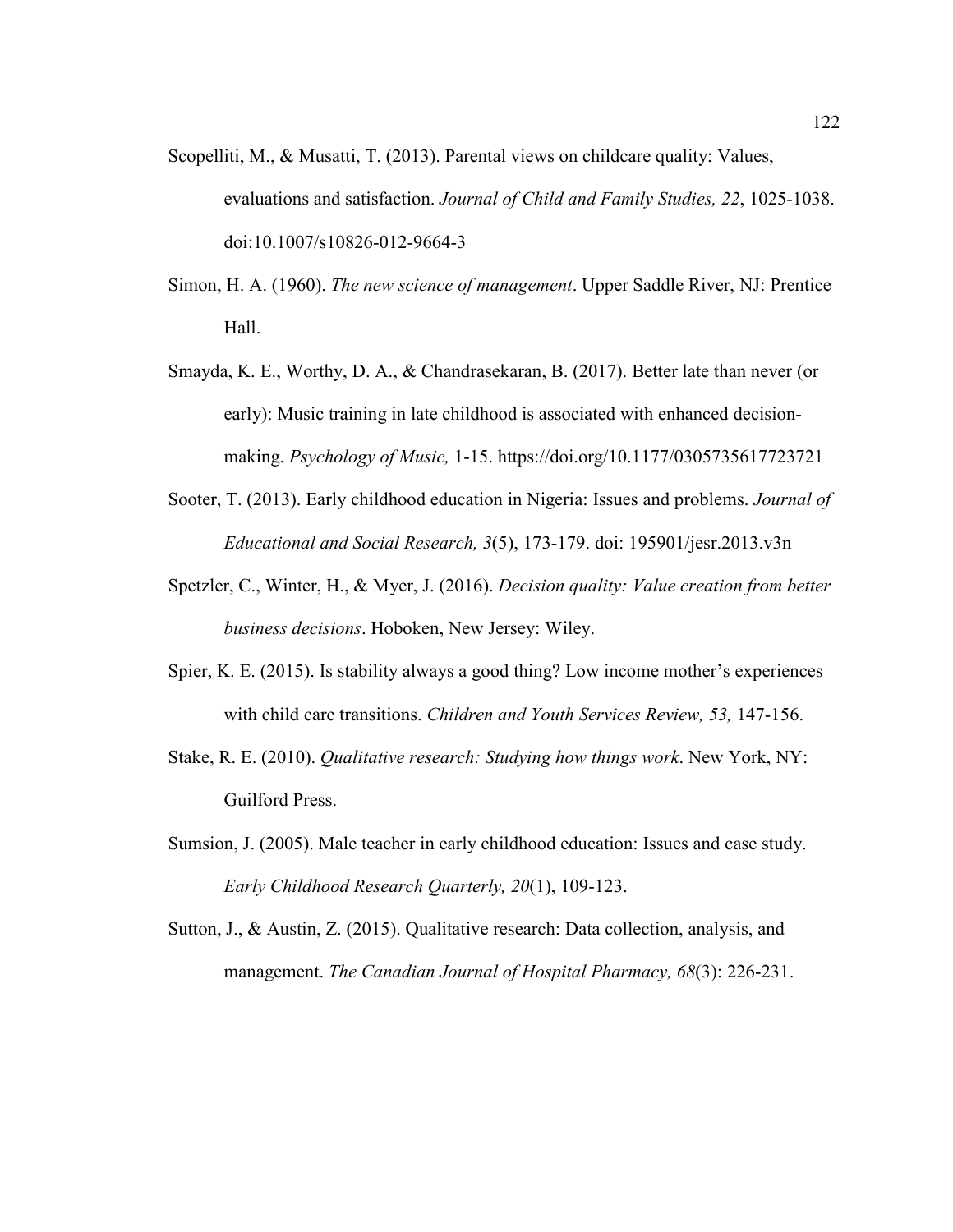- The Urban Child Institute. (2013). High quality childcare is out of reach for many. Retrieved from www. urbanchildinstitute.org/articles/research-topolicy/overviews/high –quality-childcare-is –out-of-reach-for-many.
- Thomas, D. R. (2003). *A general inductive approach for qualitative data analysis*. University of Auckland: School of Population Health.
- Todt, O., & Lujan, J. L. (2014). Values and decisions: Cognitive and noncognitive values in knowledge generation and decision making. *Science, Technology & Human Values*, *39*(5), 720-743. doi:10.1177/0162243914521019
- Tout, K., Epstein, D., Soli, M., & Lowe, C. (2015). A blueprint for early care and education quality improvement initiatives: Final report. *Child Trend.* Retrieved from http://www.earlychildhoodfinance.org
- Tronto, J. C. (2013). *Caring democracy: Markets, equality and justice*. New York, NY: New York University Press.
- UNESCO. (2000). The Dakar framework for action: Education for all. Retrieved from www.unesco,org
- UNICEF. (2015). Convention on the rights of the child. Retrieved from http://www.unicef.org/crc/index-30160.html
- UNICEF & UNESCO. (2012). Asia-Pacific end of decade notes on education for all: EFA goal1.early childhood care and education. Retrieved from http:// www.unicef.org/southasia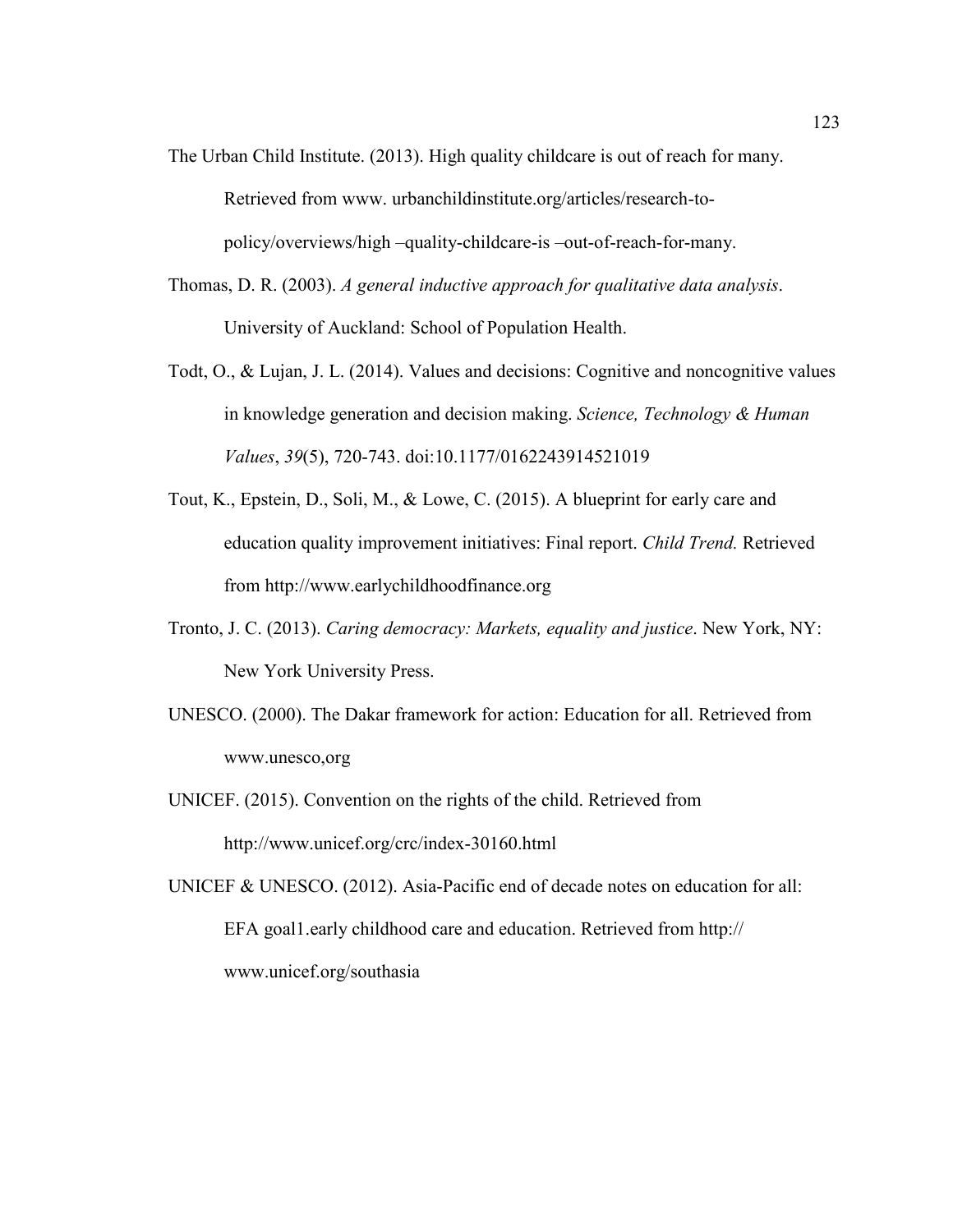- Vermeer, H. J., Van Ijvendoom, M. H., Carcamo, R., & Harrison, L. J. (2016). Quality of childcare using environment rating scales: A meta-analysis of international studies. *IJEC, 48*, 33-60. doi:10.1007/s13158-015-0154-9
- Vesley, C. K. (2013). Low-income African and Latina immigrant mothers' selection of early childhood care and education (ECCE): Considering the complexity of cultural and structural influences. *Early Childhood Research Quarterly, 28*, 470- 486. doi.10.1016/j.ecresq.2013.02.001
- Villegas, A.M., & Jordan Irvine, J. (2010). Diversifying the teaching force: An examination of major arguments. *The Urban Review, 42*(3), 175-192.
- Von Glaserfeld, E. (1995). A constructivist approach to teaching. In L.P. Steffe and J. Gale (eds.) *Constructivism in education* . Hillsdale, NJ: Lawrence Erlbaum Associates.
- Weng-Yan Wong, R. E. (2013).Child care decision-making: The role of family preferences in the selection of infant and toddler (Unpublished Masters Thesis) Washington, D. C.: Georgetown University.
- Wim, V. L., & Joris, G. (2016). Explaining patterns of inequality in childcare use across 31 developed economies: A welfare state perspective. *International Journal of Comparative Sociology*, *57*(5), 310-337.

Winterbottom, C. (2013). Voices of the minority Japanese immigrant mothers' perceptions of preschool in the United States. *Early Childhood Education Journal, 41*, 219-225. doi10.1007/s10643-012-0542-9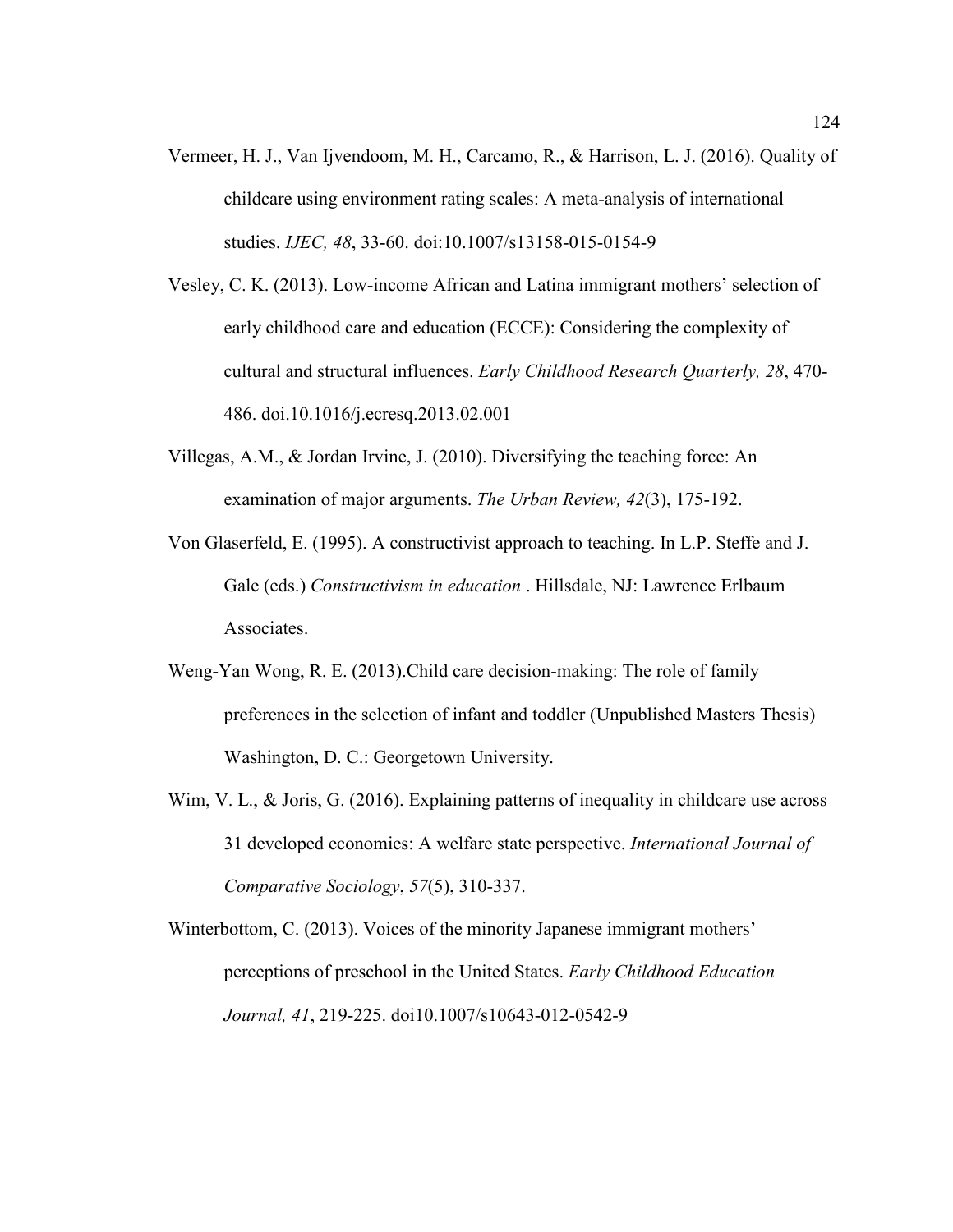- Witte, E. (1972). Field research on complex decision making processes- the phase theorem. *International Studies of Management and Organization, 2*(2), 156-182.
- Workman, J., & Ullrich, R. (2017). Quality 101: Identifying the core components of a high –quality early education program. Retrieved from http:// www. Americanprogress.org/issue/early-childhood/reports/2017
- Yin, R. K. (2011). *Qualitative research from start to finish*. New York: Guilford Press
- Yin, R. K. (2013). *Case study research: Design and methods*. Thousand Oaks, CA: Sage Publishers.
- Yin, R. K. (2014). *Case study: Design and methods*. Los Angeles, CA: Sage Publishers.
- Yoshikawa, H., Waland, C., Brooks-Gunn, J., Burchinal, M. R., Porter, F., Epinosa, L. M., Gormley, W. T., Ludwig, J., Magnuson, K. A., Phillips, D., & Zaslow, M.J. (2013). *Investing in our future: The evidence based on preschool education.* Society for Research in Child Development: Foundation for Child Development. Retrieved from http://fed-us.org/resources/evidence-base-preschool.
- Yoshikawa,H. & Kabay, S. (2014).The evidence base on early childhood care and education in global contexts. Background Paper for the UNESCO 2015 Education for All Monitoring Report. New York University: Steinhardt School of Culture, Education, and Human Development.
- Yuen, G. (2014). Market choice of kindergarten, mothers' care responsibilities, and the voucher scheme in Hong Kong. *Children and Youth Services Review, 48,* 167- 176. http://dx.doi.org/10.1016/j.childyouth.2014.12.003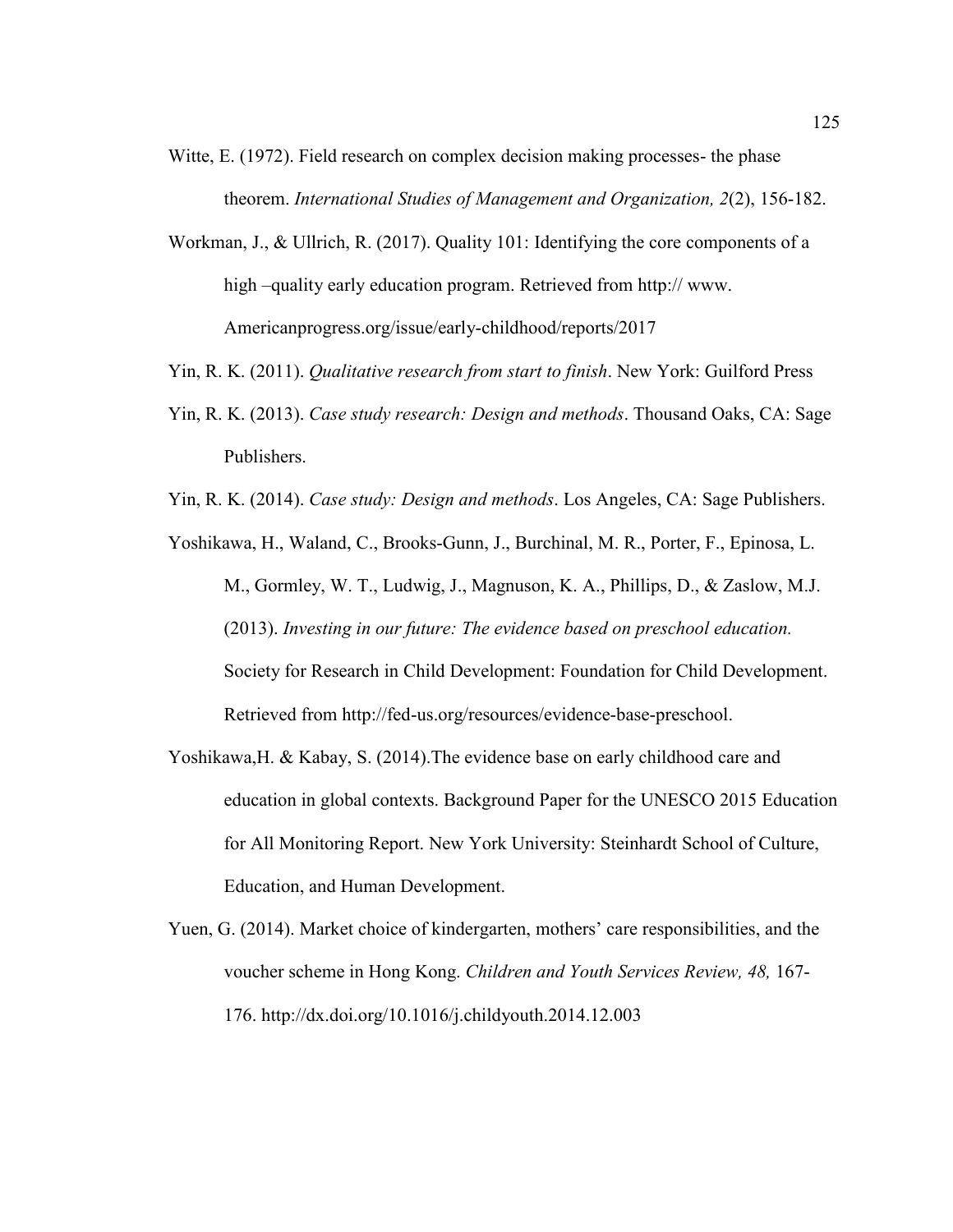- Zachrisson, H. D., Janson, H., & Naerde, A. (2013). Predicting early center utilization in a context of universal access. *Early Childhood Research Quarterly, 28,* 74-82. doi.10.1016/j.ecresq.2012.06.004
- Zhou, B., Zheng, P., & Ma, X. (2014). An improvement method for selecting the best alternative in decision making. *International Journal of Computational Intelligence System, 7*(5), 882-895. doi:10. 1080/8756891.2013.870754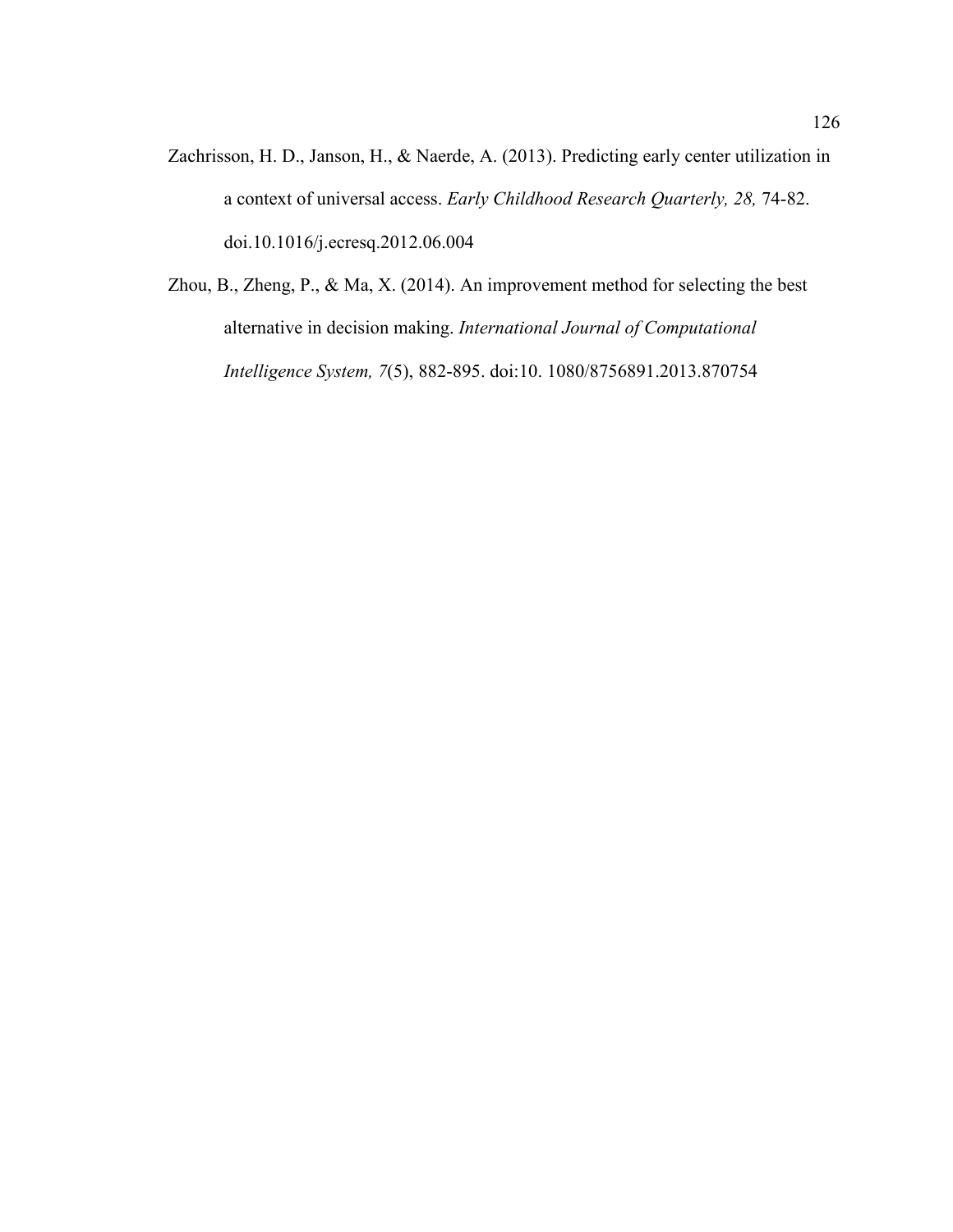### Appendix A: Interview Protocol

 The influence of Parental Perception on Early Childhood Educational Choices in Nigeria Time of Interview:

Date:

Place:

Interviewer:

Interviewee:

Position of Interviewee:

The purpose of this study is to explore the factors that influence the decision – making process engaged by parents in selecting early childhood education programs, which has encouraged the continuous enrollment into ECCE programs with obvious deficiencies. Contrary to the government approved minimum standards.

## **Interview Questions**:

- 1. What was the early childhood education placement experience like for you? (Can you tell me how it happened? Where there specific incidents you can share with me?)
- 2. What were your sources of information for constructing your child's placement decision and how did you choose them?
- 3. Did the information gathered from these sources help you make a decision?
- 4. What were the things you considered as priorities that guided your search for an early childhood education program for your child?
- 5. Which of these elements of high quality ECCE did you engage to generate alternatives? Quality of teachers and rate of retention each succeeding year; physical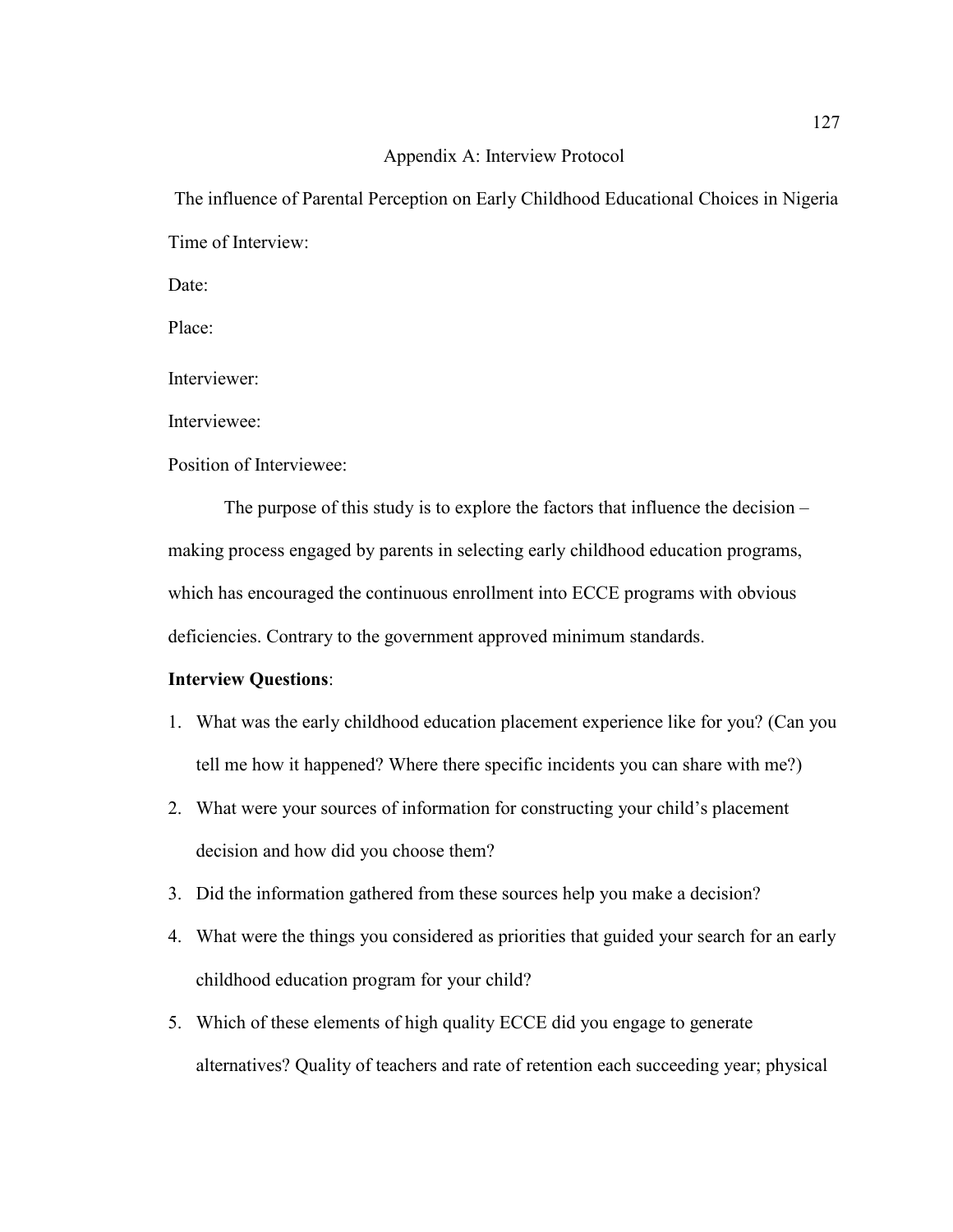characteristics of the program facility; quality curricula; parental engagement and involvement with the program; safety and security of the child within the program facility; and effort to create a multicultural setting.

- 6. How did you order your quality indicators in evaluating various placement options?
- 7. Were some quality indicators more important to you than others?
- 8. Apart from the quality of service your child is going to receive, were there any other major factors that influenced your choice of program?
- 9. How did the things you considered as priorities actually guide you in making a final decision for your child's placement?
- 10. Is there anything that I have omitted that you would like me to know concerning your decision making process for your child?

Once again, I want to say thank you very much for participating in the interview. I wish to seize this opportunity to reiterate my assurance of confidentiality of your responses. I will email you the transcript of our conversation today so you may confirm, modify and verify that the interview transcript adequately reflects your perspective concerning the phenomenon being investigated. Accept my best wishes.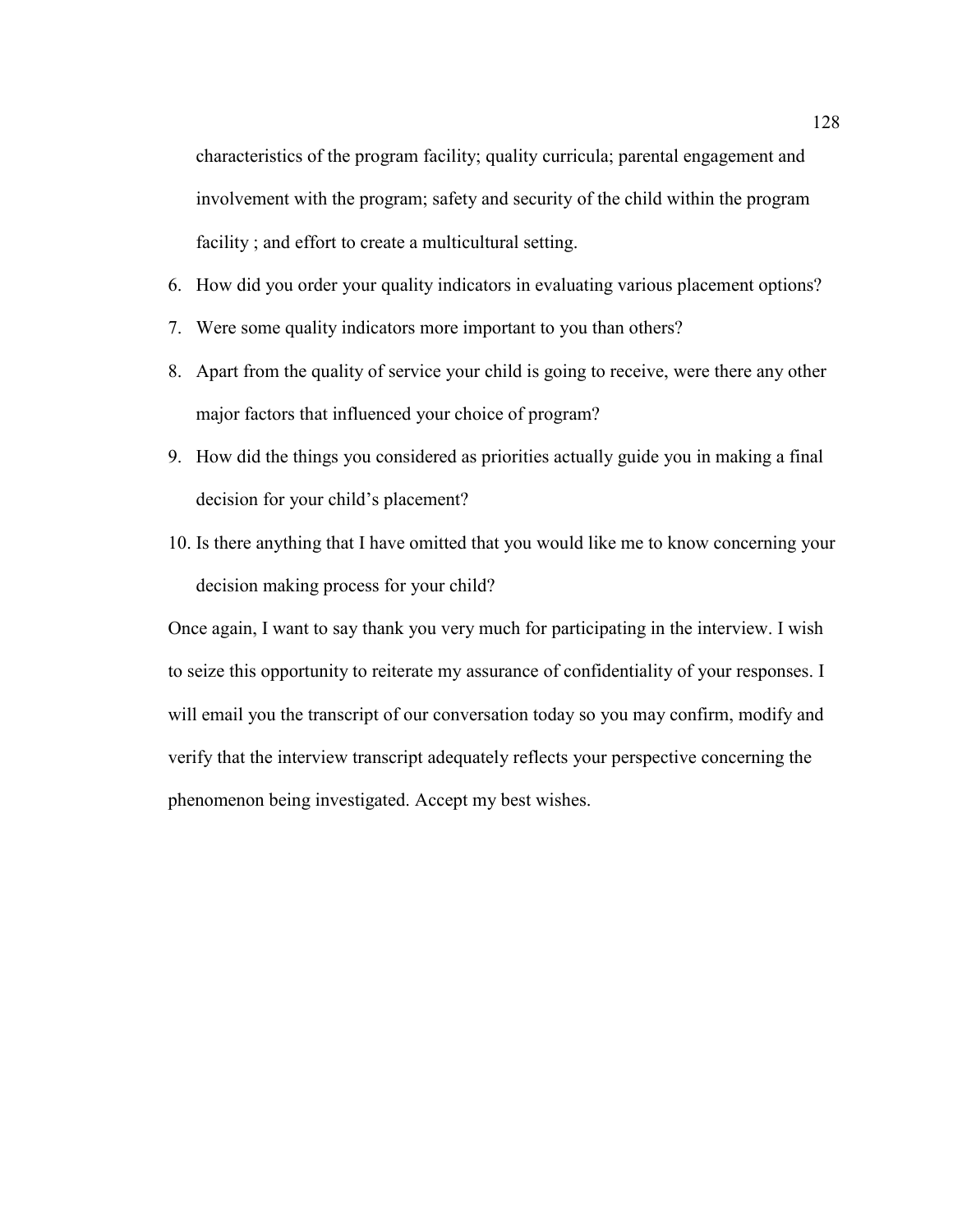#### Appendix B: Email Invitation to Participants

Dear Parent,

My name is Magdalene Okobah, and I am a Ph.D. student at Walden University. I am conducting research as an aspect of the requirements for my degree in early childhood education. The purpose of my study is to gain insight of the factors that influence decision making for early childhood education placement. I would like to invite you to participate in this study. You are being invited because your child is enrolled in one of the licensed centers in Asaba Educational Zone, which has been selected for the study. Participation in the research is voluntary and participants are at liberty to discontinue participation at any point in the study. Participation entails one event of 45 minutes oneon-one interview that will be audio recorded with a voice recorder. Subsequently, you will be given an opportunity to review the interview transcript for confirmation, modification and verification of your perspectives, which may take about 20 minutes. Your response to the interview questions will be confidentially handled and will be utilized for the purpose of this study. If you accept to participate in the study, please respond via e-mail. Participants will be recruited on first come first serve basis from the first five people from each program type to indicate interest to participate in the study. The study may have no direct benefit to you as an individual, but it has the tendency to generate information that policymakers can employ to draw up program policy that could be relevant, realistic and accessible to many children. Your kind consideration will be appreciated.

Warm regards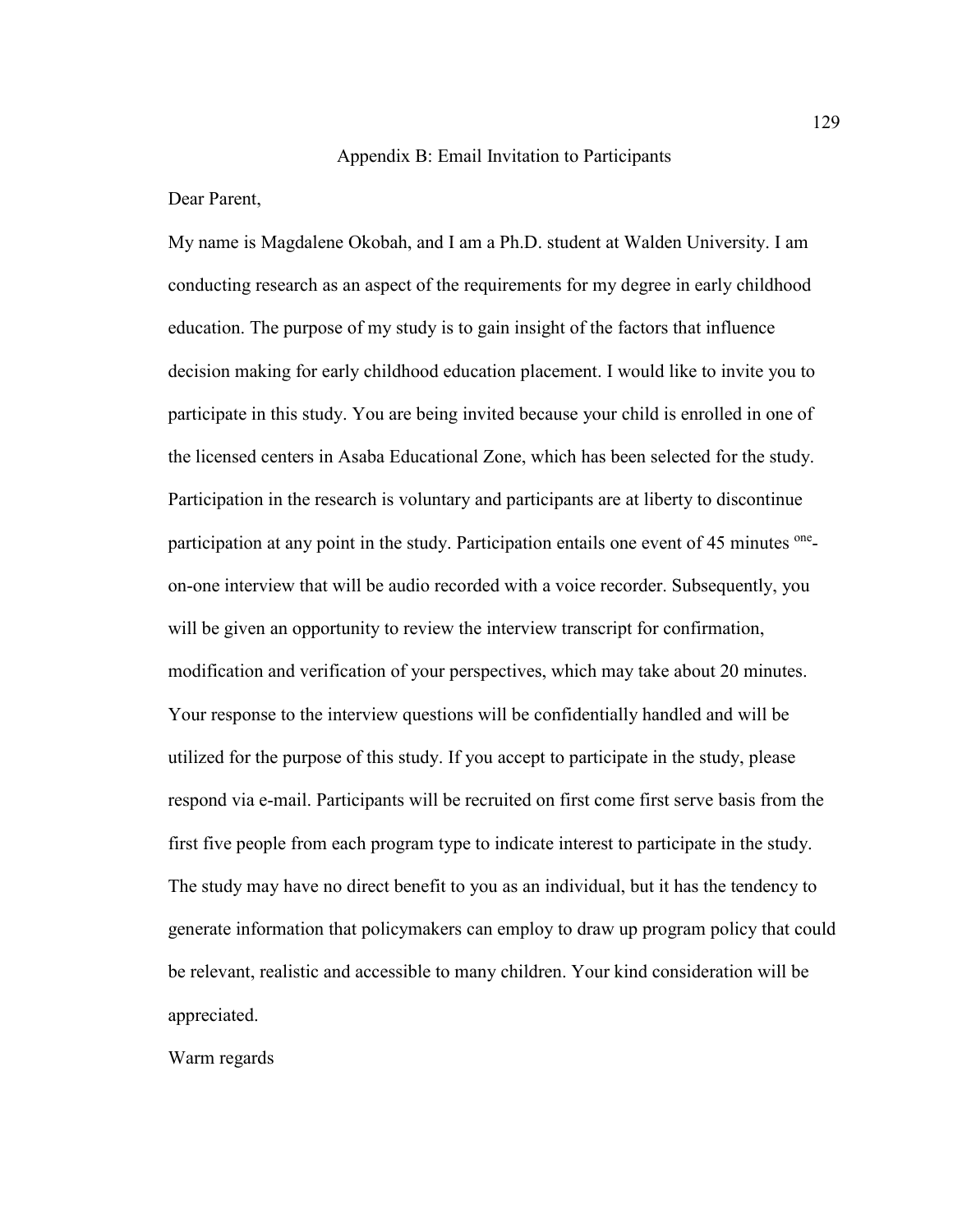# Appendix C: Predetermined Codes

- PPSP: (Parents perception of the selection process)
- EISP: (Events of interest in the selection process)
- InI; (Information from the internet)
- In FN;(Information from friends and networks)
- InFM: (Information from family members)
- InCM: (Information from church members)
- PS: (Physical structure)
- PF: (Process factors)
- PC: (Parents concerns)
- RCC: (Relationships between caregivers and children)
- RC: (Relationship among children)
- RCS: (Reactions of center staff)
- FC: (Family circumstance)
- CE: (Cost of enrollment)
- PPF: (Proximity of program for the family)
- O/CH: (Opening and closing hours)
- ES: (Environmental safety)
- SQ: (Staff qualification)